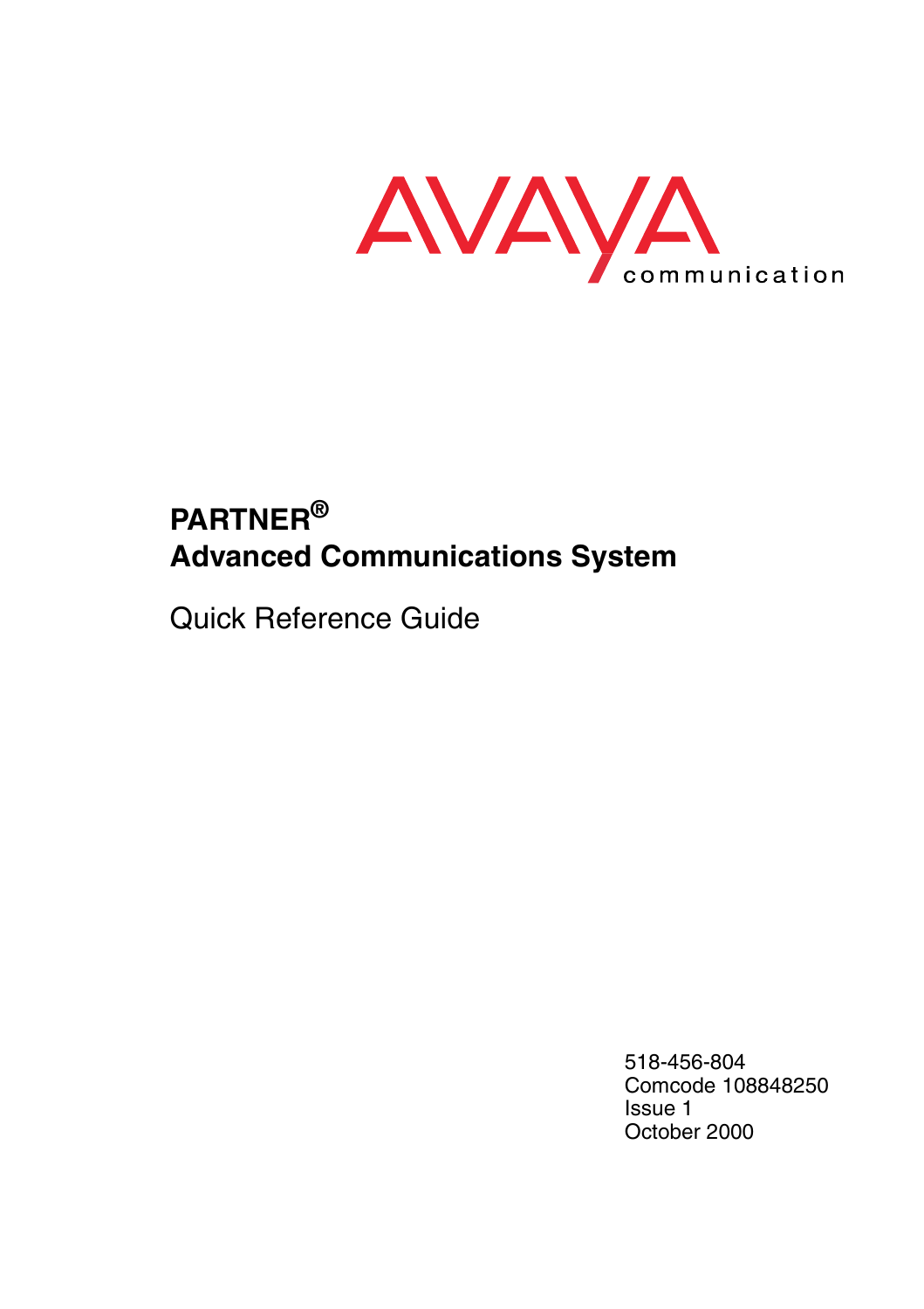**Copyright © 2000 Document 518-456-804 Avaya Inc. Comcode 108848250** All Rights Reserved **Issue 1 Printed in USA** October 2000

#### **Notice**

Every effort was made to ensure that the information in this book was complete and accurate at the time of printing. However, information is subject to change.

#### **Federal Communications Commission Statement**

This equipment has been tested and found to comply with the limits for a Class A digital device, pursuant to Part 15 of the FCC Rules. These limits are designed to provide reasonable protection against harmful interference when the equipment is operated in a commercial environment. This equipment generates, uses, and can radiate radio-frequency energy and, if not installed and used in accordance with the instructions, may cause harmful interference to radio communications. Operation of this equipment in a residential area is likely to cause harmful interference, in which case the user will be required to correct the interference at his own expense. This system is Class B compliant in some configurations. For additional FCC information, see the PARTNER Customer Support Document.

#### **Industry Canada (IC) Interference Information**

This digital apparatus does not exceed the Class A limits for radio noise emissions set out in the radio interference regulations of Industry Canada.

Le Présent Appareil Nomérique n'émet pas de bruits radioélectriques dépassant les limites applicables aux appareils numériques de la class A préscrites dans le reglement sur le brouillage radioélectrique édicté par le Industrie Canada.

#### **Preventing Toll Fraud**

"Toll fraud" is the unauthorized use of your telecommunications system by an unauthorized party (for example, a person who is not a corporate employee, agent, subcontractor, or working on your company's behalf). Be aware that there may be a risk of toll fraud associated with your system and that, if toll fraud occurs, it can result in substantial additional charges for your telecommunications services.

The final responsibility for securing both this system and its networked equipment rests with you — an Avaya Inc. system administrator, your telecommunications peers, and your managers. Avaya Inc. does not warrant that this product or any of its networked equipment is either immune from or will prevent either unauthorized or malicious intrusions. Avaya Inc. will not be responsible for any charges, losses, or damages that result from such intrusions. For important information regarding your system and toll fraud, see the PARTNER Customer Support Document.

#### **Fraud Intervention**

If you suspect you are being victimized by toll fraud and you need technical support assistance, call the helpline at **1 800 628-2888**.

#### **Warranty**

Avaya Inc. provides a limited warranty on this product. Refer to the "Limited Use Software License Agreement" card provided with your package. For additional warranty information, see the PARTNER Customer Support Document.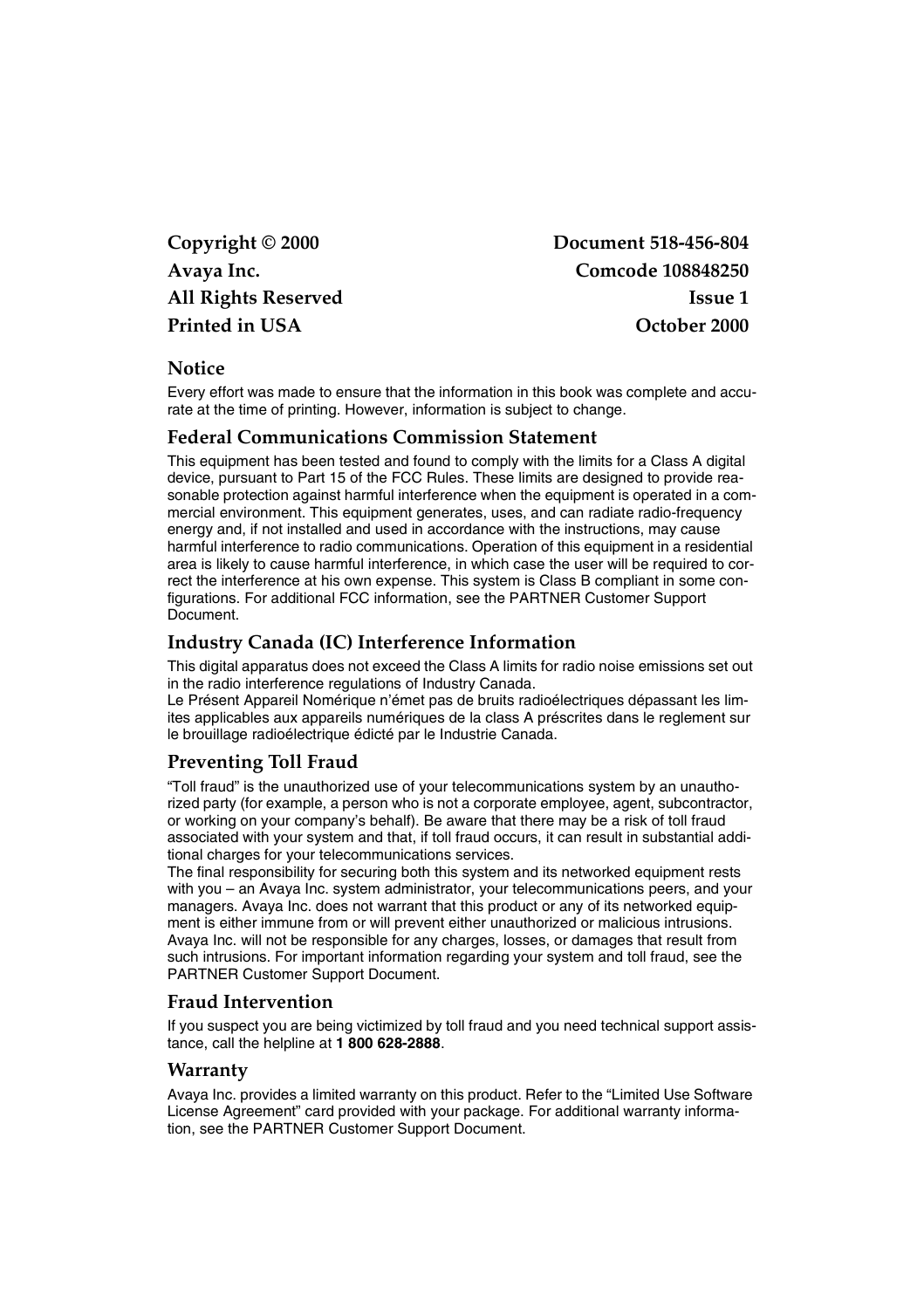#### **Trademarks**

PARTNER, PARTNER MAIL VS, PARTNER MAIL, MLS-34D, MLS-18D, MLS-12D, MLS-12, MLS-6, MDC 9000, MDW 9000, MDW 9010 MDW 9030P, and SYSTIMAX are registered trademarks of Avaya Inc. in the U.S. and other countries.

#### **Ordering Information**

| Call:  | <b>Publications Center</b><br>Voice 1 800 457-1235<br>Fax 1 800 457-1764          | International Voice +1 317 322-6791<br>International Fax +1 317 322-6699 |
|--------|-----------------------------------------------------------------------------------|--------------------------------------------------------------------------|
| Write: | <b>Publications Center</b><br>2855 N. Franklin Road<br>Indianapolis, IN 46219 USA |                                                                          |

For additional documents, refer to the PARTNER Customer Support Document.

#### **Customer Support**

If you need assistance when programming or using your system, contact your local Authorized Dealer or call the helpline at **1 800 628-2888**. Consultation charges may apply.

#### **Obtaining Products**

See "Obtaining Products" in the PARTNER Customer Support Document.

#### **Documents on the Web**

For related documents, go to www.support.lucent.com.

# **Important Safety Instructions**

The following list provides basic safety precautions that should always be followed when using your telephone equipment.

- 1. Read and understand all instructions.
- 2. Follow all warnings and instructions marked on the product.
- 3. Unplug all telephone connections before cleaning. DO NOT use liquid cleaners or aerosol cleaners. Use a damp cloth for cleaning.
- 4. This product should be serviced by (or taken to) a qualified repair center when service or repair work is required.
- 5. DO NOT use this product near water, for example, in a wet basement location.
- 6. DO NOT place this product on an unstable cart, stand or table.
- 7. Never push objects of any kind into slots or openings as they may touch dangerous voltage points or short out parts that could result in a risk of fire or electric shock. Never spill liquid of any kind on the product.
- 8. DO NOT use the telephone to report a gas leak in the vicinity of the leak.



*DO NOT block or cover the ventilation slots or openings; they prevent the product from overheating. DO NOT place the product in a separate enclosure unless proper*  ventilation is provided. DO NOT place the product flat on a surface. The control unit *must be wall-mounted.*

*SAVE THESE INSTRUCTIONS*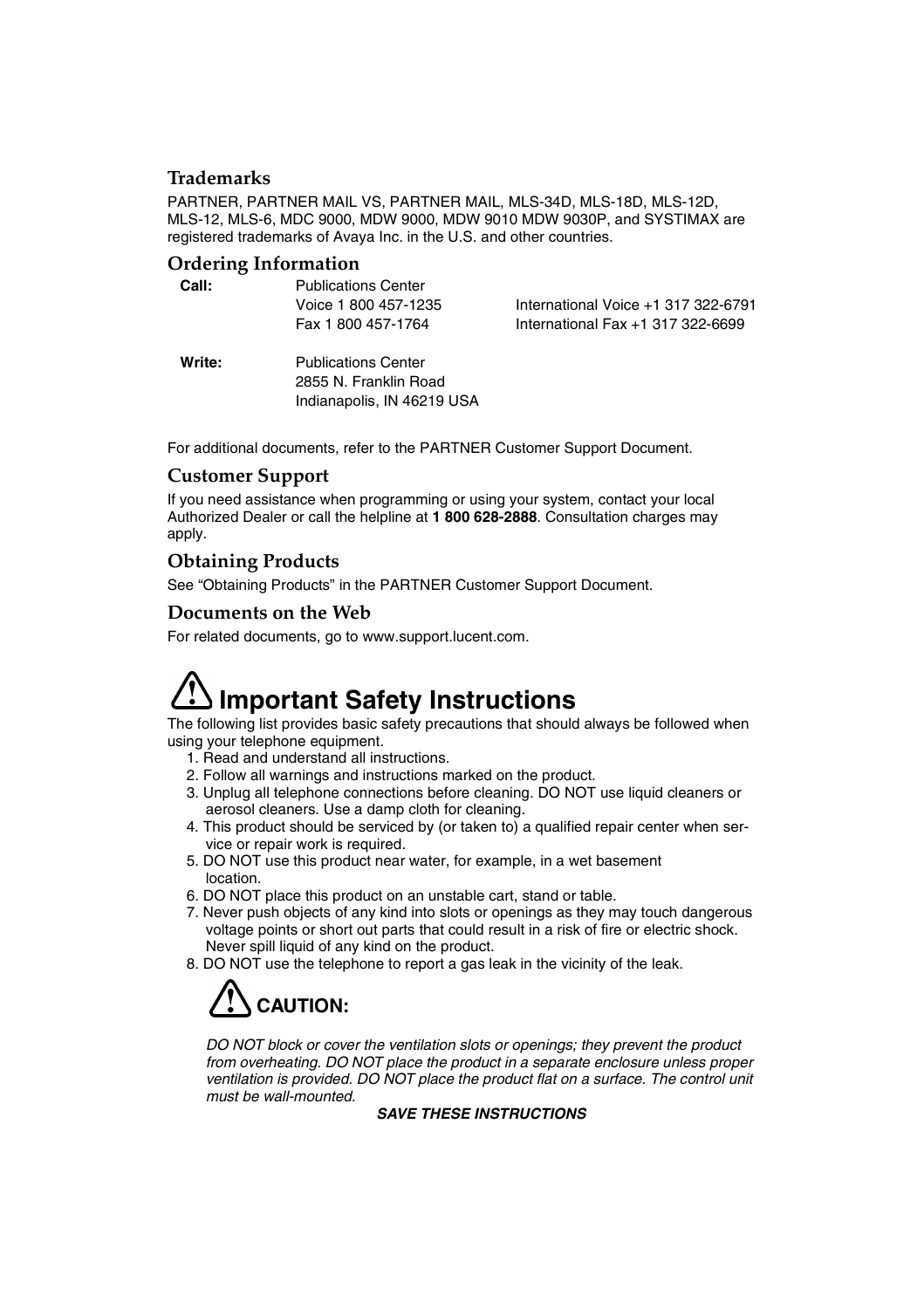#### **We'd like your opinion . . .**

We welcome your feedback on this document. Your comments can be of great value in helping us improve our We welcome documentation.

#### **PARTNER® Advanced Communciations System Quick Reference Issue 1, October 2000 518-456-804, Comcode 108848250**

1. Please rate the effectiveness of this document in the following areas:

|                                                                                                                                                                                                                                              |                                            | Excellent Good                                                             | Fair                                      | Poor                                                                                                                       |  |
|----------------------------------------------------------------------------------------------------------------------------------------------------------------------------------------------------------------------------------------------|--------------------------------------------|----------------------------------------------------------------------------|-------------------------------------------|----------------------------------------------------------------------------------------------------------------------------|--|
| Ease of Finding Information<br>Clarity $\square$<br>Completeness $\square$<br>Accuracy $\Box$<br>Organization<br>Appearance<br>Examples<br>Illustrations<br>Overall Satisfaction                                                             | ◻<br>$\Box$<br>$\Box$<br>- 0<br>□<br>□     | ◻<br>◻<br>u<br>▫<br>▫<br>▫<br>▫<br>◻<br>◻                                  | ப<br>❏<br>o<br>▫<br>❏<br>◻<br>❏<br>◻<br>◻ | ப<br>Ú<br>⊔<br>ப<br>◻<br>◻<br>❏<br>◻<br>◘                                                                                  |  |
| 2. Please check the ways you feel we could improve this document:                                                                                                                                                                            |                                            |                                                                            |                                           |                                                                                                                            |  |
| Improve the overview/introduction<br>H<br>Improve the table of contents<br>n<br>Improve the organization<br>ப<br>Add more figures<br>l 1<br>Add more examples<br>n<br>Add more details<br>□<br>Please add details about your major concerns. | $\Box$<br>□<br>$\mathbf{I}$<br>$\Box$<br>n | $\Box$ Make it more concise<br>Make it less technical<br>Improve the index |                                           | Add more step-by-step procedures/tutorials<br>Add more troubleshooting information<br>Add more/better quick reference aids |  |
| 3. What did you like most about this document?                                                                                                                                                                                               |                                            |                                                                            |                                           |                                                                                                                            |  |
| 4. Feel free to write any comments below or on an attached sheet.                                                                                                                                                                            |                                            |                                                                            |                                           |                                                                                                                            |  |
| If we may contact you concerning your comments, please complete the following:                                                                                                                                                               |                                            |                                                                            |                                           |                                                                                                                            |  |
|                                                                                                                                                                                                                                              |                                            |                                                                            |                                           |                                                                                                                            |  |
| Company/Organization:                                                                                                                                                                                                                        |                                            |                                                                            |                                           |                                                                                                                            |  |
| Address:                                                                                                                                                                                                                                     |                                            |                                                                            |                                           |                                                                                                                            |  |

**You may FAX your response to 908 953-6912. Thank you.**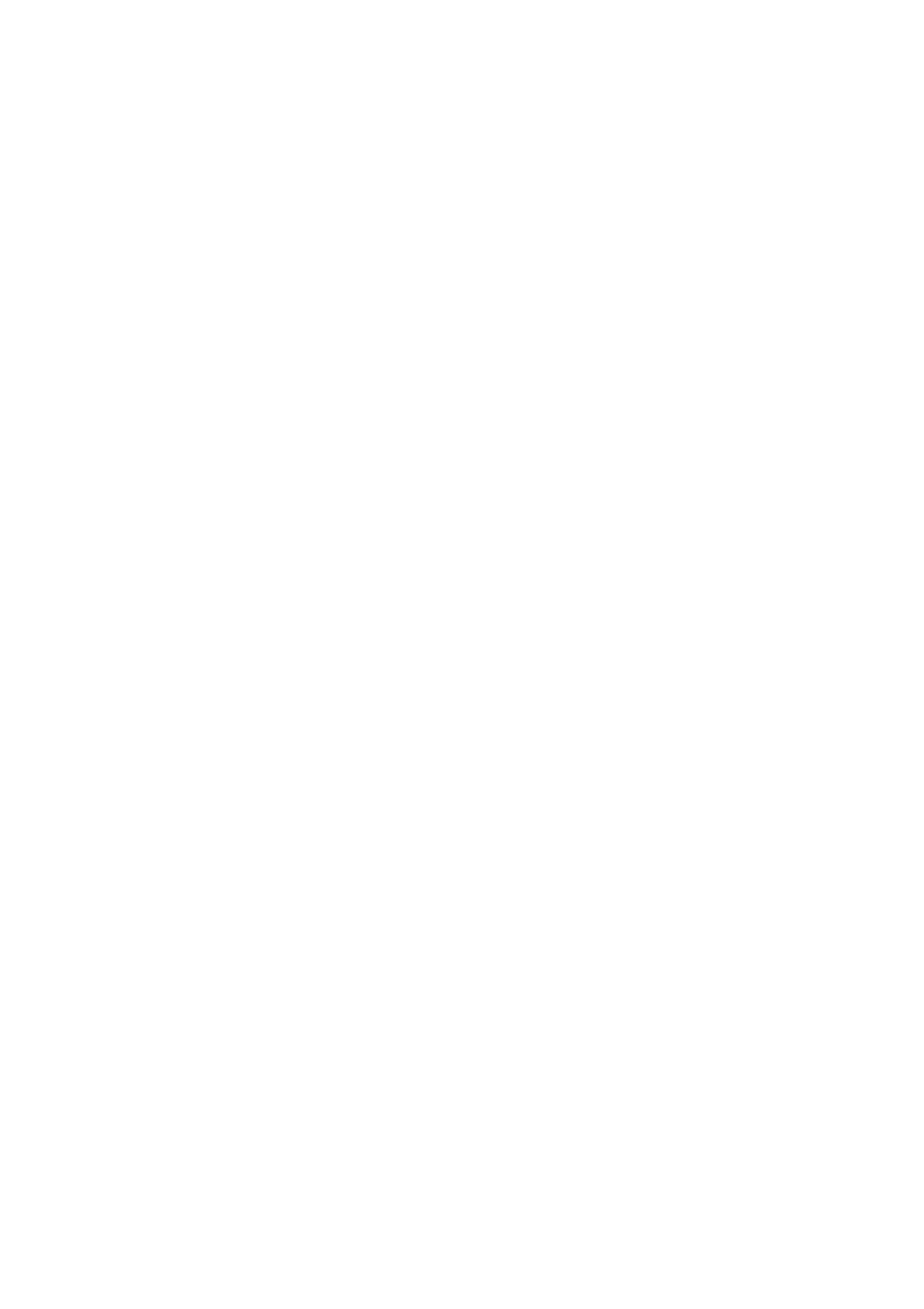# **Contents**

جانبون والمتبار

| <b>Installing Your System</b><br>2<br><b>Setting Up Your System</b><br>3<br>Changing Settings to Support PBX or Centrex Services  26<br>4<br><b>Programming System Features</b><br><b>Programming Telephone Features</b><br>5<br><b>Table of Contents</b> |                                         |
|-----------------------------------------------------------------------------------------------------------------------------------------------------------------------------------------------------------------------------------------------------------|-----------------------------------------|
|                                                                                                                                                                                                                                                           |                                         |
|                                                                                                                                                                                                                                                           |                                         |
|                                                                                                                                                                                                                                                           |                                         |
|                                                                                                                                                                                                                                                           |                                         |
|                                                                                                                                                                                                                                                           |                                         |
|                                                                                                                                                                                                                                                           |                                         |
|                                                                                                                                                                                                                                                           |                                         |
|                                                                                                                                                                                                                                                           |                                         |
|                                                                                                                                                                                                                                                           |                                         |
|                                                                                                                                                                                                                                                           |                                         |
|                                                                                                                                                                                                                                                           |                                         |
|                                                                                                                                                                                                                                                           |                                         |
|                                                                                                                                                                                                                                                           |                                         |
|                                                                                                                                                                                                                                                           |                                         |
|                                                                                                                                                                                                                                                           |                                         |
|                                                                                                                                                                                                                                                           |                                         |
|                                                                                                                                                                                                                                                           |                                         |
|                                                                                                                                                                                                                                                           |                                         |
|                                                                                                                                                                                                                                                           |                                         |
|                                                                                                                                                                                                                                                           |                                         |
|                                                                                                                                                                                                                                                           |                                         |
|                                                                                                                                                                                                                                                           | Dialing Restrictions and Permissions 32 |
|                                                                                                                                                                                                                                                           |                                         |
|                                                                                                                                                                                                                                                           |                                         |
|                                                                                                                                                                                                                                                           |                                         |
|                                                                                                                                                                                                                                                           |                                         |
|                                                                                                                                                                                                                                                           |                                         |
|                                                                                                                                                                                                                                                           |                                         |
|                                                                                                                                                                                                                                                           |                                         |
|                                                                                                                                                                                                                                                           |                                         |
|                                                                                                                                                                                                                                                           |                                         |
|                                                                                                                                                                                                                                                           |                                         |

[Welcome. . . . . . . . . . . . . . . . . . . . . . . . . . . . . . . . . . . . . . . . . . . . . . . . . . . 1](#page-7-1) [System Overview . . . . . . . . . . . . . . . . . . . . . . . . . . . . . . . . . . . . . . . . . . . . 1](#page-7-2)

**[1 Getting Acquainted](#page-7-0)**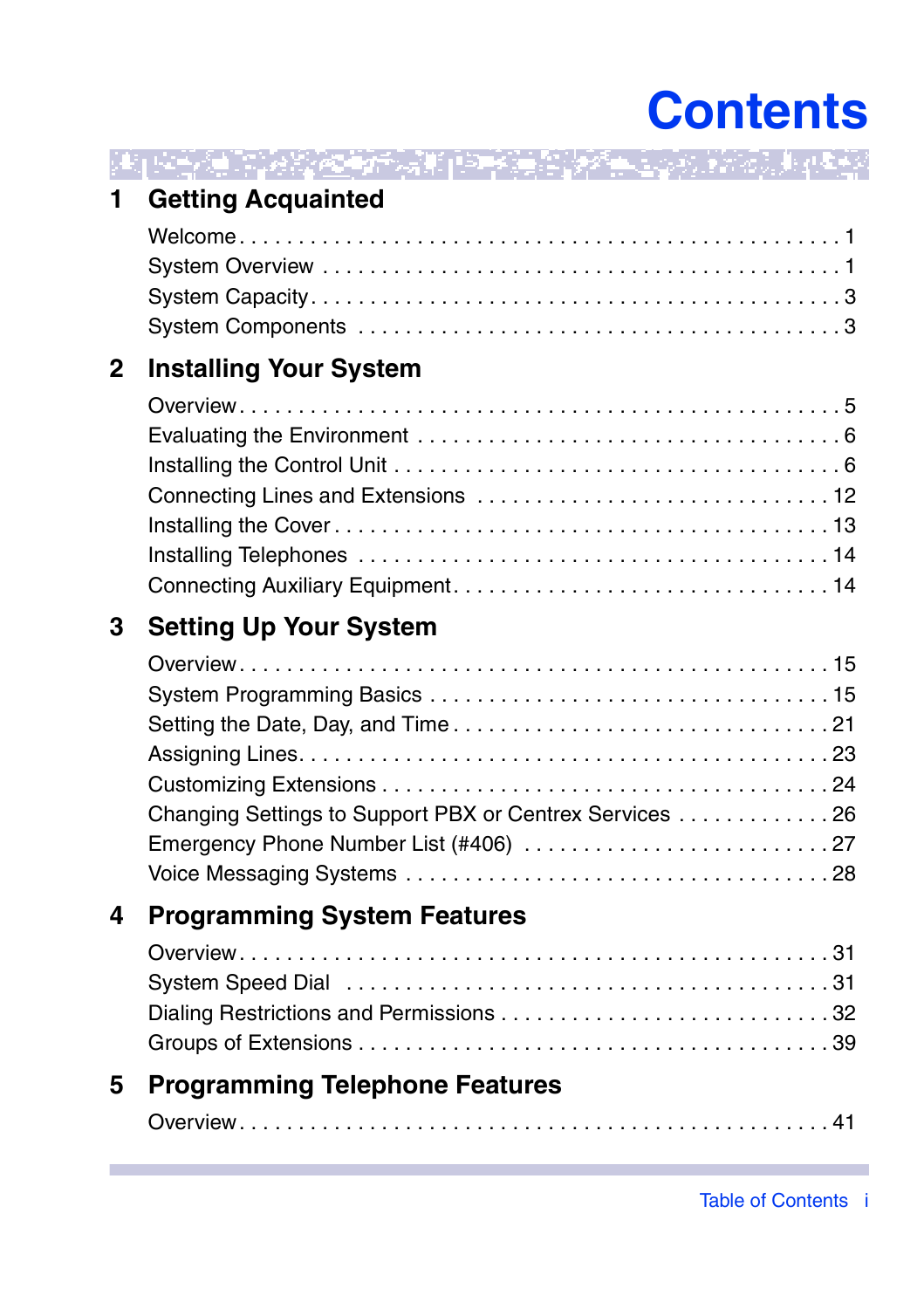经部份帐 一美丽 法某事的过去年我的复数 经基础

### **[6 Maintaining Your System](#page-51-0)**

### **[7 If Something Doesn't Work](#page-67-0)**

### **[8 System Programming Flow Charts](#page-75-0)**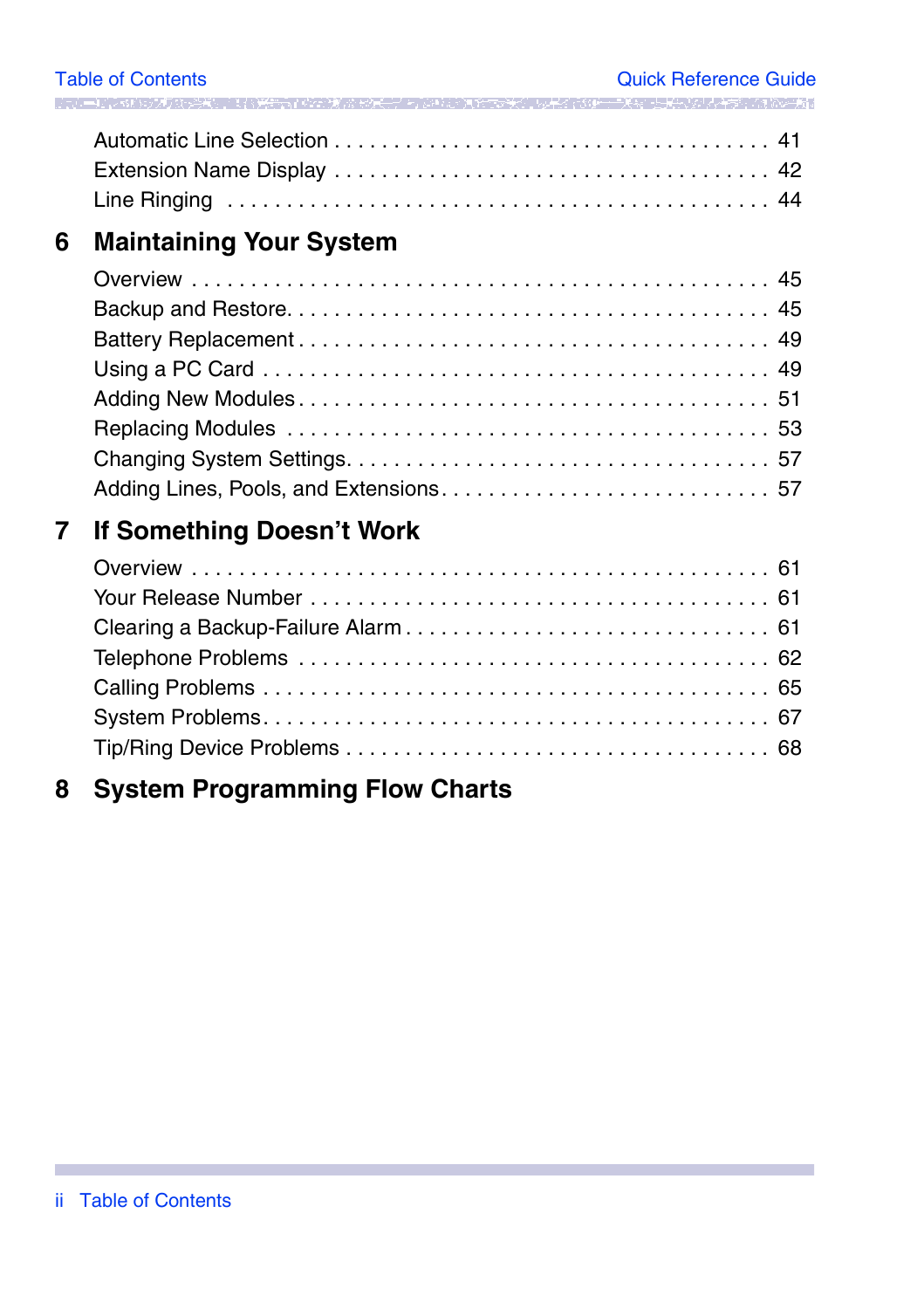# <span id="page-7-0"></span>**1 Getting Acquainted**

# <span id="page-7-1"></span>**Welcome**

This quick reference is designed to help you program the PARTNER $^{\circledR}$  Advanced Communications System (ACS). It provides procedures for customizing your system after it is initially installed and for programming everyday tasks you perform in order to manage your system.

Prior to using this guide, you should become familiar with the *PARTNER Advanced Communications System Installation, Programming, and Use* guide, which describes the system in detail and provides procedures for programming all of the system's features and capabilities.

This chapter provides a system overview that describes the capacities, modes of operation, components, and auxiliary equipment of the system.

# <span id="page-7-2"></span>**System Overview**

The PARTNER<sup>®</sup> Advanced Communications System (ACS) is located on a company's premises and is available in three configurations:

- Stand-alone processor module
- 2-slot carrier (processor module and one line and extension module)
- 5-slot carrier (processor module and up to four line and extension modules)

Using these lines and extensions, you can add various devices and telephones to configure your system to meet your business needs (see the figure, ["System](#page-8-0)  [Configurations,"](#page-8-0) that follows). For detailed information about PARTNER ACS hardware, see the *PARTNER Advanced Communications System Installation, Programming, and Use* guide.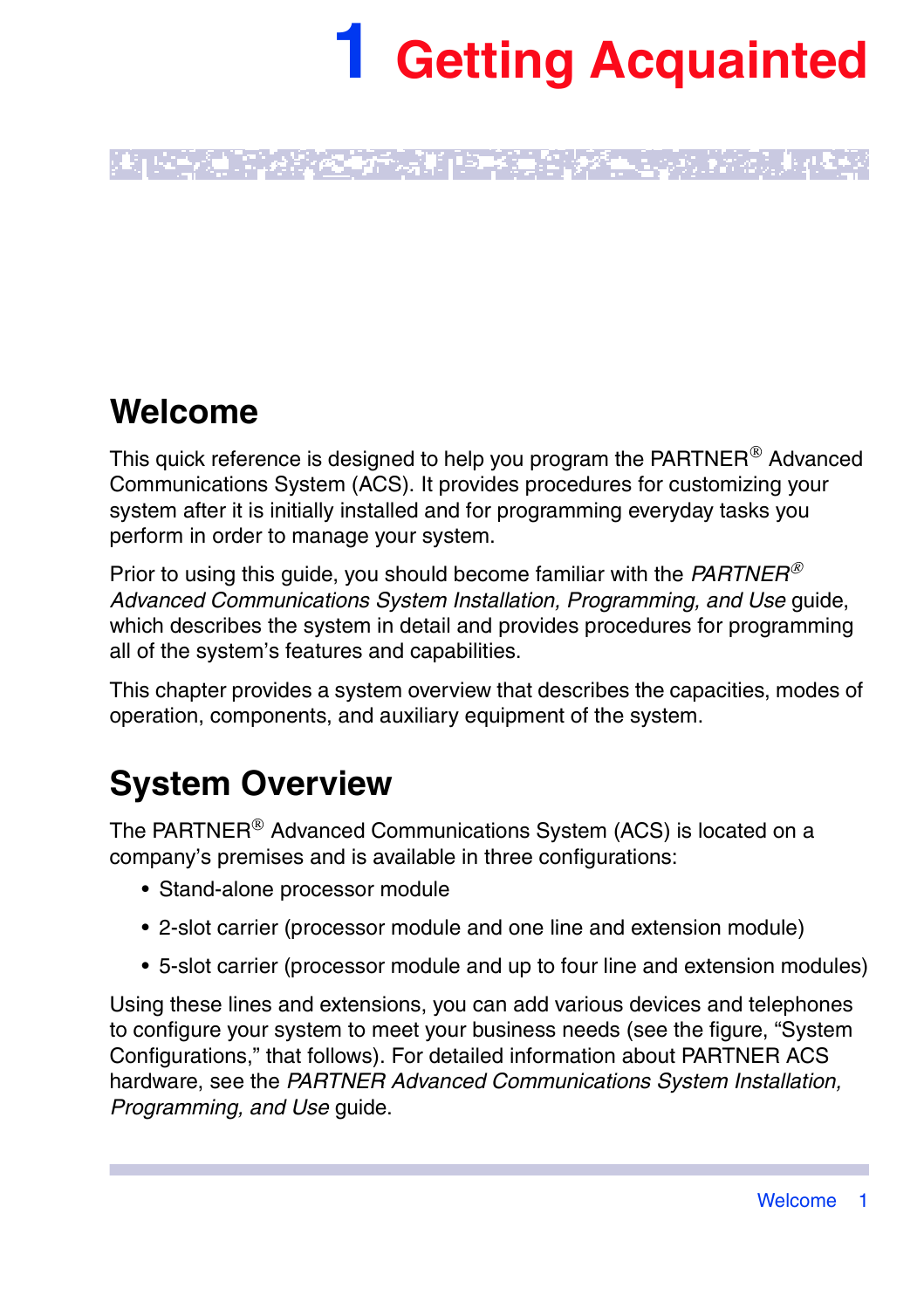化单元基本 **PERMIT AND STATISTICS** 化光带 计文件线 经无关票 石灰的复数形式 医交换性视觉的 on the



#### <span id="page-8-0"></span>*System Configurations*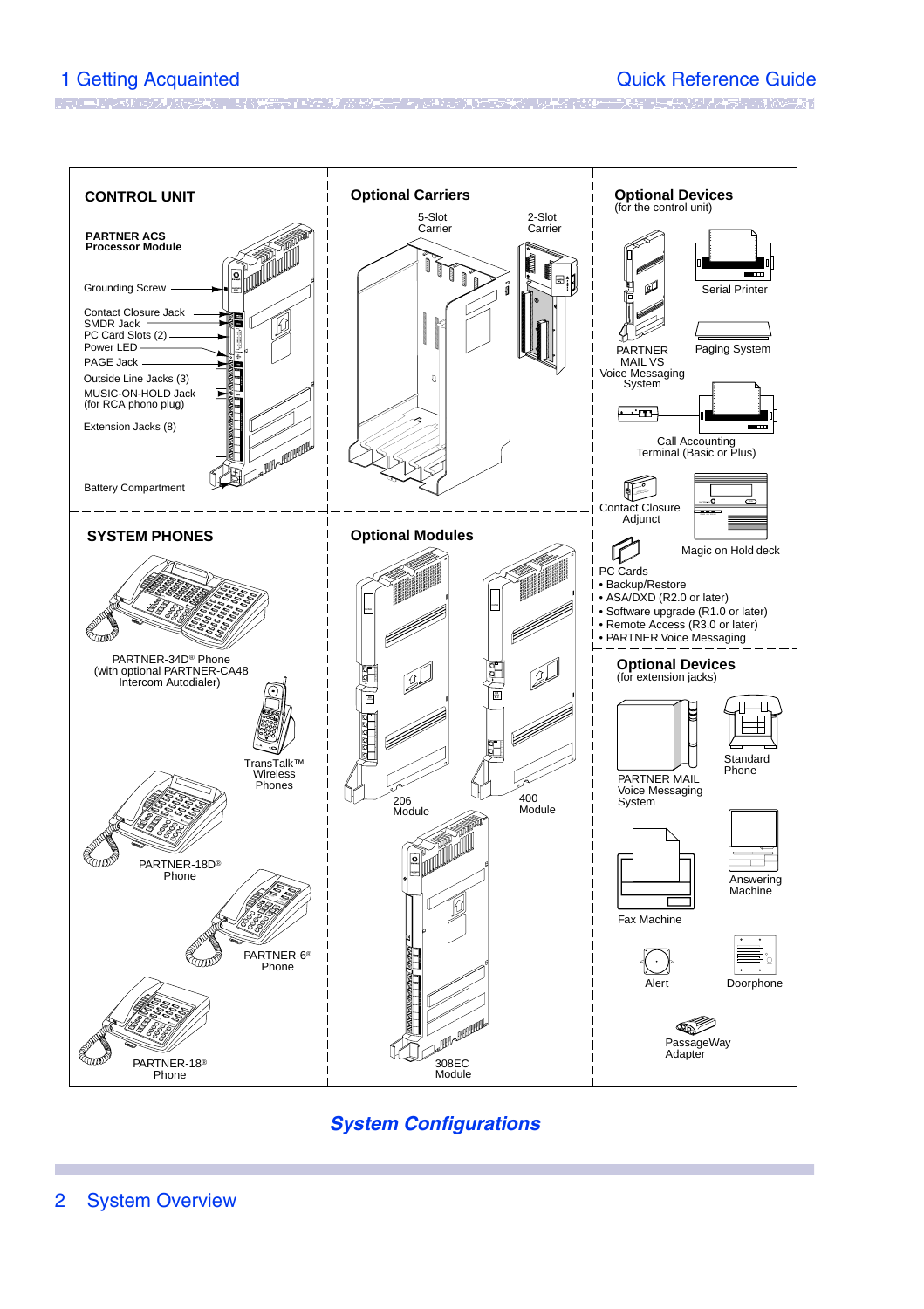# <span id="page-9-0"></span>**System Capacity**

The PARTNER ACS release you have, the carrier you use, and the combination of modules installed, determine the number of available lines and extensions:

- PARTNER ACS Release 1.0 and 1.1 systems allow up to 15 lines and up to 32 extensions; however, these maximums cannot be achieved simultaneously.
- PARTNER ACS Release 2.0 or later systems allow up to 19 lines and up to 40 extensions; however, these maximums cannot be achieved simultaneously.

## <span id="page-9-1"></span>**System Components**

The system components include the processor module, the optional line and extension modules, and the telephones. See the *PARTNER ACS Installation*, *Programming, and Use* guide for more details.

| <b>Components</b>                 |                                                                                                                                                                                                                                                                                                                                                                             |
|-----------------------------------|-----------------------------------------------------------------------------------------------------------------------------------------------------------------------------------------------------------------------------------------------------------------------------------------------------------------------------------------------------------------------------|
| <b>Processor</b><br><b>Module</b> | Provides the software intelligence that controls the system's<br>features. It has jacks for three outside lines and eight enhanced<br>tip/ring extensions. The module has a grounding screw and<br>jacks for the following:<br>• Music-On-Hold audio source<br>• Loudspeaker paging system<br>• Two Contact Closures<br>• A call reporting device, such as an SMDR printer. |

#### *System Components*

*If you want to install a PARTNER MAIL VS module, keep in mind that it uses one of the slots in the carrier, which reduces the system line and extension capacity.*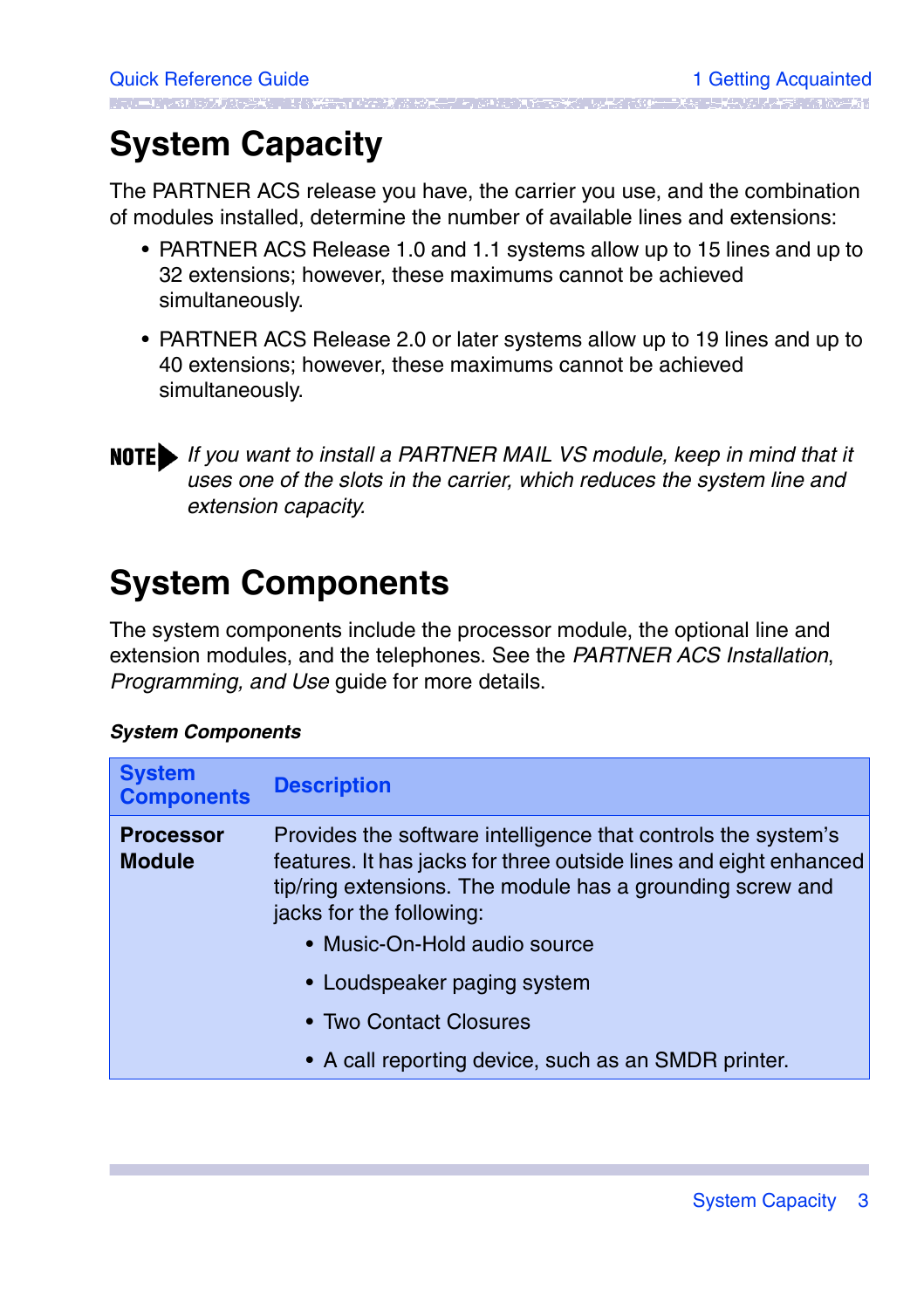ブラルーリン ちげゅうしりきょう de X

#### *System Components–Continued*

| <b>System</b><br><b>Components</b>             | <b>Description</b>                                                                                                                                                                                                                                                                                                                              |
|------------------------------------------------|-------------------------------------------------------------------------------------------------------------------------------------------------------------------------------------------------------------------------------------------------------------------------------------------------------------------------------------------------|
| Line and<br><b>Extension</b><br><b>Modules</b> | Installed in a carrier, these modules provide additional outside<br>line jacks and/or extension jacks. The 2-slot carrier<br>configuration can hold two modules. The 5-slot carrier<br>configuration can hold five modules.                                                                                                                     |
| <b>Telephones</b>                              | The PARTNER-34D, PARTNER-18D, PARTNER-18, and<br>PARTNER-6 telephones and the PARTNER CA48 Call<br>Assistant Intercom Autodialer are products specifically<br>designed to work with the system. You can also use<br>MLS-series and TransTalk© 9000-series and industry standard<br>single-line rotary or touch-tone telephones with the system. |

### **Auxiliary Equipment**

The following table provides a list of other equipment that is available for use with the system. See the *PARTNER ACS Installation*, *Programming, and Use* guide for more details.

- Voice Messaging Systems Fax Machines
- 
- 
- 
- Music-On-Hold Systems Extra Alerts
- Speakerphones Headsets
- Specialty Handsets PCMCIA Cards
- Off-Premises Range Extender (OPRE)
- Electromagnetic Interference (EMI) Filters
- 
- Answering Machine Credit Card Scanners
- Modems Contact Closure Adjunct
- Doorphones Loudspeaker Paging System
	-
	-
	-
	- In-Range Out-of-Building (IROB) Protectors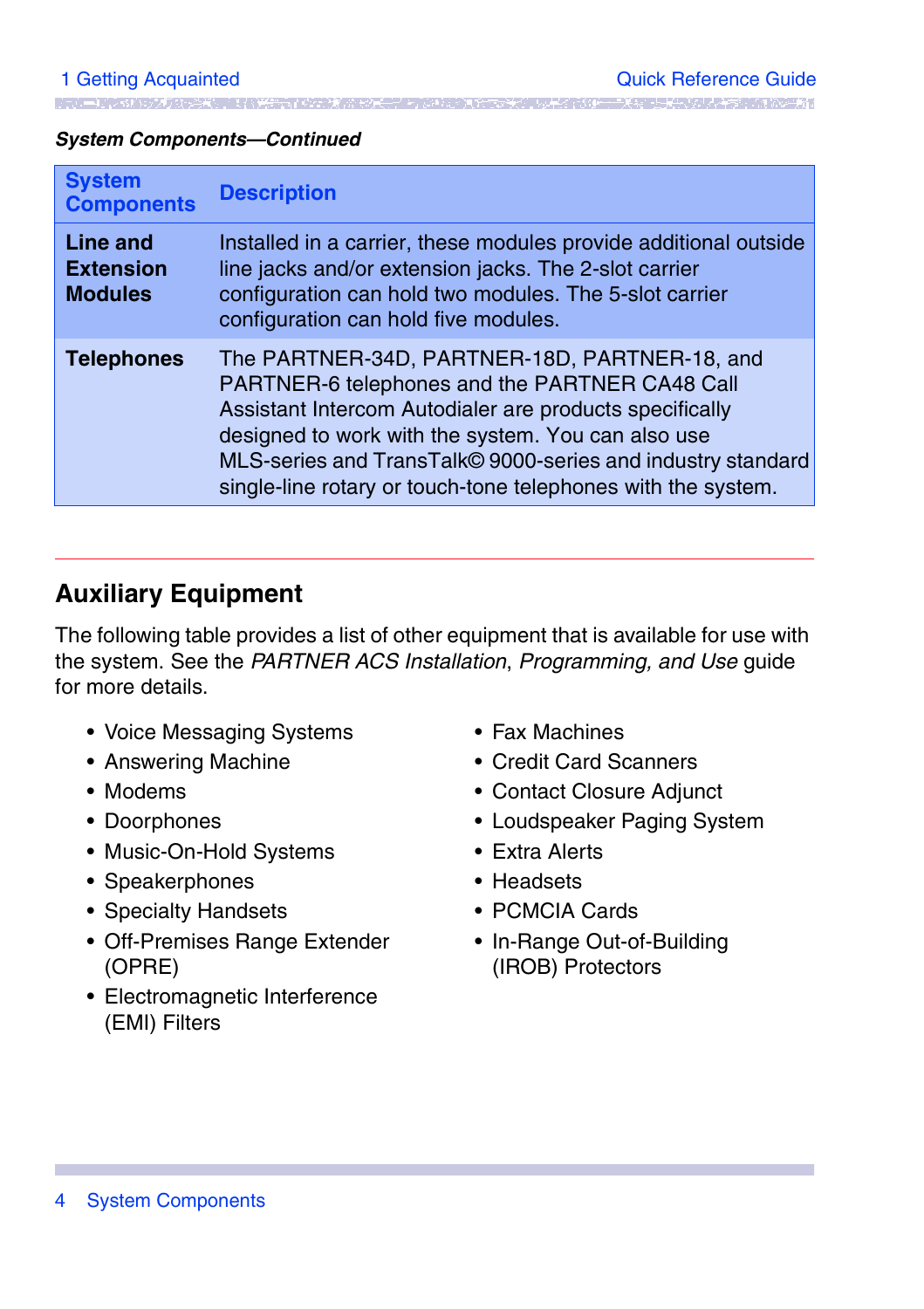# <span id="page-11-0"></span>**2 Installing Your System**

# <span id="page-11-1"></span>**Overview**

This chapter explains how to install the PARTNER<sup>®</sup> Advanced Communications System (ACS) Releases 1.0, 1.1, 2.0, 3.0, or later. The information applies to all releases unless otherwise specified.

The installation of the PARTNER ACS involves the following:

- Evaluating the environmental requirements
- Installing the control unit
- Connecting lines and extensions
- Installing the cover
- Installing telephones
- Connecting auxiliary equipment

If your company already has modular jacks for all outside lines and extensions, you may be able to use the existing wiring to install the system hardware and connect telephones to the system yourself.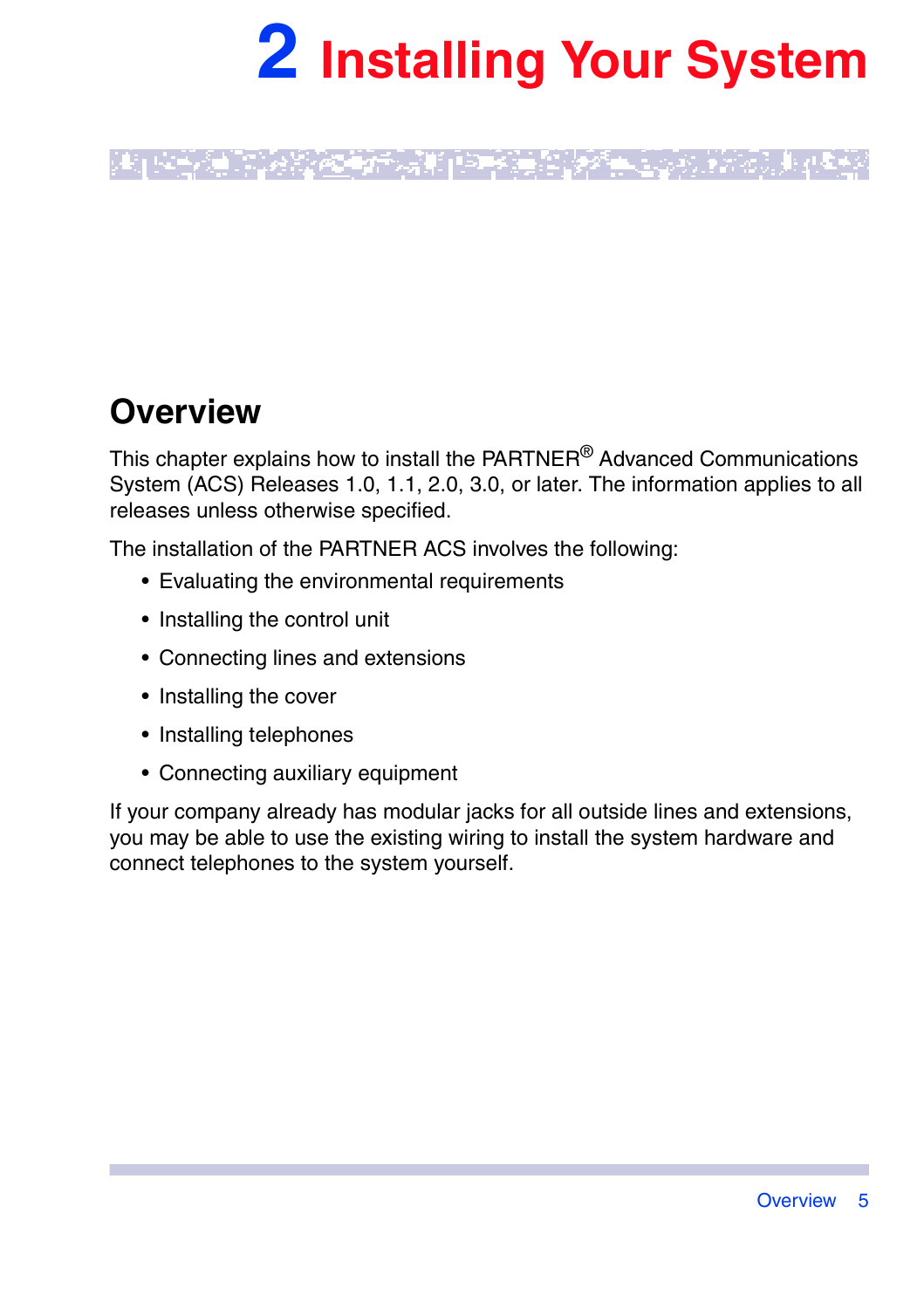# <span id="page-12-0"></span>**Evaluating the Environment**

Before you begin the physical installation of the system, you must check that all environmental factors are within the acceptable ranges. See the *PARTNER ACS Installation*, *Programming, and Use* guide for more details.

# <span id="page-12-1"></span>**Installing the Control Unit**

The stand-alone processor module or a carrier and its modules are referred to as the control unit. The control unit must always be wall-mounted.

# **WARNING:**

**There are no customer-serviceable components inside the system modules or carrier. There are hazardous voltages within that can cause severe or fatal personal injury. DO NOT OPEN MODULES.**

To install the control unit, you must do the following:

- Wall-mount the control unit.
- Label the jacks.
- Ground the system.
- Insert the batteries into the processor module.
- Initializing the system.
- Check the LEDs on the modules.
- Install the cover (5-slot carrier only).

### **Wall-Mounting a Stand-Alone Processor Module and a 2-Slot Carrier**

Install the processor module within 5 feet (1.5 meters) of a properly grounded wall outlet (not controlled by a switch) and the network interface jacks.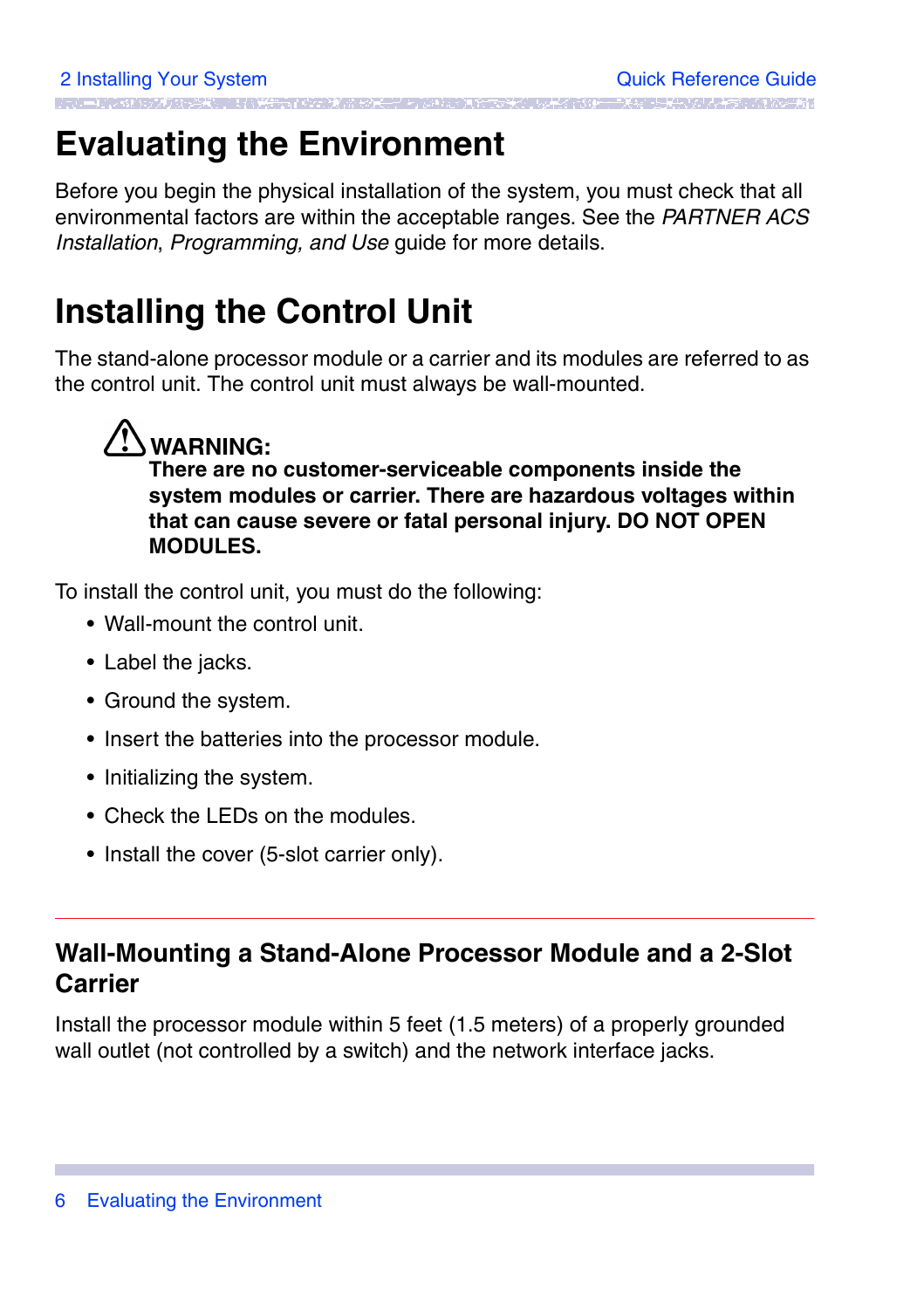Follow these steps to wall-mount the module(s):

- **1** Using the enclosed template, mark the screw locations on the wall.
- **2** Hold the processor module against the wall with the line and extension jacks facing left. Leave at least 1 foot (0.3 meters) clearance at the top, front, and right side, and at least 2 feet (0.6 meter) at the bottom and left side.
- **3** Insert a #8 sheet metal screw into the screw hole at the top of the processor module.
- **4** If you are installing a second module, go to Step 4. If you are *not* installing a second module (stand-alone configuration):
	- **a** Insert another #8 sheet metal screw into the screw hole at the bottom of the module.
	- **b** Tighten the screws until the mounting tracks are snug against the wall. There must be a 3/8 inch (1 cm) gap between the wall and the rest of the module. Do not overtighten the screws or the module will warp and fail to operate.
	- **c** Go to the next procedure, ["Labeling Jacks," on page 9.](#page-15-0)
- **5** Remove the clear plastic protectors from the connectors on the right side of the wall-mounted PARTNER ACS processor module and the module to be added by grasping the tabs on the ends of the protector and lifting.
- **6** Slide the second module onto the PARTNER ACS processor module, making sure the mounting tracks interlock.
- **7** Attach the 2-slot carrier to the top right side of the two modules, properly engaging the connectors on the modules to the carrier.
- **8** Fasten the carrier to the modules by using the two #4 screws included with the carrier.
- **9** Insert the 3-1/2 inch #8 screw into the bottom of the modules. Tighten it until the mounting tracks of the PARTNER ACS processor module are flush against the wall. Do not overtighten or the module will warp. Then go to the next procedure, ["Labeling Jacks," on page 9](#page-15-0).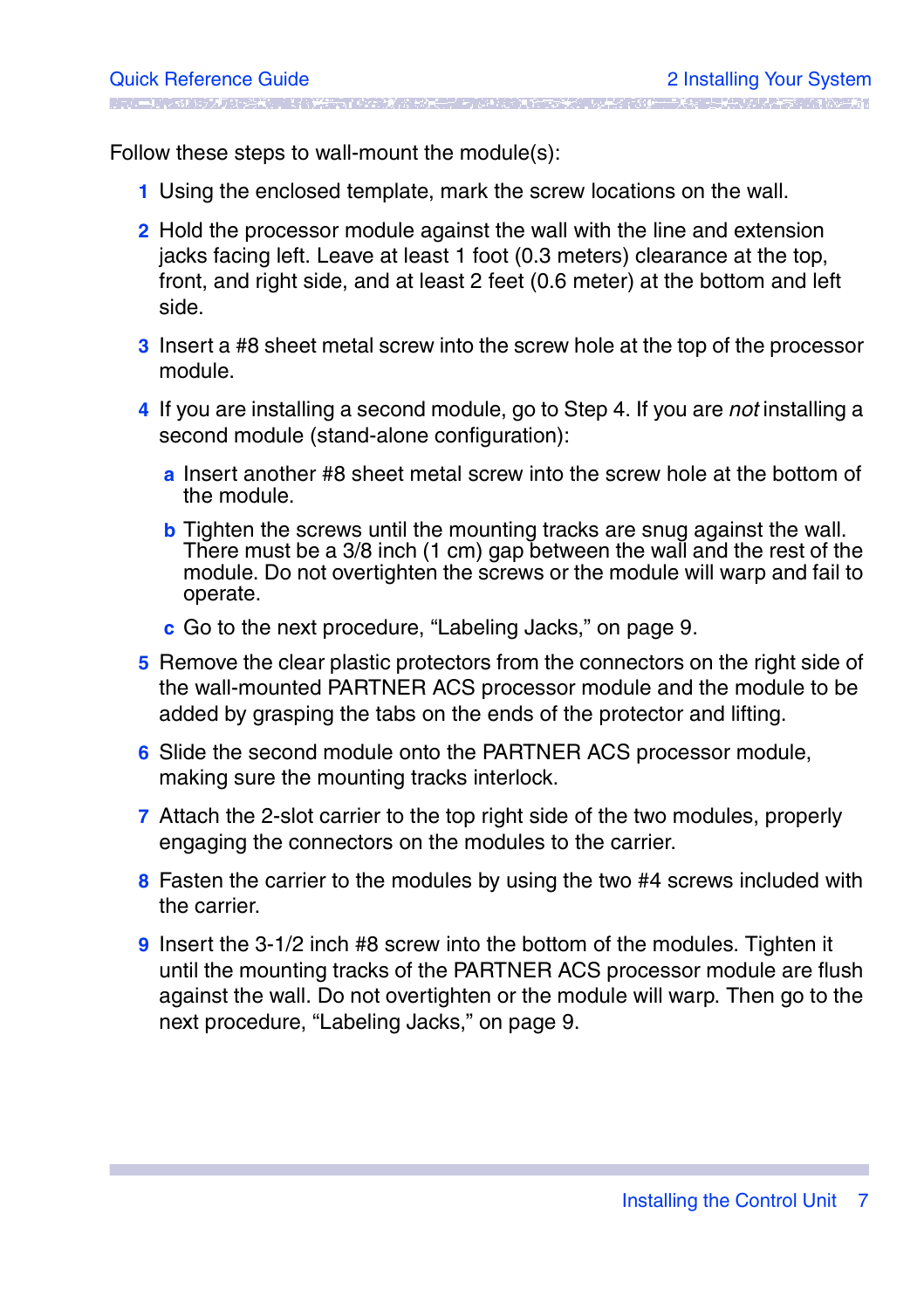### **Wall-Mounting a 5-Slot Carrier and Modules**

Install the 5-slot carrier within 5 feet (1.5 meters) of a properly grounded wall outlet (not controlled by a switch) and the network interface jacks. When you mount the carrier on the wall, leave at least 1 foot (0.3 meter) of clearance at the top and sides and 2 feet (0.6 meter) at the front and bottom to ensure proper ventilation.



*The location of each module within the carrier is important; place the modules as instructed in the following procedure.*

Follow these steps to wall-mount the 5-slot carrier and modules:

- **1** Using the enclosed template, mark the screw locations on the wall. If you are mounting the carrier on plywood, start four #12 screws supplied with the carrier, leaving the screw heads extending approximately 1/4 inch (0.64 cm) from the wall. If you are mounting on drywall, use wall anchors, which must be purchased separately.
- **2** Before installing any modules, make sure the clear, plastic protector has been removed from the connector area on the rear of each module. To remove the protector, grasp the tabs on the ends of the protector and lift.
- **3** Insert the PARTNER ACS processor module in the center slot of the carrier.
- **4** In the other slots, from left to right, first install the 308EC or 206 modules, followed by the 400 or 200 modules. Align the module carefully in the appropriate slot. For proper engagement of the connectors, the module must be inserted straight into the carrier. Once the module is properly seated, firmly push the center of the module until the connectors on the module lock into place. A slight click indicates the connectors are engaged.

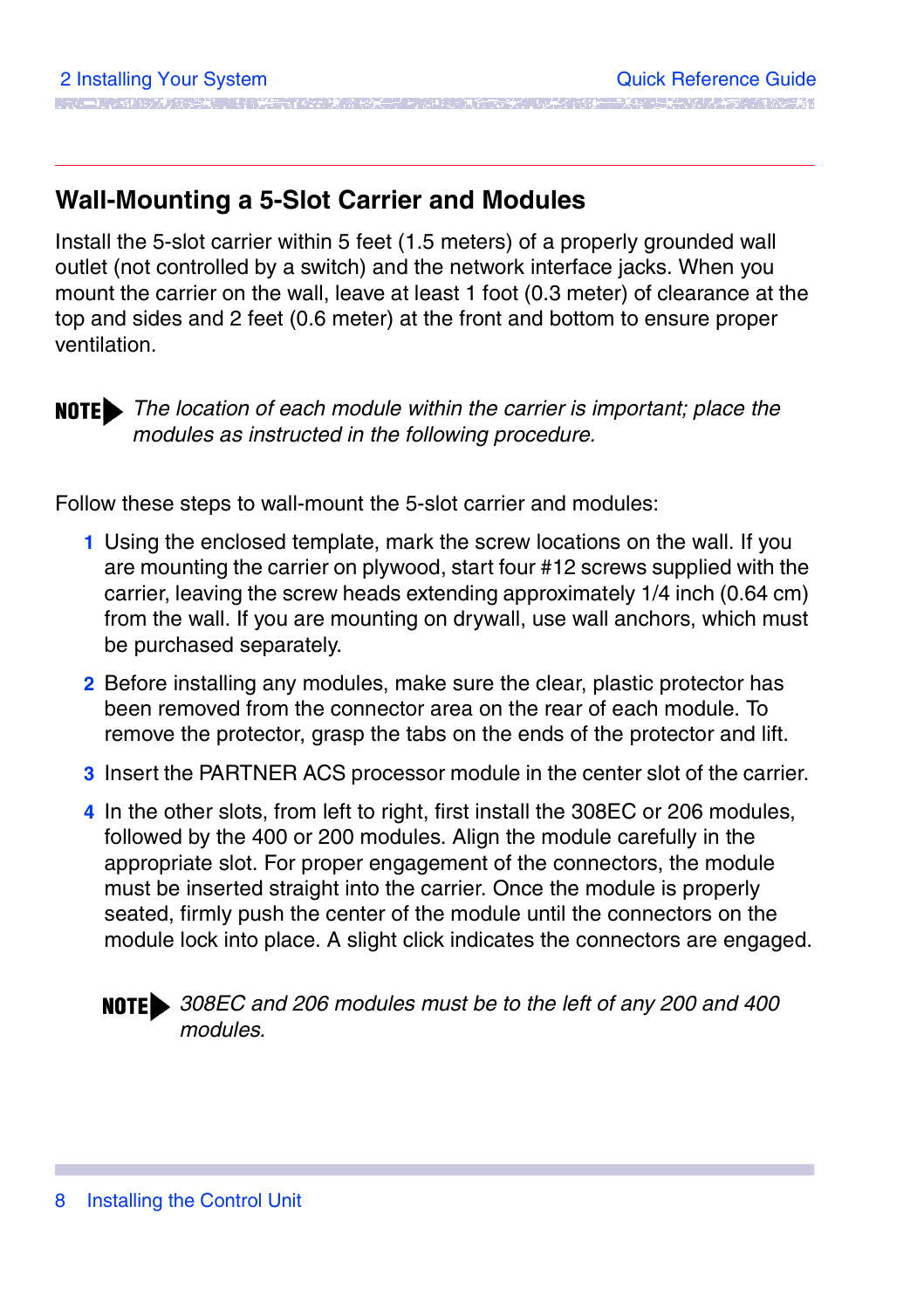# **CAUTION:**

Do not force the module. Use the carrier shelf as a reference and do not tilt, slant, or rotate the module. If the module does not insert easily, remove it, clear any obstruction, and reinsert it.

### <span id="page-15-0"></span>**Labeling Jacks**

After you have mounted the control unit on the wall, you must label the line and extension jacks. The line jacks are on the top of the modules, and the extension jacks on the bottom.

Follow these steps to label the line and extension jacks:

- **1** Label the line jacks on the processor module, beginning with "1" at the top line jack.
- **2** Do one of the following:
	- For a 2-slot carrier, label the line jacks on the other module.
	- For a 5-slot carrier, label the line jacks on the other modules by starting with the leftmost module and ending with the rightmost module.
- **3** Label the extension jacks on the processor module, beginning with "10" at the topmost extension jack.
- **4** Do one of the following:
	- For a 2-slot carrier, label the extension jacks on the other module.
	- For a 5-slot carrier, label the extension jacks on the other modules by starting with the leftmost module and ending with the rightmost module.

### **Grounding the System**

You ground the system by running a solid copper wire from the processor module to an appropriate earth ground. Follow these steps to ground the system: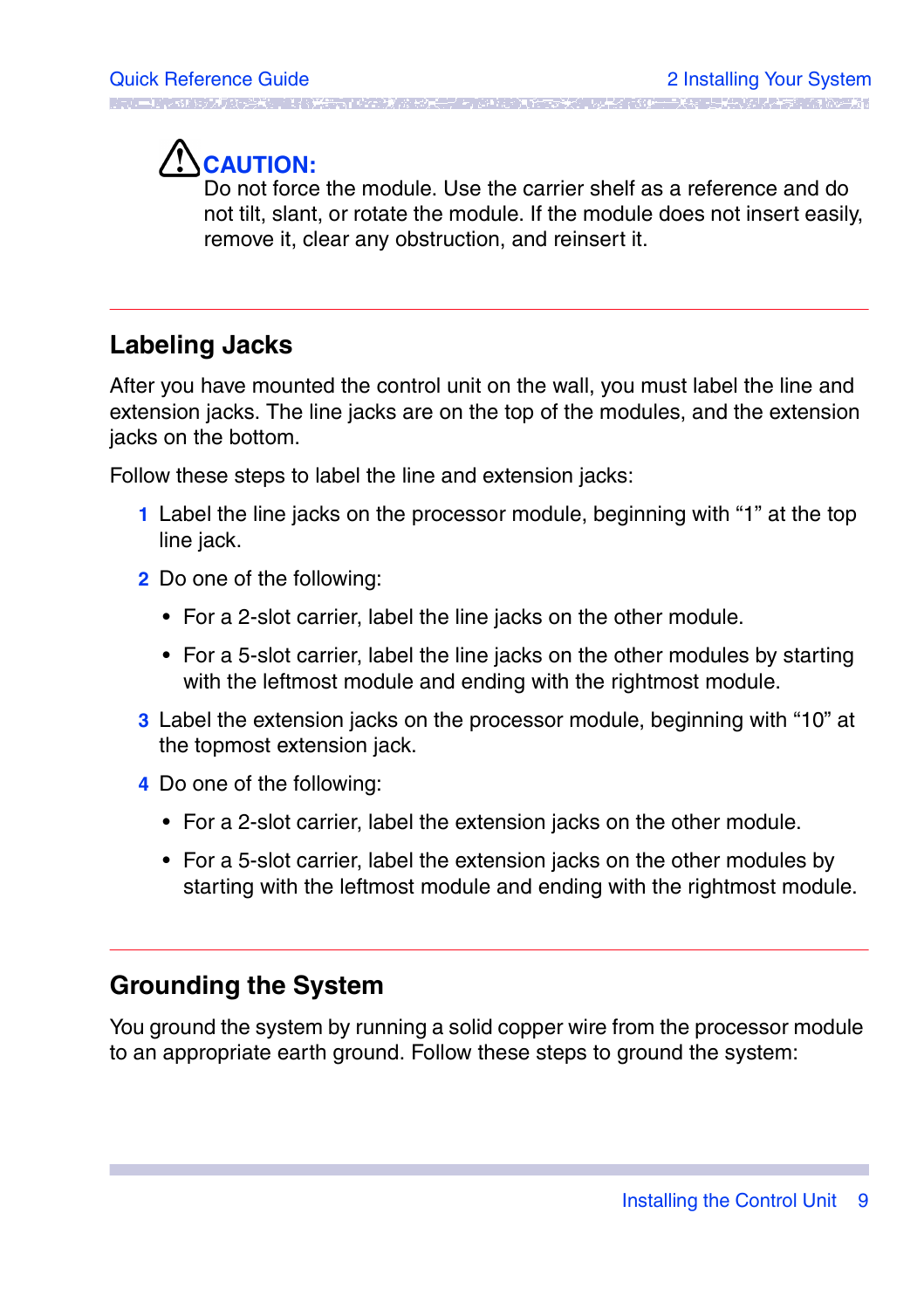- **1** Attach one end of a #12 AWG or #14 AWG solid copper wire to the grounding screw on the processor module. The length of the wire must not exceed 35 feet (7.6 meters).
- **2** Route the wire through the wire manager on the front of the module.
- **3** Attach the other end of the wire to the approved earth ground, such as building steel or a cold water pipe.

### **Inserting Batteries in the Processor Module**

The processor module uses two AAA-size standard alkaline batteries to guard against the loss of system programming in case of a power failure. These batteries retain the system programming for 45 days to six months, depending on the freshness of the batteries. You should replace the batteries every year.

# **CAUTION:**

Batteries and battery cover are packaged in a separate box. If you are replacing batteries, the old batteries must be removed with the power on or the system's memory will be lost.

Follow these steps to insert the batteries:

- **1** Locate the battery compartment at the bottom of the PARTNER ACS processor module, below the extension jacks.
- **2** Push gently on the battery icon (the locking latch) and slide the battery icon up to cover the plus icon; this unlocks the battery assembly.
- **3** Remove the battery assembly by gently pulling the tab at the bottom of the battery compartment cover.
- **4** Insert two new AAA-size standard alkaline batteries into the metal battery clips by pushing them straight in, placing the negative (—) end of one battery into the bottom clip and the positive (+) end of the other battery into the top clip.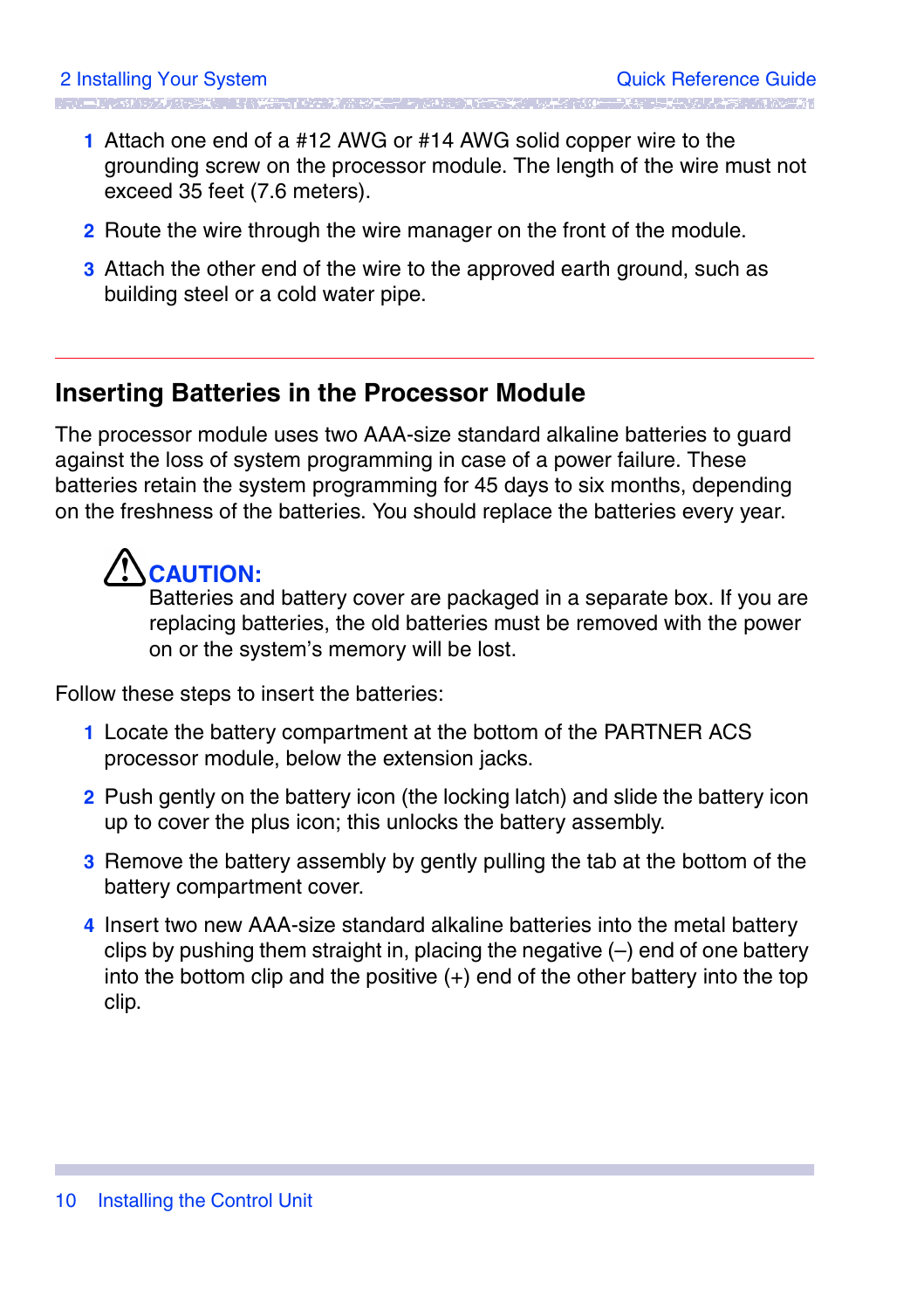- **5** With the locking latch in the unlocked position (battery icon and "minus" icon visible), slide the battery assembly into the processor module along the battery guides on the inside of the battery compartment. Push the battery assembly in far enough that the edges of the assembly slip behind the plastic housing of the processor module.
- **6** Pressing lightly on the battery icon on the front of the battery assembly, slide the locking latch downward to secure the assembly in place. The "plus" icon and the battery icon should now be visible on the front of the battery assembly.

### **Initializing the System**

To initialize the system, you must insert any PC Card before powering up the system.

#### *You must power down the system before you insert or remove a PC Card.*

Follow these steps to initialize a system:

- **1** Insert the PC Card in the PC Card slot on the processor module.
- **2** If you have a 5-slot carrier, move the carrier's On/Off switch to the Off ("O") position.
- **3** Press the power cord firmly into the power jack on the carrier or the stand-alone processor module until the cord locks into place.
- **4** Plug the other end of the power cord into a properly grounded three-prong wall outlet that is not controlled by a switch.
- **5** If you have a 5-slot carrier, move the On/Off switch to the On ("–") position.

# **CAUTION:**

The power cord should hang straight down from the connector for the entire length of the module or carrier. Do not install the power cord at an angle to the case or with a loop in it.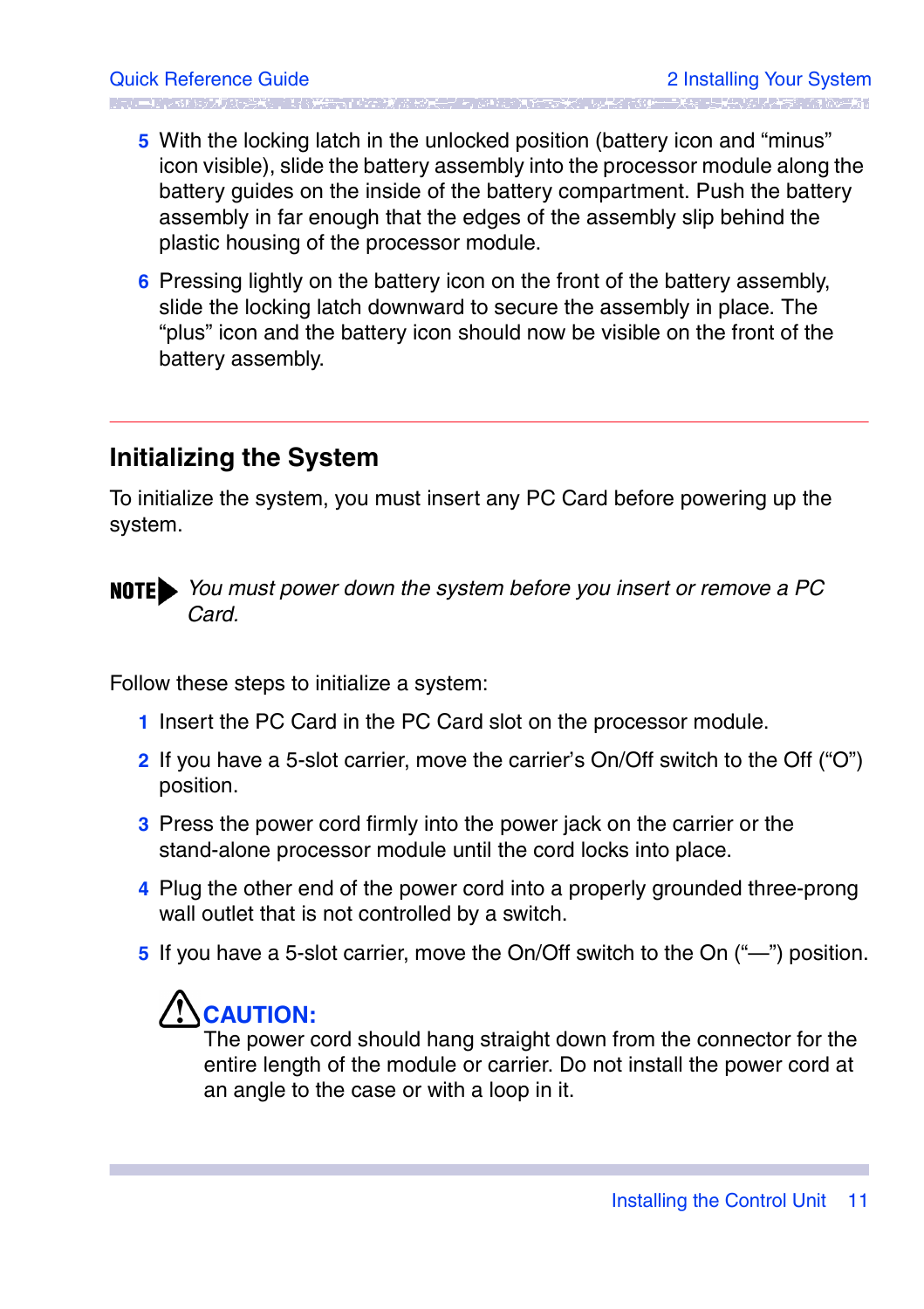- **6** If this is the initial installation for a Release 3.0 installation, follow these additional steps:
	- **a** Check the LEDs to make sure that the processor is on steady green for at least 15 seconds.
	- **b** Press  $[Feature]$   $[0]$   $[0]$   $[System Program]$   $[System Program]$   $[4]$   $[9]$   $[8]$   $[9]$  at extension 10 or  $11$ .
	- **c** Press  $(2632)$ .<br>The system resets. You may proceed with the rest of the installation upon completion of the reset (about 15 seconds).

### **Checking the LEDs**

After you power up your system, check the green lights on the fronts of the modules:

- If a single light is out, power down the control unit, reseat the module, and then power up the carrier.
- If multiple lights are out, power down the carrier, reseat either both modules (2-slot carrier) or the leftmost module that has a light out (5-slot carrier), and then power up the carrier.

If the lights are still out, see the "Customer Support Document" on the accompanying compact disc for information about whom you should contact.

## <span id="page-18-0"></span>**Connecting Lines and Extensions**



*If extensions are not wired to any modular jacks, call a qualified service technician.*

Use the following procedure to connect lines and extensions:

**1** Test for a dial tone at the network interface jacks before connecting outside lines to the control unit. For the test, connect a tip/ring telephone to the first network interface jack.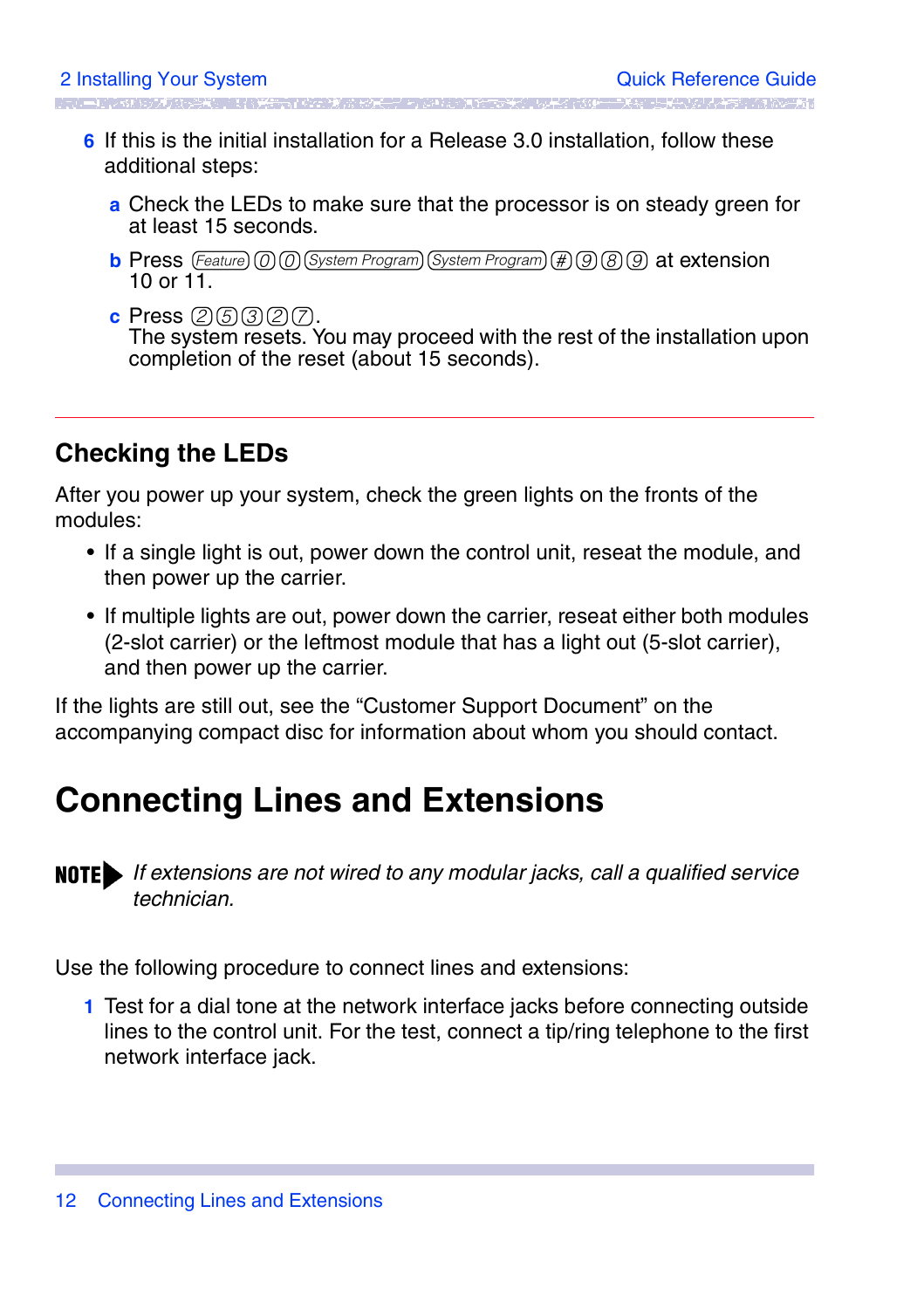- **a** Lift the handset and listen for a dial tone. (If there is no dial tone, contact your local telephone company before continuing.)
- **b** Repeat for each network interface jack.
- **2** Connect line cords to the line jacks on the modules. Start at the top with the line jacks on the processor module, and then move to the leftmost module. Fill each module before moving to the next module to the right.
- **3** Route each cord through the wire manager on the front of the module.
- **4** Connect the free end of each line cord to the appropriate network interface jack.
- **5** Test the lines by plugging a system telephone into extension jack 10. Press the line button for each outside line and listen for a dial tone.
- **6** Test the extensions by doing the following:
	- Plug a system telephone into the first extension jack on each module.
	- Press the line button on the telephone for each outside line and listen for a dial tone.
- **7** Connect modular telephone cords to the extension jacks, starting at the top extension jack on the processor module. When that module is full, move to the leftmost module. Fill each module before moving on to the next module to the right.
- **8** Route each cord through the wire manager on the front of the module.
- **9** Connect the free end of each modular telephone cord to the modular wall jacks for system extensions.
- **10** Gather the line and extension cords hanging below the wire managers of the first two modules, and twist-tie or wire-wrap them. Repeat for the remaining cords. For the 5-slot carrier, place each bundle of wires in the indentations cut out of the bottom edge of the carrier.

## <span id="page-19-0"></span>**Installing the Cover**

If you have a 5-slot carrier, it is important to install the cover to keep the modules dust-free and properly seated, and the system working efficiently. Install the cover for the 5-slot carrier by following these steps: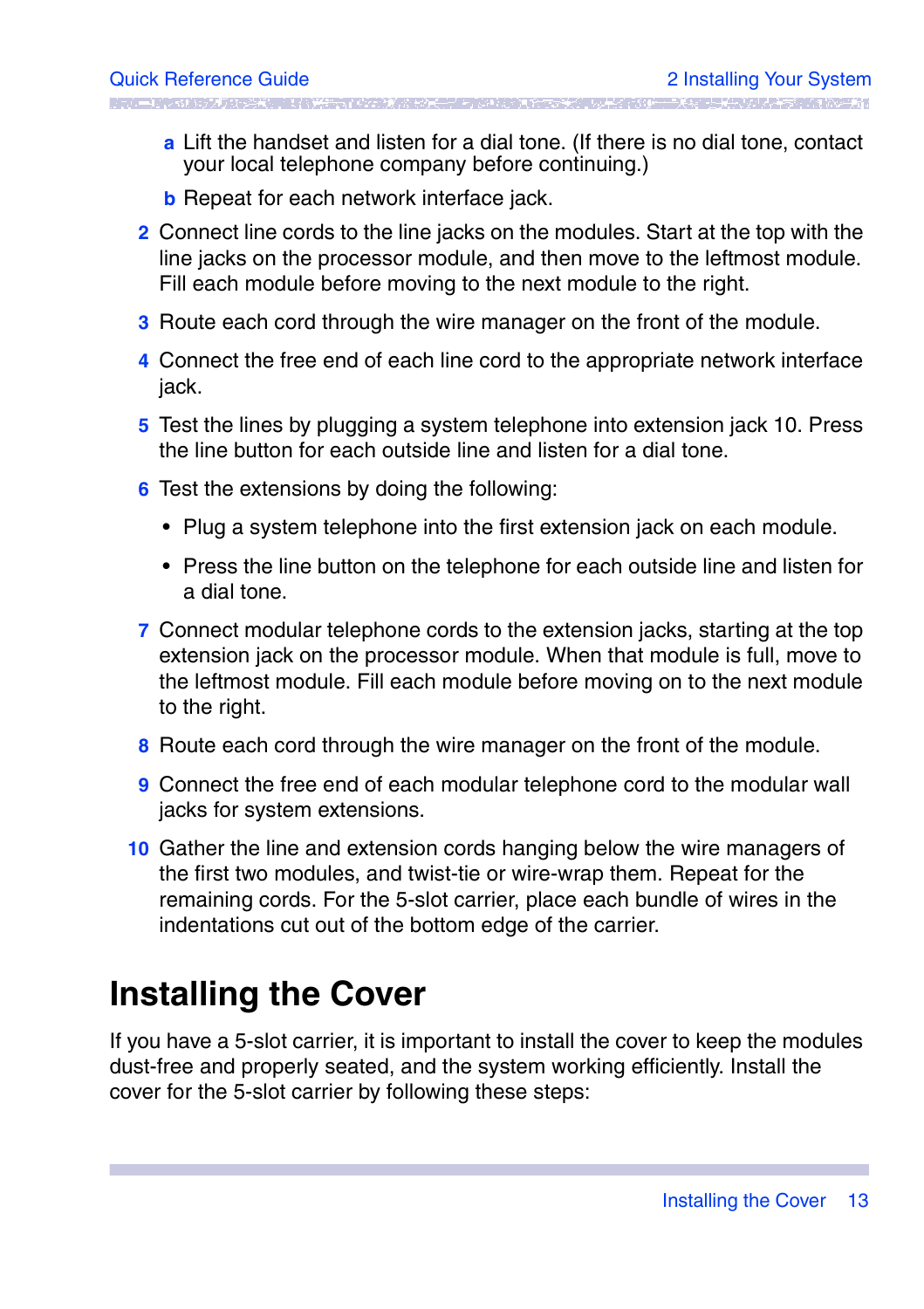- **1** To cover the modules, grasp the upper edges of the cover and hold it squarely over the control unit.
- **2** Place the cover over the modules and make sure it fits firmly in place.
- **3** Insert the #6 screw into the tab on the lower front of the cover. Tighten the screw.

# <span id="page-20-0"></span>**Installing Telephones**

After you have installed the control unit and have connected the line and extension cords, you are ready to install the telephones. Installing the telephones includes assembling, connecting, and testing the telephone. As desired, you also can connect an Intercom Autodialer to system telephones at operator extensions. See the *PARTNER® Advanced Communications System Installation, Programming, and Use* guide and the documentation that comes with the telephone.

# <span id="page-20-1"></span>**Connecting Auxiliary Equipment**

You can connect many types of telecommunications devices to your system without expensive adapters or additional telephone lines–for example, answering machines, credit card scanners, and fax machines. Many tip/ring, single-line devices work with the system regardless of the manufacturer. See the *PARTNER® Advanced Communications System Installation, Programming, and Use* guide for further details about connecting auxiliary equipment, including voice messaging systems.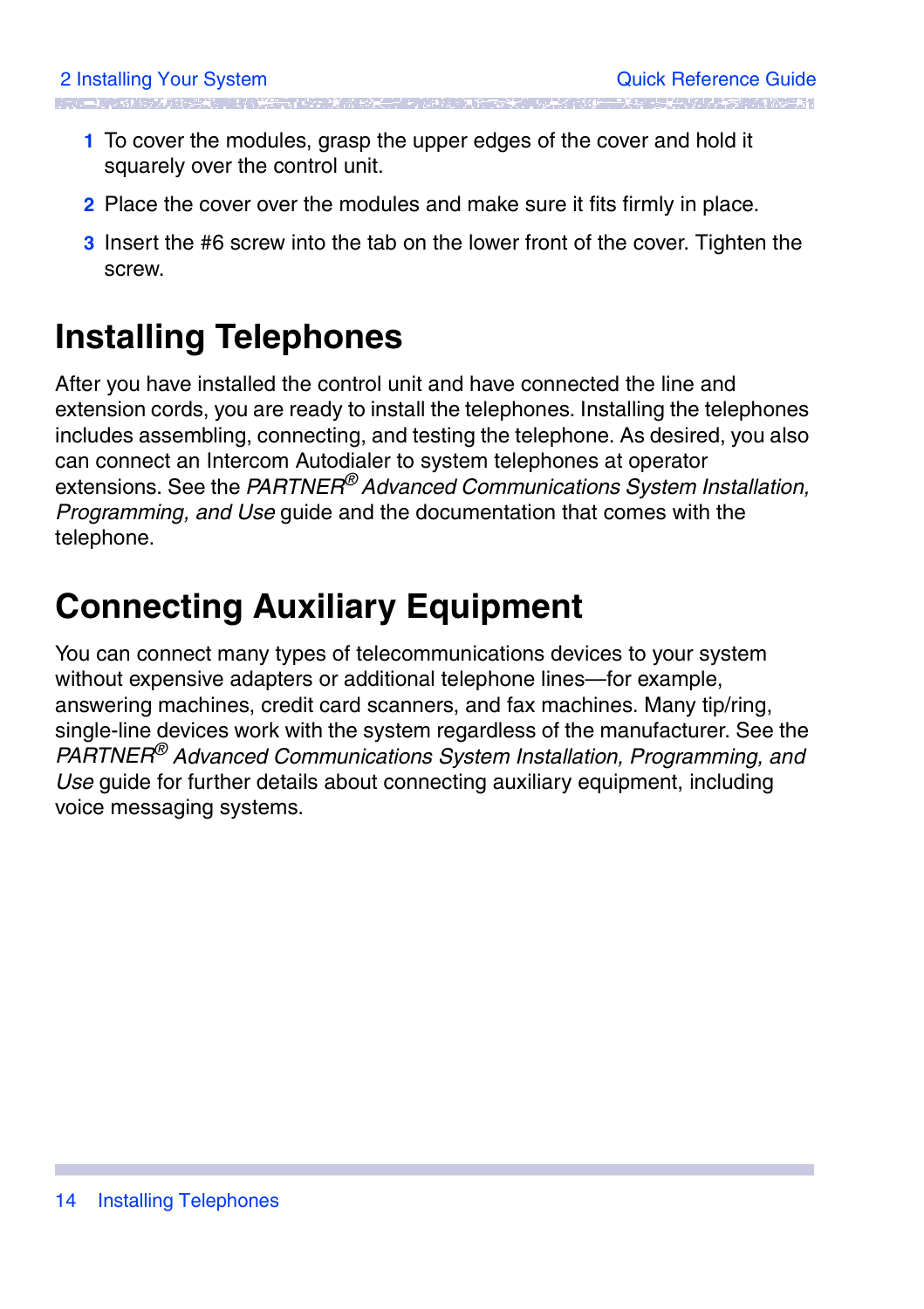# <span id="page-21-0"></span>**3 Setting Up Your System**

# <span id="page-21-1"></span>**Overview**

This chapter explains the basics of programming and the programming of features involved in the setup of the system, including the programming of a voice messaging system. Refer to the *PARTNER ACS Installation, Programming, and Use* guide for more detailed programming information.

**Come in** 

# <span id="page-21-2"></span>**System Programming Basics**

After the control unit is installed, you set up the system by using a combination of the following two types of programming. Use the *System Planning Guide* when programming.

• **System Programming** allows you to customize the system to meet the needs of your business. When the system is first installed, it uses factory settings that reflect the most commonly used options. You can change system settings as needed.

You can perform System Programming from extension 10 or extension 11. Because an extension cannot be in programming mode and handle calls at the same time, you should use extension 11 for programming. By doing so, you can program without disrupting call handling at extension 10.

- **Telephone Programming** allows telephones to be customized to meet individual users' needs. There are two types of Telephone Programming, depending from where you program.
	- Centralized Telephone Programming–programming individual telephones from extension 10 or 11.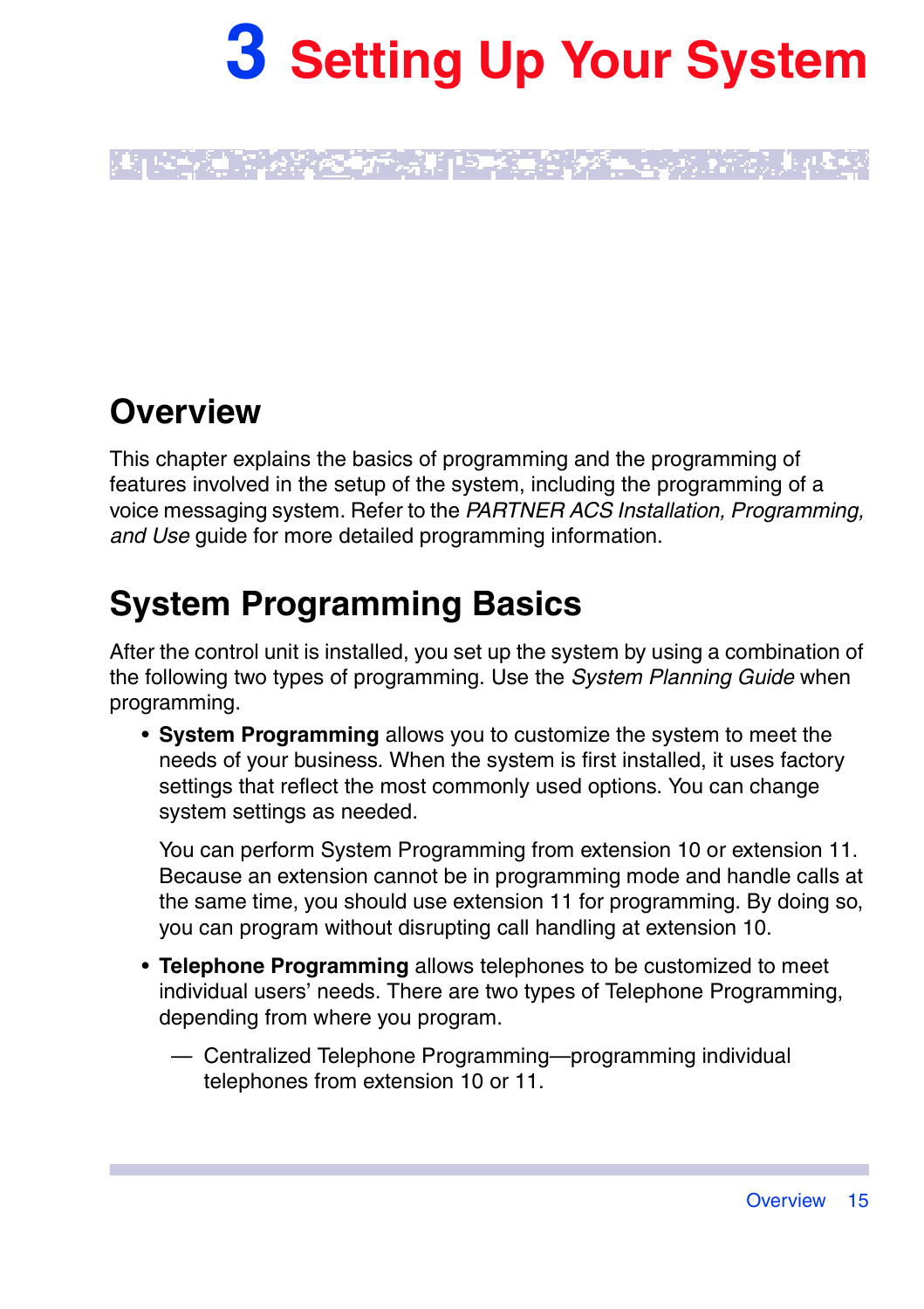– Extension Programming–programming an individual system telephone from the extension to which it is connected.

You need a system display telephone for System and Centralized Telephone Programming. If you have any 34-button telephones in the system, you must use a 34-button display telephone to program since an 18-button telephone *cannot*  be used to program a 34-button telephone. Also, if your system has both PARTNER and MLS telephones, you should use a PARTNER display telephone at the programming extension.

- *The PARTNER ACS Release 3.0 includes a PARTNER Remote Access PC Card, which allows you to program the system and perform backup and restore functions remotely or locally with a PC. The PARTNER Remote Access PC Card is a PCMCIA card that can also be used to upgrade previous versions of PARTNER ACS to Release 3.0. You must have additional PARTNER Remote PC-Software to program the system remotely.*
	- *If you are installing a voice messaging system with the PARTNER ACS, you must assign the voicemail ports to Hunt Group 7 to avoid having the voicemail ports answering all calls immediately.*

### **Programming Overlays**

To do System Programming, you place a Programming Overlay over the dialpad of the system display telephone at extension 10 or 11. (Overlays are provided with the system documentation.)

You use the following special buttons while programming:

• (Next Procedure) and (Prev Procedure) cycle forward and backward through the programming procedures. You can use these buttons to select a procedure.

(If a procedure instructs you to press  $(Next Proceedure) + (Prev Procedure)$ , pressing these buttons one after the other enables you to repeat the current programming procedure.)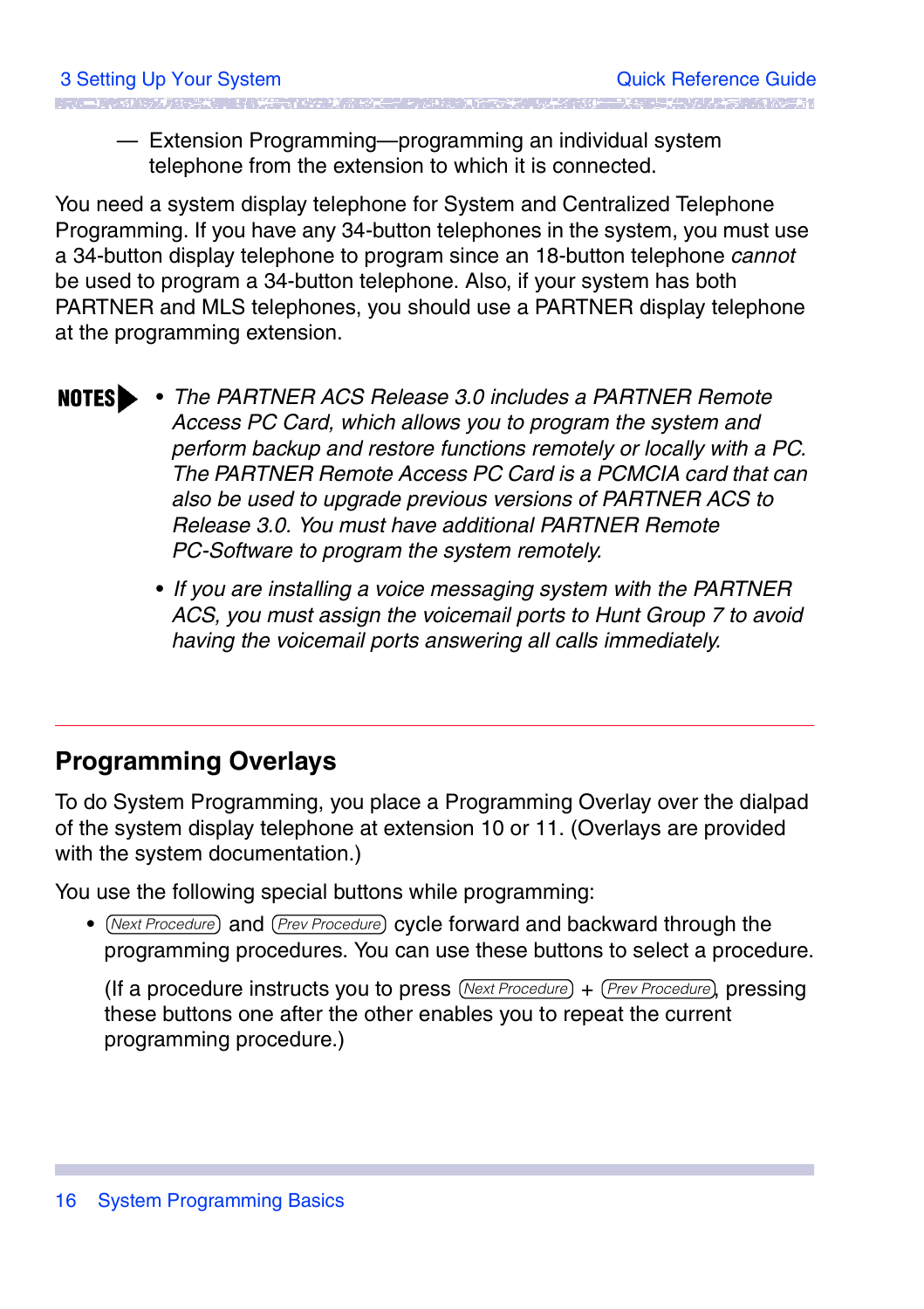- (Next Item) and (Prev Item) cycle forward and backward through a procedure's parameters. A parameter is typically an outside line, a pool, an extension, or a telephone list entry.
- $(Next Data)$  and  $(Prev Data)$  cycle forward and backward through the valid entries. These buttons work only for fixed data, such as a line or extension number. They do not work for variable data such as date, time, password, telephone numbers, or doorphone assignments.
- $F_{\text{H}e\text{move}}$  returns the current setting to the factory setting. When you are programming Line Assignment (#301), pressing (Remove) removes lines from an extension; when you are programming Pool Extension Assignment  $(#314)$ , pressing  $F_{\text{remove}}$  removes pools from an extension.
- $(Enter)$  ends an entry of variable length, such as a telephone number in an Allowed Phone Number List.
- (System Program) starts the System Programming process.
- (Central Tel Program) starts the Centralized Telephone Programming process (to customize individual telephones centrally from extension 10 or 11).
- $(Feature)$ , when followed by  $(0)(0)$ , enters or exits programming mode.
- $\bullet$  (Wild) enters a "wildcard" (a character that matches any digit dialed) in telephone numbers in Allowed Phone Number Lists (#407), Disallowed Phone Number Lists (#404), and the Forced Account Code List (#409).

### **Button Locations**

When you program from a PARTNER telephone at extension 10 or 11, the button you press on the telephone at the programming extension may be in a different location on the telephone being programmed. The following figure shows the relative location of buttons on each PARTNER telephone.

For example, the button labeled E on the PARTNER-34D telephone in the figure is in the bottom row. The equivalent button on the PARTNER-18D telephone is in the leftmost position of the second row from the bottom. If your system has a mix of PARTNER and MLS telephones, see Appendix D of the *PARTNER® Advanced Communications System Installation, Programming and Use* guide for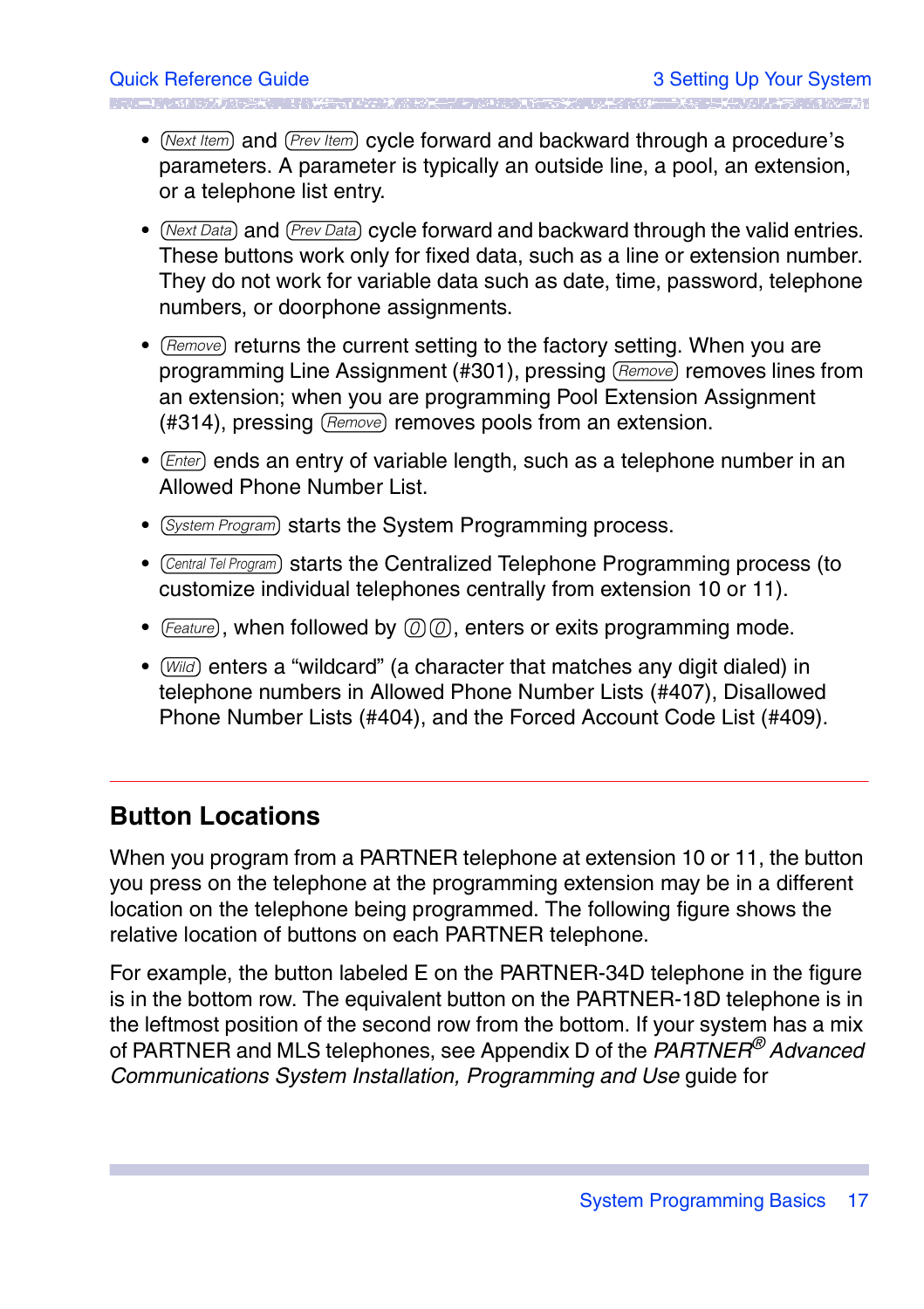·<br>《《史<del>》:"美好"上书的</del>《文学<del>》等</del>5年《清代史》

information about programming from a PARTNER to an MLS telephone or from an MLS to a PARTNER telephone.

| 뮤<br>뮤               | 밁                   | R <sub>1</sub><br>肛  | $\Box$ s<br>肛  | 밁                 | 몸<br>뮤         |  |
|----------------------|---------------------|----------------------|----------------|-------------------|----------------|--|
| 뮤<br>НI<br>M         | ПI<br>H N           | $H^{\perp}$<br>$H_0$ | H<br>$F[-P]$   | ЯD<br>뭐           | ЯI<br>HD.      |  |
| 밁<br>- GI<br>뮤<br>ΆI | ПI<br>H<br>ЯI<br>ВI | 肛<br>┑<br>F C        | 出 丁<br>肛<br>DТ | 肛<br>K<br>肛<br>EΤ | ЯI<br>ЯC<br>F. |  |
| о<br>Intercom        | 믐<br>Intercom       | Ext.                 |                |                   | Message        |  |

#### **PARTNER-34D Phone**

#### **PARTNER-18D/18 Phone**

|          | ę        | ⊟S                 |         |
|----------|----------|--------------------|---------|
| $H$ $M$  | F[N]     | $H_0$              | 肛<br>P  |
| HI.      | 80 Jul   | H K                | 肛       |
| H E      | F F      | H[G]               | H       |
| HTA      | 肛<br>B   | 肛<br>$\mathcal{C}$ | 80<br>D |
| Intercom | Intercom | Ext.               | Message |

#### **PARTNER-6 Phone**



*Button Locations on PARTNER Telephones*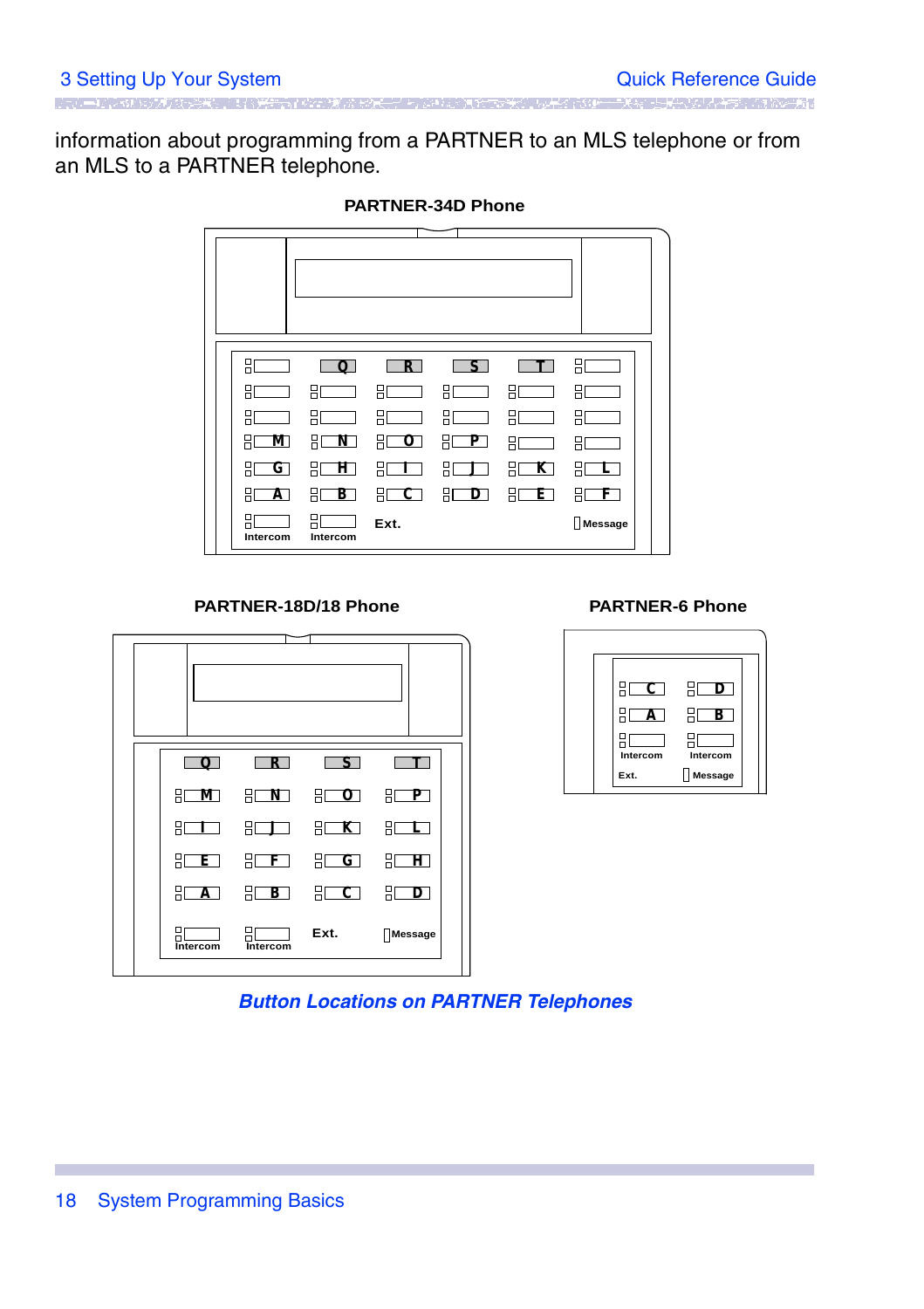### **Programming Mode**

When you are ready to program a system or telephone feature, you must enter programming mode. Follow these steps to enter programming mode.

- **1** Place the Programming Overlay over the dialpad of the system display telephone at extension 10 or 11.
- **2** To enter programming mode, press  $[Feature] \oslash \oslash$ .
- **3** Press (System Program).
- 4 Press (System Program) again.
- **5** Specify a programming procedure in one of two ways:
- **Direct Method***:* Dial the code for that procedure. System Programming procedures in this guide are identified by a # and a three-digit code (for example, System Date is #101). This method is best when you are using only a few procedures during a programming session and you know the codes.
- Cycle Method: Cycle through the procedures in numerical order. Press (Next Procedure) and (Prev Procedure) to cycle forward and backward through the programming procedures. This method is best when you are using multiple procedures during a programming session, or if you do not know the codes.
- **6** To exit programming mode, you can press  $\sqrt{P_{\text{feature}}}$   $\textcircled{O}$ . Or you can lift the handset and then place it back in the cradle.

### **Changing Programming Type**

When you are in programming mode, you can move between System Programming and Centralized Telephone Programming. To change to Centralized Telephone Programming when you are in System Programming, press (Central Tel Program). To move back to System Programming when you are in Centralized Telephone Programming, press (Central Tel Program), then (System Program).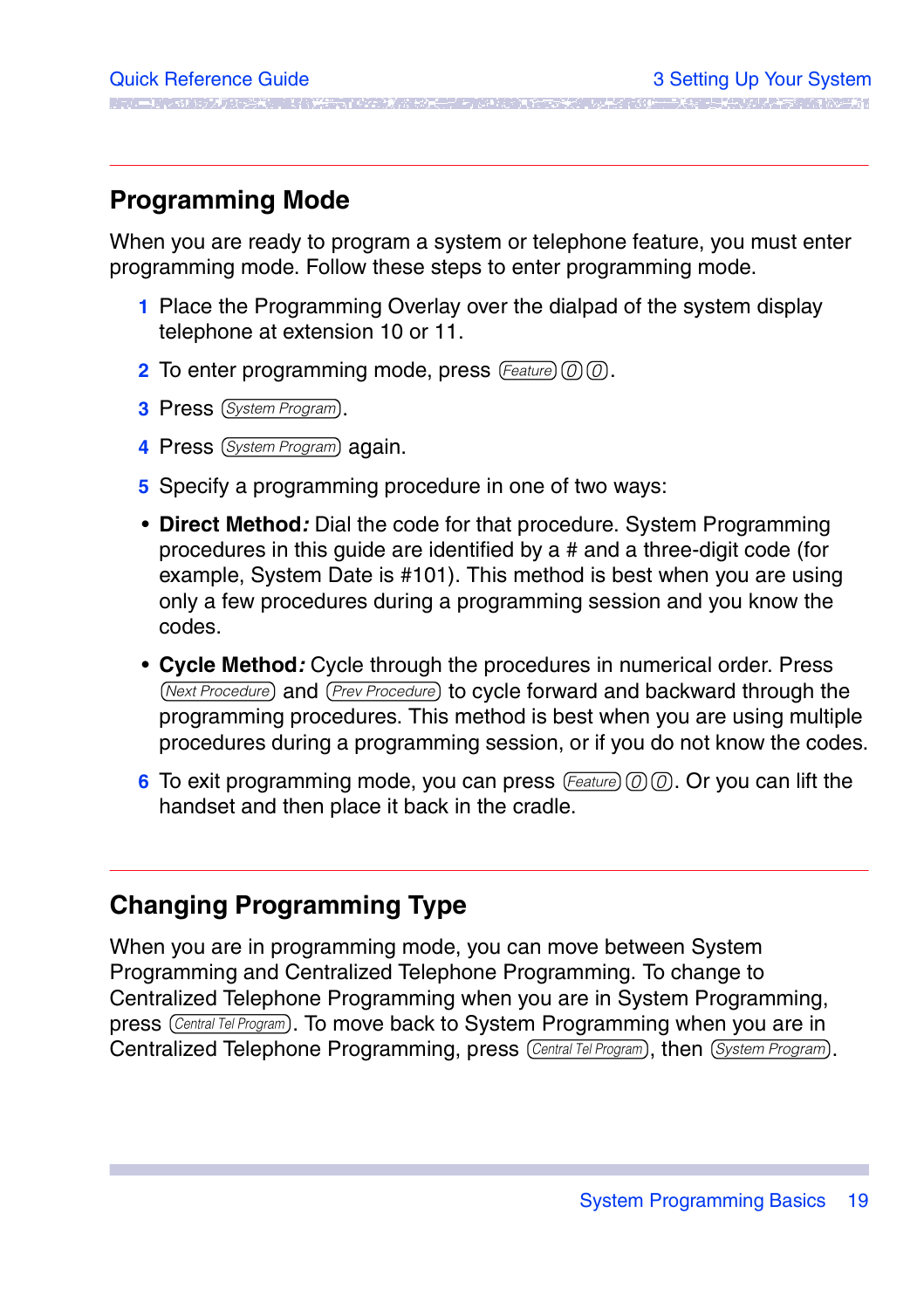### **Using Centralized Telephone Programming**

Use Centralized Telephone Programming from extension 10 or 11 to program features or store telephone numbers for individual extensions. All features that can be programmed at an extension can also be programmed by using Centralized Telephone Programming. Most features also can be programmed on a system telephone at the user's extension, except for the following:

- Automatic Line Selection, Line Ringing, and Call Screening (F25) always must be programmed by using Centralized Telephone Programming.
- If an extension has a single-line telephone, you must program all features for the extension by using Centralized Telephone Programming.
- If an extension has a non-display system telephone, you must use Centralized Telephone Programming to program Extension Name Display for the extension.

To program a telephone from extension 10 or 11, follow these steps:

- **1** Place the Programming Overlay over the dialpad of the system display telephone at extension 10 or 11.
- **2** Press  $(Feature)$  $(0)$  $(0)$ .
- **3** Press (System Program).
- 4 Press (System Program) again.
- **5** Press (Central Tel Program).
- **6** Dial the extension number of the telephone to be programmed.

The green lights next to buttons on which lines or pools are assigned show the current Line Ringing settings. The remaining buttons can be programmed with telephone numbers, extension numbers, or system features.

- **7** At this point, program the features that must use Centralized Telephone Programming.
- 8 To change the settings for another extension, press Central Tel Program) then dial the new extension number.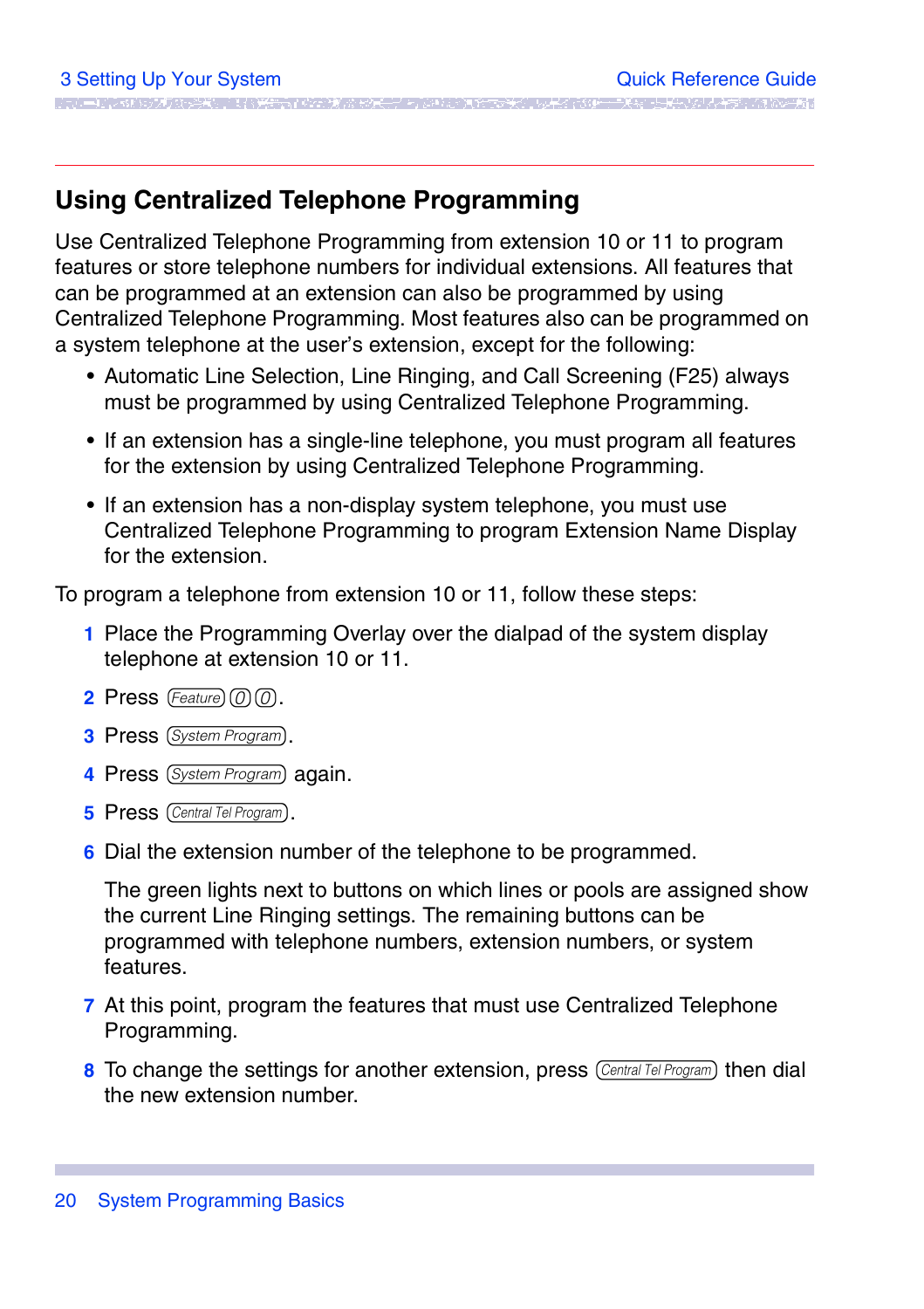**9** To exit programming mode, you can press  $\sqrt{P}$  (Feature)  $\textcircled{0}$  (0), or lift the handset and place it back in the cradle.

## <span id="page-27-0"></span>**Setting the Date, Day, and Time**

After supplying power to the control unit, use the following procedures to set the system clock:

- System Date (#101) to set the month, day, and year
- System Day (#102) to set the day of the week (for Release 2.0 and earlier systems)
- System Time (#103) to set the hour and minutes
- Automatic Daylight/Standard Times (#126) to automatically update the system clock

### **System Date (#101)**

Use this feature to set the month, day, and year. The system displays only the month and day on display telephones when the telephone is idle; the month, day, and year print on SMDR call reports.

To change the System Date:

- **1** Press  $[Feature]$   $[0]$   $[0]$  (System Program) (System Program)  $[#]$   $[1]$   $[0]$   $[1]$  at extension 10 or 11.
- **2** Enter today's date in the form "mmddyy" (month, day, and year), including leading zeros for single-digit months or days. For example, to enter April 26, **2001, press**  $(0)$  (4) (2) (6) (0) (1).
- **3** Select another procedure, or exit programming mode.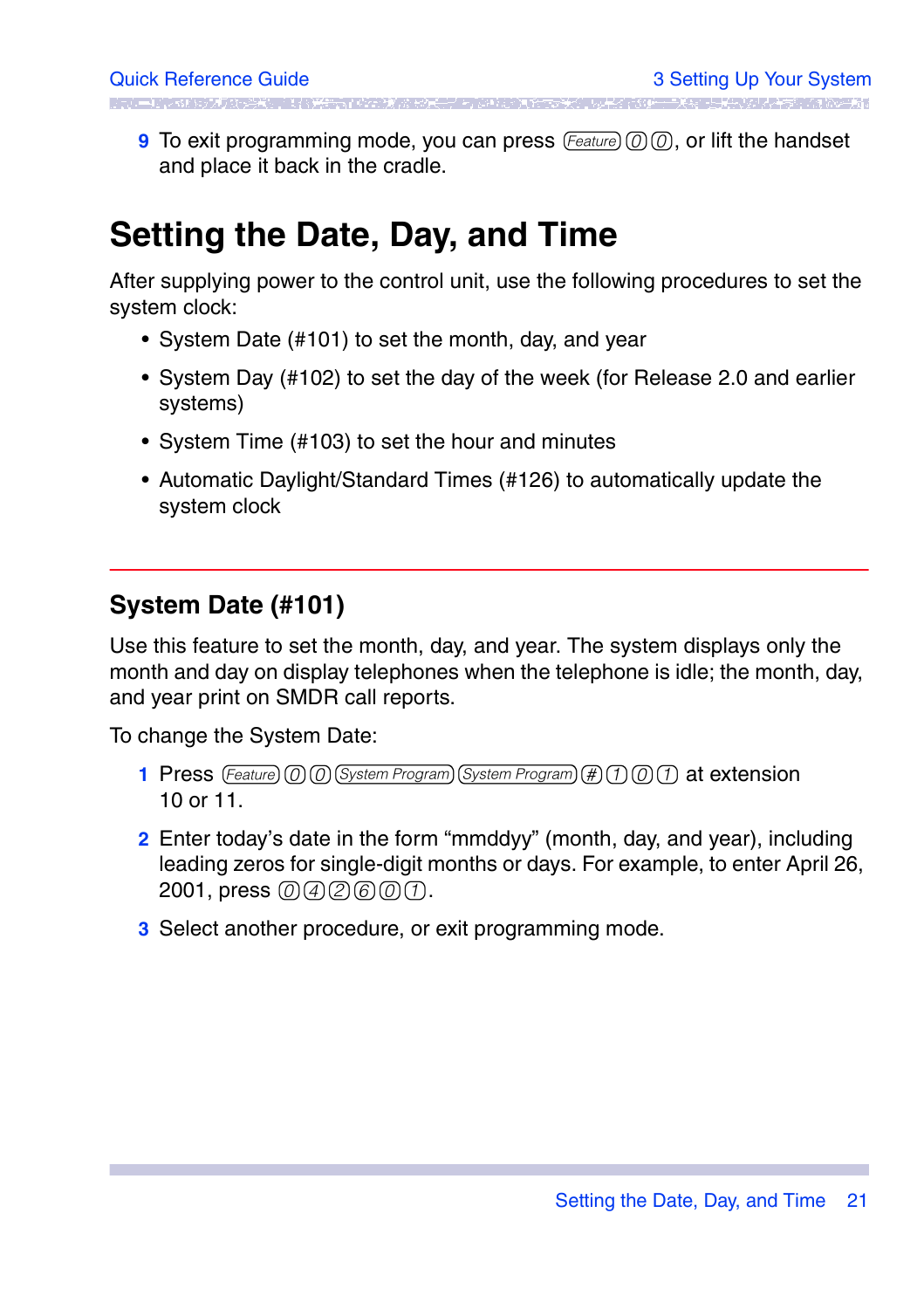### **System Day (#102), Release 2.0 and Earlier**

Use this feature to set the day of the week that appears on system display telephones.

*System Day is not applicable to Release 3.0 or later systems. In these releases, the system calculates the day of the week for you by using System Date (#101).*

To change the System Day:

- **1** Press  $[Feature]$   $(0)$   $(0)$  (System Program) (System Program)  $(\#)(1)$   $(0)$   $(2)$  at extension 10 or 11.
- **2** Change the day by entering the corresponding digit below or by pressing  $(Next Data)$  until the day entry you want appears:
- 1 = Sunday (factory setting)  $\checkmark$
- $\bullet$  2 = Monday
- $3 = Tuesday$
- $\bullet$  4 = Wednesdav
- $5 = Thursdav$
- $6 =$  Friday
- $7 =$  Saturday
- **3** Select another procedure, or exit programming mode.

### **System Time (#103)**

Use this feature to set the time that appears on system display telephones. Enter the time in 24-hour notation. In this scheme, the hours of the day are 0000 (12 midnight) to 2359 (11:59 p.m.). Since each time must have four digits, use leading zeros when necessary.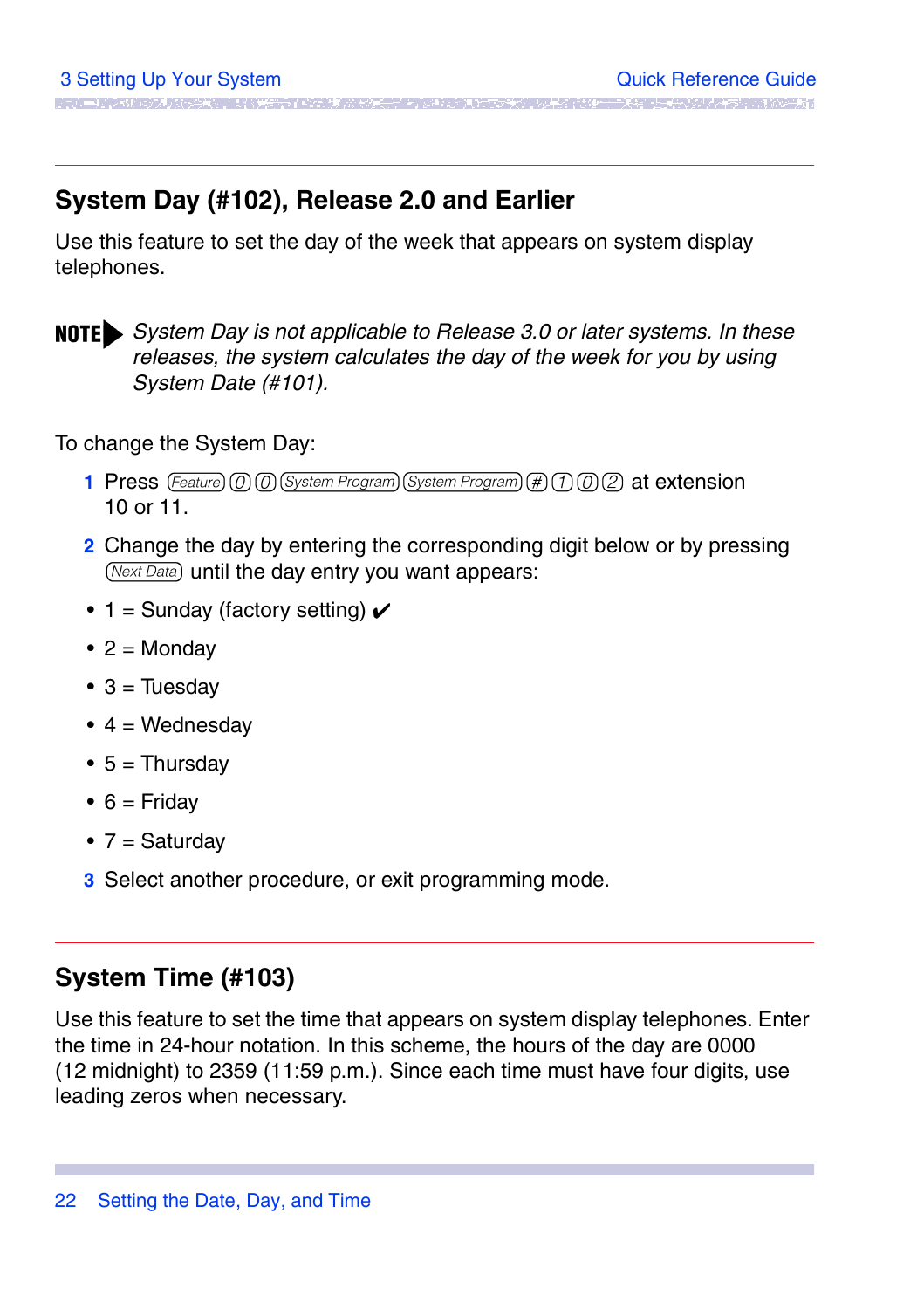To change the System Time:

- **1** Press  $[Feature]$   $[0]$   $[0]$   $[System Program]$   $[System Program]$   $[4]$   $[7]$   $[0]$   $[3]$  at extension 10 or 11.
- **2** Enter a new time in 24-hour notation. For example, to set the time to 2:15 p.m., press  $(1)(4)(1)(5)$ .
- **3** Select another procedure, or exit programming mode.

### **Automatic Daylight/Standard Times (#126)**

Available in Release 3.0 and later systems, this feature is turned on by default and automatically updates the system clock for annual Daylight Savings Time and Standard Time changes. If you are in an area that does not have daylight savings time, use the procedure below to turn off this feature.

To change the status of Automatic Daylight/Standard Time:

- **1** Press  $[Feature]$   $[0]$   $[0]$  (System Program) (System Program)  $[#]$   $[1]$   $[2]$   $[6]$  at extension 10 or 11.
- **2** Press (Next Data) until the appropriate value appears:
- 1 = Active (the factory setting)  $\checkmark$
- $\bullet$  2 = Not Active
- **3** Select another procedure, or exit programming mode.

# <span id="page-29-0"></span>**Assigning Lines**

Use the feature Number of Lines (#104) to determine in Key mode the number of outside lines that are automatically assigned to all system extensions, or to determine in Hybrid mode the number of lines assigned to the main pool. After you use the Number of Lines feature, you can use other features to refine the assignment of lines.

Line assignment is also based upon whether an extension is a Key or Pooled extension. Refine the line assignment accordingly after you use the Number of Lines feature.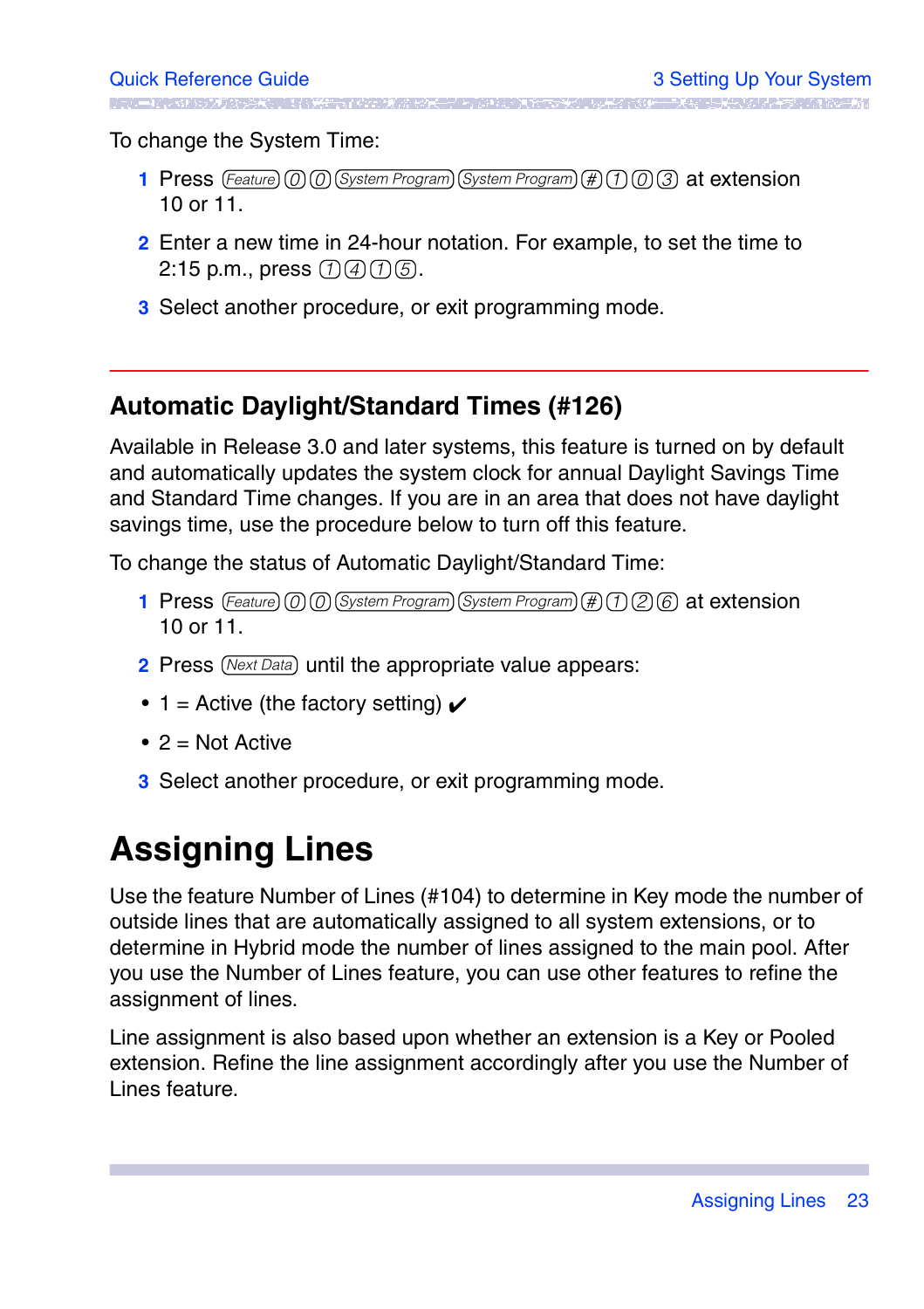# **CAUTION:**

Do not use Number of Lines (#104) after initial setup.

Refer to the *Installation, Programming, and Use* guide for more detail.

# <span id="page-30-0"></span>**Customizing Extensions**

Use the following features to customize an extension:

- Coverage features
	- Line Coverage Extension (#208), to identify an extension as the "owner" of a specific outside line. A user at the extension can activate Call Coverage or VMS Cover for the specified line
	- Call Coverage Rings (#116 or #320 [Release 3.0 or later]), to specify the number of times a call should ring at the owner's extension before it is sent to the covering extension, or VMS Cover Rings (#117 or #321 [Release 3.0 or later]) to specify the number of times a call should ring at the owner's extension before it is sent to the owner's voice mailbox
- Caller ID Call Log Line Association (#318), to select the lines to associate with extensions for logging unanswered calls. Users can view the Caller ID information for unanswered calls on the telephone's display panel and autodial the numbers of the unanswered calls
- Caller ID Log Answered Calls (#317), to program extensions to log all answered Caller ID calls so calls can be viewed in the Caller ID Log
- Caller ID Log All Calls (#319), to program one extension to log all answered Caller ID calls and all unanswered Caller ID calls received at any extension on specific lines
- Display Language (#303), to specify the language (English, French, or Spanish) for messages that appear on a system display telephone
- Automatic Extension Privacy (#304), to prevent other extensions with the same line from joining a call at the extension. Also use this feature for extensions connected to a modem, fax, or any device whose function can be disrupted by someone trying to join it
- Forced Account Code features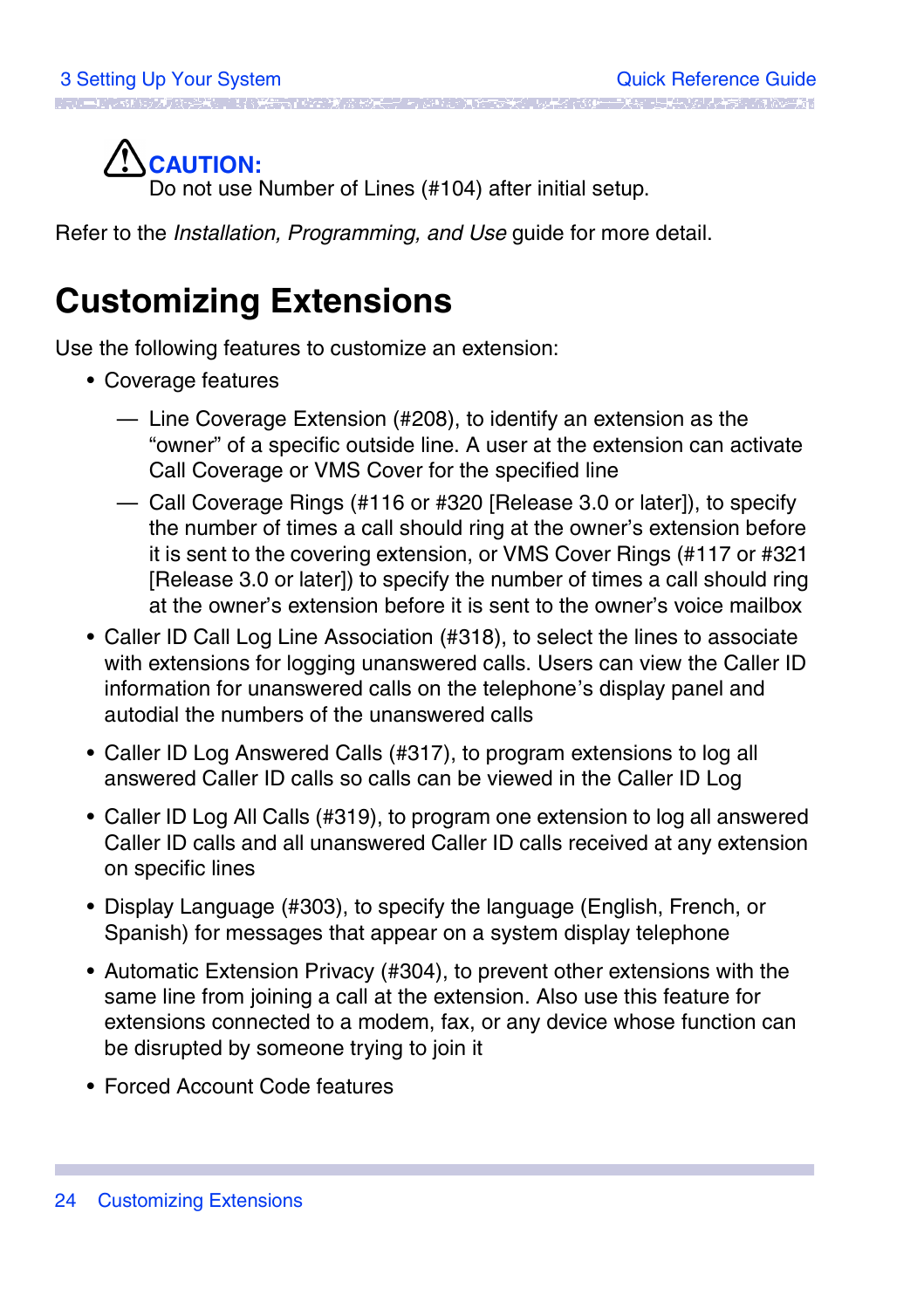- Forced Account Code Entry (#307), to prevent the extension from making an outside call until a required account code is entered
- Forced Account Code List (#409), to create a list of valid account codes; this ensures that only authorized users with valid account codes can make outside calls
- Call Waiting (#316), to identify tip/ring telephone extensions that can receive the system (not the local telephone company) call-waiting tone for a second incoming call when active on a call
- Outgoing Call Restriction (#401), to prevent the extension from making certain types of outgoing calls on all system lines
- Disallowed/Allowed List features
	- Disallowed List Assignments (#405), to assign one or more Disallowed Phone Number Lists to the extension
	- Disallowed Phone Number Lists (#404), to create the lists of outside numbers that extensions cannot dial
	- Allowed List Assignments (#408), to assign one or more Allowed Phone Number Lists to the extension
	- Allowed Phone Number Lists (#407), to create the lists of outside numbers that otherwise-restricted extensions can dial
- Pickup Group Extensions (#501), Calling Group Extensions (#502), Night Service Group Extensions (#504), and Hunt Group Extensions (#505), to place the extension in any of these groups
- Fax Machine Extensions (#601), Doorphone Extension (#604 and #605), Doorphone Alert Extensions (#606), AA Extensions (#607), External Hotline (#311), or Hotline (#603), to identify the extension as one of these equipment types

### **Copy Settings (#399)**

Set up your system by programming one extension for each type of telephone in the system. Then use Copy Settings (#399) to program other telephones of the same type. For example, you can program one PARTNER-18D telephone and then copy its settings to any other extensions that have PARTNER-18D or PARTNER-18 telephones.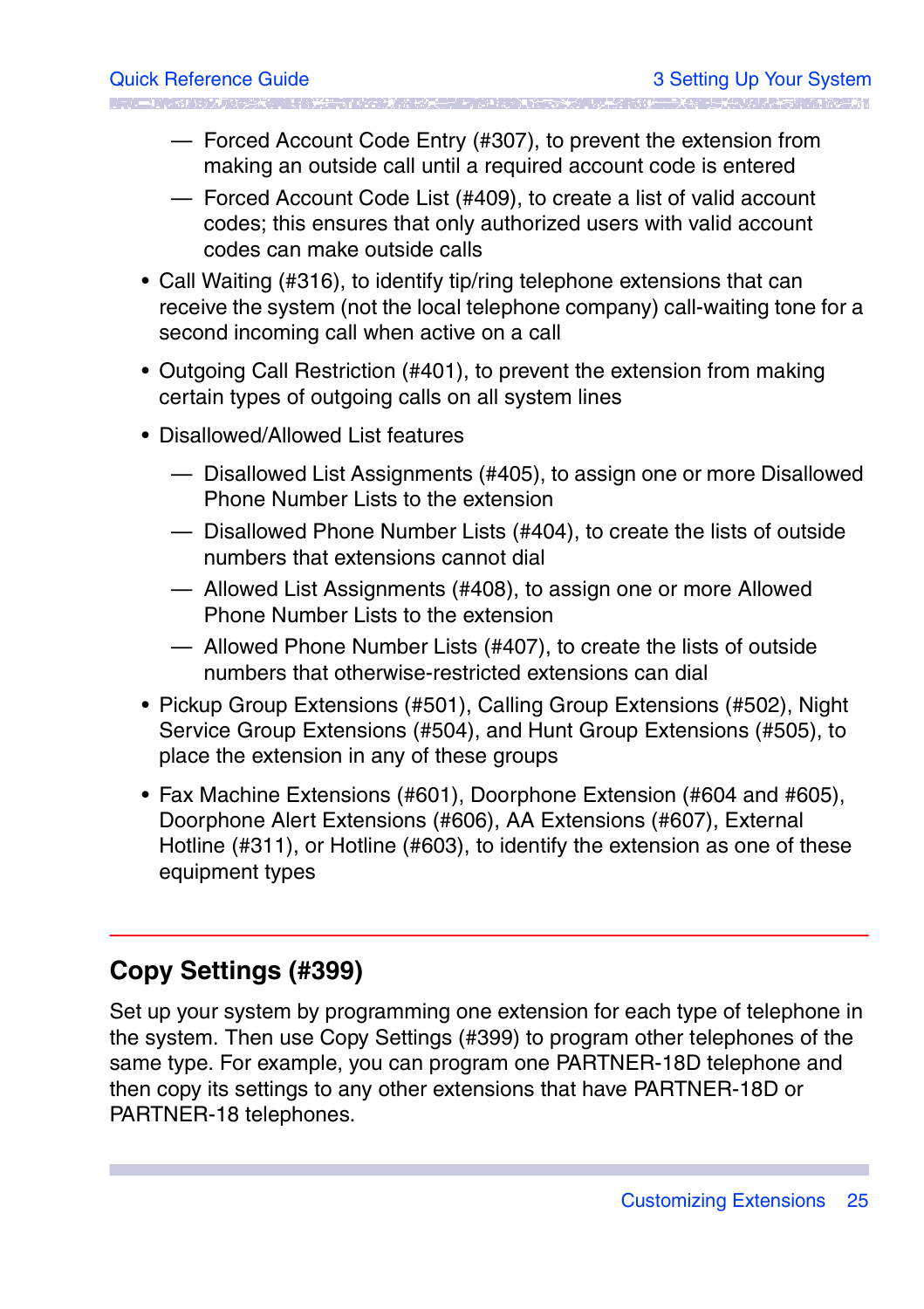# <span id="page-32-0"></span>**Changing Settings to Support PBX or Centrex Services**

Your system may work behind a PBX or Centrex system.

Consider the following when setting up your system to work effectively behind a PBX or Centrex system:

- Recall setting
- Dialing restrictions
- Speed Dial and Auto-Dial numbers

### **Recall Setting**

Set the Recall Timer Duration (#107) to match the setting used by your PBX or Centrex system (usually 800 msec, or "32"). This setting affects the length of a Recall signal sent by the control unit to access PBX or Centrex services.

### **Dialing Restrictions**

Outgoing Call Restriction (#401) is a PARTNER system restriction intended to limit an extension's dialing to "inside calls only" (using the *(Intercom*) buttons on system telephones) or to "inside and local calls only" (allowing calls within the PBX or Centrex system and local calls outside the PBX or Centrex system). However, if users in your system use a dial-out code (9 on most PBX or Centrex systems) before dialing numbers outside the PBX or Centrex system, the PARTNER system cannot prevent toll calls for extensions restricted to "inside and local calls only" (unless you use Disallowed Phone Number Lists (#404) to prevent dialing to specific classes of numbers).

If your PBX or Centrex system includes dialing restrictions, use those instead of the PARTNER system restrictions. If you have PBX or Centrex dialing restrictions on a line and also program PARTNER system restrictions, both the PBX or Centrex system and PARTNER system restrictions apply. However, PARTNER system dialing permissions do not override PBX or Centrex system restrictions.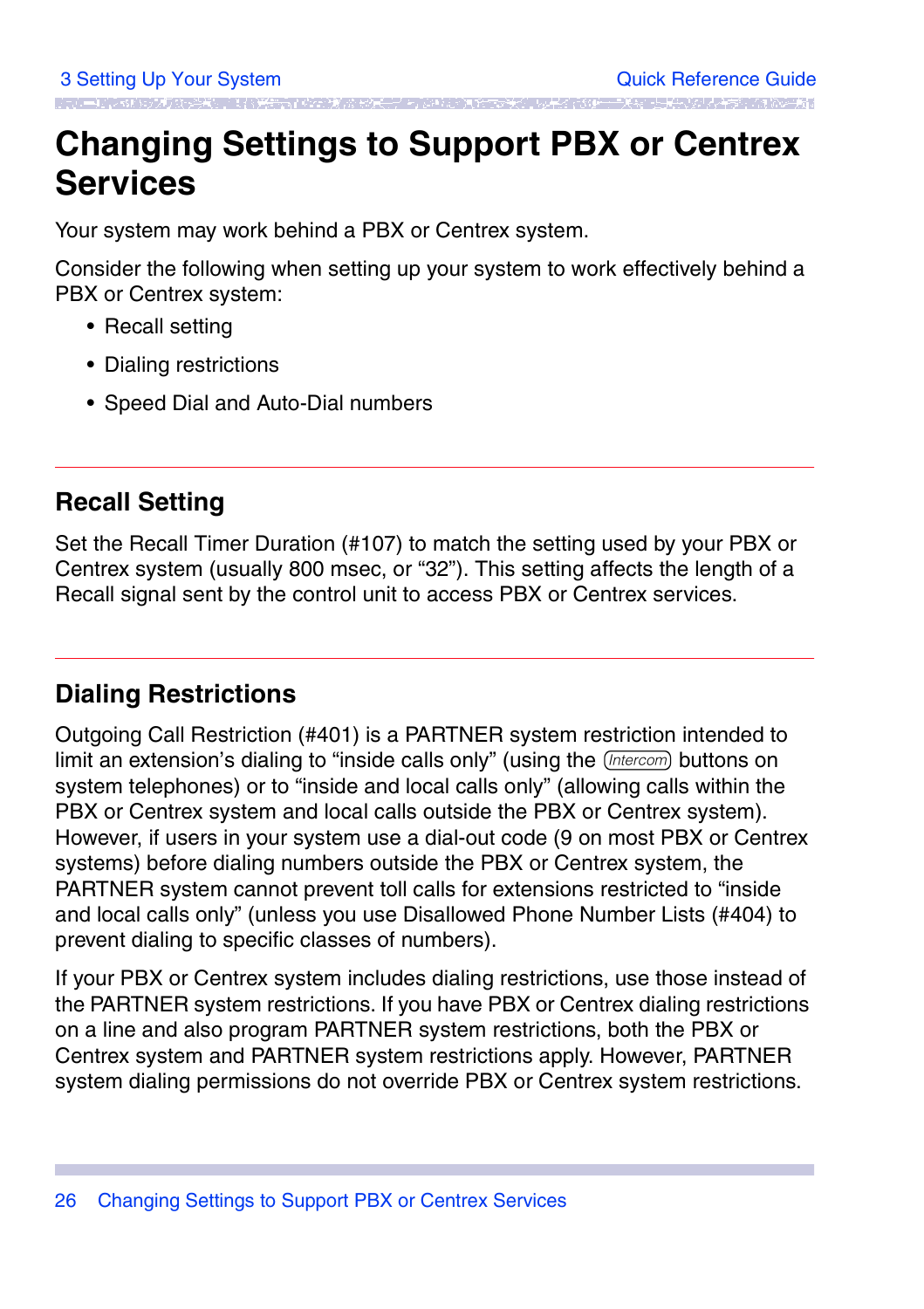### **Speed Dial and Auto Dial Numbers**

When you program numbers outside the PBX or Centrex system as Speed Dial and Auto Dial numbers, include the PBX or Centrex system dial-out code (9 on most systems), followed by one or more pauses, in the stored number.

# <span id="page-33-0"></span>**Emergency Phone Number List (#406)**

Use this feature to create a list of up to 10 telephone numbers that all users can dial regardless of dialing restrictions, provided they have access to an outside line. Typical list entries include fire, police, and emergency services numbers.

You can use Emergency List entries to override numbers that would otherwise be disallowed. For example, if you created Disallowed List entries to prevent calls to area code 201, but you want to allow calls to a specific number in that area code (such as the number of a manager who is on call after hours), put the number in the Emergency List.

Each telephone number can include up to 12 digits. Enter the telephone number exactly as you would dial it, including any toll prefixes.

To create an Emergency Phone Number List:

- **1** Press  $[Feature]$   $[0]$   $[0]$  (System Program) (System Program)  $[#](4)$   $[0]$   $[6]$  at extension 10 or 11.
- **2** Select a list entry (01—10).
- **3** Enter the telephone number.
- **4** To save the telephone number in memory, you must press (*Enter*).
- **5** Do one of the following:
	- To enter other telephone numbers, press  $(Next item)$  to select a different list entry and repeat Steps 3 and 4.
	- To change the telephone number you just entered, press  $(Fenove)$  and repeat Steps 3 and 4.
	- To delete the telephone number you just entered, press  $\sqrt{Remove}$ .
- **6** Select another procedure, or exit programming mode.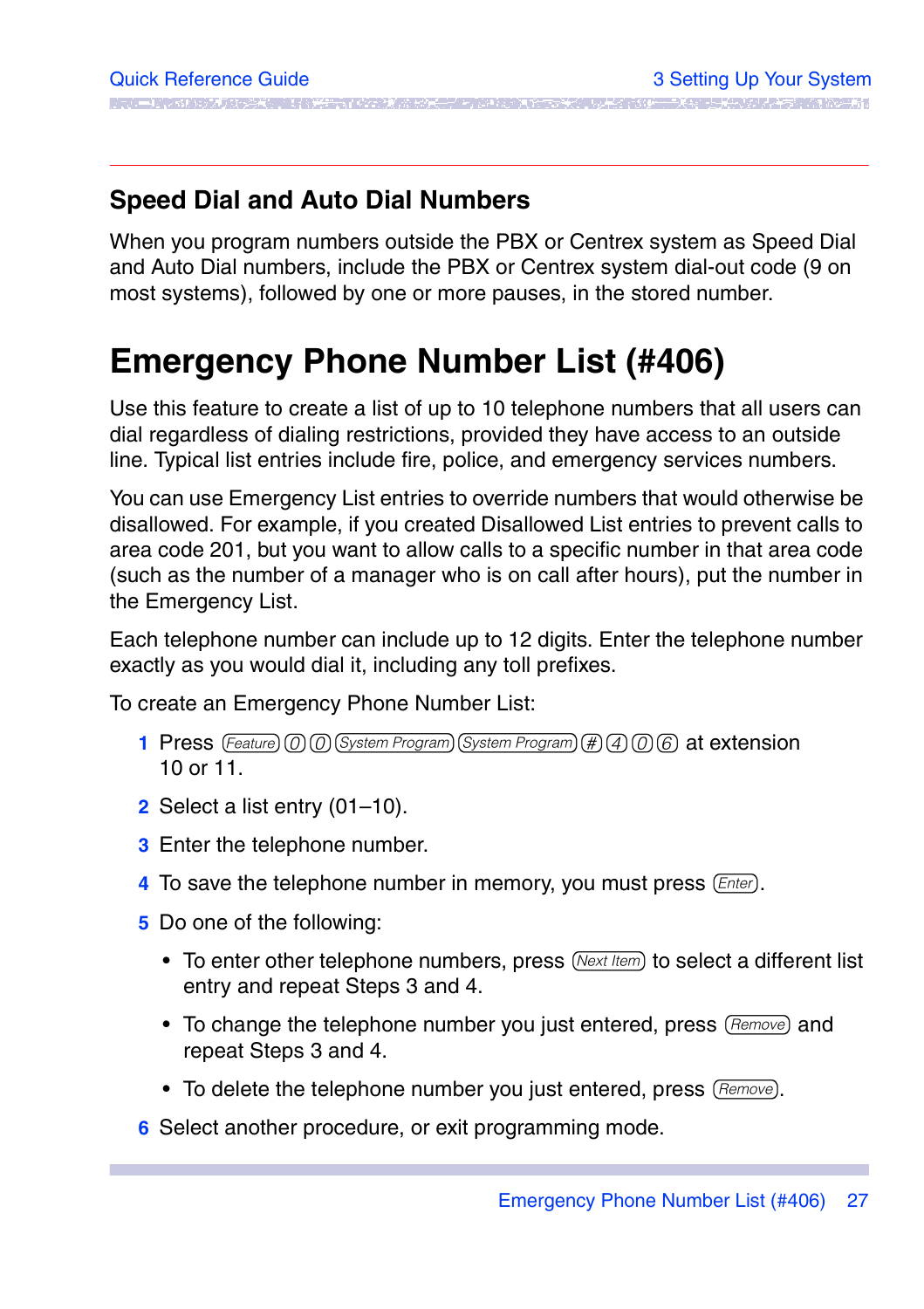# <span id="page-34-0"></span>**Voice Messaging Systems**

Three voice messaging systems are compatible with your system.

- The PARTNER MAIL VS Voice Messaging System (PMVS) resides in the control unit in a 2- or 4-port configuration.
- PARTNER Voice Messaging (PVM) PC Card (2-port configuration only)
- The PARTNER MAIL System (2, 4 or 6-port configuration) is an auxiliary device that connects to the system through extension jacks.

The following programming procedures should be used if you are using any of these Voice Messaging Systems:

- **1** Assign the PARTNER MAIL VS extensions to Hunt Group 7 using Hunt Group Extensions (#505).
- **2** Set the Transfer Return Extension (#306) for each of the messaging system extensions to extension 10 (or other extension of your choosing). This ensures that unanswered calls transferred by the messaging system to extensions that do not have VMS Coverage return to the extension you designate as the Transfer Return Extension.
- **3** Program a VMS Cover button (Feature 15) on phones to allow subscribers to turn VMS Coverage on and off.
- **4** Program Line Coverage Extension (#208) to determine which subscriber's mailbox should receive unanswered calls that come in on the specified line.
- **5** Program a Voice Mailbox Transfer button (Feature 14) at extension 10 so that the operator can transfer calls directly to an extension's mailbox without first ringing its telephone. (This is useful when the operator knows that the subscriber is not available to answer the call.)
- **6** Program an Auto Dial button for the VMS Hunt Group (left intercom  $(7)(7)(7)$  on phones for one-touch dialing to the messaging system.
- **7** (PARTNER ACS R3.0 or later) Program VMS Cover Rings individually for subscriber extensions (#321) to determine how many times the extension should ring before the call is sent to the messaging system to be answered. (For all other PARTNER Systems: Program VMS Cover Rings for *all* subscriber extensions (#117).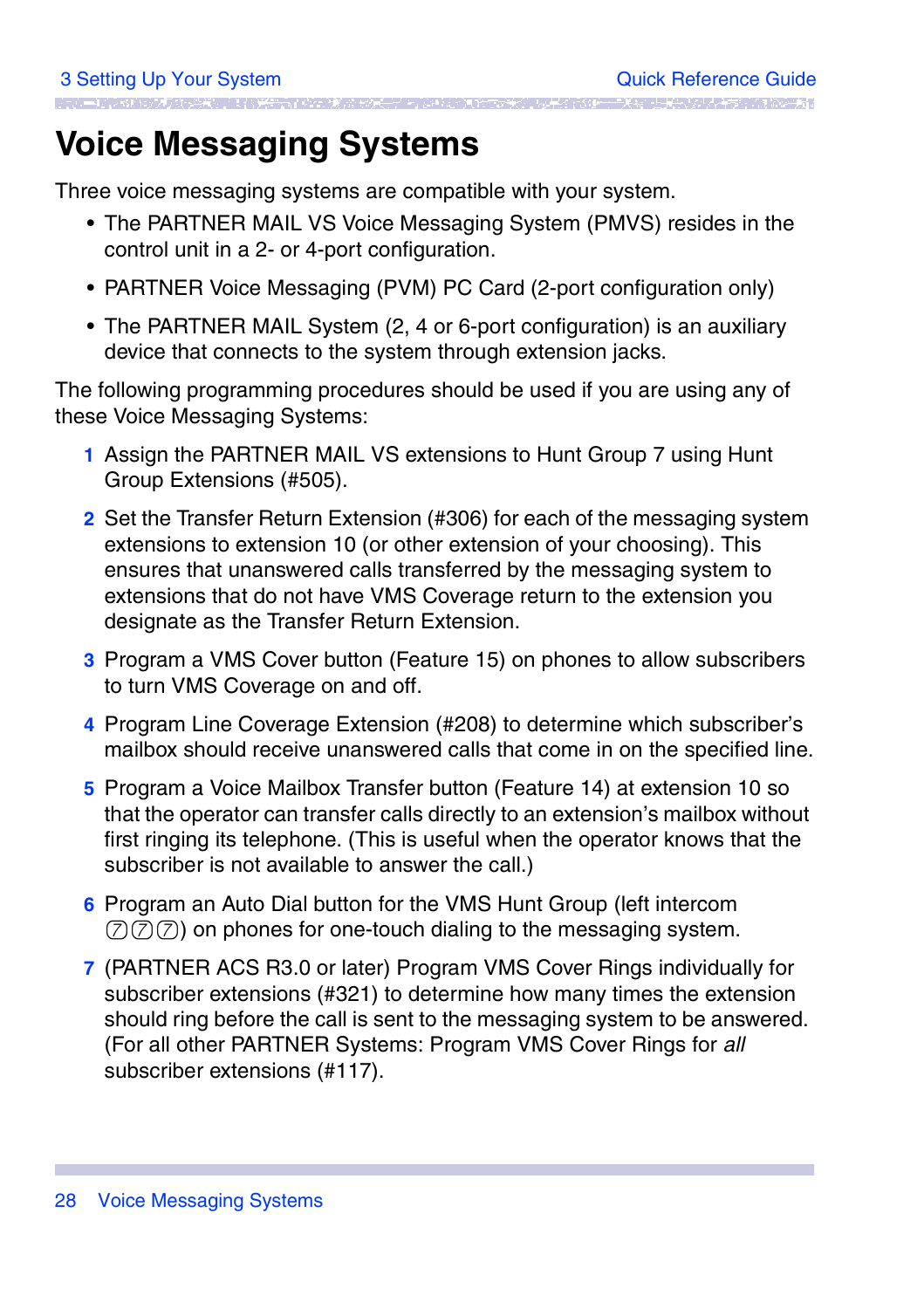- **8** Use Group Call Distribution (#206 option 1) to assign outside lines that require Automated Attendant Service to Hunt Group 7 (the VMS hunt group).
- **9** If Automated Attendant Service will be used, set the VMS Hunt Delay (#506) to meet your business's needs.
- **10** If Automated Attendant Service will be used, set the VMS Hunt Schedule (#507) to meet your business's needs.
- **11** If Automated Attendant Service will be used at night, make sure a Night Service Button (#503) is assigned at extension 10.
- **12** Assign appropriate Call Restrictions and Allowed or Disallowed Lists to voice messaging extensions.

### **Additional VMS Programming**

To program the system for a voice mail system (VMS), you must program the following features. See the *PARTNER® Advanced Communications System Installation, Programming, and Use* guide for specific information.

- Automatic VMS Cover
- VMS Cover Ring
- VMS Hunt Delay
- VMS Hunt Schedule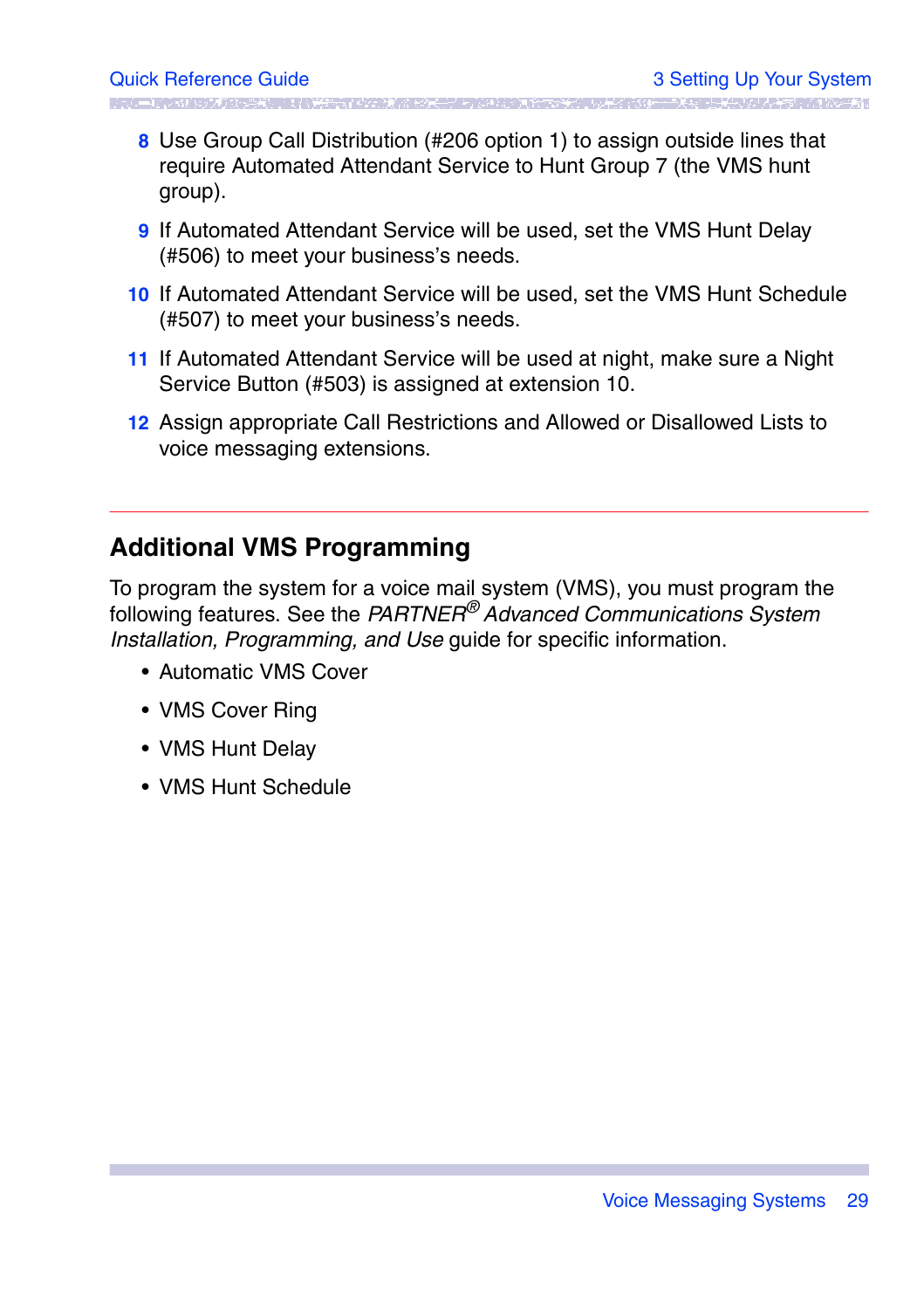**3 Setting Up Your System Control of the System Control of the System Control of the System Control of the System Control of the System Control of the System Control of the System Control of the System Control of the Syste** 

r.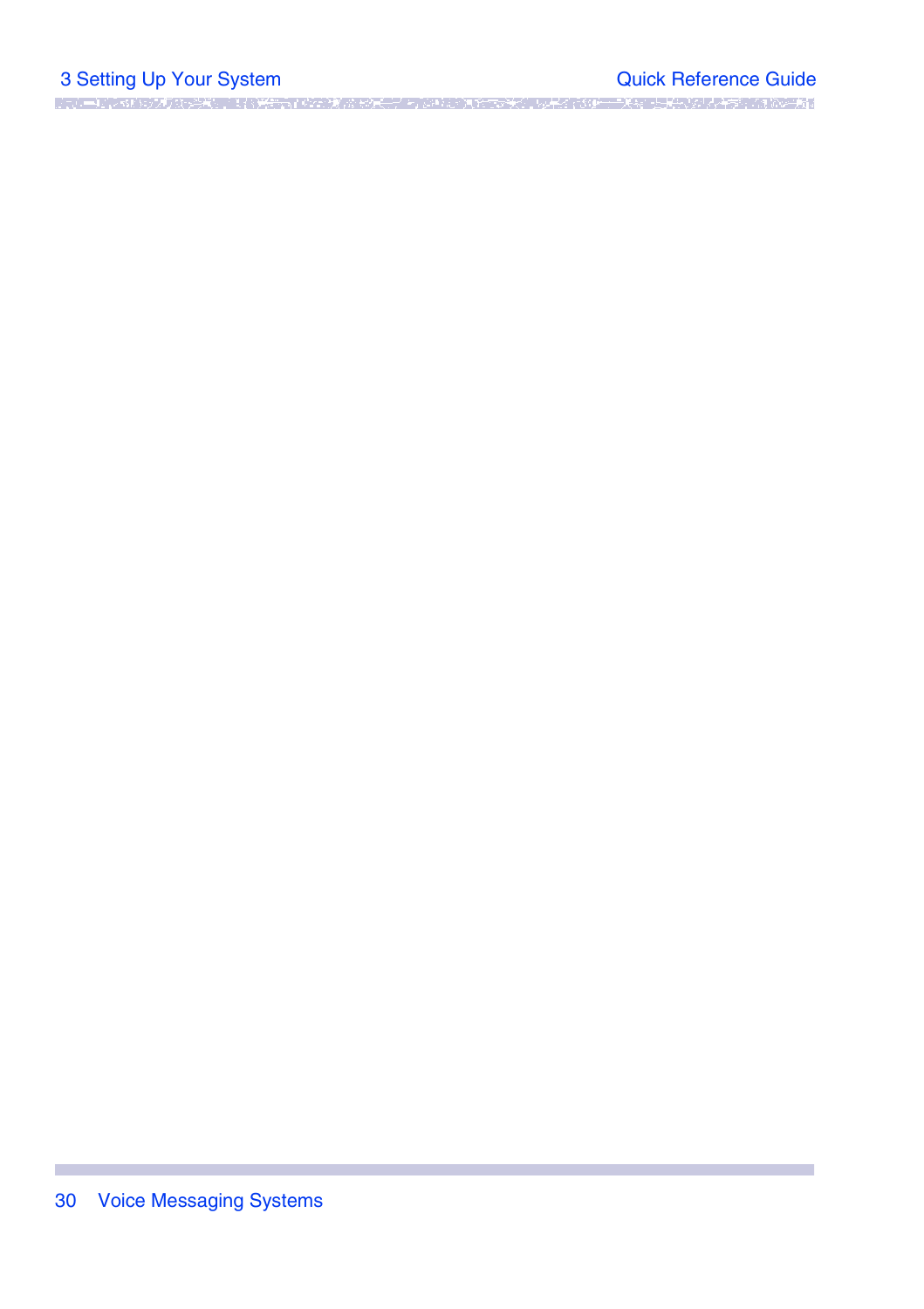## **4 Programming System Features**

### **Overview**

This chapter describes the programming of a few of the most commonly used system-wide features:

- System Speed Dial
- Dialing Restrictions and Permissions
- Groups of Extensions

A table listing all the system-wide features (designated by a # code) appears later in this chapter.

### **System Speed Dial**

Program a list of up to 100 frequently-dialed numbers for the system by using System Speed Dial. After you have programmed the numbers, anyone on the system can dial a System Speed Dial number by pressing (Feature) (or  $(F)$  at intercom dial tone on a single-line telephone) and the three-digit code, from 600 through 699, for that number. You can *mark* System Speed Dial numbers to override dialing restrictions.

A System Speed Dial number can be up to 28 characters in length and can consist of the digits 0–9,  $(\overline{x})$ ,  $(\overline{x})$ , and the special dialing characters. You assign the number to one of the codes 600 through 699.

To program System Speed Dial numbers:

- **1** Press  $F$ *Feature*  $[0]$   $[0]$  at extension 10 or 11.
- **2** Select a three-digit code by pressing  $F$  *Feature*) and dialing three digits between 600 and 699.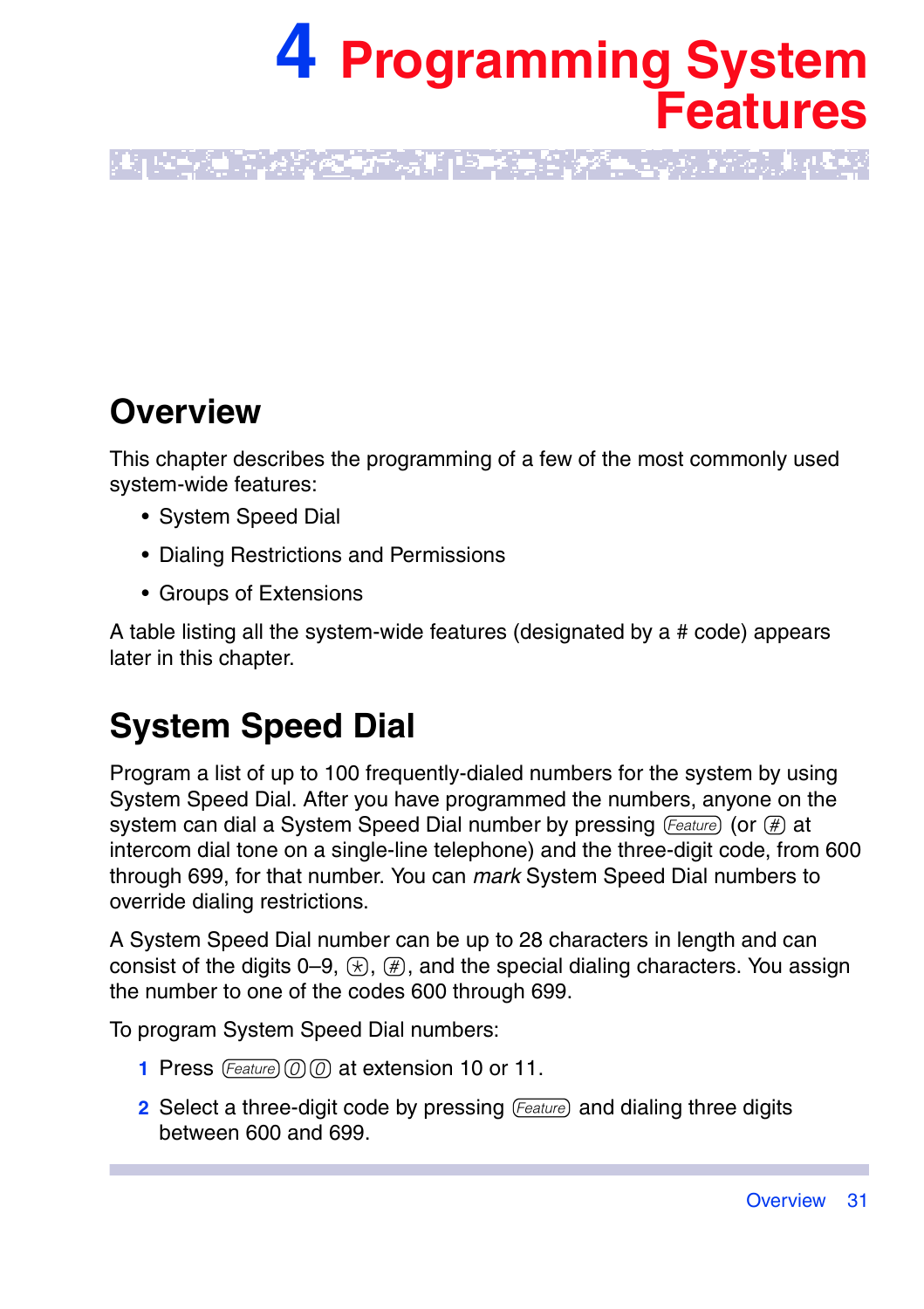**3** Enter the number. For example, to program 555-4757, press 65597567.

*To mark the System Speed Dial number to override dialing restrictions, precede the number by a* \**. For example, to mark the*   $number 555-1001, press (*) (5) (5) (7) (0) (7).$ 

- **4** Continue programming System Speed Dial numbers:
	- To program another System Speed Dial number, start from Step 2.
	- To program over an existing number, enter the new number after selecting the three-digit code.
	- To remove a System Speed Dial number, enter the number's three-digit  $code$  and press  $(Mic/HFAI)$  once.
- **5** Press Feature  $\textcircled{0}$  to exit programming mode.

### **Dialing Restrictions and Permissions**

You can restrict outside calling from an extension by using these various features:

- Allowed Phone Number Lists
- Allowed List Assignments
- Disallowed Phone Number Lists
- Disallowed List Assignments
- Line Access Restriction
- Outgoing Call Restriction

## **SECURITY ALERT:**

**While procedures that restrict dialing are very effective, absolute protection against misuse cannot be guaranteed. System telephones give you more protection against such misuse than single-line telephones. Therefore, you should install system telephones where restricting telephone use is important.**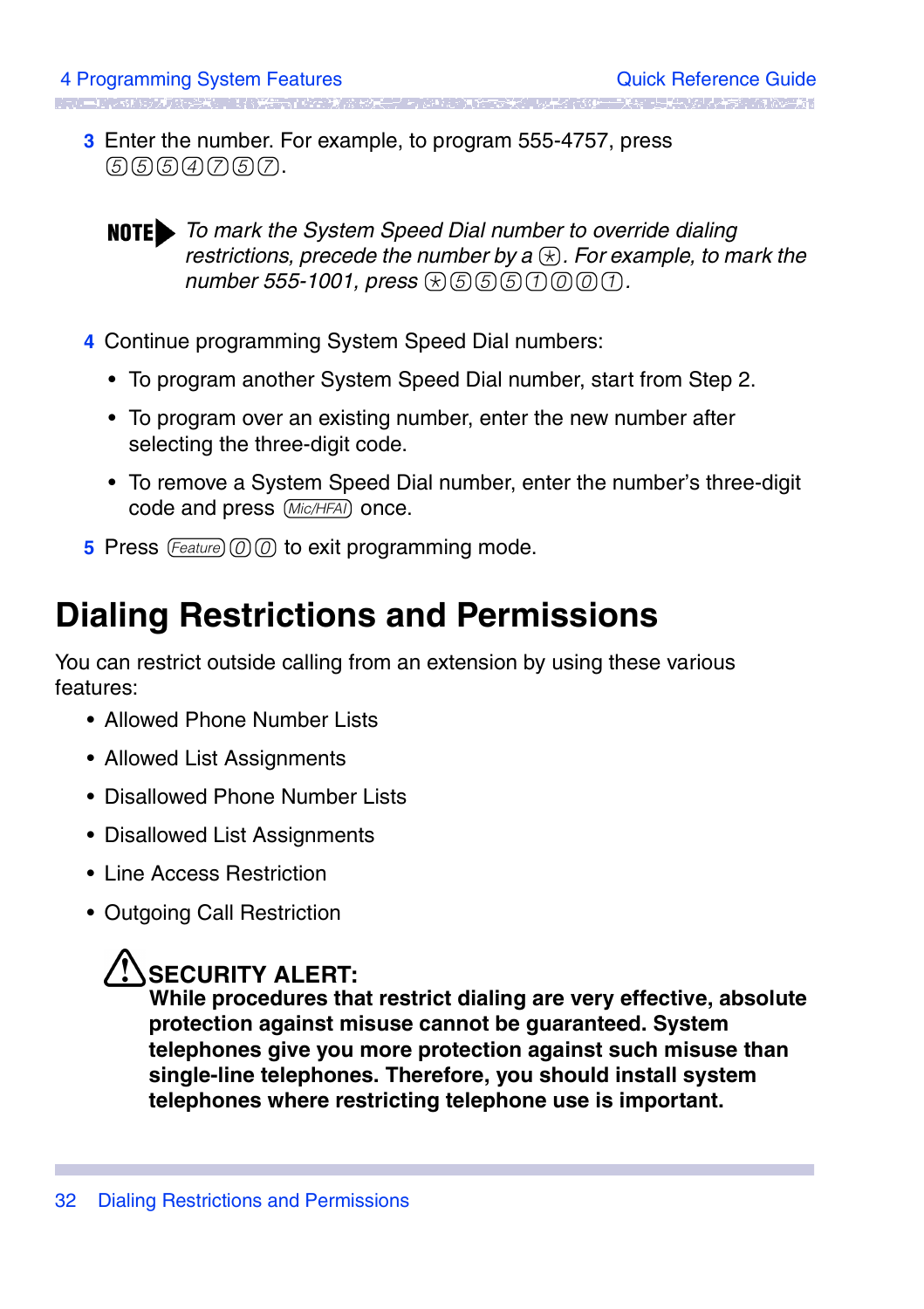#### **Allowed Phone Number Lists (#407)**

Use this feature to specify telephone numbers that users can dial regardless of other dialing restrictions, as long as they have access to an outside line. For example, if you restrict an entire category of calls through Disallowed Phone Number Lists (#404), you can permit calls to a specific number in that category by placing that number on an Allowed Phone Number List.

You can create up to eight Allowed Phone Number Lists of up to 10 telephone numbers each. An Allowed Phone Number can be up to 12 digits long and may include 0–9,  $(\mathcal{F})$ ,  $(\mathcal{F})$ , and  $(Hold)$  (the wildcard character, displayed as !).

### **SECURITY ALERT:**

**If you are restricting an extension from placing long-distance calls, do not place numbers beginning with a "0" on an Allowed Phone Number List for the extension. Once a user is active on an operator-assisted call, the user can avoid dialing restrictions by asking the operator to dial restricted numbers.**

To create a list of Allowed Phone Numbers:

- **1** Press  $(Feature)$   $(0)$   $(0)$  (System Program) (System Program)  $(H)(A)$   $(0)$   $(7)$  at extension 10 or 11.
- **2** At the List Number: prompt, enter a list number (1—8).
- **3** At the Entry: prompt, select a list entry (01—10).
- **4** At the Data- - - - - - prompt, enter the first telephone number.
- **5** To save the telephone number in memory, press (*Enter*).
- **6** Do one of the following:
	- To change the telephone number you just entered, press  $(Fenove)$  and repeat Steps 4 and 5.
	- To delete the telephone number you just entered, press  $(\textit{Remove})$ .
	- To add other telephone numbers to this list, press  $(Next{ term})$  and repeat Steps 4 and 5.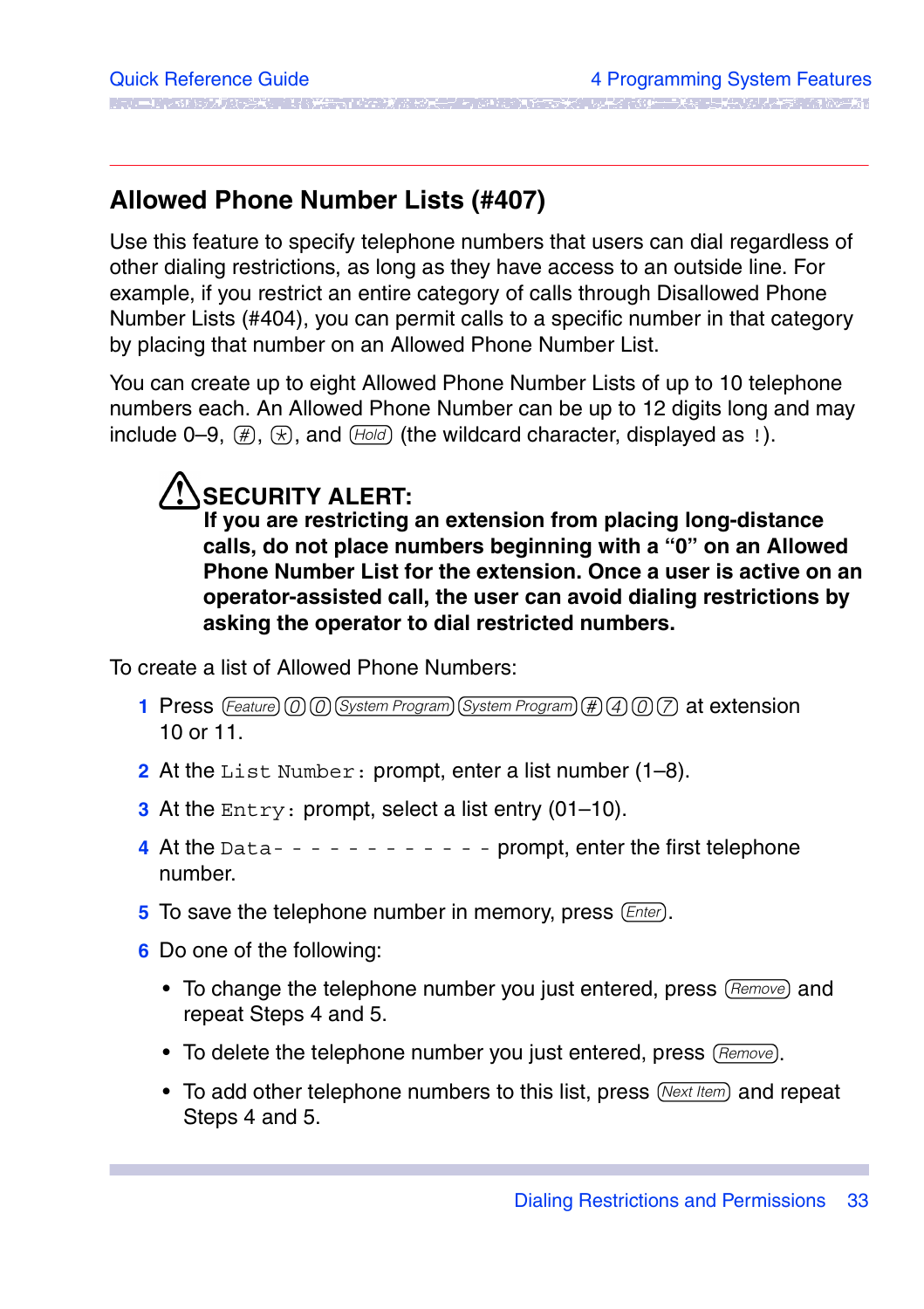- 2010年1月12日の1月12日に発言し
	- To create another list, press  $(Next$  Procedure) + (Prev Procedure) and go to Step 2.
	- **7** Select another procedure by using  $(Next$  Procedure) +  $(Prev$  Procedure), or exit programming mode.

#### **Allowed List Assignments (#408)**

Use this feature to assign up to eight Allowed Phone Number Lists to a specific extension.You must use Allowed Phone Number Lists (#407) to create the lists of allowed telephone numbers *before* you use this procedure.

To assign Allowed Phone Number Lists to an extension:

- **1** Press  $[Feature]$   $(0)$   $(0)$  (System Program) (System Program)  $(\#)(4)$   $(0)$   $(8)$  at extension 10 or 11*.*
- **2** Enter the number of the extension to be programmed.
- **3** Enter the list number (1—8).
- **4** To assign or unassign the list, press  $(Next Data)$  until the appropriate value appears.
	- $\bullet$  1 = Assigned to extension
	- 2 = Not Assigned to extension (the factory setting)  $\checkmark$
- **5** Do one of the following:
	- To assign or unassign another list to this extension, press  $(Next item)$  until the list number appears on the display. Then repeat Step 4.
	- To program another extension, press  $(Next{ Procedure}) + (Prev Procedure)$  and begin at Step 2.
- **6** Select another procedure, or exit programming mode.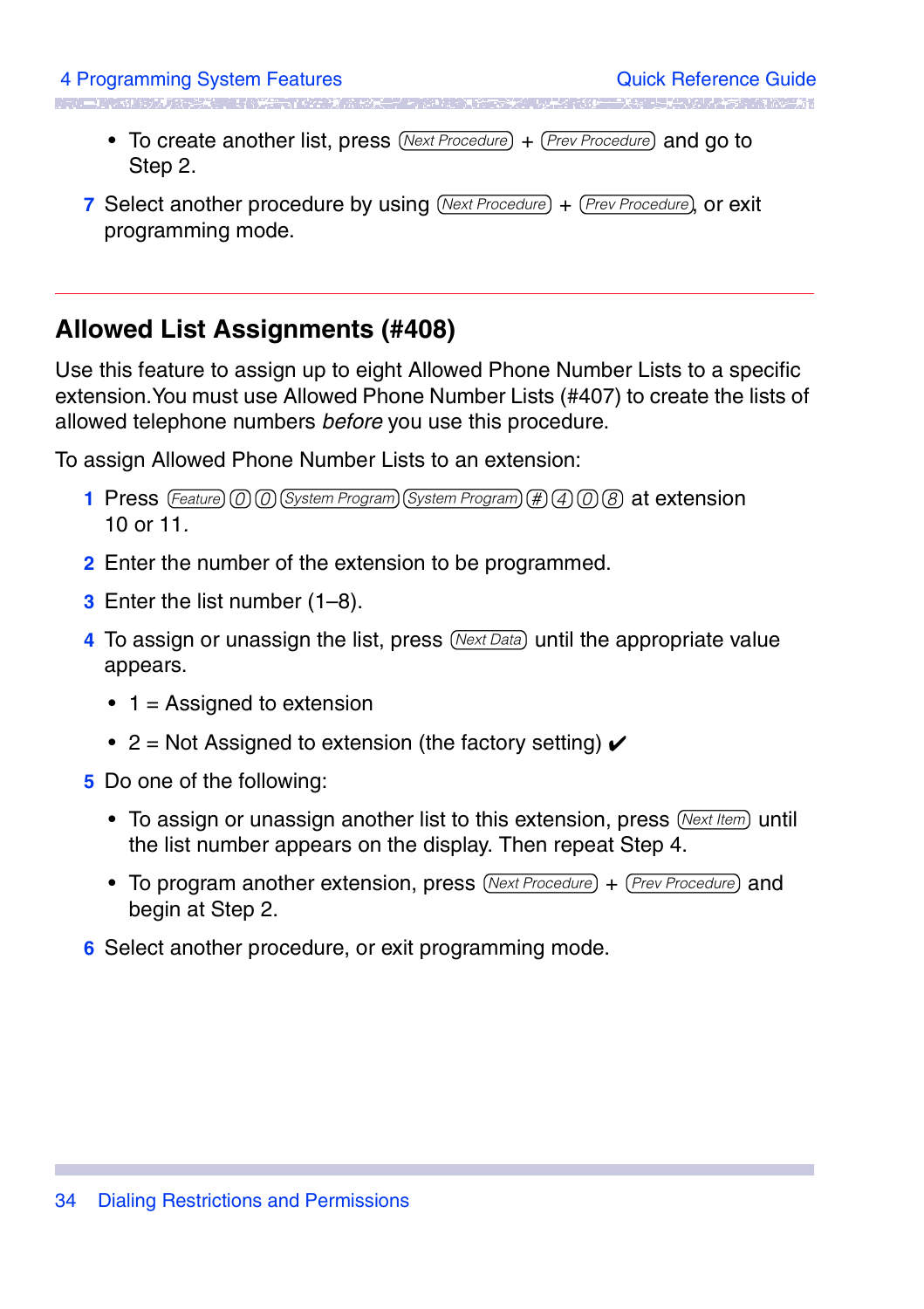#### **Disallowed Phone Number Lists (#404)**

Use this feature to specify telephone numbers that users cannot dial. For example, you may want to prevent calls to a specific telephone number or to categories of numbers, such as international numbers.

You can create up to eight Disallowed Phone Number Lists of up to 10 telephone numbers each. A Disallowed Phone Number can be up to 12 digits long and may include 0–9,  $(\frac{1}{2}, \frac{1}{2})$ , and  $(Hold)$  (the wildcard character, displayed as !).

To create a list of Disallowed Phone Numbers:

- **1** Press  $[Feature]$   $[0]$   $[0]$  (System Program) (System Program)  $[#](4)$   $[0]$   $[4]$  at extension 10 or 11.
- **2** At the List Number: prompt, enter a list number (1—8).
- **3** At the Entry: prompt, select a list entry (01-10).
- **4** At the Data------------ prompt, enter the first telephone number.
- **5** To save the telephone number in memory, press  $(Enter)$ .
- **6** Do one of the following:
	- To add other telephone numbers to this list, press  $(Next$  *liem*) to select a different list entry and repeat Steps 4 and 5.
	- To change the telephone number you just entered, press  $(Fenove)$  and repeat Steps 4 and 5.
	- To delete the telephone number you just entered, press  $(\overline{Remove})$ .
	- To create another list, press  $(Next$  Procedure) +  $(Prev$  Procedure) and repeat from Step 2.
- **7** Select another procedure by using  $(Next$  Procedure) +  $(Prev$  Procedure), or exit programming mode.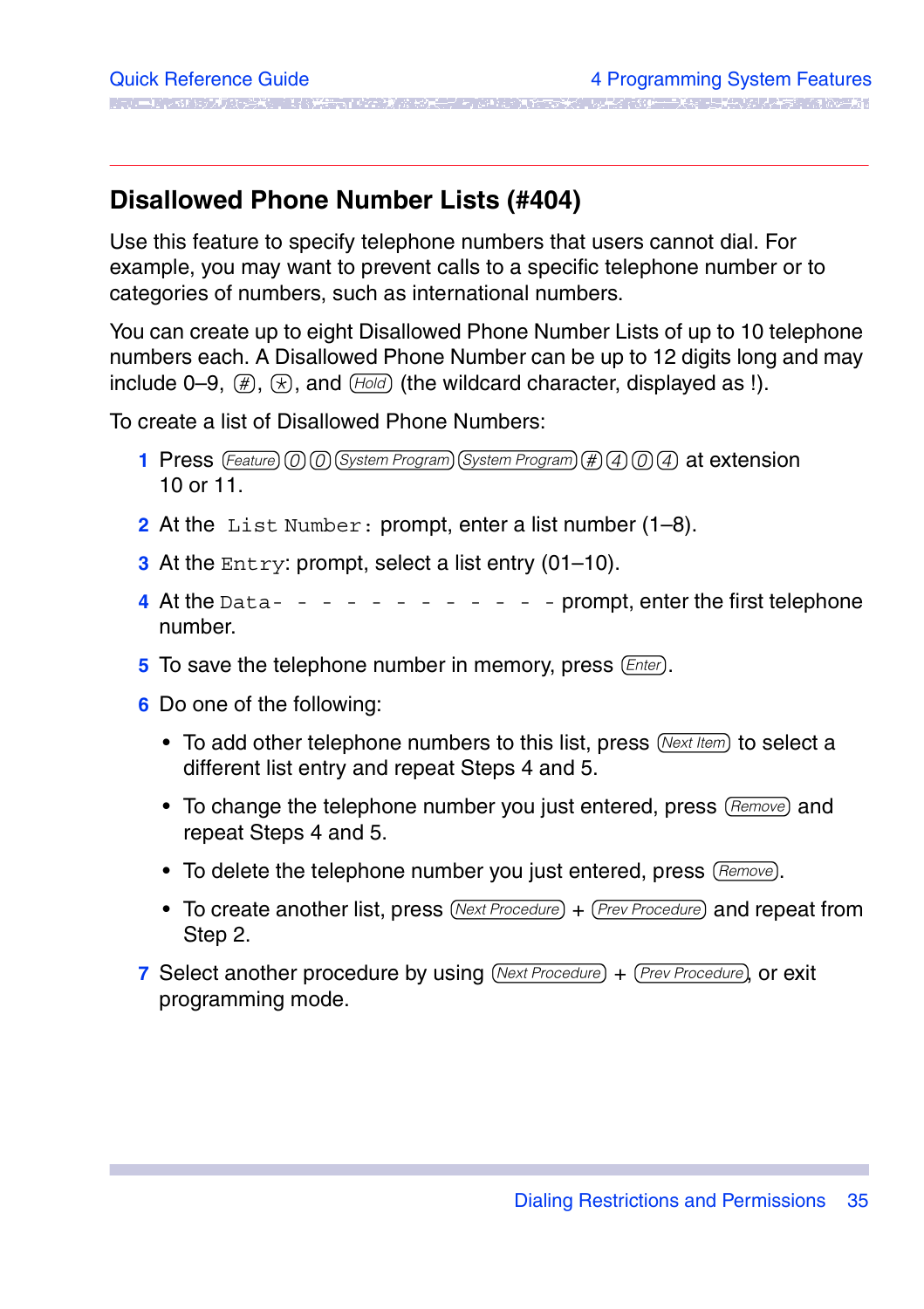#### **Disallowed List Assignments (#405)**

Use this feature to assign up to eight Disallowed Phone Number Lists to specific extensions.

You must use Disallowed Phone Number Lists (#404) to create the lists of disallowed telephone numbers *before* you use this procedure.

To assign Disallowed Phone Number Lists to an extension:

- **1** Press (Feature) (0) (0) (System Program) (System Program) (#) (4) (0) (5) at extension 10 or 11.
- **2** Enter the number of the extension to be programmed.
- **3** Enter the list number (1—8).
- **4** To assign or unassign the list, press  $(Next Data)$  until the appropriate value appears.
	- $\bullet$  1 = Assigned to extension
	- 2 = Not Assigned to extension (the factory setting)  $\checkmark$
- **5** Do one of the following:
	- To assign or unassign another list for this extension, press  $(Next item)$  or (Prev Item) until the list number appears on the display. Then repeat Step 4.
	- To program another extension, press  $(Next Proceedure) + (Prev Procedure)$  and begin at Step 2.
- **6** Select another procedure, or exit programming mode.

#### **Line Access Restriction (#302)**

Use this feature to restrict an extension from receiving and/or making outside calls on a specific line. For example, you may want a secretary to answer calls on a manager's line, but not to make any outgoing calls on the line; in this case you can assign the manager's line to the secretary's extension and restrict it to In Only.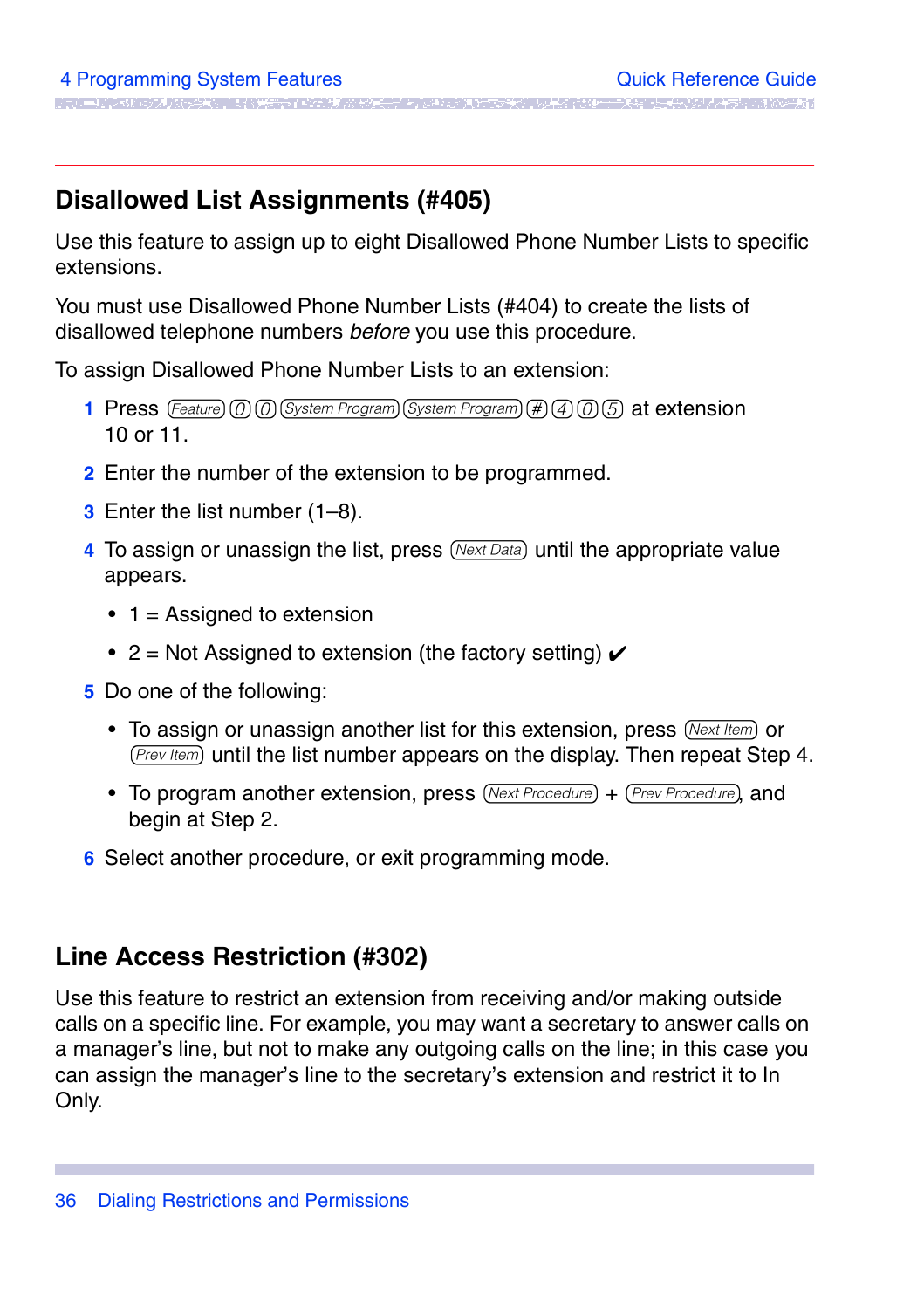This procedure is the most extreme way to restrict dialing. For example, an extension with a line set to In Only or No Access cannot select the line to dial out–*even for numbers on the* Emergency Phone Number List (#406).

To restrict an extension from making calls on a specific line:

- **1** Press  $[Feature]$   $[0]$   $[0]$  (System Program)  $[System$   $Program$   $[4]$   $[3]$   $[0]$   $[2]$  at extension 10 or 11.
- **2** At the Extension: prompt, enter the extension number to be programmed.
- **3** At the Line: prompt, enter the line number to be restricted at this extension.

*The current restriction appears.*

- **4** To change the line restriction for this extension, press  $(Next{ Data})$  until the appropriate value appears.
	- $\bullet$  1 = No Restriction (calls permitted on that line; this is the factory setting)  $\checkmark$
	- $\bullet$  2 = Out Only (can only make outside calls, not receive them, on that line)
	- $\bullet$  3 = In Only (can only receive calls, not make them, on that line)
	- 4 = No Access (cannot receive or make calls, but can join calls, receive transferred calls, or pick up calls on hold on that line)
- **5** Do one of the following:
	- To restrict another line at this extension, press  $(Next item)$  or  $(Prov item)$  until the line number shows on the display. Repeat Step 4.
	- To restrict another extension, press  $(Next Proceedure) + (Prev Procedure)$  and begin at Step 2.
- **6** Select another procedure, or exit programming mode.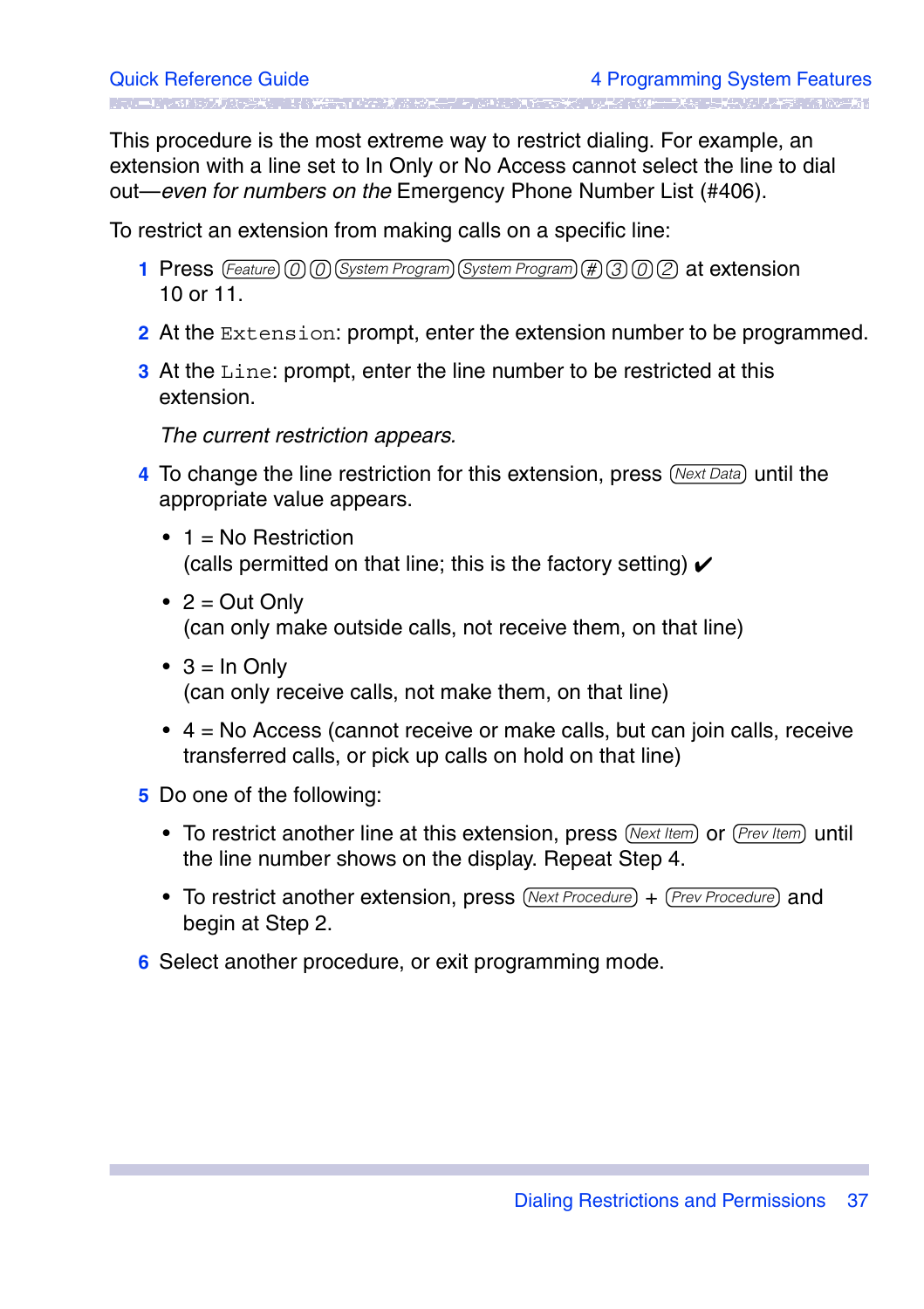#### **Outgoing Call Restriction (#401)**

Use this feature to specify the types of outgoing calls that can be made on all lines at an extension.

To identify the types of outgoing calls that can be made on all lines at an extension:

- **1** Press  $(Feature)$   $(0)$   $(0)$  (System Program) (System Program)  $(H)(A)$   $(0)$   $(1)$  at extension 10 or 11.
- **2** At the Extension: prompt, enter the number of the extension to be programmed.
- **3** To change the type of call restriction, press  $\overline{(Next Data)}$  until the appropriate value appears:
	- $\bullet$  1 = No Restriction (can make toll, local, and intercom calls; this is the factory setting.)  $\boldsymbol{v}$
	- $2 =$  Inside (intercom) Only
	- $\bullet$  3 = Local (intercom and local) Only
- **4** To program another extension, press  $(Next item)$  or  $(Prev item)$  until the extension number shows on the display. Repeat Step 3.
- **5** Select another procedure, or exit programming mode.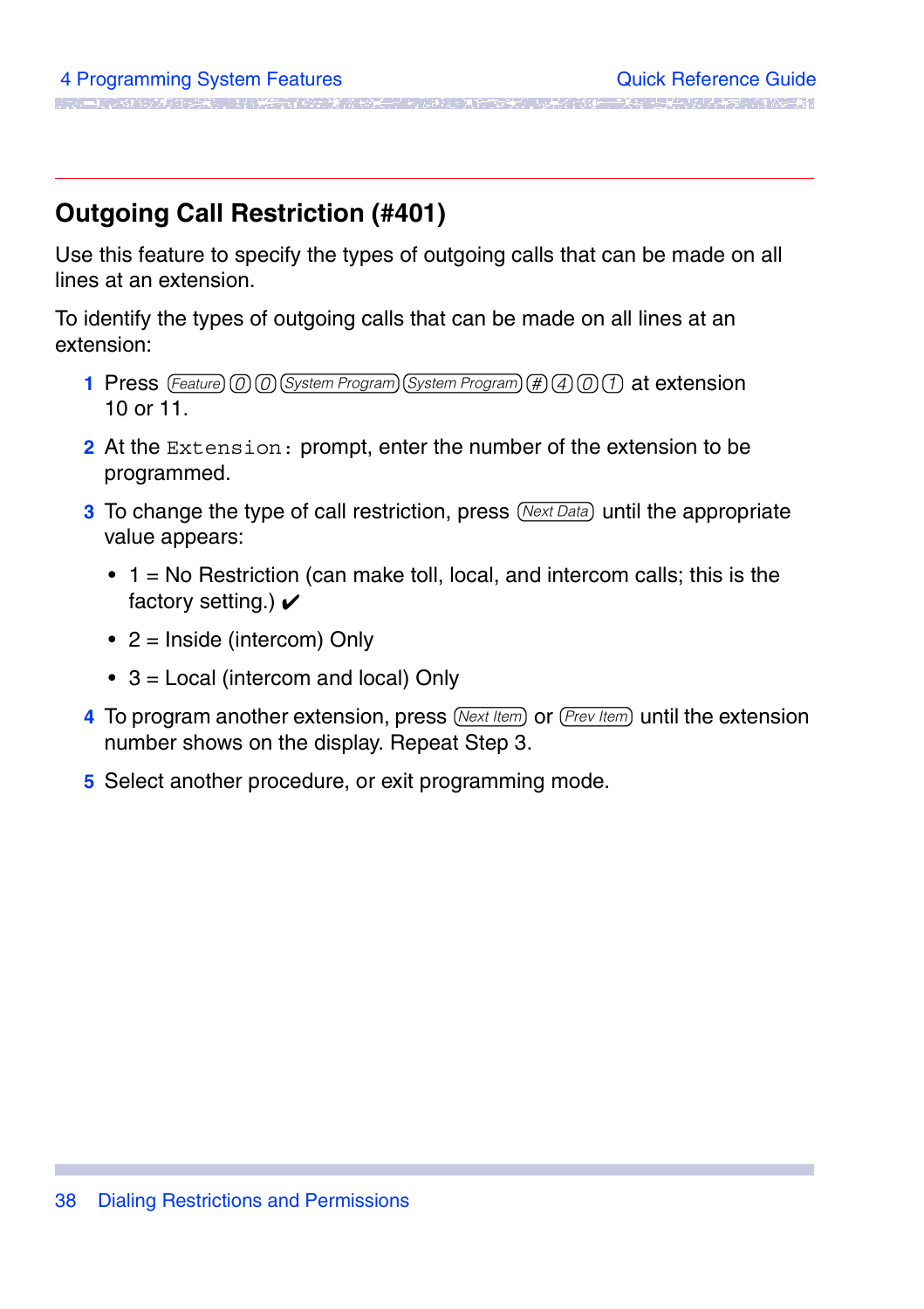### **Groups of Extensions**

Placing extensions into groups allows users to help each other in answering calls. You can set up the groups shown in the following table.

#### *Groups of Extensions*

| Group                                      | <b>Description</b>                                                                                                                                                                                                                                                                                                                      |
|--------------------------------------------|-----------------------------------------------------------------------------------------------------------------------------------------------------------------------------------------------------------------------------------------------------------------------------------------------------------------------------------------|
|                                            | <b>Calling Group # 502</b> Group of extensions that can be called at the same time.<br>Any user in the system can ring or page the entire Calling<br>Group; the first extension to pick up the call is connected<br>to the caller. This can be a useful feature for sales pools.                                                        |
| Hunt Group # 505                           | Group of extensions among which calls are automatically<br>distributed. A Hunt Group lets you off-load calls from a<br>single user. You can assign user extensions to Hunt<br>Groups 1 through 6. Use Hunt Group 7 for voice<br>messaging extensions and Hunt Group 8 for fax calls.<br>This can be useful for customer service groups. |
| <b>Night Service</b><br><b>Group # 504</b> | Group of extensions that can receive calls after hours.<br>When Night Service is on and a call comes in, all<br>extensions in the Night Service Group ring immediately,<br>regardless of normal Line Ringing settings.                                                                                                                  |
| <b>Pickup Group #501</b>                   | Group of extensions that can be picked up by other<br>users. When a call rings at a Pickup Group extension,<br>any other user in the system can answer the call by<br>dialing the Pickup Group code. This can be useful when<br>users need to answer calls on lines or pools not assigned<br>to their telephones.                       |
| <b>Group Call</b><br>Distribution # 206    | Group extensions that receive outside calls. Outside<br>calls ring directly into a Hunt Group instead of being<br>answered and transferred to the receptionist.                                                                                                                                                                         |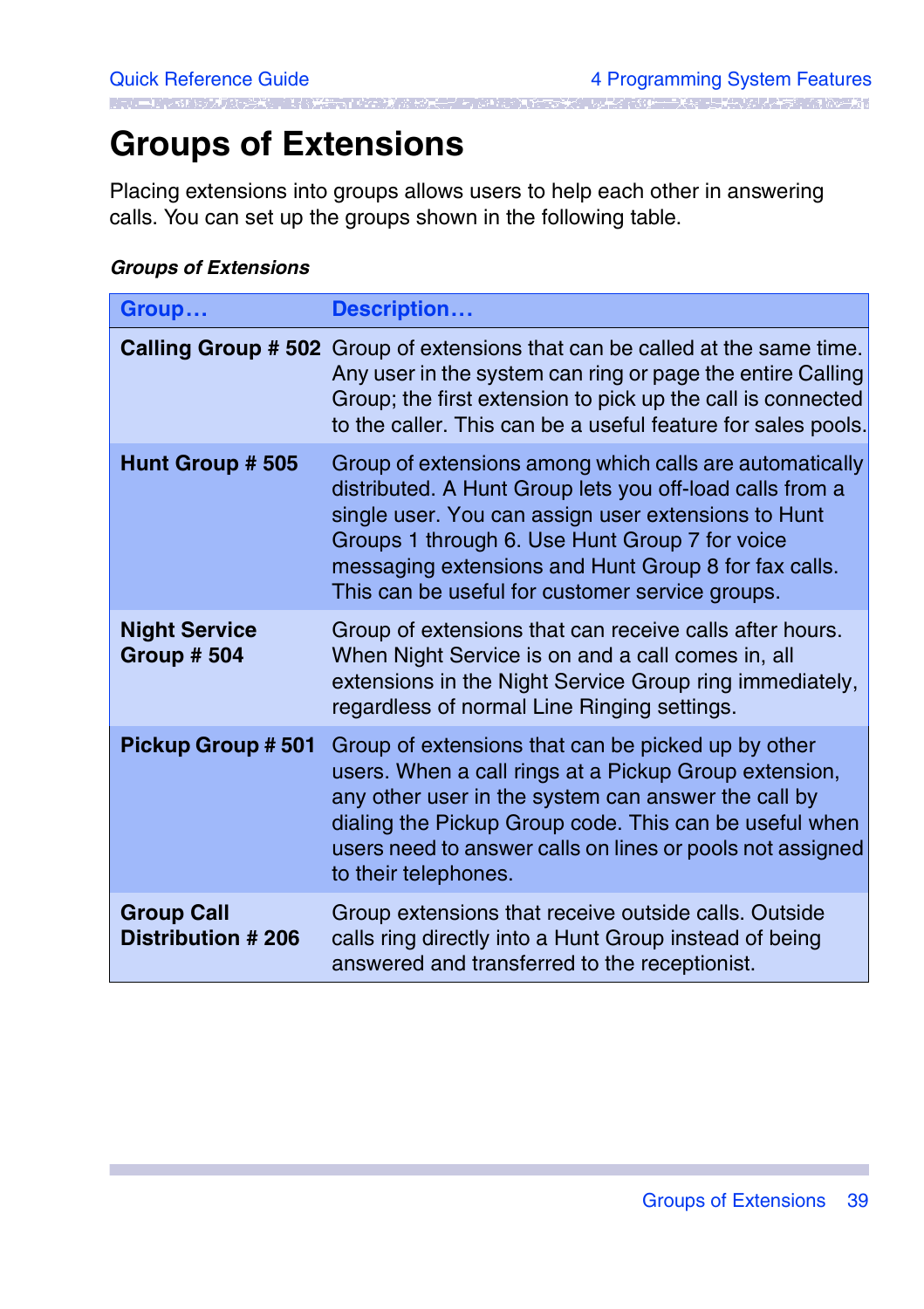#### Quick Reference Guide

4 Programming System Features

r.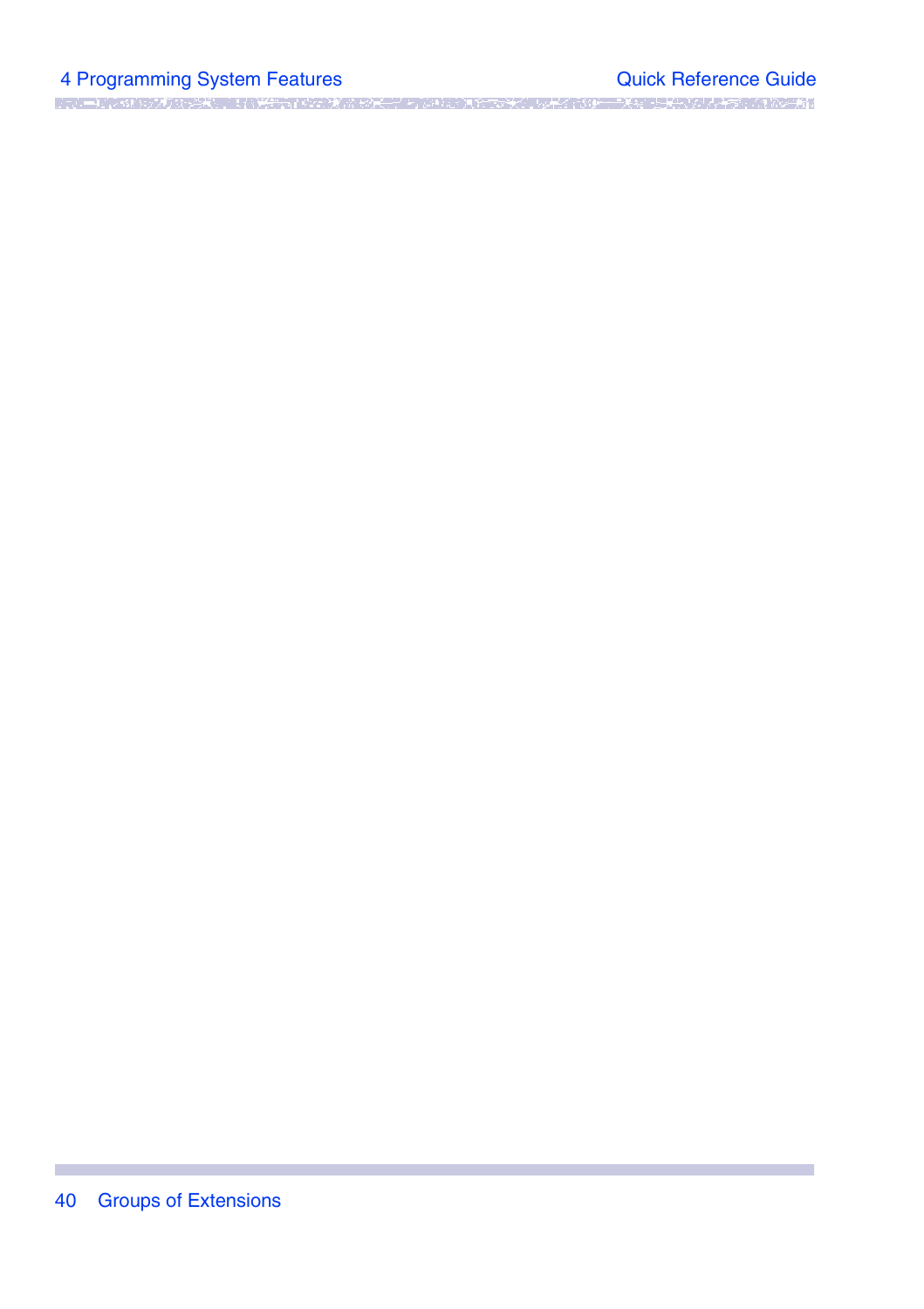## **5 Programming Telephone Features**

### **Overview**

As the System Administrator, you should program telephones at individual extensions with certain features. There are two types of telephone programming:

- Centralized Telephone Programming–programming individual telephones from extension 10 or 11.
- Extension Programming–programming an individual system telephone from the extension to which it is connected.

Use Centralized Telephone Programming to program the Required Telephone Programming features presented in this chapter. The required features include:

- Automatic Line Selection
- Extension Name Display
- Line Ringing

### **Automatic Line Selection**

This feature determines the line or pool a user is connected to after lifting the handset or turning on the speaker to make a call. The system looks for lines or pools in the order specified by Automatic Line Selection and selects the first available line or pool.

At key extensions, with Automatic Line Selection at its factory setting, the system first searches to find an idle outside line in numerical order (starting with the lowest line number). If all outside lines are busy, the system searches for an idle intercom line. This order can be changed, however, to accommodate your business needs. For example, a telemarketing firm with a WATS line (line 5) to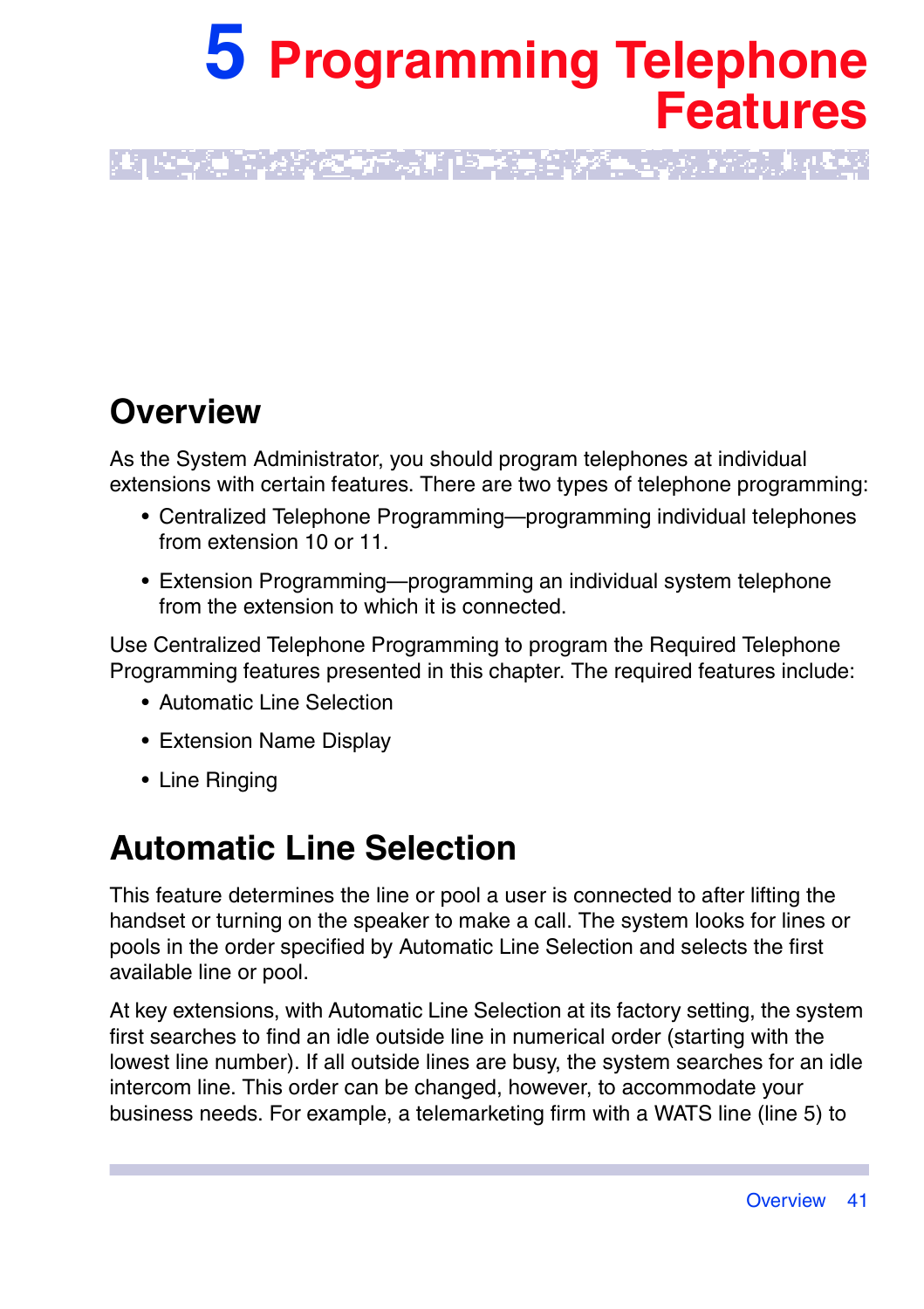reduce telephone expenses would set Automatic Line Selection for all telemarketers' extensions to "05, 01, 02, 03, 04, Intercom." This way the WATS line is selected first.

At pooled extensions, with Automatic Line Selection at its factory setting, the system first searches to find an available line in the main pool (pool 880 button 1, then button 2). If all outside lines in the pool are busy, the system selects an idle intercom line. However, you can change the order to accommodate a different automatic line selection. For example, your boss prefers her individual line (line 15) to be selected when she lifts the handset; then she wants auxiliary pool 881 to be selected, which is used for making international calls. To do this, set Automatic Line Selection to "15, 881, Intercom."

If a single-line telephone user intends to place intercom calls and access system features, Automatic Line Selection for his or her extension should be set to intercom first for proper operation.

To program Automatic Line Selection for an extension:

- **1** Press (Feature) (0) (0) (System Program) (System Program) (Central Tel Program) at extension 10 or 11.
- **2** Enter the number of the extension to be programmed for Automatic Line Selection.
- **3** Press  $\mathbb{R}$ .
- **4** Press the line, pool, or *(Intercom)* buttons in the desired order. The valid entries for Automatic Line Selection depend upon the type of extension:
- Key Extension: Outside system lines, Left Intercom (the factory setting)  $\checkmark$
- Pooled Extension: Pool 880 button 1, button 2, Left Intercom, Right Intercom (the factory setting), Pools 881-883, individual lines
- **5** To exit Automatic Line Selection, press  $\mathbb{R}(\mathbb{R})$ .
- **6** Press (Central Tel Program) and enter a new extension number, or exit programming mode.

### **Extension Name Display**

You can assign a name to an extension: up to 20 characters long on PARTNER telephones or up to 12 characters long on MLS telephones. Then, when that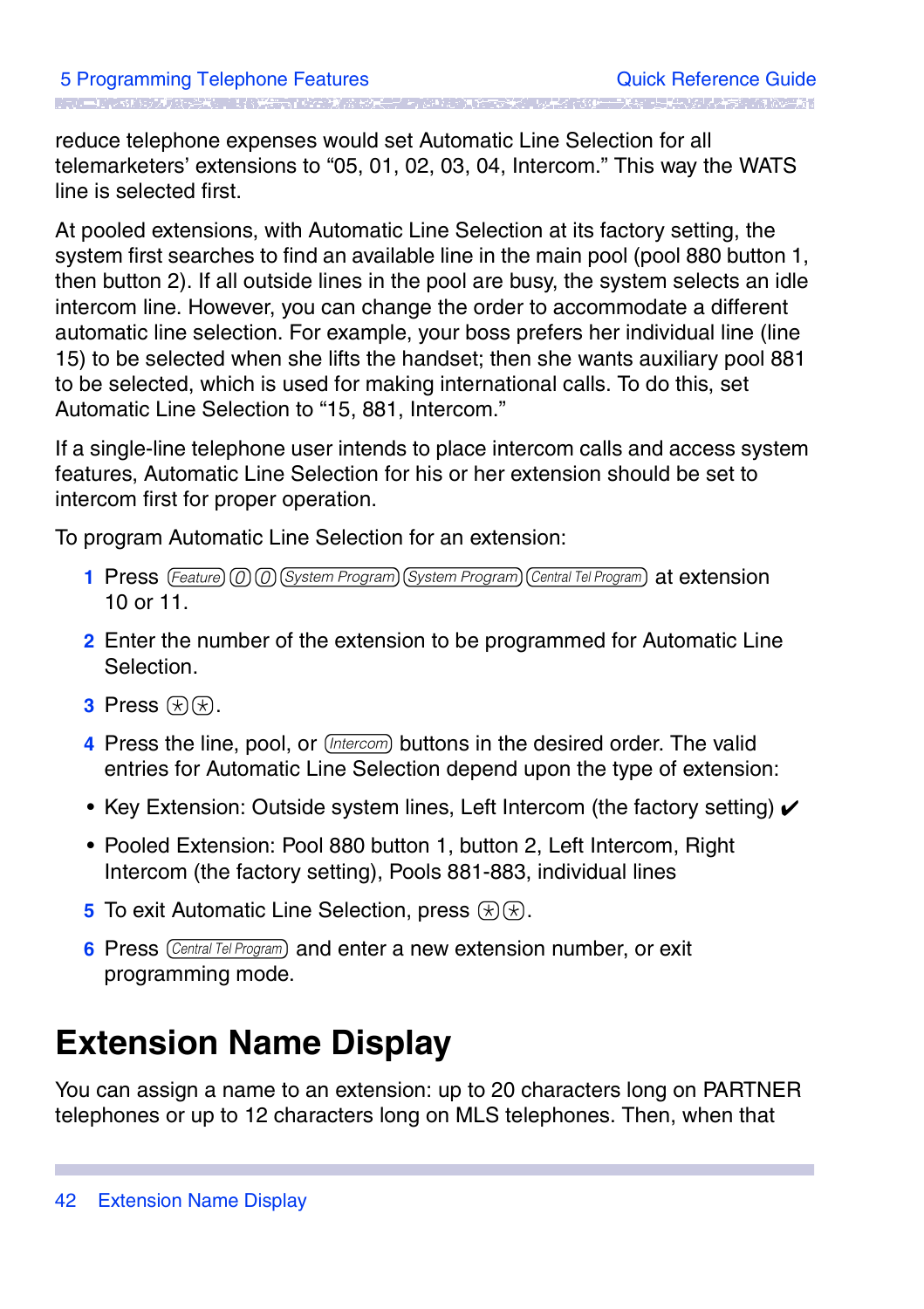extension is used to make an intercom, group, or transferred call, the name appears on the system display telephone receiving the call. Similarly, users receiving a transfer return call see the name of the person assigned to the extension that did not answer the transferred call. The following table shows the valid character entries for Extension Name Display.

| <b>Letters</b> |          | <b>Numbers</b> |
|----------------|----------|----------------|
| $A = 21$       | $N = 62$ | blank = $11$   |
| $B = 22$       | $O = 63$ | $0 = 00$       |
| $C = 23$       | $P = 71$ | $1 = 10$       |
| $D = 31$       | $Q = 72$ | $2 = 20$       |
| $E = 32$       | $R = 73$ | $3 = 30$       |
| $F = 33$       | $S = 74$ | $4 = 40$       |
| $G = 41$       | $T = 81$ | $5 = 50$       |
| $H = 42$       | $U = 82$ | $6 = 60$       |
| $I = 43$       | $V = 83$ | $7 = 70$       |
| $J = 51$       | $W = 91$ | $8 = 80$       |
| $K = 52$       | $X = 92$ | $9 = 90$       |
| $L = 53$       | $Y = 93$ |                |
| $M = 61$       | $Z = 94$ |                |

#### *Valid Character Entries*

To assign a name to an extension:

- 1 Press (Feature) (0) (0) (System Program) (System Program) (Central Tel Program) at extension 10 or 11.
- **2** Enter the number of the extension to be programmed.
- **3** Press left (Intercom).
- **4** Enter the two-digit code for each character you want to enter. For example, the name "Ed" is  $\mathcal{3Q} \mathcal{3Q} \mathcal{1}$ .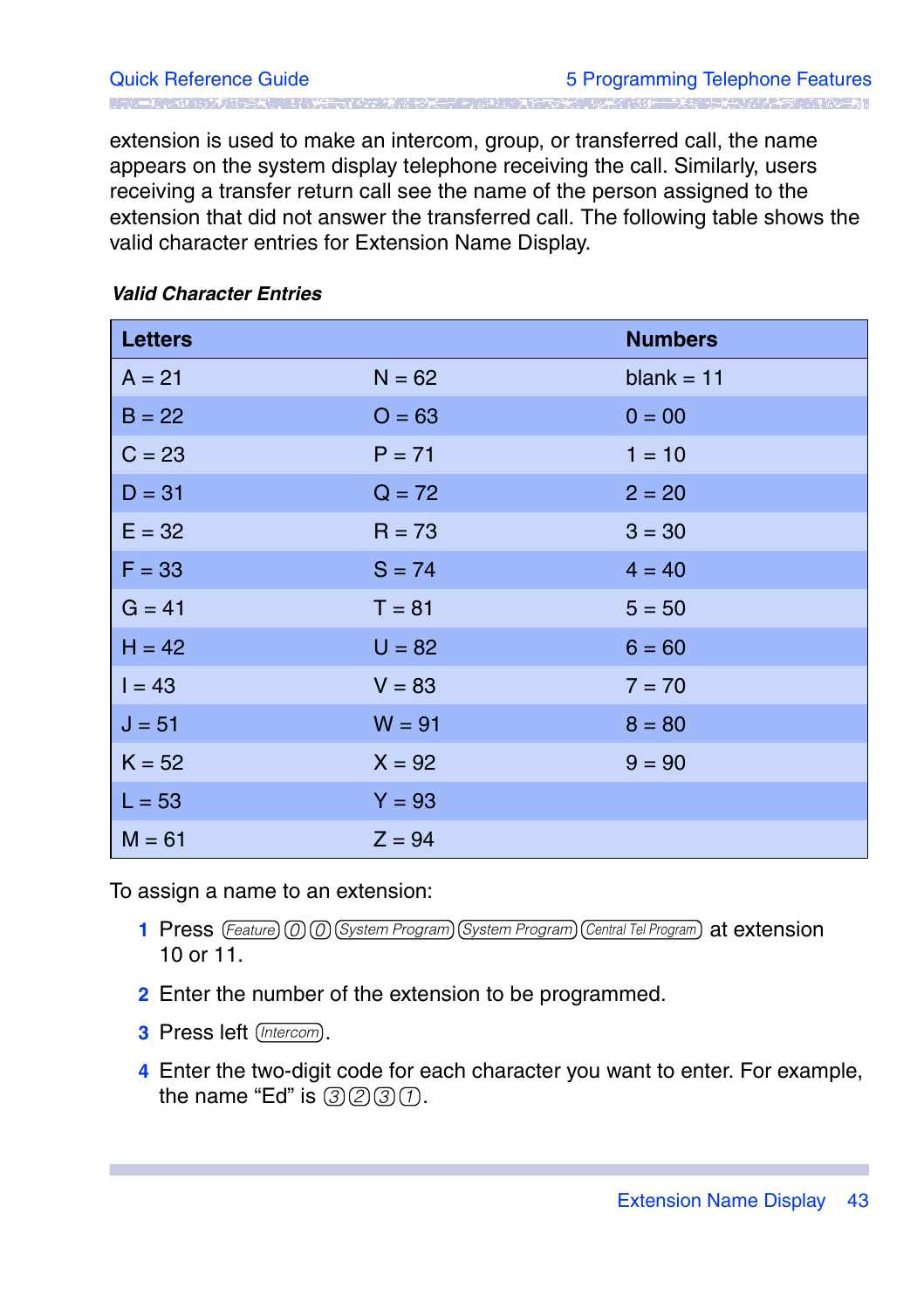- 5 If you make a mistake, press  $(Mic/HFA)$  to clear the display. Repeat Step 4 to enter the correct name.
- **6** Program a button for this extension or exit programming mode.

### **Line Ringing**

This feature determines how each outside line or pool assigned to an extension rings. You can specify Immediate Ring, Delayed Ring (telephone rings after a 20-second delay), or No Ring.

Delayed Ring is useful for backup coverage on shared lines or pools, such as for secretaries who cover each other's lines. No Ring is useful for all extensions except 10 when a operator answers all calls, or for telephones with no regular users, such as those in conference rooms.

To change the way outside lines or pools ring at an extension:

- 1 Press (Feature) (0) (0) (System Program) (System Program) (Central Tel Program) at extension 10 or 11.
- **2** Enter the number of the extension to be programmed for Line Ringing. The green lights next to the line or pool buttons show the current Line Ringing settings for all lines or pools assigned to the extension. (If a line or pool is not assigned to a button, the green light next to that button is off.) The following ringing options can be shown by the green light next to the line or pool button:
	- Immediate Ring on steady
	- Delayed Ring flashes slowly
	- No Ring flutters quickly
	- Immediate Ring is the factory setting for lines; No Ring is the factory setting for pools.
- **3** Press the line or pool button until the button light shows the correct setting (the setting for the currently selected line or pool also appears on the display).
- **4** Continue programming, or exit programming mode.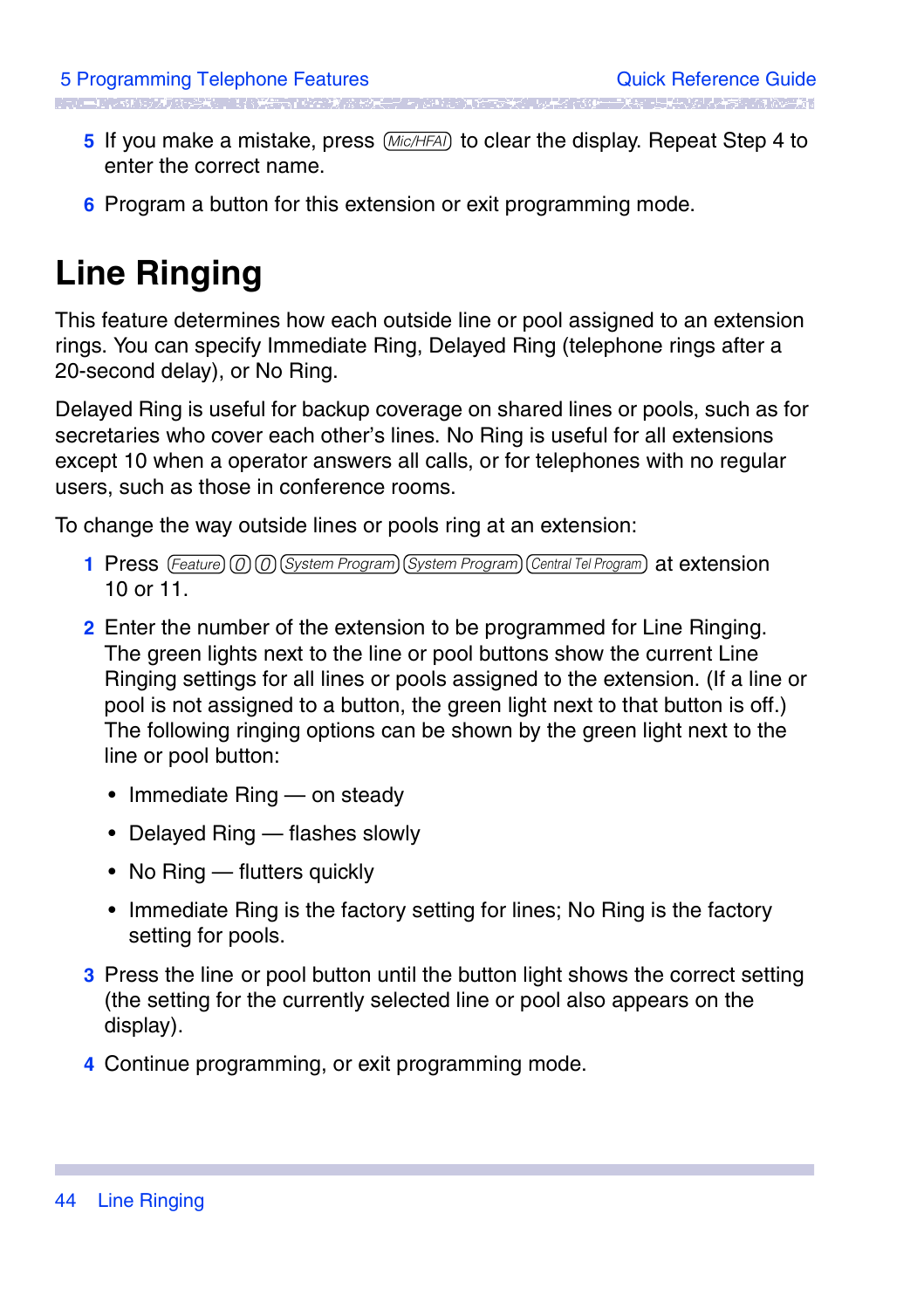# **6 Maintaining Your System**

### **Overview**

Once you have set up your system, you will need to maintain it. For example, changes in your business may require additional lines or extensions. And to prepare for emergencies such as power failures, you will want to back up all your customized feature settings so you can restore the system quickly.

### **Backup and Restore**

You should back up the system programming periodically onto a Backup/Restore PC Card, especially if you are changing the processor module or upgrading the system, or before and after any major programming changes. You can back up the programming automatically or manually. Occasionally you may have to restore programming from the backed-up file.

*The PARTNER ACS Release 3.0 includes a PARTNER Remote Access PC Card, which allows you or your Authorized Dealer to program the system and perform backup and restore functions remotely or locally with a PC.* 

#### **Backup Programming–Automatic (#123)**

Use this feature to set up the automatic backup of all programming (except the system date, day, and time). When Backup Programming–Automatic is set to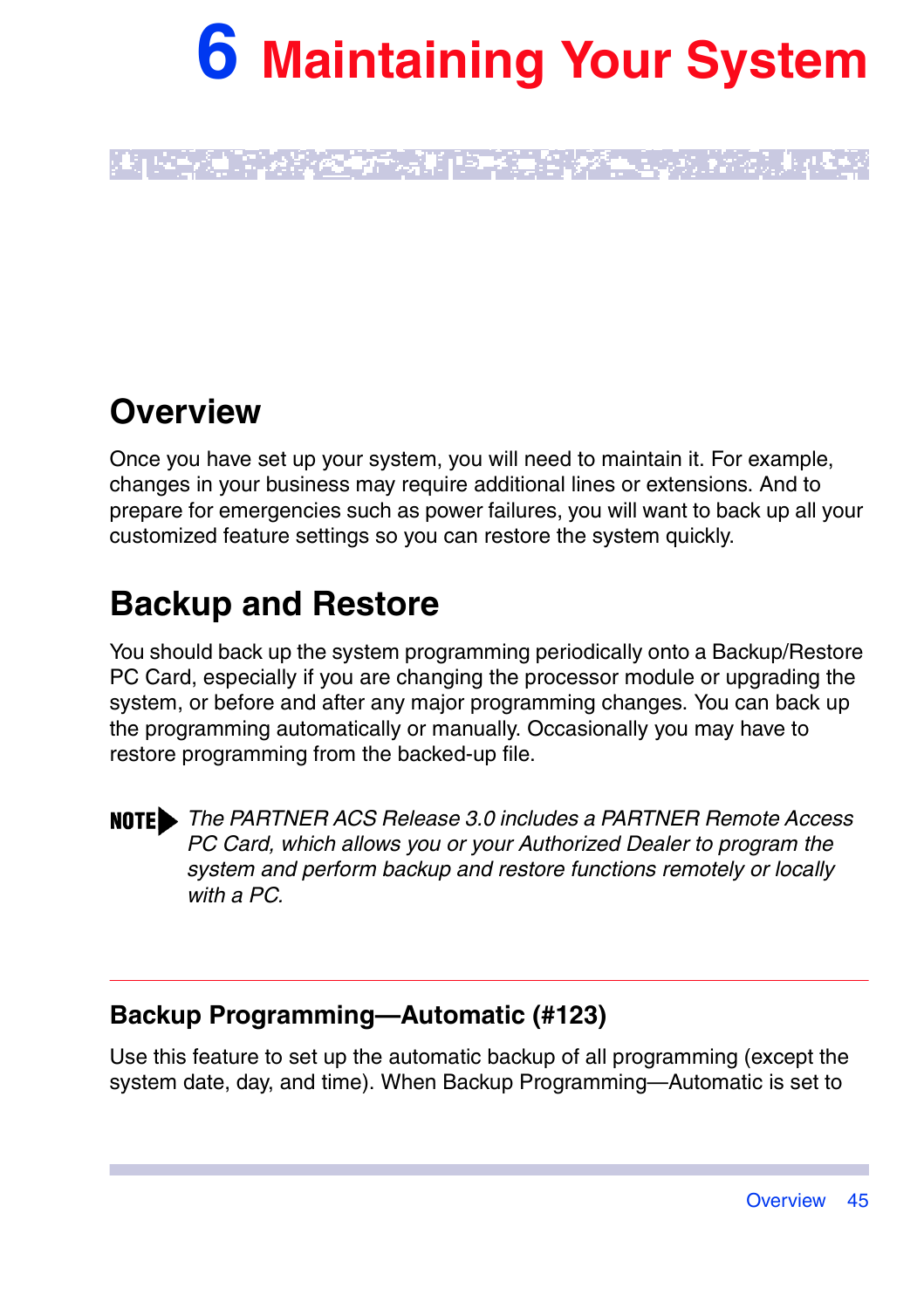Active, the information is backed up at 2:00 a.m. on the first day of each month to a Backup/Restore PC Card.

If Backup Programming–Automatic is Active and an automatic backup fails, a Backup-Failure Alarm message appears (instead of the system date and time) on the top line of the telephone display at idle Extensions 10 and 11.

See Chapter 7, ["If Something Doesn't Work,"](#page-67-0) for an explanation of these messages and suggested corrective actions, and for the procedure for clearing the Backup-Failure Alarm message.

To change the setting for Backup Programming–Automatic:

- **1** Check that only one Backup/Restore PC Card is in the processor module.
- **2** Press  $(Feature)$  (0) (0) (System Program) (System Program) (#) (1) (2) (3) at extension 10 or 11.
- **3** To change the setting, press (Next Data) or (Prev Data) until the setting you want appears, or press  $\overline{(Remove)}$  to return the setting to the factory setting. The possible settings are:
	- $1 =$  Active
	- 2 = Not Active (the factory setting)  $\checkmark$
	- 3 = Backup Alarm Cleared
- **4** Exit programming mode.

For information about using Option 3, Backup Alarm Cleared, see ["Clearing a](#page-67-1)  [Backup-Failure Alarm" on page 61](#page-67-1).

#### **Backup Programming–Manual (#124)**

Use this feature to manually back up all the programming (except the system date, day, and time) to a Backup/Restore PC Card.

To begin a manual backup of system settings:

- **1** Verify that only one Backup/Restore Card is in the processor module.
- **2** Press  $[Feature]$   $[0]$   $[0]$  (System Program) (System Program)  $[#]$   $[1]$   $[2]$   $[4]$  at extension 10 or 11.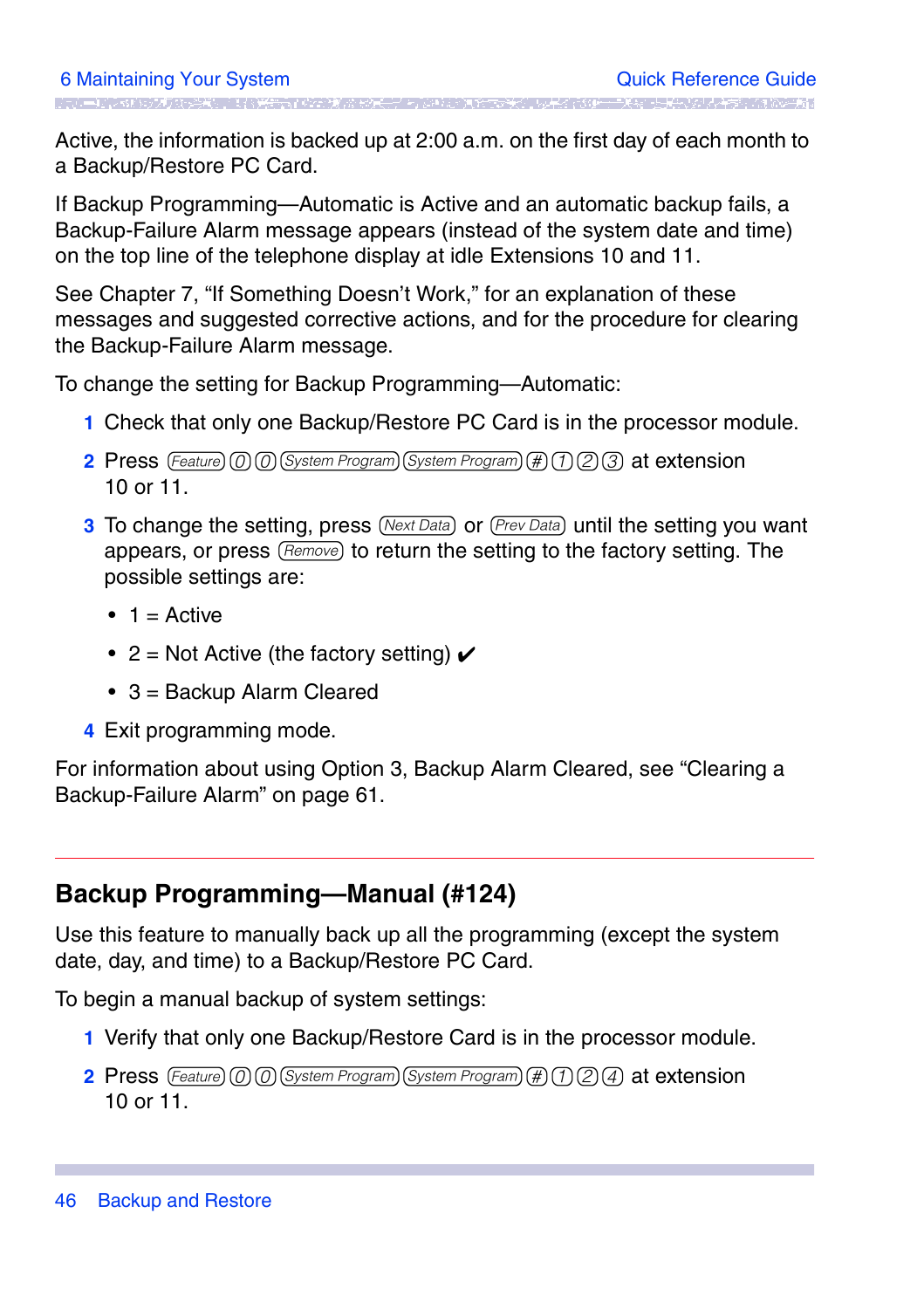If there is a problem, a message appears (see Chapter 7, ["If Something](#page-67-0)  [Doesn't Work"](#page-67-0) for explanations and corrective actions.)

If there is no problem, the display instructs you to press  $(Enter)$  to begin the backup.

**3** Press (*Enter*).

A status message is displayed indicating that a backup is in progress, and within 30 seconds, a message appears indicating the result.

If the backup failed, an error message appears (see Chapter 7, ["If](#page-67-0)  [Something Doesn't Work,"](#page-67-0) for explanations and corrective actions.)

- Backup Failed:Check Card
- Backup Failed:SystemBusy
- **4** Exit programming mode.

#### **Restore Programming (#125)**

Use this feature to reinstate your system and telephone programming (except the System Day, System Date, and System Time) to the settings saved on a PC Card at the last system backup (manual or automatic). You should restore the system settings if your system settings become corrupted, if you make changes and decide you would rather use the former settings, or if you replace your processor module and want to retain the system settings you had on the previous processor module. A successful restore takes about five seconds.

*When a restore completes successfully, the Restore Complete message appears for two seconds at idle extensions 10 and 11. Then a System Reset–Programming Saved (#728) occurs, disconnecting any calls in progress. You should warn users before beginning a restore, or do the restore during nonbusiness hours.*

To initiate a restore:

**1** If you have a Backup/Restore PC Card installed, skip to Step 2. If you do not have a PC Card installed, see the *PARTNER PC Card Installation Instructions*.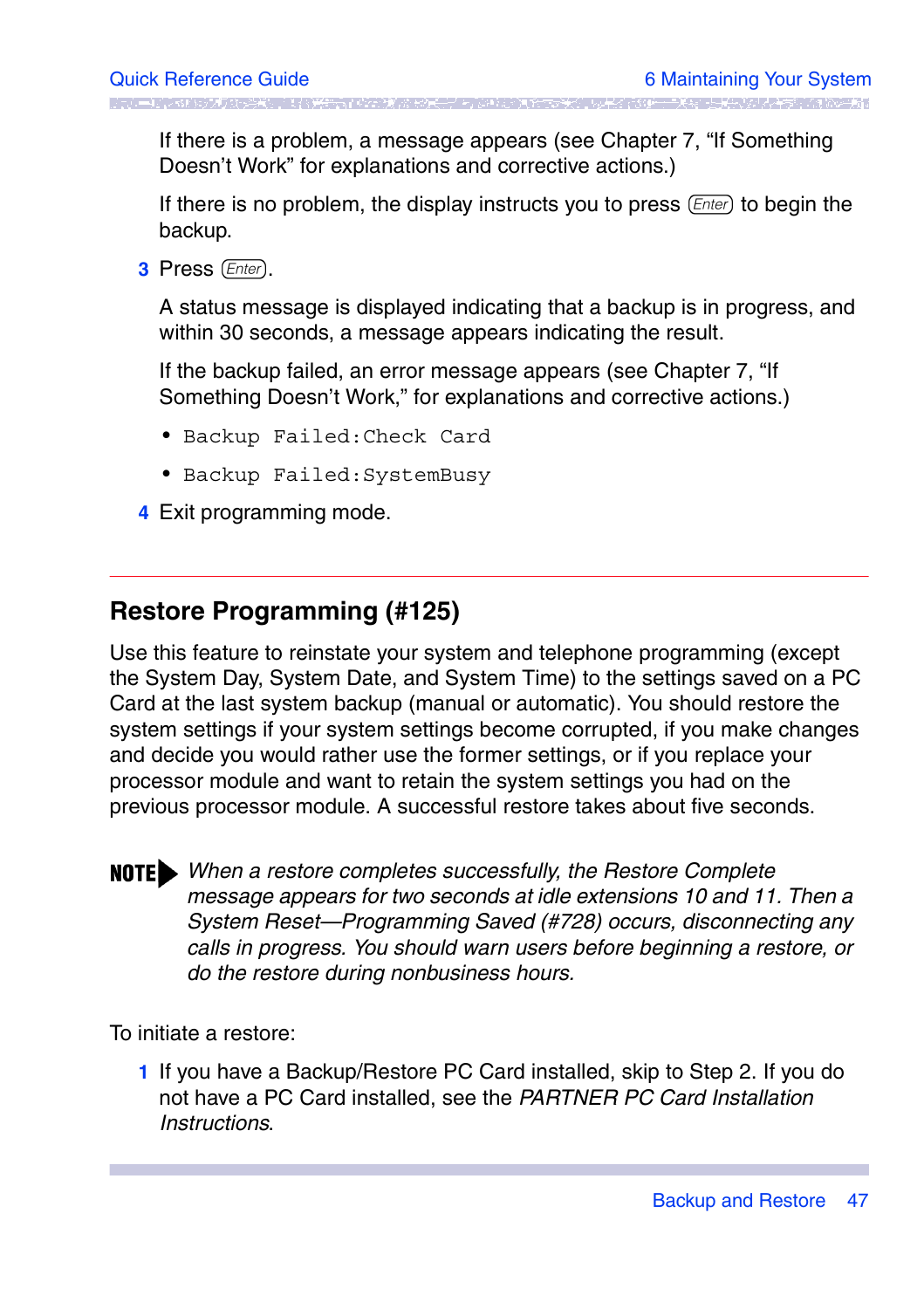- **2** Press  $(Feature)$   $(0)$   $(0)$  (System Program) (System Program)  $(H)(7)$   $(2)$   $(5)$  at extension 10 or 11.
- **3** Choose the backup file you want to use for the restore:
	- 1 MAN.mmddyy, where "mmddyy" represents the date of the manual backup on this card
	- 2 AUTO.mmddyy, where "mmddyy" represents the date of the automatic backup on this card
		- *If the date of the file (AUTO. mmddyy or MAN. mmddyy) indicates that this is not the file you intended to use, see the instructions packaged with the PC Upgrade card for how to install the Backup/Restore PC Card.*
			- *If the Backup/Restore PC Card is fresh from the factory, and no backups have been recorded on it yet, the filenames are*  MAN*.*\*\*\*\*\*\* *and* AUTO*.*\*\*\*\*\*\**, respectively. You cannot use these files for a restore; they generate the error message*  Empty File *after you press* (*Enter*) in Step 4.
- **4** Press (*Enter*) to start the restore.

If the system detects an error before beginning the restore, the bottom line of the display shows one of the following messages:

- Insert Card or Insert Valid Card
- Bad File or Bad File-Try Again
- Incompat Version or Incompatible Versions
- Empty File

If the system does not detect an error, the restore begins. One of the following occurs:

• When the restore has completed successfully, the bottom line of the display shows Restore Complete for two seconds. Then the system resets itself.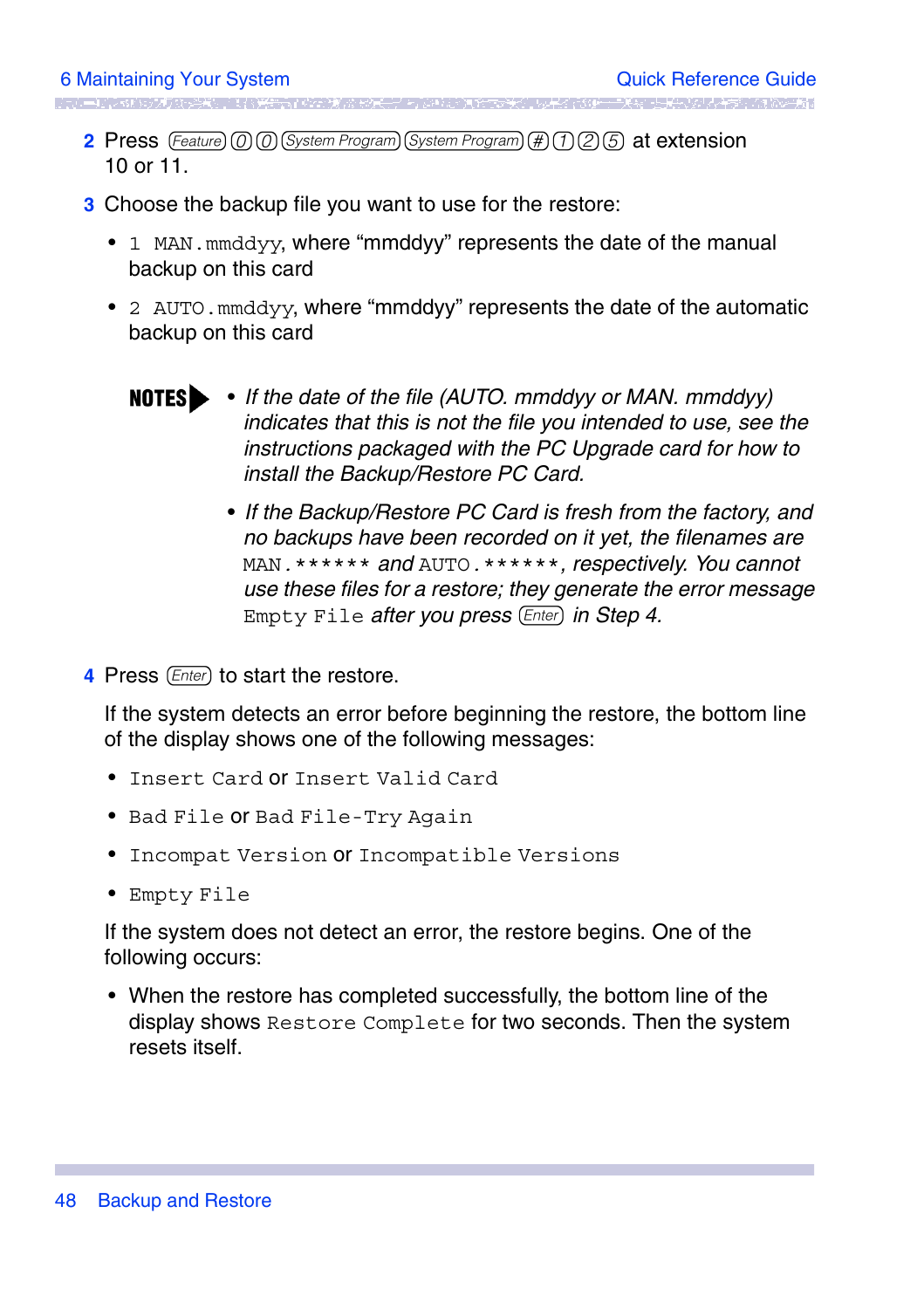• If the restore is not successful, the display shows Restore Failed or Restore Failed-Try Again for two seconds. All calls in progress are disconnected and all of the system and telephone programming settings revert to the factory settings. You are no longer in System Programming mode. Try the restore again.

### **Battery Replacement**

The processor module uses two user-replaceable AAA alkaline batteries. These batteries provide enough power to retain the system programming settings during a power failure for 45 days to six months, depending on the freshness of the batteries. When battery power is getting low, the system displays a ChgBat W/PowerOn or ReplaceSysBat W/Power On message on the top line of display telephones at extensions 10 and 11 in place of the default day/date/time message. You should replace the batteries within 45 days of seeing the message.

*The message may flicker on and off as the batteries approach the low-power threshold.* 



*Do not turn off the power or remove the processor module before replacing the batteries! If you do, all settings for system and telephone programming revert to the factory settings. If you have a Backup/Restore PC Card, do a backup before changing the batteries.* 

Change the batteries in the processor module every year, even if the system has not yet displayed the ReplaceSysBat W/Power On message. Choose good quality alkaline batteries. (See ["Inserting Batteries in the Processor Module" on](#page-16-0)  [page 10](#page-16-0).)

### <span id="page-55-0"></span>**Using a PC Card**

Follow these steps to upgrade your system's software with a PC card: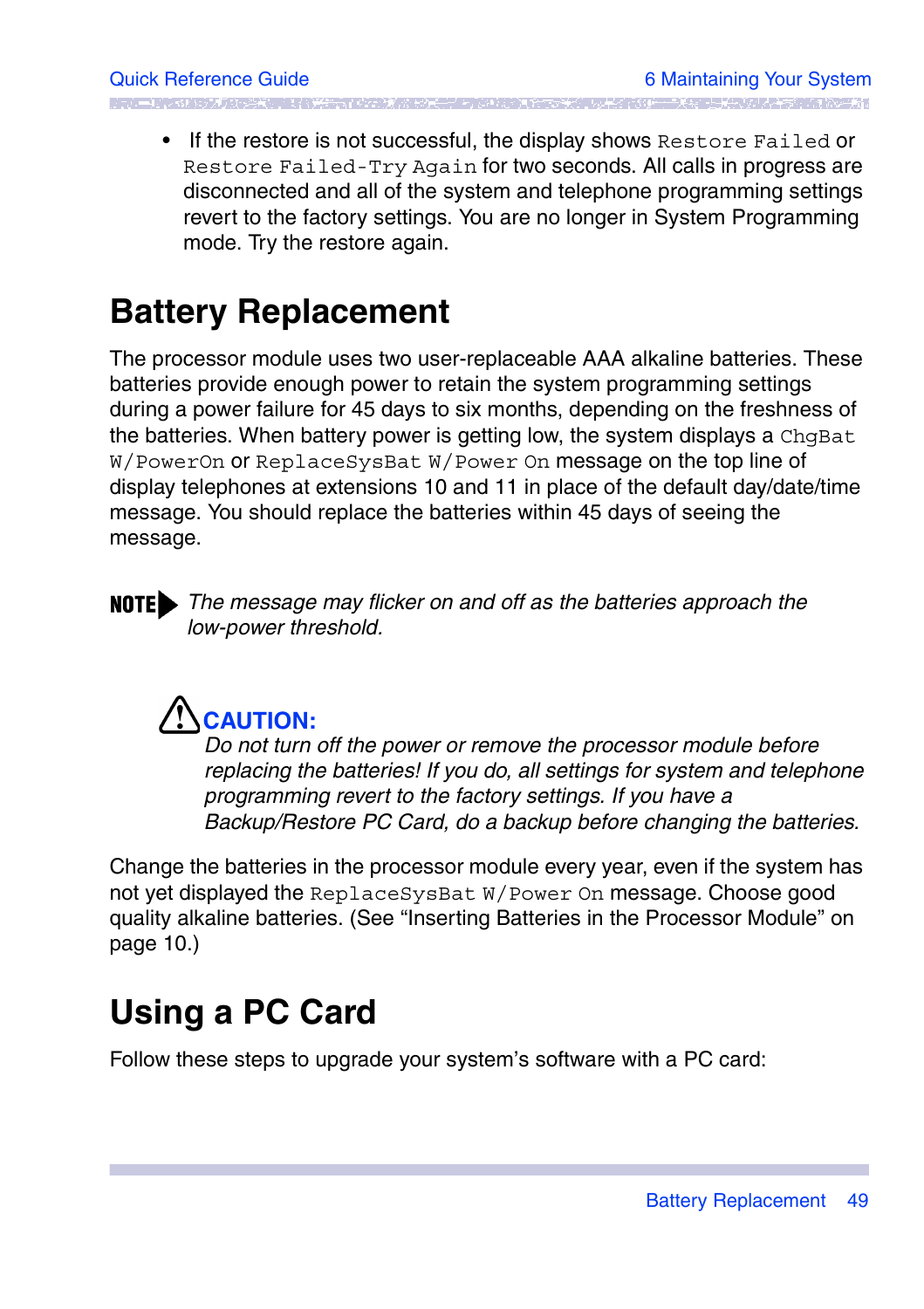### **CAUTION:**

Before starting, verify that you have batteries installed in the processor module by viewing the display of the telephone at extension 10.

- **1** If you have a 5-slot carrier, move the carrier's On/Off switch to the "Off" position ("O").
- **2** For all types of installations, disconnect the power cord from the wall outlet.
- **3** If you do not have a 5-slot carrier, go to Step 4. If you have a 5-slot carrier:
	- **a** Loosen the screw on the lower front of the cover.
	- **b** Place one hand on the handle on the bottom front of the cover and place your other hand on the top of the cover, and gently pull the cover up and away from the carrier. Be careful not to break the tabs that attach the cover to the carrier.

## **CAUTION:**

Remove all other PC Cards from the processor before initiating an upgrade.

- **4** Insert the PC Card in either PC Card slot on the processor module. When inserted properly, the PC Card projects about 1-5/8 inch (4 cm) from the module.
- **5** Power up the system:
	- **a** Reconnect the power cord.

#### **CAUTION:**

The power cord should hang straight down from the connector, flush against the plastic case.

- **b** If you have a 5-slot carrier, move the carrier's On/Off switch to the "On" position  $"—"$ ).
- **6** In R3.0, the LEDs will alternate red/green before appearing steady green. Check that all green lights on the fronts of the modules are lit:
	- *If a single light is out,* power down the control unit, reseat the module and power up the control unit.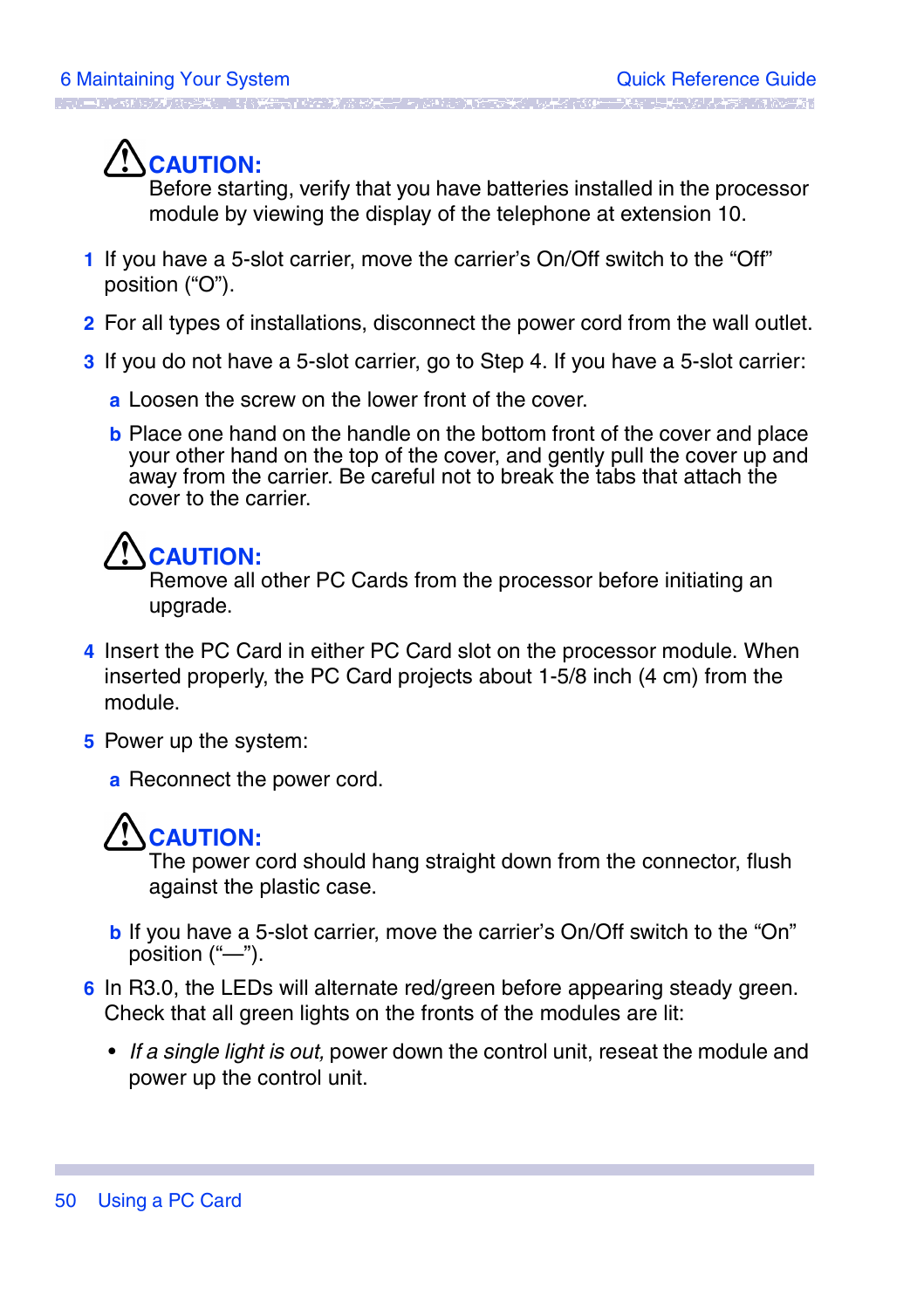- *If multiple lights are out,* power down the control unit, reseat the leftmost module that has a light out, and power up the control unit.
- *If the lights are still out*, call for support as instructed on the inside front cover of this guide.
- **7** Follow the procedures below.
	- **a** If you are upgrading from Release 1.0 to Release 2.0, power down and remove the PC upgrade card.
	- **b** If you are upgrading to Release 3.0, do not remove the PC card. The card automatically converts to a backup/restore and remote access card. If you removed other PC cards, PVM or ASA/DXD, for example, power down the system and reinstall the PC cards.
- **8** If you have a 2-slot carrier or a stand-alone configuration, you are finished with this procedure. If you have a 5-slot carrier, continue with Step 9.
- **9** Make sure all modules are seated properly. The cover will not fit if the modules are not seated properly.
- **10** To replace the cover, grasp it by its upper edges and hold it squarely over the control unit. Place the cover over the modules and make sure it fits firmly in place.
- **11** Tighten the screw on the lower front of the cover.

#### **Adding New Modules**

Adding new modules to an existing 5-slot carrier is very similar to installing the control unit.

*Use these instructions if you are adding modules to an existing 5-slot carrier. If you are upgrading from a stand-alone PARTNER ACS processor module to a 2-slot carrier, see ["Wall-Mounting a Stand-Alone](#page-12-0)  [Processor Module and a 2-Slot Carrier" on page 6](#page-12-0) for instructions.*

### **CAUTION:**

Before starting, verify that you have batteries installed in the processor module by viewing the display of the telephone at extension 10.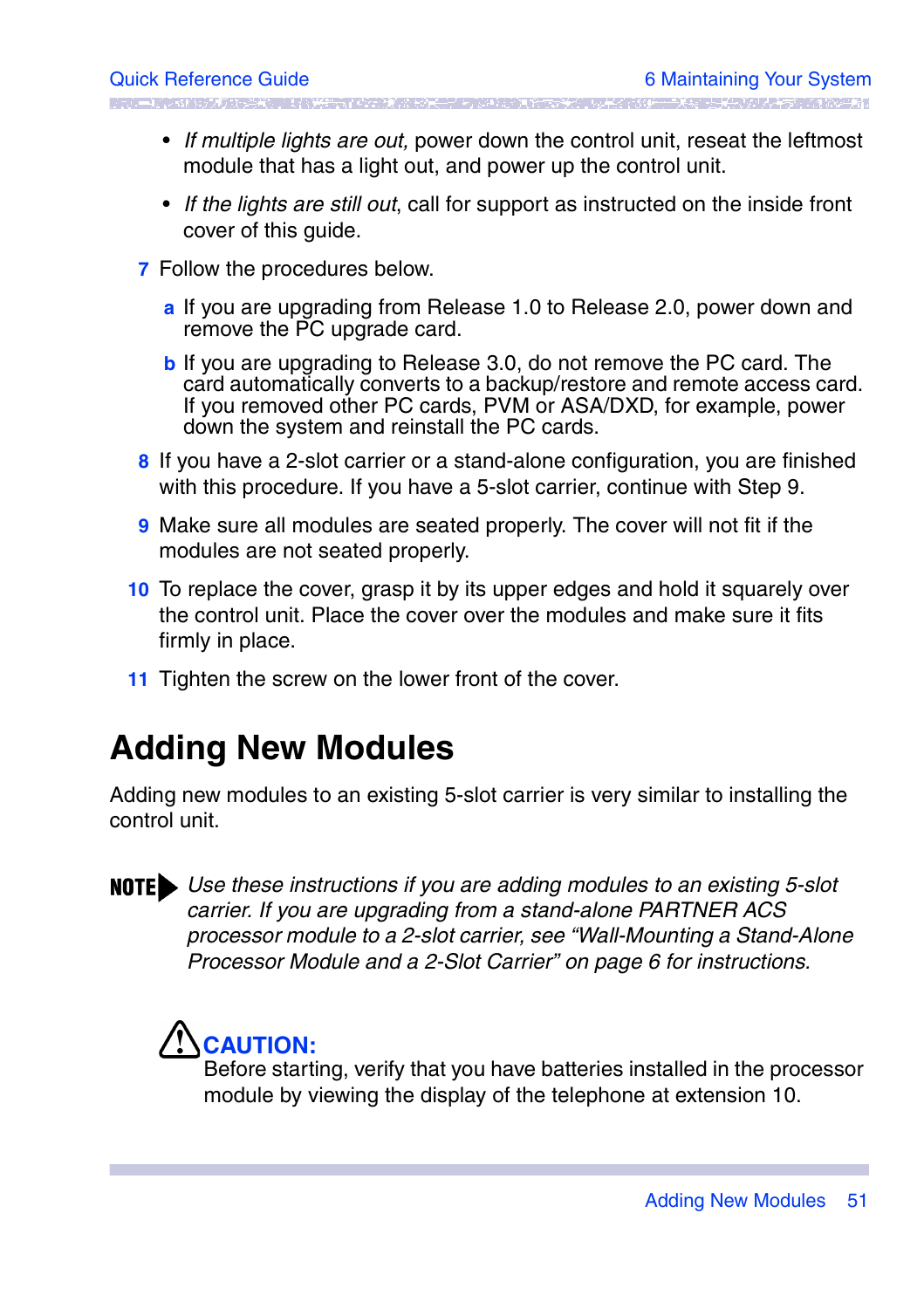Follow these steps to add a module to an existing 5-slot carrier:

- **1** Move the On/Off switch to the "Off" position ("O").
- **2** Remove the power cord from the wall outlet.
- **3** Loosen the screw on the lower front of the cover.
- **4** Place one hand on the handle on the bottom front of the cover and place your other hand on the top of the cover, and gently pull the cover up and away from the carrier. Be careful not to break the tabs that attach the cover to the carrier.
- **5** Before installing a module, remove the clear, plastic protector from the connector area on the rear of the module by grasping the tabs on the ends of the protector and lifting.
- **6** Before you insert the new module, make sure that all 400 (or 200) modules are installed to the right of all 308EC or 206 modules. If you need to move a module to accommodate the new one, see ["Replacing Modules" on page](#page-59-0)  [53.](#page-59-0)
- **7** Push slowly but firmly in the center of the module until the module locks into place and is attached to the rear of the carrier. Do not force the module. If the module does not insert easily, remove it, clear any obstruction, and reinsert it.
- **8** Connect line and/or extension jack cords to the new module (see ["Connecting Lines and Extensions" on page 12\)](#page-18-0).
- **9** Reconnect the power cord to the wall outlet.

### **CAUTION:**

The power cord should hang straight down from the connector, flush against the plastic case. Do not install the power cord at an angle to the case or with a loop in it.

- **10** Move the On/Off switch to the "On" position ("-").
- **11** Check that all green lights on the fronts of the modules are lit:
	- *If a single light is out,* power down the control unit, reseat the module, and power up the control unit.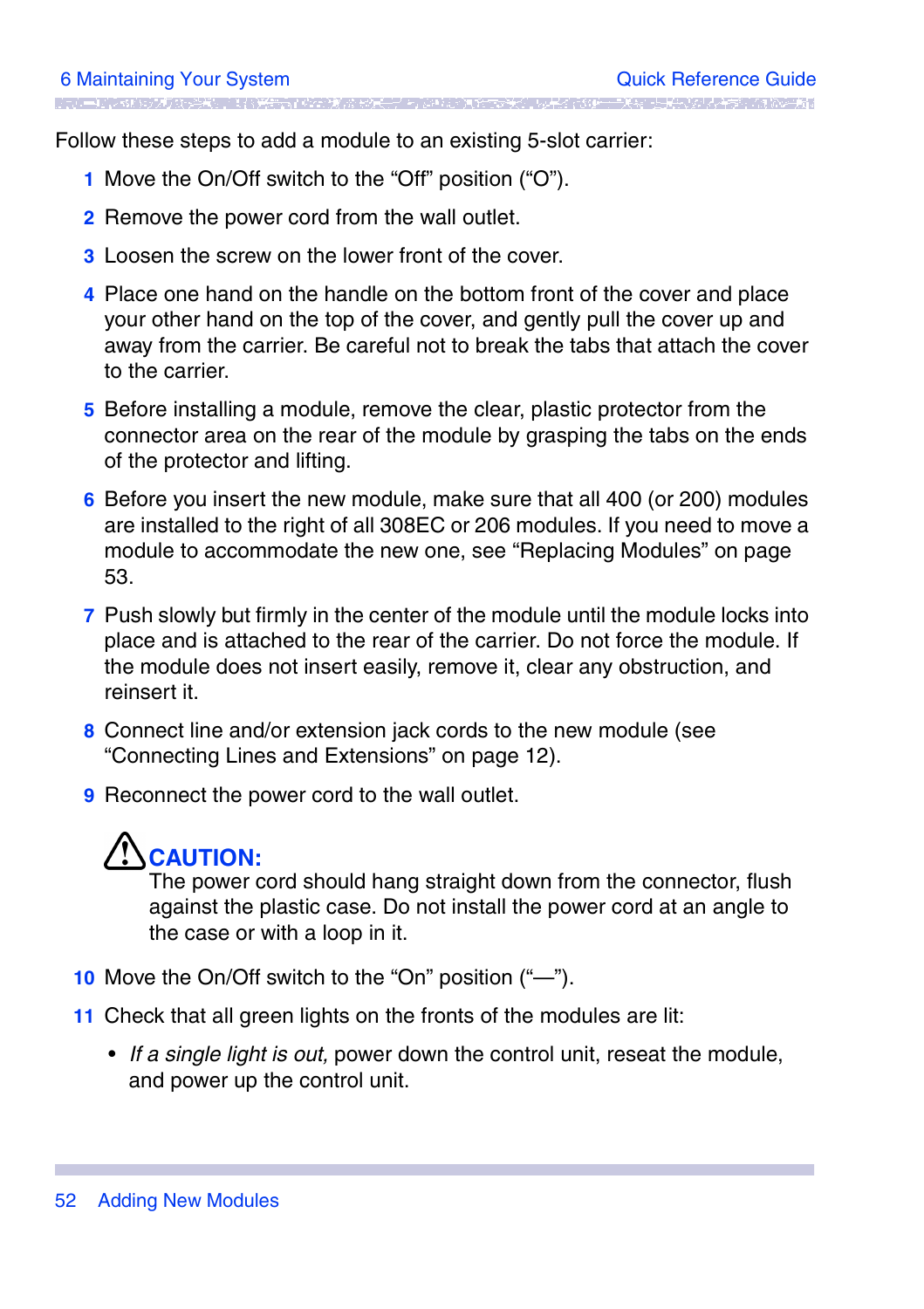- *If multiple lights are out,* power down the control unit, reseat the leftmost module that has a light out, and power up the control unit.
- *If the lights are still out*, call for support as instructed on the inside front cover of this guide.
- **12** Make sure all modules are seated properly. The cover will not fit if the modules are not seated properly.
- **13** To replace the cover, grasp it by its upper edges and hold it squarely over the control unit. Place the cover over the modules and make sure it fits firmly in place.
- **14** Tighten the screw on the lower front of the cover.

#### <span id="page-59-0"></span>**Replacing Modules**

Replacing system modules is similar to how the modules were installed into the control unit. The procedure varies slightly between the stand-alone/2-slot carrier configuration and the 5-slot carrier configuration.

#### **Replacing Modules in a Stand-Alone or 2-Slot Carrier Configuration**

### **CAUTION:**

Before starting, verify that you have batteries installed in the processor module by viewing the display of the telephone at extension 10.

To replace a module or modules in a stand-alone or 2-slot carrier configuration:

- **1** Remove the power cord from the wall outlet.
- **2** Check the slack in the wires. If there is not enough slack to remove the module without pulling the line and extension cords free, label and disconnect the wires before continuing.
- **3** Do one of the following: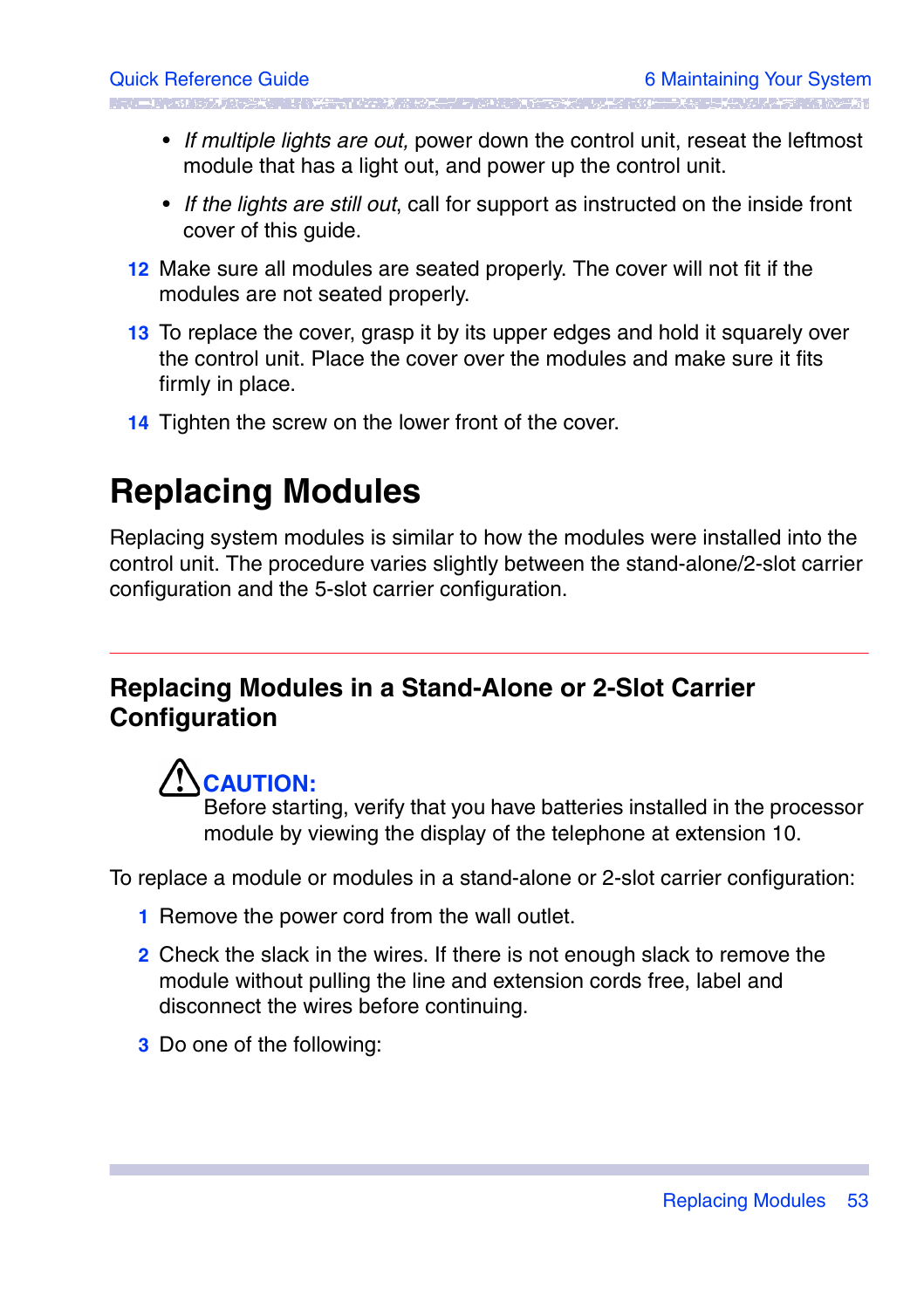- For a stand-alone configuration, remove the screws at the top and bottom of the processor module, and remove the module from the wall. Go to Step 8.
- For a 2-slot carrier configuration, remove the long screw at the bottom of the modules.
- **4** Remove the screws that attach the carrier to the modules.
- **5** Pull the carrier to the right to remove it.
- **6** Slide the top module to the left to disengage its interlocking mounting tracks from the processor module.

If you are replacing the processor module, go to Step 7. If you are replacing the top module, continue with Step 6.

- **7** Mount the new module by following the steps in ["Wall-Mounting a](#page-12-0)  [Stand-Alone Processor Module and a 2-Slot Carrier" on page 6;](#page-12-0) then go to Step 9.
- **8** Remove the screw at the top of the processor module, and remove the module from the wall.
- **9** Mount the new PARTNER ACS processor module by following the instructions in ["Wall-Mounting a Stand-Alone Processor Module and a](#page-12-0)  [2-Slot Carrier" on page 6](#page-12-0) and ["Inserting Batteries in the Processor Module"](#page-16-0)  [on page 10.](#page-16-0)
- **10** Mount or remount the top module by following the steps in ["Wall-Mounting a](#page-12-0)  [Stand-Alone Processor Module and a 2-Slot Carrier" on page 6.](#page-12-0)
- **11** Connect the line and extension cords one at a time, making sure to place the correct cords into their corresponding jacks on the new module. (See ["Connecting Lines and Extensions" on page 12.](#page-18-0))
- **12** Reconnect the power cord.

## **CAUTION:**

The power cord should hang straight down from the connector, flush against the plastic case. Do not install the power cord at an angle to the case or with a loop in it.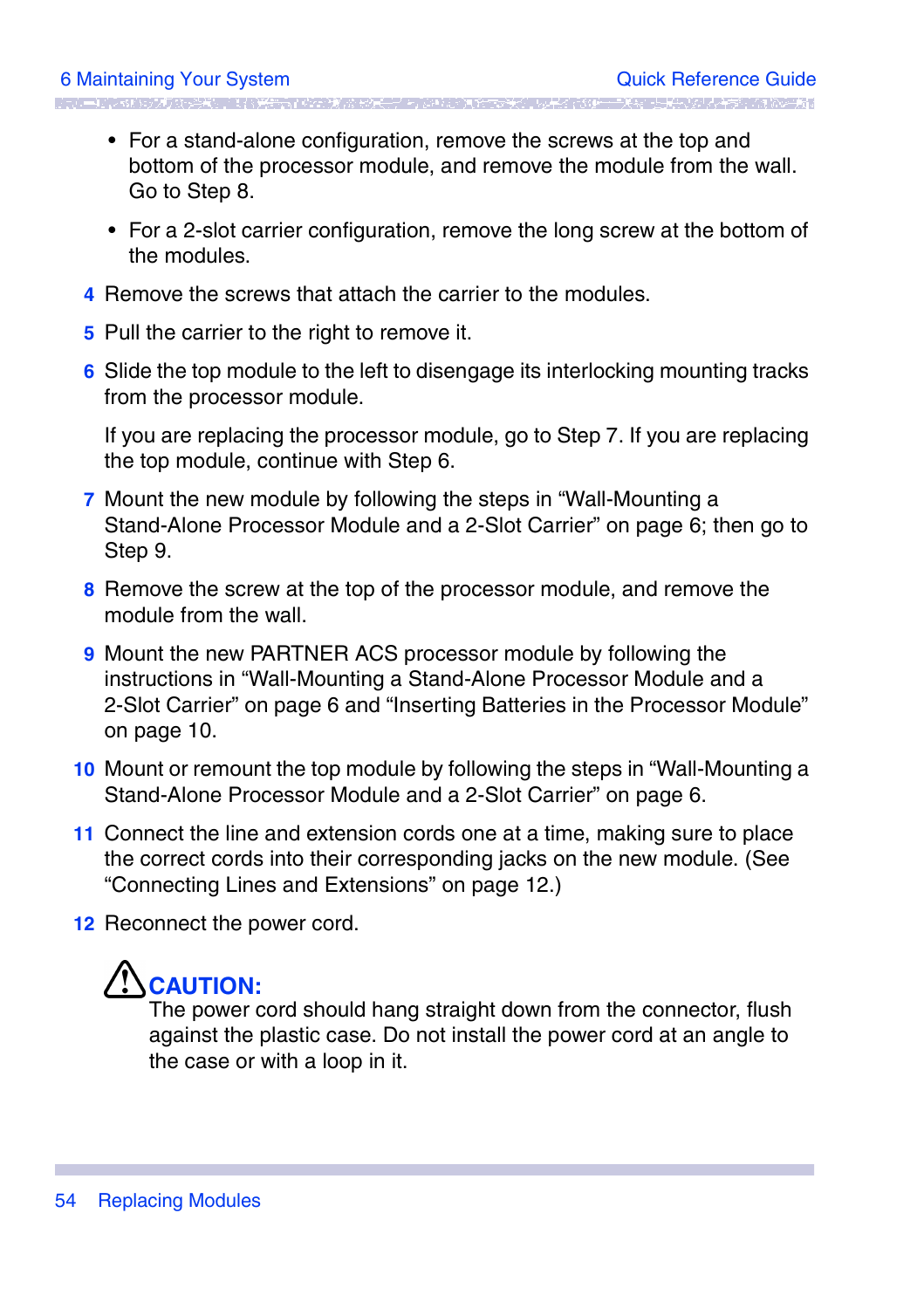#### **Replacing Modules in a 5-Slot Carrier**

Replacing a module in a 5-slot carrier involves many of the steps used in installing the modules.

### **TO CAUTION:**

Before starting, verify that you have batteries installed in the processor module by viewing the display of the telephone at extension 10.

Follow these steps to replace a module in a 5-slot carrier:

- **1** Move the On/Off switch to the "Off" position ("O").
- **2** Remove the power cord from the wall outlet.
- **3** Loosen the screw on the lower front of the carrier's cover.
- **4** Then place one hand on the handle on the lower front and the other hand on the top of the cover. Gently pull the cover up and away from the carrier. Be careful not to break the tabs that attach the cover to the carrier.
- **5** Before installing a module, remove the clear, plastic protector from the connector area on the rear of the module by grasping the tabs on the ends of the protector and lifting.
- **6** Check the slack in the wires. If there is not enough slack to remove the module without pulling the line and extension cords free, label and disconnect the wires.
- **7** Place one hand on top of the module. With the other hand, grip the plastic bracket on the bottom front of the module, and pull out the old module.
- **8** If you are replacing a module with one of a different type, make sure that all 400 (or 200) modules are installed to the right of all 308EC or 206 modules, and that the processor module remains in the center slot.
- **9** To insert the replacement, once the module is properly seated, firmly push the center of the module until the connectors on the module lock into place, and the module is attached to the rear of the carrier. For proper engagement of the connectors, the module must be inserted straight into the carrier. A slight click indicates the connectors are engaged.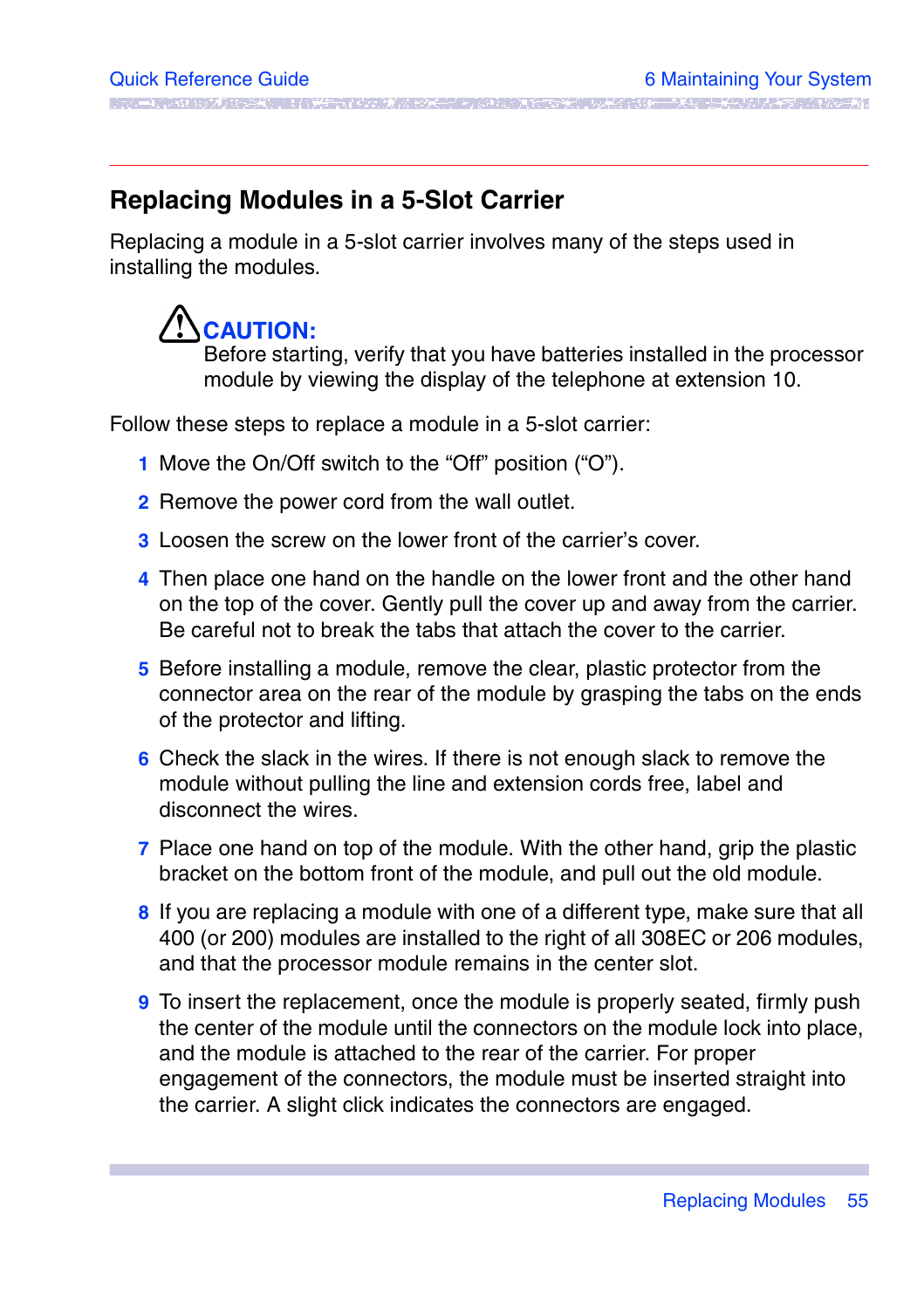### **CAUTION:**

Do not force the module. Use the carrier shelf as a reference and do not tilt, slant or rotate the module. If the module does not insert easily, remove it, clear any obstruction, and reinsert it.

- **10** Connect the line and extension cords one at a time, making sure to place the correct cords into their corresponding jacks on the new module.
- **11** Reconnect the power cord.

### **CAUTION:**

The power cord should hang straight down from the connector, flush against the plastic case. Do not install the power cord at an angle to the case or with a loop in it.

- **12** Move the carrier's On/Off switch to the "On" position ("-").
- **13** Check that all green lights on the fronts of the modules are lit:
	- *If a single light is out,* power down the control unit, reseat the module, and power up the control unit.
	- *If multiple lights are out,* power down the control unit, reseat the leftmost module that has a light out, and power up the control unit.
	- *If the lights are still out*, call for support as instructed on the inside front cover of this guide.
- **14** Make sure all modules are seated properly. The cover will not fit if the modules are not seated properly.
- **15** To replace the cover, grasp it by its upper edges and hold it squarely over the control unit. Place the cover over the modules and make sure it fits firmly in place.
- **16** Tighten the screw on the lower front of the cover.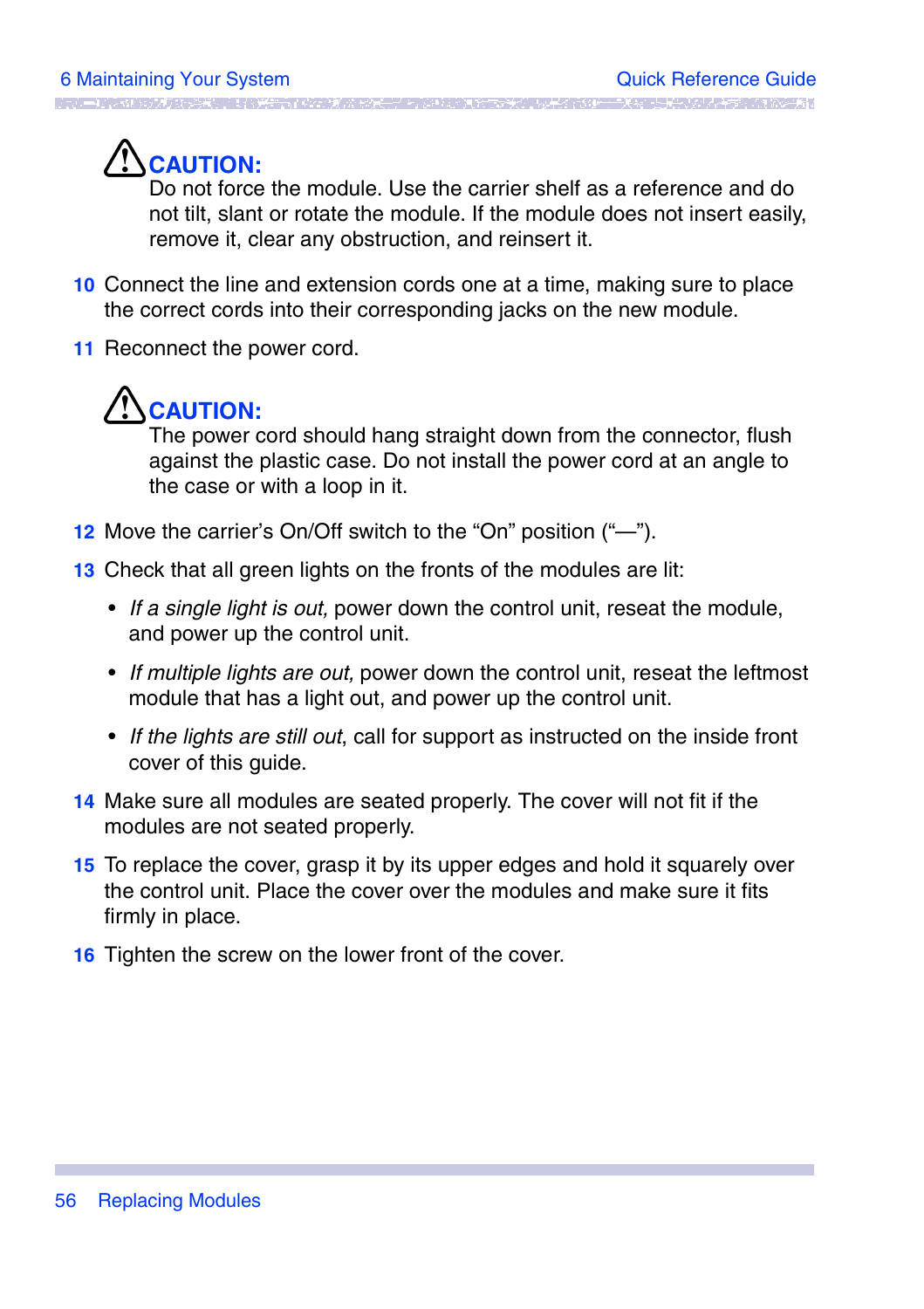## **Changing System Settings**

If you are upgrading to PARTNER ACS Release 1.1 or 2.0 or later from an earlier release by using the PC Card upgrade, all of your system programming settings are converted to work with the new release. However, you may want to consider some additional programming for the features that are new in Release 2.0 or Release 3.0.

## **NCAUTION:**

Remove all other PC Cards from the processor before initiating an upgrade.

For more information on using the PC Card Software Upgrade, see ["Using a PC](#page-55-0)  [Card" on page 49.](#page-55-0)

#### **Changing the System Clock**

You may need to change the system clock for daylight savings time, after a prolonged power failure, or after a system reset. Use System Date (#101), System Day (#102), and System Time (#103) to set the current date, day, and time.

### **Adding Lines, Pools, and Extensions**

As your business grows or changes, so do your needs for your PARTNER ACS. As you upgrade to newer releases, you must program for new features. As you expand, you can add lines, pools, and extensions to your system.

#### **Adding New Lines**

How you add new lines to the system depends upon the type of extension you are adding them to.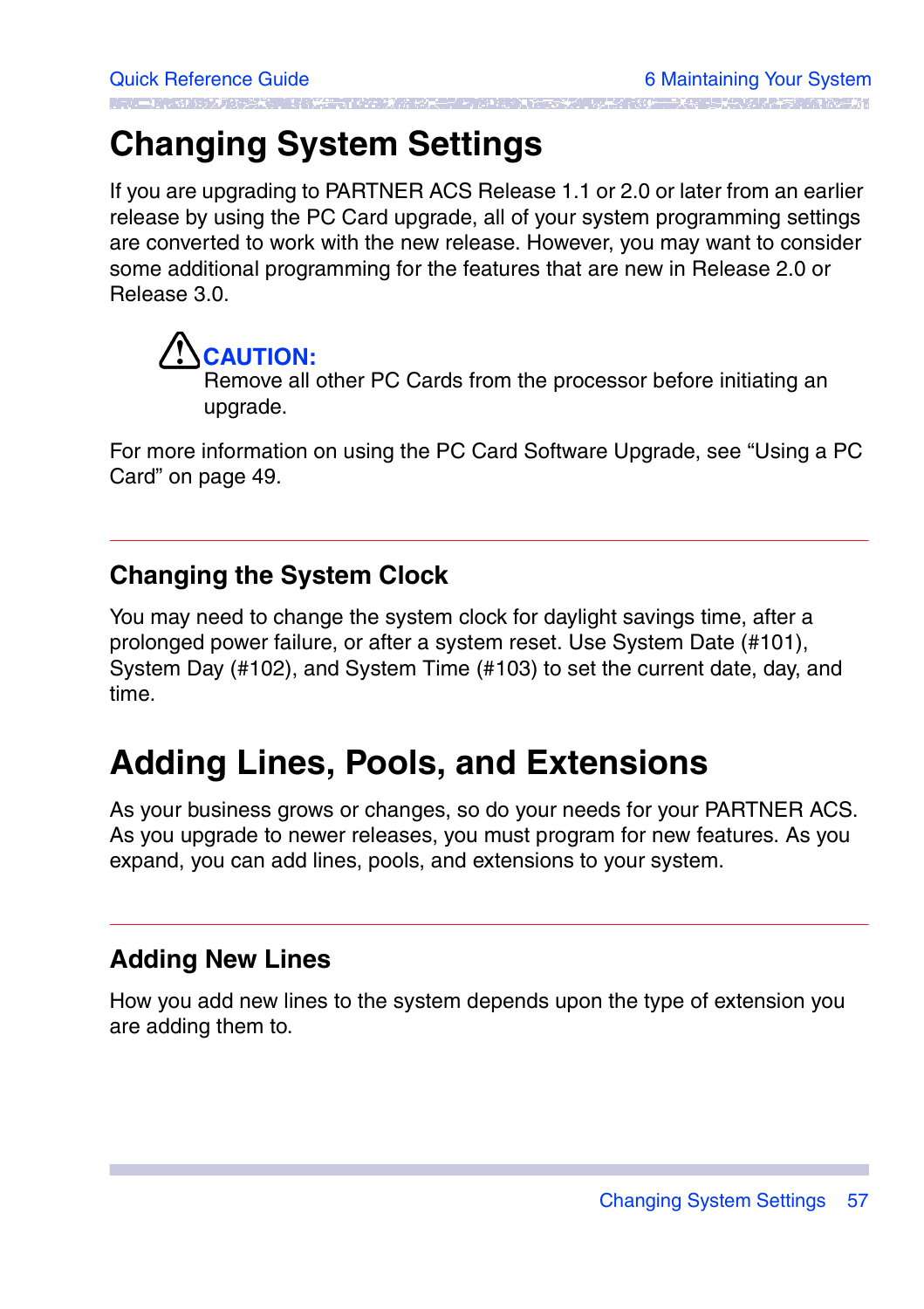#### *Key Extensions*

You can add individual lines to pooled extensions or add new lines to key extensions (all extensions in Key mode; in Hybrid mode, extension 10 and any extensions set to Key by using Line Access Mode (#301) are key extensions.)

If you add an outside line to your system, you may need to adjust some line settings:

- **Dial Mode (#201) i**f the new line is a rotary line
- **Line Assignment (#301)** to assign the line to specific extensions
- **Line Ringing** (Centralized Telephone Programming) to specify when the line starts ringing at each extension that has the line
- **Line Access Restriction (#302)** to limit an extension's access to the line
- The system automatically assigns the new line as the last line in the Automatic Line Selection sequence. If you want to change the order, use **Automatic Line Selection**.
	- *Do not use Number of Lines (#104) if you add lines to the system after initial setup because it changes Line Assignment (#301), Line Access Restriction (#302), Automatic Line Selection, and Line Ringing for existing lines back to factory settings. To add a new line without affecting other settings, use Line Assignment (#301).*

#### *Pooled Extensions*

You can add new lines to existing pools if your system is configured for Hybrid mode. To assign a new line to a pooled extension as an individual line, use the features in "Key Extensions" above.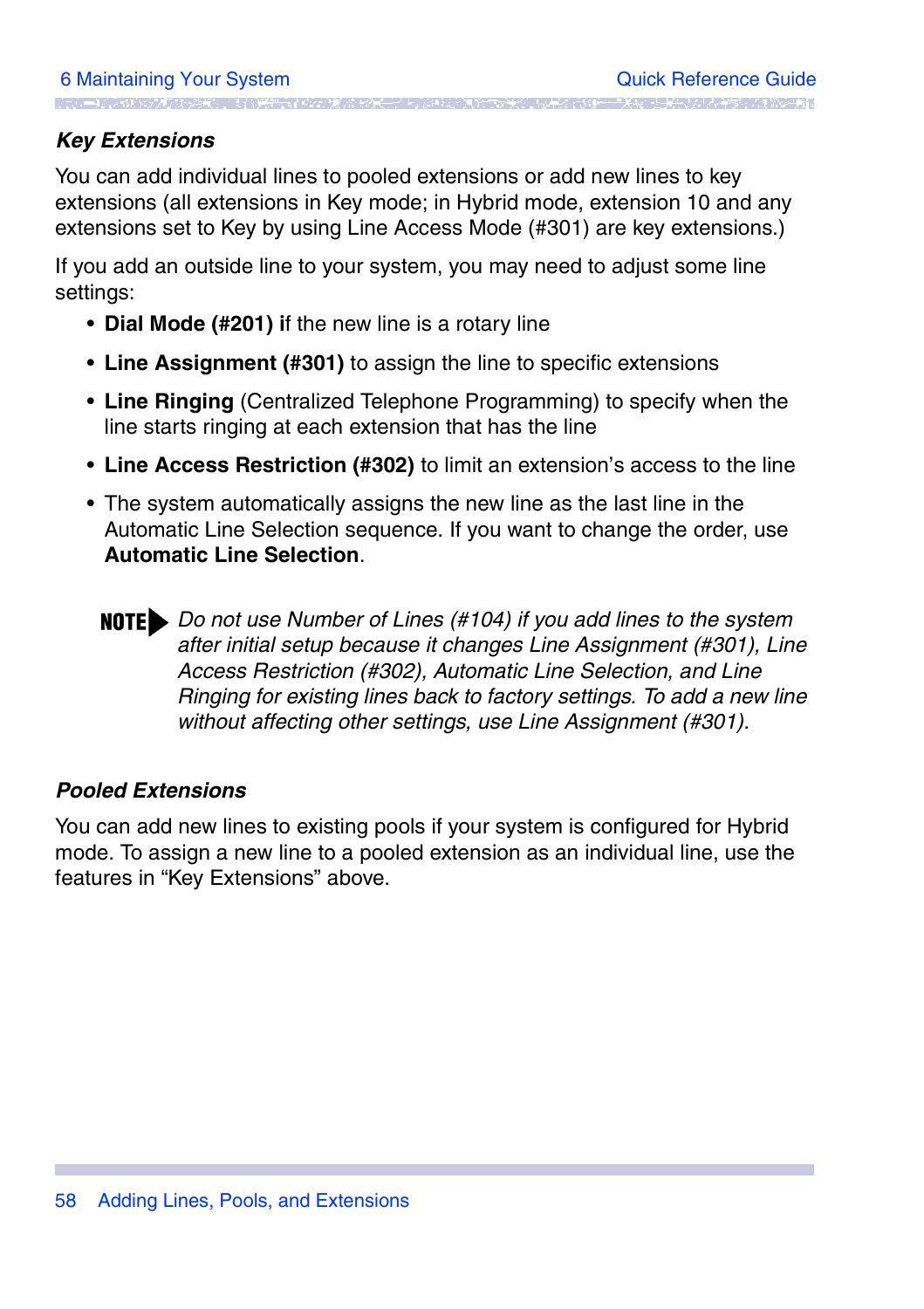If you add an outside line to your system for use in an existing pool, use Dial Mode (#201) if the new line is a rotary line and Pool Line Assignment (#207) to add the line to an existing pool.

*Do not use Number of Lines (#104) if you add lines to the system after initial setup because it changes Pool Line Assignment (#207), Pool Extension Assignment (#314), Pool Access Restriction (#315), Automatic Line Selection, and Line Ringing for existing pools back to factory settings. Additionally, it changes Line Assignment (#301), Line Access Restriction (#302), Automatic Line Selection, and Line Ringing for individual lines back to factory settings. To change pool assignments without affecting other settings, use Pool Line Assignment (#207) and Pool Extension Assignment (#314).*

#### **Adding New Pools**

You can create new pools if your system is operating in Hybrid mode. If you add outside lines for use in a new pool, you may need to use the following features:

- **Dial Mode (#201)** if the new lines are rotary lines
- **Pool Line Assignment (#207)** to assign lines to the new pool
- **Pool Extension Assignment (#314)** to assign the new pool to specific extensions
- **Line Ringing** to specify when the new pool starts ringing at each extension that has the pool
- **Pool Access Restriction (#315)** to limit an extension's access to all the lines in the new pool
- **Automatic Line Selection** to add the new pool to the extension's Automatic Line Selection sequence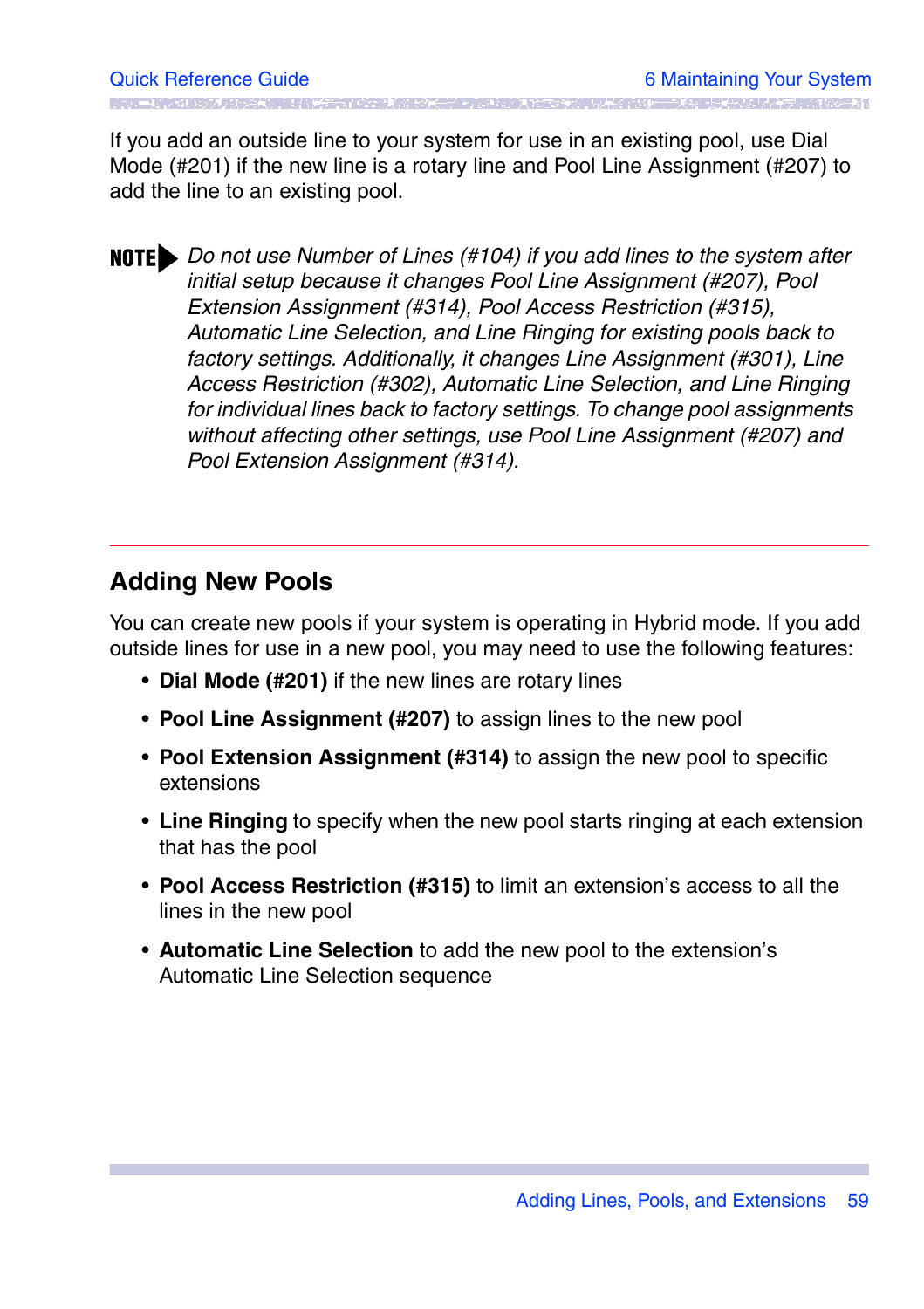#### **Adding New Extensions**

If you add an extension to your system, you can probably use Copy Settings (#399) to copy the settings of an existing extension.

#### **Swapping Extensions**

If a user changes location but wants to keep the same extension number, you can make the change easily by changing the connection at the control unit.

For example, if the users at extensions 29 and 32 switch offices, you can disconnect the modular plugs from those extension jacks in the control unit. Then reconnect the plug from 32 into extension jack 29 and the plug from 29 into extension jack 32. Now the users can take their respective telephones to their new locations, keep the same extension numbers, and retain the telephones' programmed settings.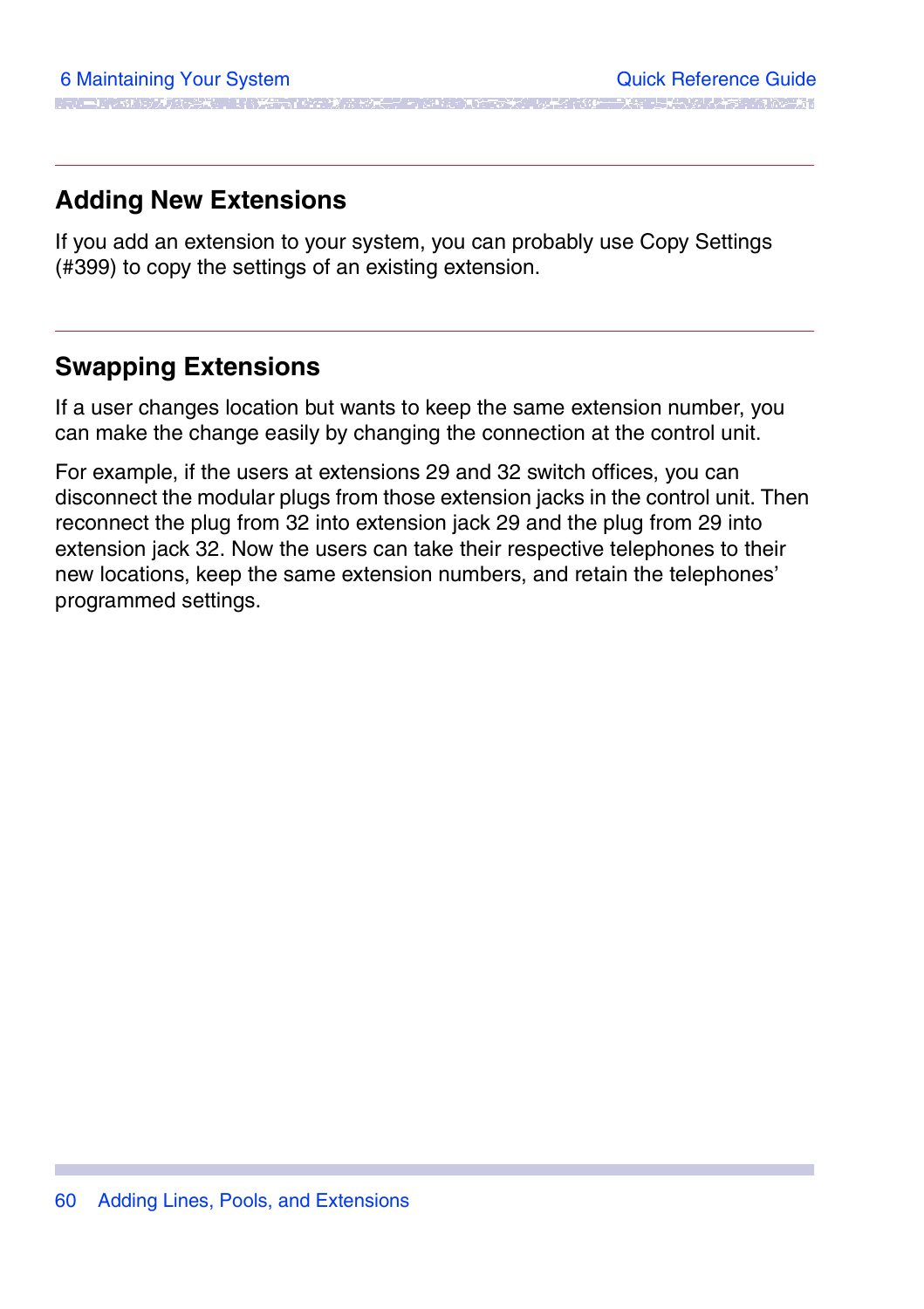# <span id="page-67-0"></span>**7 If Something Doesn't Work**

### **Overview**

This chapter gives you some tips for fixing common problems fast.

### **Your Release Number**

The software version you have installed on your processor partly determines what your system can do. Before you call the Helpline, identify your software version or release:

From a system phone with an LED display, press  $(Feature)$  (5) (9).

A display similar to the following appears for 15 seconds (your release number follows the R). the country code follows the C0.

P ACS R3.0 C0X

#### <span id="page-67-1"></span>**Clearing a Backup-Failure Alarm**

If you use Backup Programming–Automatic (#123) and the automatic backup fails, a Backup-Failure Alarm message appears (instead of the default day/date/time message) on the top line of the telephone display at idle extensions 10 and 11.

After correcting the problem that caused the failure, clear the Backup-Failure Alarm by following these steps:

**1** Press  $[Feature]$   $[0]$   $[0]$   $[System Program]$   $[System Program]$   $[4]$   $[7]$   $[2]$   $[3]$ .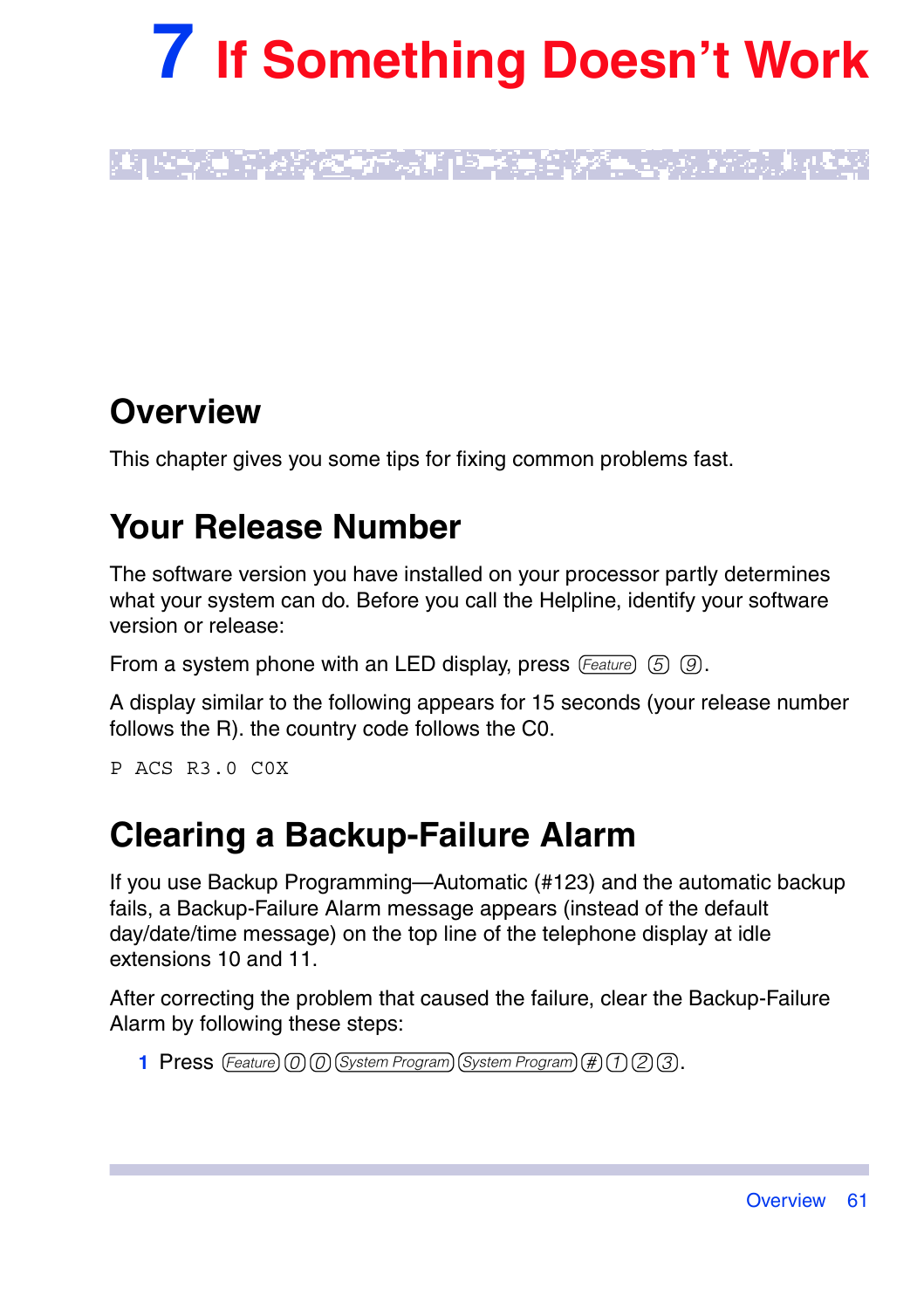**2** Press 3 to choose Option 3, "Backup Alarm Cleared."

**NOTE** You cannot use  $\overline{Next Data}$  or  $\overline{Prev Data}$  in this procedure to choose *Option 3.*

- **3** Exit programming mode.
	- *Using Option 3 to clear a Backup-Failure Alarm does not change the setting for Backup Programming–Automatic (#123). It remains either Active or Not Active.*

#### **Telephone Problems**

#### *Telephone Problems*

| Problem                                      | <b>Check this</b>                                                                   |
|----------------------------------------------|-------------------------------------------------------------------------------------|
| Telephone doesn't ring                       | Ringer volume may be too low.                                                       |
|                                              | Do Not Disturb or Call Forwarding may be turned on.                                 |
|                                              | Line Ringing may not be set to Immediate.                                           |
|                                              | Telephone may be faulty; switch telephones and try<br>again.                        |
|                                              | If MLC 6 telephone, is Unique Line Ringing (#209)<br>set to a pattern other than 1? |
| Display shows only 16<br>characters per line | Possible power outage; unplug the modular<br>telephone cord and replug.             |
| Display time and date<br>aren't right        | Is your system's clock correct?                                                     |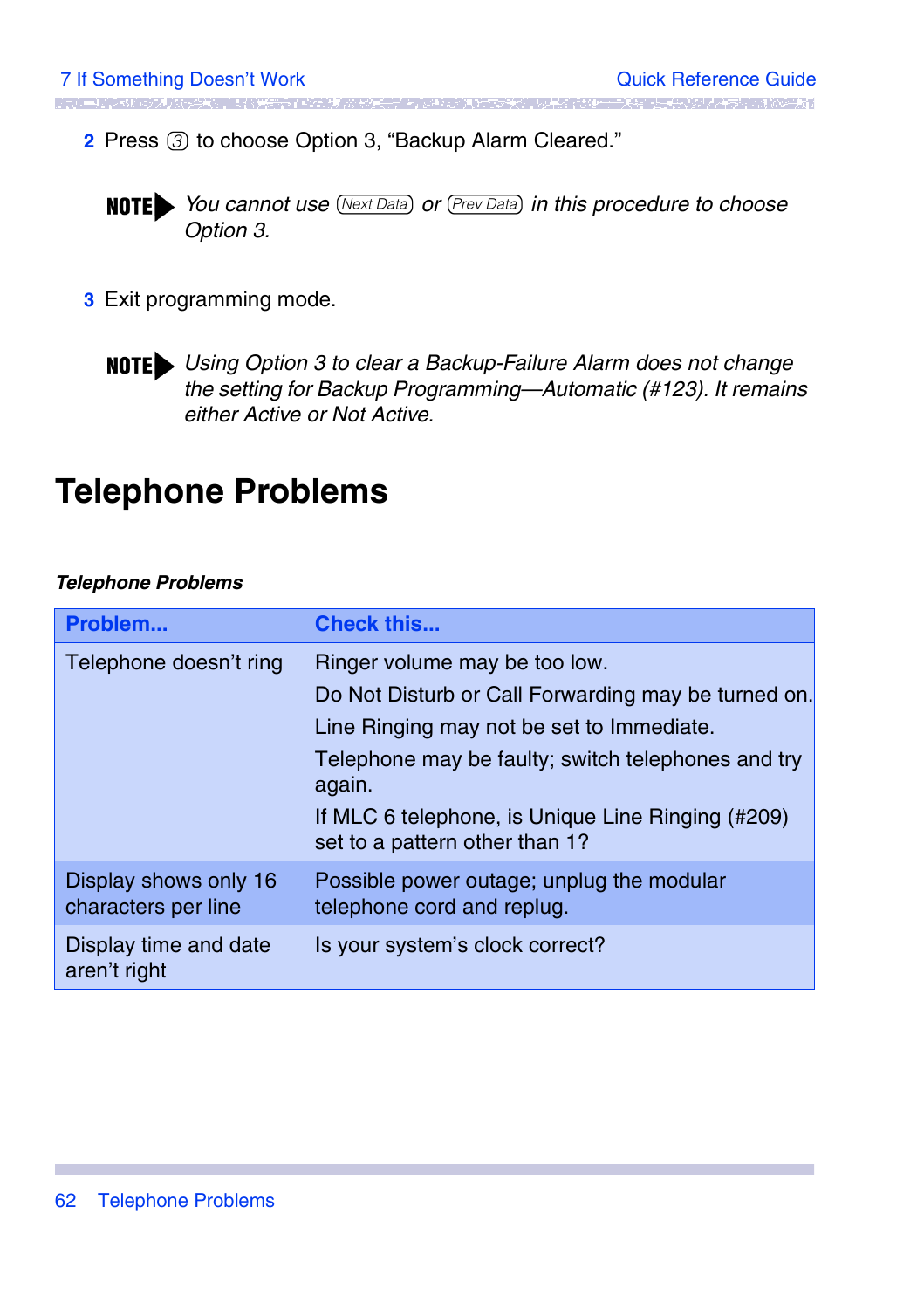了,在一片,不好对方,我会想了,只能会看不好,我*的人子,可以*不过,真在不好, 从某个孩子, 关系, 是*先我对*人在我不能不能

#### *Telephone Problems–Continued*

<span id="page-69-0"></span>

| Problem                | <b>Check this</b>                                                                                           |
|------------------------|-------------------------------------------------------------------------------------------------------------|
| Caller ID doesn't work | Are you subscribed to Caller ID?                                                                            |
|                        | Is the line connected to a module that supports Caller<br>ID?                                               |
|                        | Did someone activate Call Coverage? If so, their<br>extension number will appear.                           |
|                        | Telephone Doesn't Work Is the telephone cord plugged into the right jack on<br>the bottom of the telephone? |
|                        | Telephone may need to be reset; unplug the cord,<br>and with the handset hung up, replug.                   |
|                        | Telephone cord may be defective; switch cords and<br>try again.                                             |
|                        | Telephone may be defective; switch telephones and<br>try again.                                             |
|                        | There may be a problem with the control unit; switch<br>to a different port and try again.                  |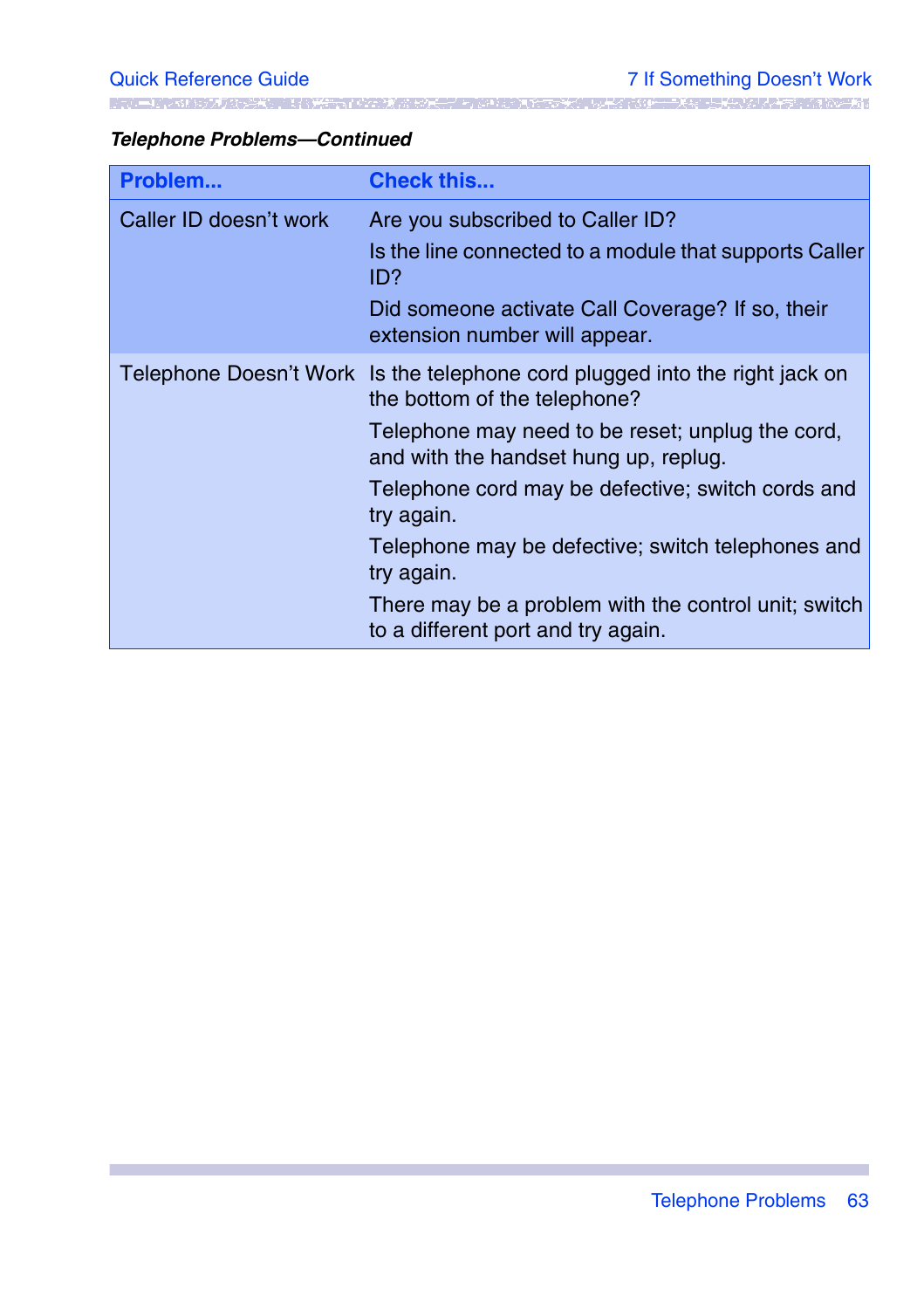7 If Something Doesn't Work<br>The Discrete Guide State of the State of the State of the State of the State of the State of the State of the

#### *Telephone Problems–Continued*

| Problem                                                  | <b>Check this</b>                                                                                                                  |
|----------------------------------------------------------|------------------------------------------------------------------------------------------------------------------------------------|
| Intercom Autodialer<br>doesn't work                      | Is the telephone cord plugged into the right jack of<br>the DSS?                                                                   |
|                                                          | Is the Intercom Autodialer plugged into an electric<br>outlet?                                                                     |
|                                                          | Telephone cord may be defective; switch cords and<br>try again.                                                                    |
| Can't record a call                                      | Two calls may already be recording.                                                                                                |
|                                                          | You may not have enough ports for Hunt Group 7.                                                                                    |
|                                                          | Make sure you have a four-port mail system.                                                                                        |
|                                                          | You may not have enough ports programmed in Hunt<br>Group 7.                                                                       |
| Standard phone<br>message waiting light<br>doesn't light | Telephone may be part of a combination extension<br>that includes a system telephone with Background<br>Music on; turn it off.     |
|                                                          | The message waiting light may not be compatible<br>with the system, or the telephone may not be<br>connected to the proper module. |

r.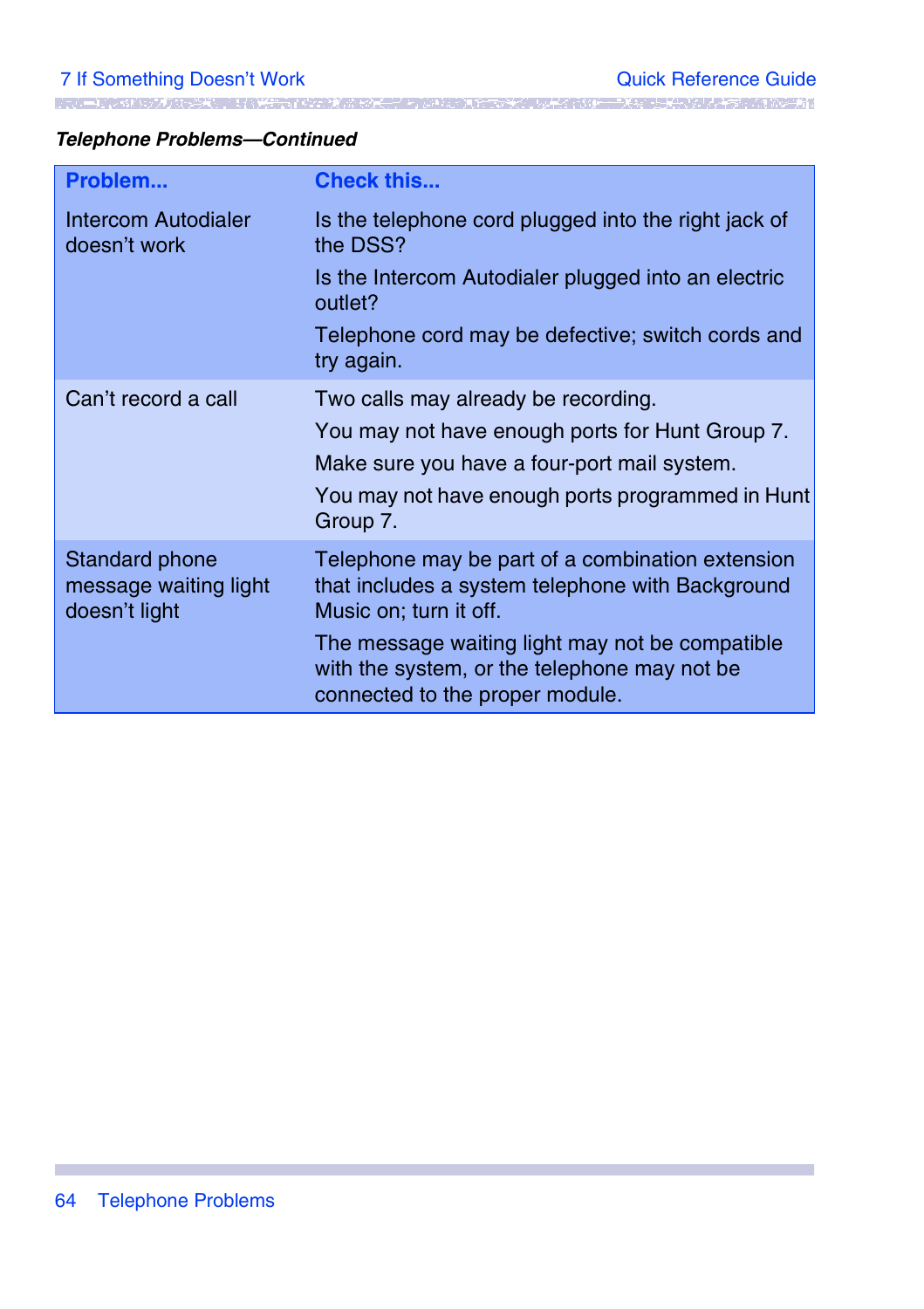**プロホール しゃかい カイバックギャ** (治安)使分,以早分成(病于于关系),也是我们对某种方针(消除)与解剖 **MARKET AND** 

### **Calling Problems**

#### *Calling Problems*

| Problem                                                                  | <b>Check this</b>                                                                                                                                    |
|--------------------------------------------------------------------------|------------------------------------------------------------------------------------------------------------------------------------------------------|
| Can't make outside<br>calls                                              | Is Forced Account Code Entry assigned to this extension?<br>Is your dial mode (touch-tone or rotary) incorrect? Use<br>Dial Mode (#201) to reset it. |
|                                                                          | Has someone changed the Outgoing Call Restriction for<br>the extension?                                                                              |
|                                                                          | Did someone lock the extension with Station Lock? Use<br>Station Unlock from extension 10 or 11 to unlock it.                                        |
|                                                                          | Local telephone company may not be receiving signals<br>accurately. If problem is on just one telephone, see<br>"Telephone Doesn't Work" on page 63. |
|                                                                          | Too many tip/ring devices may be trying to dial at once.                                                                                             |
|                                                                          | Local telephone company line may be faulty; unplug each<br>line from its module and test it by using a single-line<br>telephone:                     |
|                                                                          | • If the trouble doesn't occur on the single-line<br>telephone, the problem is in your control unit.                                                 |
|                                                                          | • If the trouble occurs on the single-line telephone,<br>switch the line cord and try again. If this doesn't<br>work, call the telephone company.    |
| Can't make outside<br>calls from pool<br>buttons on pooled<br>extensions | Is Forced Account Code Entry assigned to this extension?<br>Is your dial mode (touch-tone or rotary) incorrect? Use<br>Dial Mode (#201) to reset it. |
|                                                                          | Has someone changed the Pool Access Restriction for<br>the extension?                                                                                |
|                                                                          | Pool may not be assigned to the extension.                                                                                                           |
|                                                                          | There may not be enough lines assigned to the pool to<br>support the usage.                                                                          |
|                                                                          | One or more local telephone company lines may be faulty;<br>test each line from extension 10.                                                        |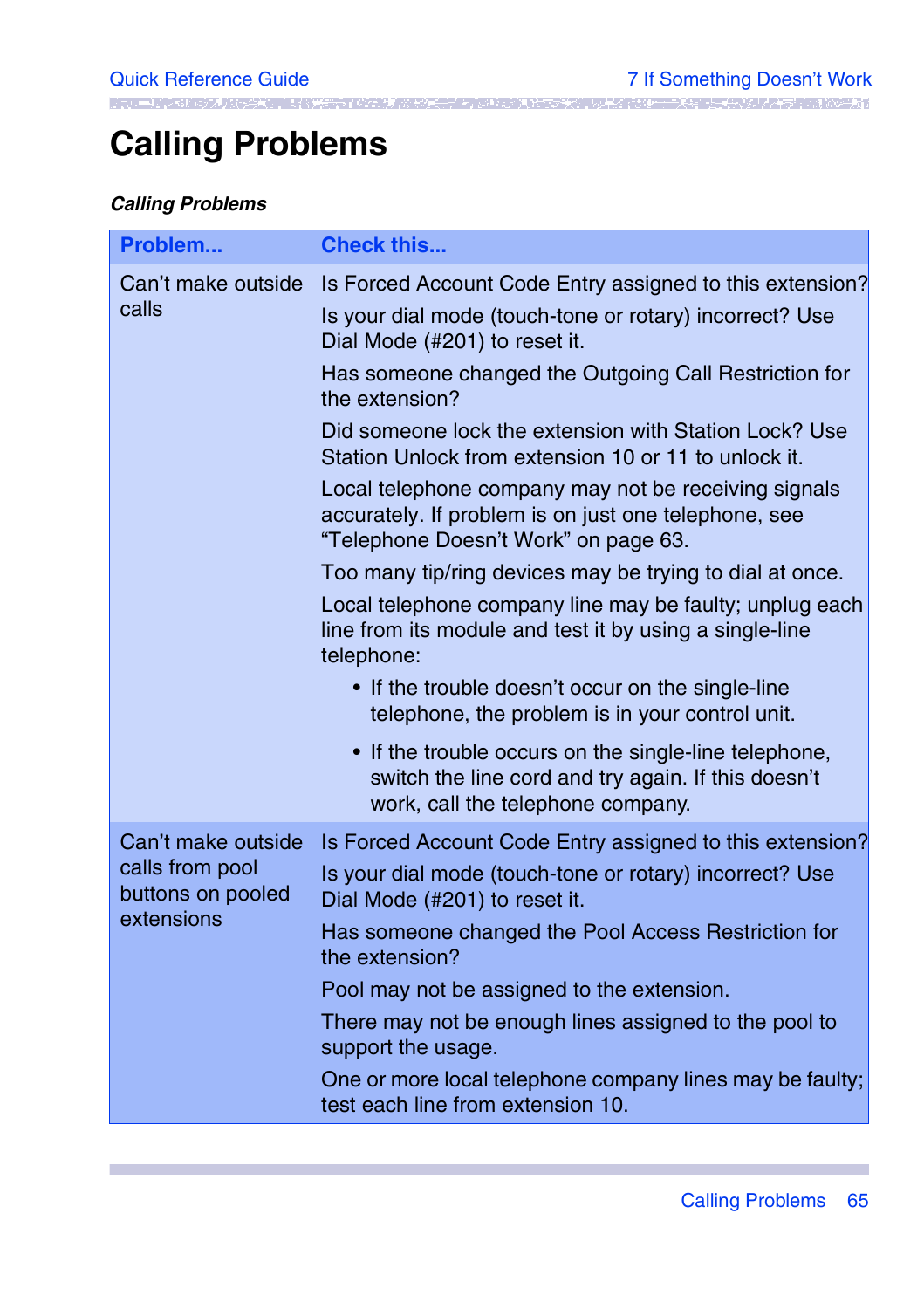7 If Something Doesn't Work<br>The Discrete Guide State of the State of the State of the State of the State of the State of the State of the

#### *Calling Problems–Continued*

| Problem                                             | <b>Check this</b>                                                                                                                                               |
|-----------------------------------------------------|-----------------------------------------------------------------------------------------------------------------------------------------------------------------|
| Calls are answered<br>automatically                 | If Automatic System Answer and/or Direct Extension Dial<br>is turned on, turn it off.                                                                           |
|                                                     | If an auxiliary device (fax, modem, voice messaging<br>system, answering machine) answers when it should not;<br>either:                                        |
|                                                     | • Check the device and adjust it to answer on a later<br>ring or turn off auto-answer.                                                                          |
|                                                     | • Set the extension's Line Ringing to Delayed Ring.                                                                                                             |
| <b>Auxiliary device</b>                             | Device may not recognize the system ringing pattern:                                                                                                            |
| doesn't answer                                      | • Change the extension's ring pattern by using<br>Distinctive Ring (#308).                                                                                      |
|                                                     | • Change the setting for Intercom Dial Tone (#309) to<br>Machine; the system will generate an outside dial<br>tone for the extension.                           |
| Trouble hearing the<br>person you called            | If you are using a speakerphone, try turning it off.<br>If you have touch-tone dialing, you may have a faulty<br>telephone or cord.                             |
|                                                     | If you have rotary dialing, the Rotary Dialing Timeout<br>(#108) interval is too long; reset it.                                                                |
| calls beginning with<br>star codes are<br>misdialed | Automatically dialed Setting may not be inserting a long enough pause; use<br>Star Code Dial Delay (#410) to increase setting.                                  |
| Recall feature isn't<br>working                     | Increase Recall Timer Duration (#107) by 100<br>milliseconds. If using the feature disconnects the call,<br>decrease Recall Timer Duration by 100 milliseconds. |

r.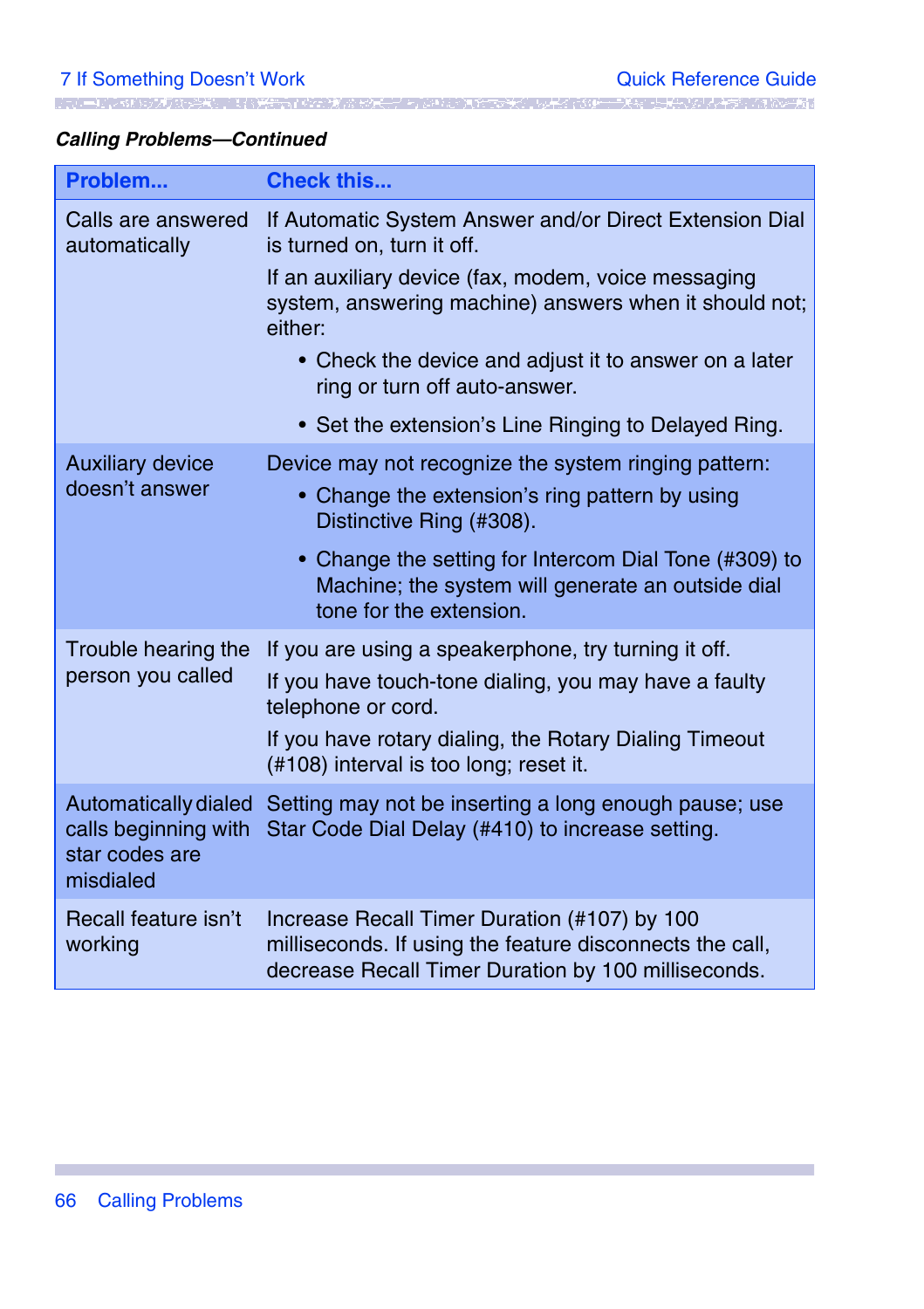■ F.A. ■ F.D. S.I. 5 システムの業績 (台湾安美) 网络爱尔兰人物 古英人的人名英特尔德英德斯 Ma<del>xim</del> o

# **System Problems**

## *System Problems*

| Problem                                                              | <b>Check this</b>                                                                                                                                                                                                                                                  |
|----------------------------------------------------------------------|--------------------------------------------------------------------------------------------------------------------------------------------------------------------------------------------------------------------------------------------------------------------|
| Call rings continuously,<br>but no one at other end                  | You may be using Automatic System Answer or<br>Direct Extension Dial on a system that doesn't<br>support far end disconnect; call your local telephone<br>company and find out if they support it.                                                                 |
| Calls on hold are<br>disconnected                                    | Hold Disconnect Time (#203) setting may be too<br>short.                                                                                                                                                                                                           |
| Calls on Automatic<br><b>System Answer lines are</b><br>disconnected | Automatic System Answer Mode (#121) may be set<br>to Disconnect; change it to Hold or Ring.                                                                                                                                                                        |
| Call on Hold hangs up,<br>but line doesn't<br>disconnect             | Hold Disconnect Time (#203) may be too long; try<br>resetting it.<br>Local telephone company does not send a hold<br>release signal; you may need the help of our hotline.                                                                                         |
| All calls are<br>disconnected                                        | You may have run the Restore Programming feature;<br>the system resets itself. In the future, warn users of<br>restores.<br>Power may have been interrupted to the control unit;<br>check the power cord, the on/off switch, and the<br>green LEDs on the modules. |
| All telephones dead; no<br>dial tone or lights                       | Power may have been interrupted to the control unit;<br>check the power cord, the on/off switch, and the<br>green LEDs on the modules.<br>Power outlet may be faulty; test the outlet with an<br>appliance like a lamp.                                            |
| Multiple telephones<br>dead; no dial tone or<br>lights               | LED on one system module may be out; try reseating<br>the module in the control unit.<br>LEDs on several modules may be out; try reseating<br>the leftmost module of the ones with lights out.                                                                     |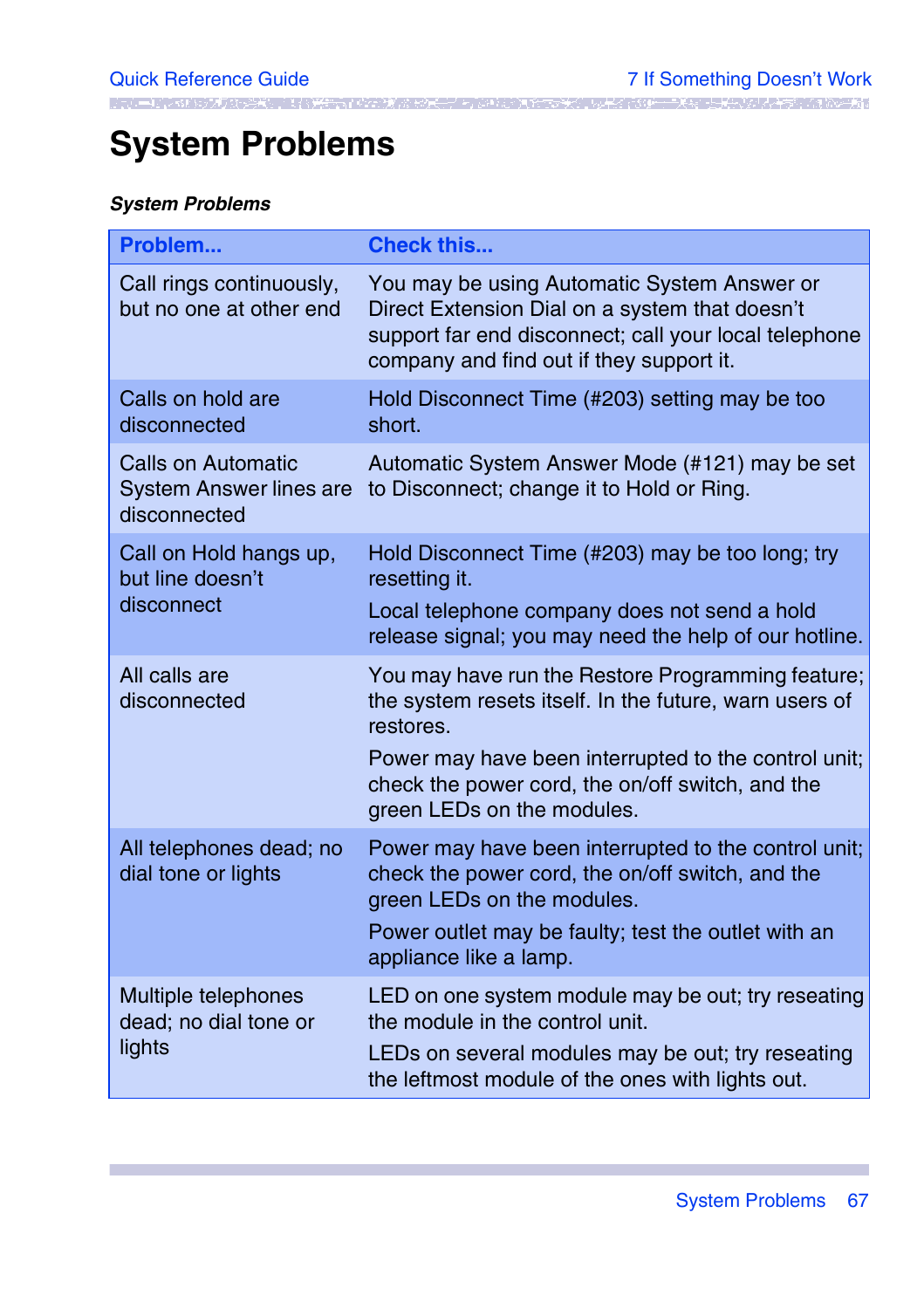# **Tip/Ring Device Problems**

## *Tip/Ring Device Problems*

| Problem                                       | <b>Check this</b>                                                                                                                                                                                                                                                                 |
|-----------------------------------------------|-----------------------------------------------------------------------------------------------------------------------------------------------------------------------------------------------------------------------------------------------------------------------------------|
| Tip/ring device does not<br>answer            | Device does not recognize the distinctive ringing<br>pattern used by the system. Set Distinctive Ring<br>(#308) for that extension to Not Active.                                                                                                                                 |
| Tip/ring device does not<br>dial out properly | Device does not recognize the intercom dial tone<br>generated by the system. Change the setting for<br>Intercom Dial Tone (#309) for that extension to<br>Machine.                                                                                                                |
| Call records wrap on<br><b>SMDR</b> printout  | SMDR Talk Time (#611) is set to Active and SMDR<br>Output Format (#610) is set to 24 digits; the length of<br>the fields is greater than the 80 characters supported<br>by the printer.<br>Reduce the font size, or increase the characters-<br>per-inch setting for the printer. |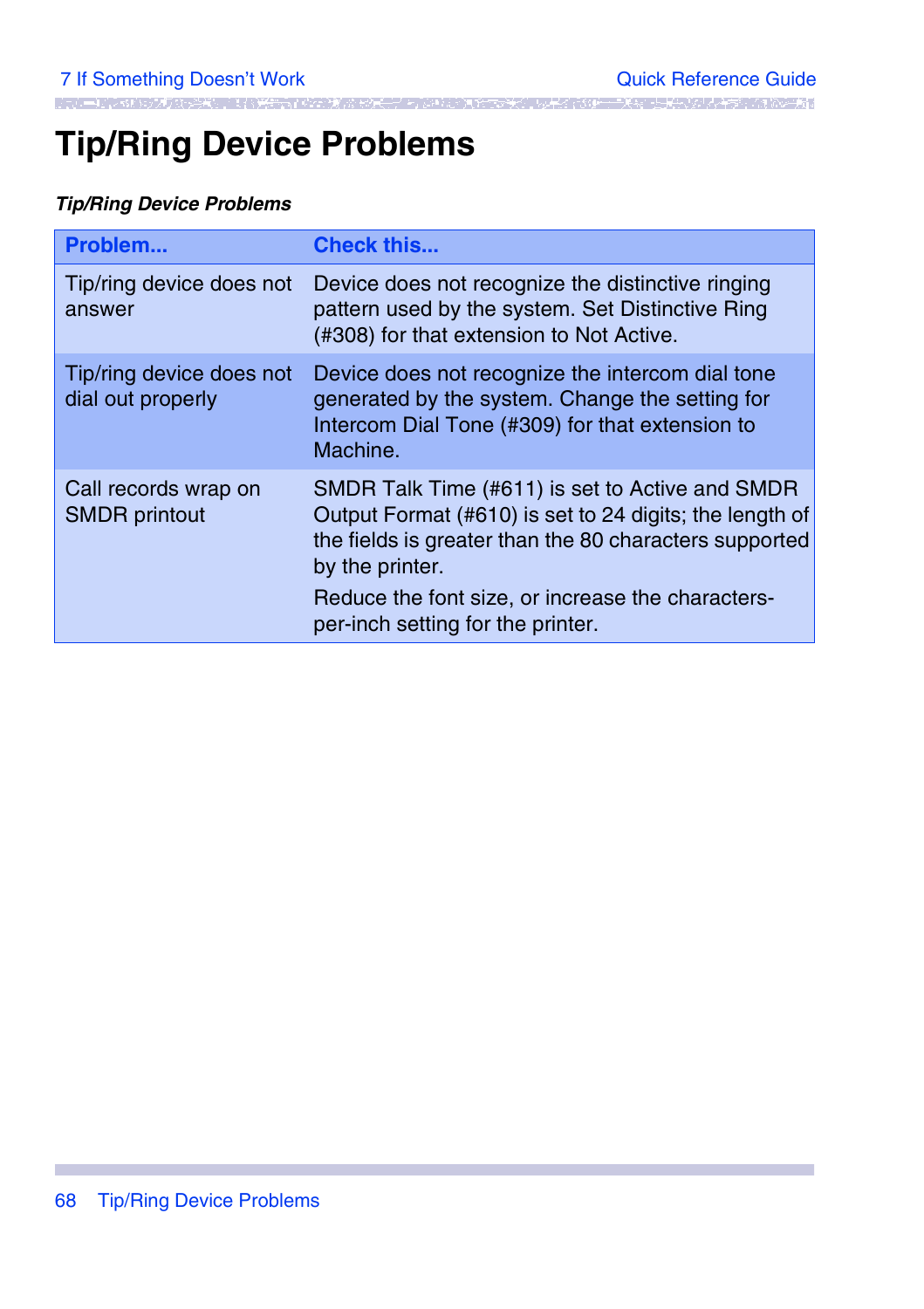# **8 System Programming Flow Charts**

# **System Programming Flow Chart–How to Use To use the following sets of Flow Charts, follow these instructions first:**

**Place the Programming Overlay on the dial pad of the system display phone at extension 10 or 11.**

• **To Start System Programming:**



- -Press (System Program) (System Program)
- **To End System Programming:**
	- $-$ Press (Feature)  $(0, 0)$
- **To Use a Specific Procedure:**
	- $-$  Dial  $\scriptstyle\rm \oplus$  and a three-digit procedure code. *(Example:*  $\textcircled{f}$   $\textcircled{f}$   $\textcircled{f}$  for System Date)
- **To Cycle through System Programming Procedures:**
	- -Press (Next Procedure) or (Prev Procedure)
- **To Cycle Through Available Settings:**
	- -Press (Next Data) or (Prev Data)
- **To Return to Factory Setting:**
	- Press (Remove)

 $\frac{1}{2}$ Procedures #399, #609, and #728—shown in dashed boxes—are skipped when cycling **NOTES**  $#3\overline{14}$ , and  $#315$ —shown in square dotted boxes—

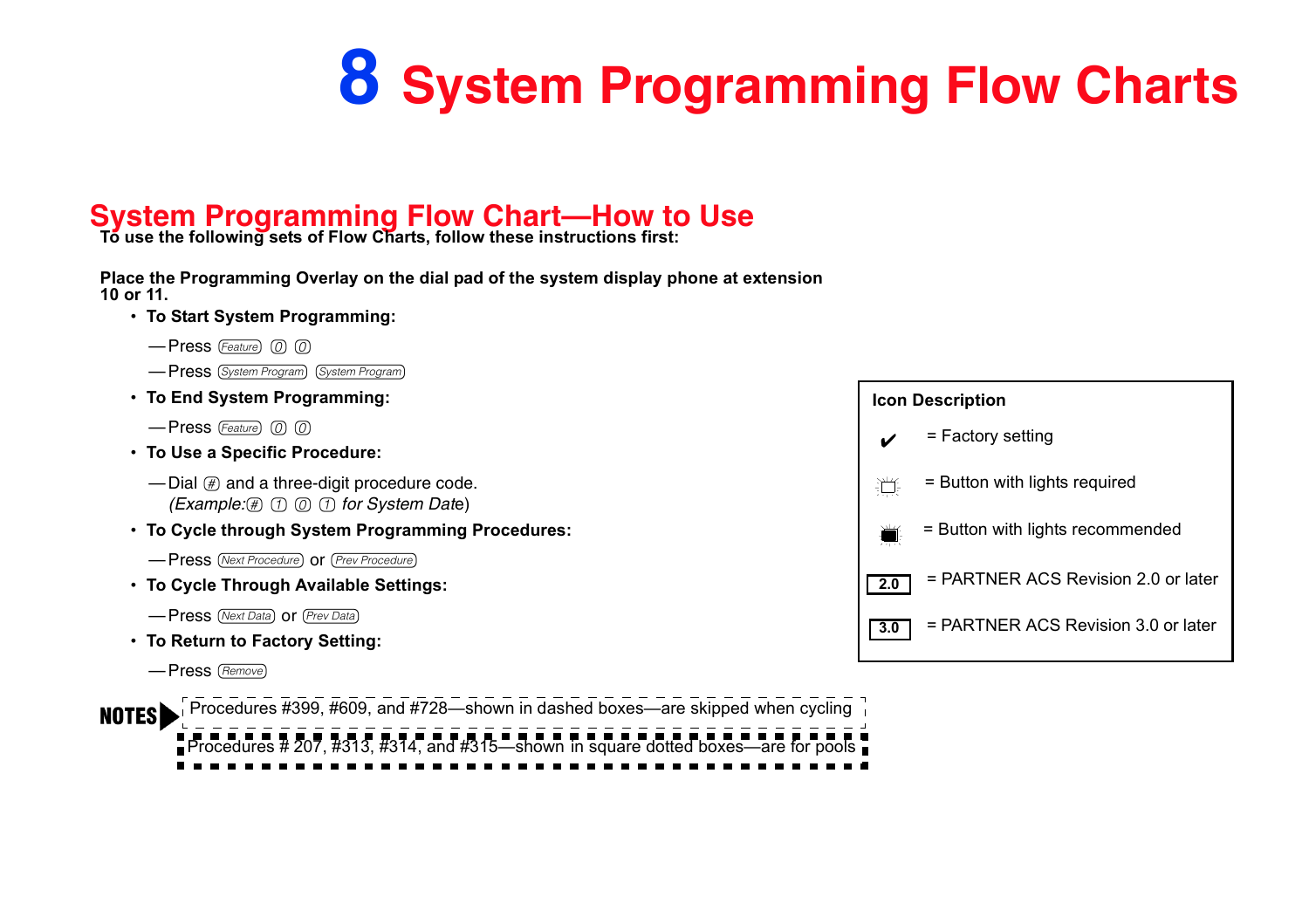| <b>System Flow Chart-System</b>                                                                                                                                         |                                                                                                                              | <b>Direct Extension Dial Delay</b>                                                                                                                                                                                                                                                                          | <b>Ring On Transfer</b>                                                                                                        |
|-------------------------------------------------------------------------------------------------------------------------------------------------------------------------|------------------------------------------------------------------------------------------------------------------------------|-------------------------------------------------------------------------------------------------------------------------------------------------------------------------------------------------------------------------------------------------------------------------------------------------------------|--------------------------------------------------------------------------------------------------------------------------------|
| <b>System Date</b><br>Dial $\oplus$ $\oplus$ $\oplus$ $\oplus$<br>Dial the date (MMDDY)                                                                                 | <b>Transfer Return Rings</b><br>Dial 1 digit (0-9) for # of rings before<br>call returns. 0-9 rings                          | 2.0<br>$Dial \nsubseteq \nsubseteq \nsubseteq$<br>Dial a ring delay # (0-9), 2 rings $\checkmark$ ,<br>0 rings=answered immediately<br><b>Direct Extension Dial Button</b>                                                                                                                                  | $Data \noplus \noplus \noplus \noplus$<br>Dial 1= Active $\boldsymbol{\nu}$<br>2=Not Active                                    |
| <b>System Day</b><br>2.0 or earlier<br>Dial $\oplus$ $\oplus$ $\oplus$ $\otimes$<br>Dial 1=Sun $\checkmark$                                                             | 4 rings $\checkmark$<br>0 rings=no return                                                                                    | 2.0<br>Dial 1=Assigned,<br>2=Not Assigned $\checkmark$                                                                                                                                                                                                                                                      | <b>Automatic System Answer Mode</b><br>Dial 1= Hold $\boldsymbol{v}$ .<br>2=Disconnect                                         |
| 2=Mon 3-Tue, 4=Wed, 5=Thur,<br>6=Fri, 7=Sat                                                                                                                             | <b>Recall Timer Durations</b><br>Dial two digits (01-80) to set length                                                       | 3=Select Button then press a<br>programmable button                                                                                                                                                                                                                                                         | $3 =$ ring<br><b>Caller ID Type</b>                                                                                            |
| <b>System Time</b><br>$Dial \nsubseteq \nsubseteq \nsubseteq \nsubseteq \nsubseteq \nsubseteq$<br>Dial the time (HHMM-24 hr. military                                   | of a switchook flash $\checkmark$ =18 (450<br>msec)<br><b>Rotary Dialing Timeout</b>                                         | <b>Outgoing Call Restriction</b><br><b>Button</b><br>導                                                                                                                                                                                                                                                      | $Dial \nsubseteq \nsubseteq \nsubseteq \nsubseteq \nsubseteq \nsubseteq$<br>Dial 1= USA $\checkmark$<br>2=Singapore            |
| time)<br><b>Number of Lines</b>                                                                                                                                         | Dial 1=4 sec.                                                                                                                | Dial $\textcircled{A}$ $\textcircled{1}$ $\textcircled{1}$ $\textcircled{4}$<br>Dial 1=Assigned<br>2=Not Assigned $\boldsymbol{\nu}$                                                                                                                                                                        | <b>Backup Programming Automatic</b><br>$Data \noplus \n  ① \n  ② \n  ③$                                                        |
| Dial $\textcircled{A}$ $\textcircled{A}$ $\textcircled{A}$<br>Dial two digits $(01-19)$ for # of<br>outside lines assigned to every                                     | 2=8 sec $\checkmark$ .<br>$3=12$ sec<br><b>Outside Conference Denial</b>                                                     | 3=Select Button then press a<br>programmable button                                                                                                                                                                                                                                                         | Dial 1= Active<br>2=Not Active ✔<br>3=Backup Alarm Cleared                                                                     |
| extension. 3 per ACS processor &<br>308 module. 2 per 206 or 200<br>module $\swarrow$ 4 per 400 module $\swarrow$ .                                                     | $Dial \nsubseteq \nsubseteq \nsubseteq \nsubseteq \nsubseteq$<br>Dial 1=Allowed $\boldsymbol{\nu}$<br>2=Disallowed           | <b>Wake Up Service Button</b><br>導<br>Dial 1=Assigned                                                                                                                                                                                                                                                       | Backup Programming-Manual<br>$Data \noplus \noplus \noplus \noplus$                                                            |
| <b>WARNING</b><br>Do not use Number of Lines (#104) after<br>initial setup. In Key mode, the Number of<br>Ilnes procedure will change Line                              | <b>Automatic System Answer Delay</b><br>Dial $\oplus$ $\oplus$ $\oplus$ $\oplus$<br>2.0<br>Dial a ring delay # (0-9)         | 2=Not Assigned $\checkmark$<br>3=Select Button then press a<br>programmable button                                                                                                                                                                                                                          | Press ( <i>Enter</i> ) to begin the backup<br><b>Restore Programming</b><br>$Dial \nsubseteq \nsubseteq \nsubseteq \nsubseteq$ |
| Assignment (#301), Line Access<br>Restriction (#302), Automatic Line<br>Selection and Line Ringing to factory<br>settings.<br>To change line assignments without        | 2 rings $\checkmark$<br><b>Mode of Operation</b><br>Press (Feature) (0) (0) (System Program)                                 | <b>Call Coverage Rings</b><br>2.0<br>Dial 1-9                                                                                                                                                                                                                                                               | Dial 1= MAN. mmddy $\boldsymbol{\nu}$<br>2=AUTO.mmddyy<br>Press ( <i>Enter</i> ) to begin the backup                           |
| affecting other settings, use Line<br>Assignment (#301).<br>In Hybrid mode, the Number of Lines<br>procedure will change Pool Line<br>Assignment (#207), Pool Extension | $(System Program)$ (#) (1) (9) (8)<br>Enter the system password<br>Dial 1=Key (factory setting) $\checkmark$<br>$2 = Hvbrid$ | $2\sqrt{ }$<br><b>VMS Cover Rings</b><br>$Dial \nsubseteq \nsubseteq \nsubseteq \nsubseteq$                                                                                                                                                                                                                 | Automatic Daylight/<br><b>Standard Times</b><br>$Data$ (F) (2) (6)                                                             |
| Assignment (#314), and Pool Access<br>Restriction (#315). Additionally, it changes<br>Line Assignment (#301), Line Access<br>Restriction (#302), Automatic Line         | <b>Automatic System Answer Button</b><br>2.0<br>Dial $\textcircled{H} \textcircled{T} \textcircled{T} \textcircled{T}$       | Dial 1-9<br>$3\vee$                                                                                                                                                                                                                                                                                         | Dial 1= Active $\boldsymbol{\nu}$<br>2=Not Active                                                                              |
| Selection and Line Ringing. To change<br>pool assignments without affecting other<br>settings, use Pool Line Assignment (#207)<br>and Pool Extension Assignment (#314). | Dial 1=Assigned,<br>2=Not Assigned $\checkmark$<br>3=Select Button then press a<br>programmable button                       | System Reset-Programming Saved<br>IMPORTANT: Using this procedure disconnects any active calls but I<br>retains system settings. Use it only if the system fails to function<br>correctly after a power failure or down period. Dial $\mathcal{F} \oslash \oslash \oslash$<br>_ _ _ _ _ _ _ _ _ _ _ _ _ _ _ |                                                                                                                                |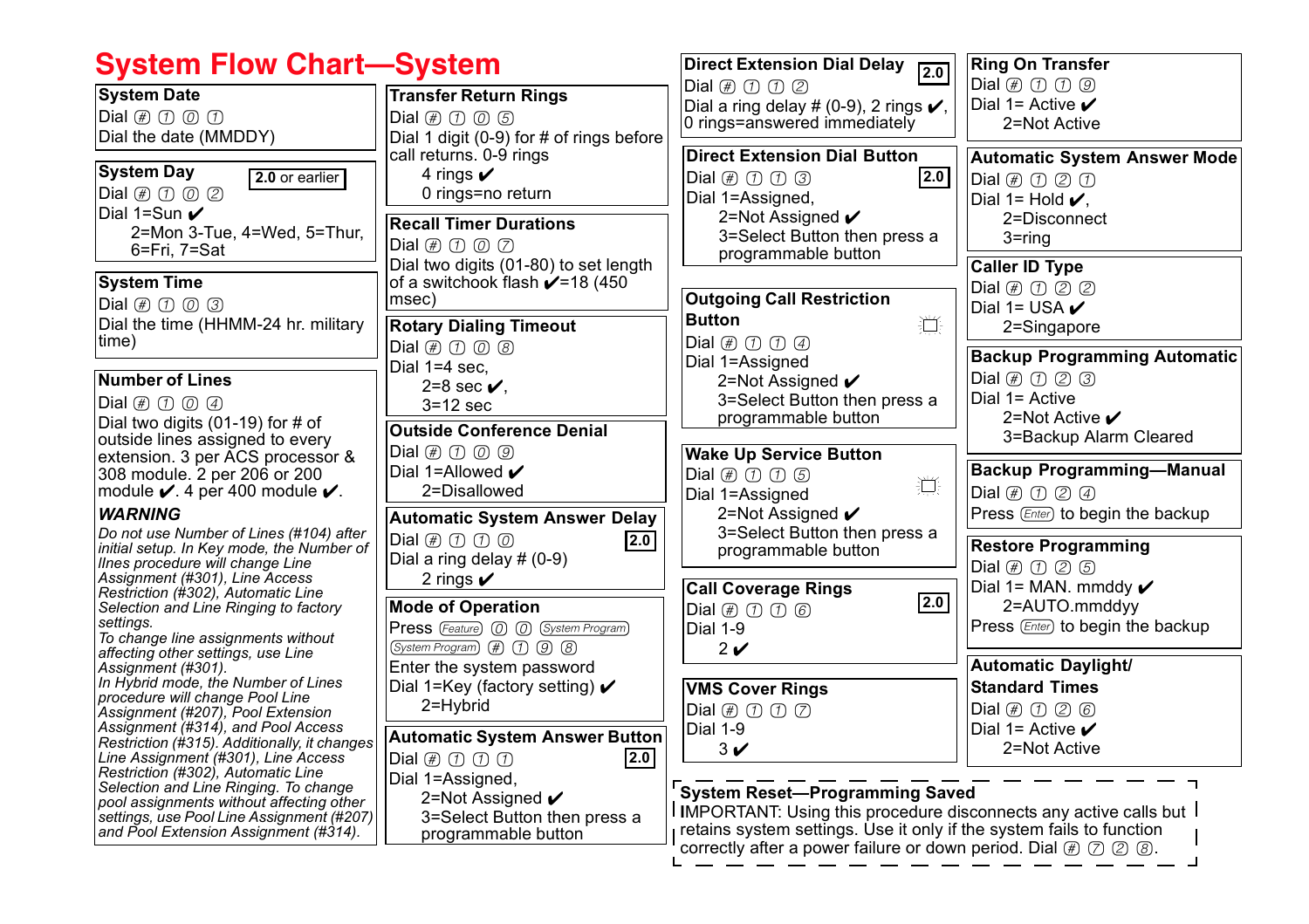## **System Flow Chart–System Speed Dial Numbers**

| To program a number:                                                                             | To remove a number:                                |
|--------------------------------------------------------------------------------------------------|----------------------------------------------------|
| Press (Feature) $(0)$ to enter programming mode                                                  | Press Feature 00 to enter programming mode         |
| Press (Feature)                                                                                  | Press (Feature)                                    |
| Dial a three-digit code (600-699)                                                                | Dial the System Speed Dial number's code (600-699) |
| Dial the telephone number—up to 28 digits including special characters. To                       | Press (Mic)                                        |
| "mark" it (to override restrictions), dial $\circledast$ before the telephone #.                 | To remove another number, repeat:                  |
| To program another number, or to change a number, repeat:                                        | Press Feature) $(0)$ to exit programming mode      |
| <b>Press</b> (Next Procedure) (Prev Procedure), enter a new extension # and repeat above steps I | 3.0                                                |
| Press (Feature) (0) (0) to exit programming mode                                                 |                                                    |

# **System Flow Chart–Lines**

|                                                                                   |                                           | ∎Pool Line Assignment<br>2.0                                             |
|-----------------------------------------------------------------------------------|-------------------------------------------|--------------------------------------------------------------------------|
| <b>Dial Mode</b>                                                                  | <b>Direct Extension Dial Lines</b><br>2.0 | $\blacksquare$ Dial (#) (2) (0) (7)                                      |
|                                                                                   | $Data \times 2005$                        | Dial a system line #                                                     |
| Dial a system line number                                                         | Dial a system line #                      | Dial 1=No Pool                                                           |
| Dial 1=Touch-Tone $\checkmark$                                                    | Dial 1=Assigned                           | 2=Main Pool 880 ✔                                                        |
| $2 = Rotary$                                                                      | 2=Not Assigned $\checkmark$               | $3 =$ Pool 881                                                           |
| Press (Next Item) to program another line                                         | Press (Next Item) to program another line | 4=Pool 882                                                               |
|                                                                                   |                                           | 5=Pool 883                                                               |
| <b>Hold Disconnect Time</b>                                                       |                                           | <b>Press</b> ( <i>Next Item</i> ) to program another line                |
|                                                                                   |                                           |                                                                          |
| Dial a system line #                                                              |                                           |                                                                          |
| Dial 00=No Detection.                                                             |                                           | <b>Line Coverage Extension</b>                                           |
| 01=50 msec, 02=100 msec, 03=150 msec,                                             |                                           | $Dial \ncong (2) (0) (8)$                                                |
| 04=200 msec, 05=250 msec, 06=300 msec,<br>07=350 msec, 08=400 msec, 09=450 msec √ |                                           | Dial a system line #, a system extension                                 |
| 10=500 msec, 11=550 msec, 12=600 msec.                                            | <b>Group Call Distribution</b>            | #, No line owned by an extension $\checkmark$                            |
| Press (Next Item) to program another line                                         | $Data \noplus \n 2 \n 0 \n 6$             | Press (Next Item) to program another line                                |
|                                                                                   | Dial a group number (1-6, 7 for VMS)      | Press (Remove) to unassign ownership                                     |
| <b>Automatic System Answer Lines</b>                                              | Dial a system line #                      |                                                                          |
| 2.0<br>Dial $\mathbb{A}$ 2 $\mathbb{O}$ 4                                         | Dial 1=Assigned                           | <b>Unique Line Ringing</b><br>3.0                                        |
| Dial a system line #                                                              | 2=Not Assigned $\checkmark$               | $Dial \nsubseteq \nsubseteq \nsubseteq \nsubseteq \nsubseteq \nsubseteq$ |
| Dial 1=Assigned                                                                   | 3= VMS Line Cover                         | Dial a system line #                                                     |
| 2=Not Assigned $\checkmark$                                                       | (only for Hunt Group 7)                   | Dial 1 $\boldsymbol{\nu}$                                                |
| Press (Next Item) to program another line                                         | Press (Next Item) to program another line | $2 - 8$                                                                  |
|                                                                                   |                                           |                                                                          |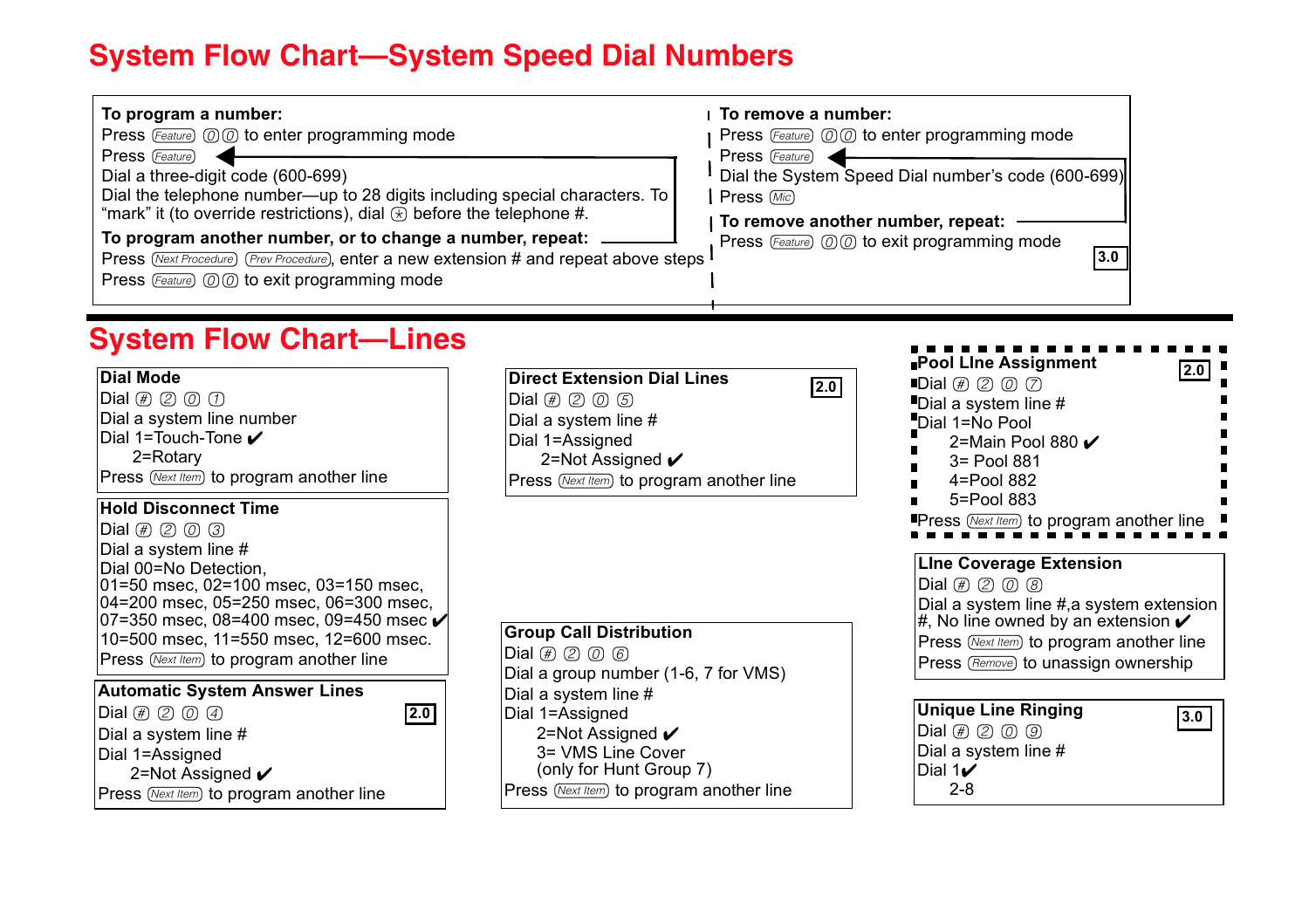# **System Flow Chart–Extensions**

| <b>Line Assignment</b>                                        | <b>Automatic Extension Privacy</b>                                                      | <b>Distinctive Ringing</b>                     |
|---------------------------------------------------------------|-----------------------------------------------------------------------------------------|------------------------------------------------|
| $Dial \nsubseteq \nsubseteq \nsubseteq \nsubseteq \nsubseteq$ | $Dial \ncong (3) (0) (4)$                                                               |                                                |
| Dial a system extension #                                     | Dial a system extension #                                                               | Dial a system extension #                      |
| To remove all existing line assignments,                      | Dial 1=Assigned                                                                         | Dial 1=Active                                  |
| press (Remove) before selecting a line.                       | 2=Not Assigned $\checkmark$                                                             | 2=Not Active ✔ Press (Next Item) to            |
| Dial a line number                                            | Press (Next Item) to program another extension                                          | program another extension                      |
| Dial 1=Assigned $\checkmark$                                  |                                                                                         |                                                |
| 2=Not Assigned                                                |                                                                                         | <b>Intercom Dial Tone</b>                      |
| 3=Select Button then press a programable                      |                                                                                         |                                                |
| button (to assign the line to that button). If                |                                                                                         |                                                |
| you use option 3 after a line has been                        | <b>Abbreviated Ringing</b>                                                              | Dial a system extension #                      |
| assigned, the line moves from the old                         | $Dial \nsubseteq \nsubseteq \nsubseteq$                                                 | Dial 1=Regular                                 |
| button to the new button you select.<br>Dial a line number    | Dial a system extension #                                                               | 2=Machine $\boldsymbol{\nu}$                   |
|                                                               | Dial 1=Active (1 ring) $\checkmark$                                                     | Press (Next Item) to program another extension |
| Press (Next Item) to program another line for this            | 2=Not Active (repeated ringing)                                                         |                                                |
| extension                                                     | Press (Next Item) to program another extension                                          | <b>Automatic VMS Cover</b>                     |
| To program another extension:                                 |                                                                                         |                                                |
| Press (Next Procedure) (Prev Procedure), enter a new          |                                                                                         | Dial a system extension #                      |
| extension # and repeat above steps                            |                                                                                         | Dial 1=Assigned                                |
| <b>Line Access Restriction</b>                                | <b>Transfer Return Extension</b>                                                        | 2=Not Assigned $\boldsymbol{\nu}$              |
| $Dial \nsubseteq \nsubseteq \nsubseteq \nsubseteq \nsubseteq$ |                                                                                         | Press (Next Item) to program another extension |
| Dial a system extension #                                     | $Dial \nsubseteq \nsubseteq \nsubseteq \nsubseteq \nsubseteq$                           |                                                |
| Dial a system line #                                          | Dial a system extension #                                                               |                                                |
| Dial 1=No Restriction ✔, 2=Outgoing Only,                     | Dial # of extension (10-57) to which call                                               | <b>External Hotline</b>                        |
| 3=Incoming Only, 4=No Access (line appears                    | should return if not answered, Extension<br>transferring call $\boldsymbol{\checkmark}$ |                                                |
| on button, but you can use line only to pick up a             |                                                                                         | Dial a system extension #                      |
| transferred or held call)                                     | Press (Next Item) to program another extension                                          | Dial 1=Assigned                                |
| To program another extension:                                 |                                                                                         | 2=Not Assigned $\checkmark$                    |
| Press (Next Procedure) (Prev Procedure), enter a new          |                                                                                         | Press (Next Item) to program another extension |
| extension number and repeat above steps                       |                                                                                         |                                                |
|                                                               | <b>Forced Account Code Entry</b>                                                        | Voice Interrupt On Busy                        |
| <b>Display Language</b>                                       |                                                                                         |                                                |
|                                                               | Dial a system extension #                                                               | Dial $\textcircled{A}$ 3 $\textcircled{1}$ 2   |
| Dial a system extension #                                     | Dial 1=Assigned                                                                         | Dial a system extension #                      |
| Dial 1=English $\checkmark$                                   | 2=Not Assigned $\boldsymbol{\nu}$                                                       | Dial 1=Assigned                                |
| 2=Spanish                                                     |                                                                                         | 2=Not Assigned $\boldsymbol{\nu}$              |
| 3=French                                                      | Press (Next Item) to program another extension                                          | Press (Next Item) to program another extension |
| Press (Next Item) to program another extension                |                                                                                         |                                                |
|                                                               |                                                                                         |                                                |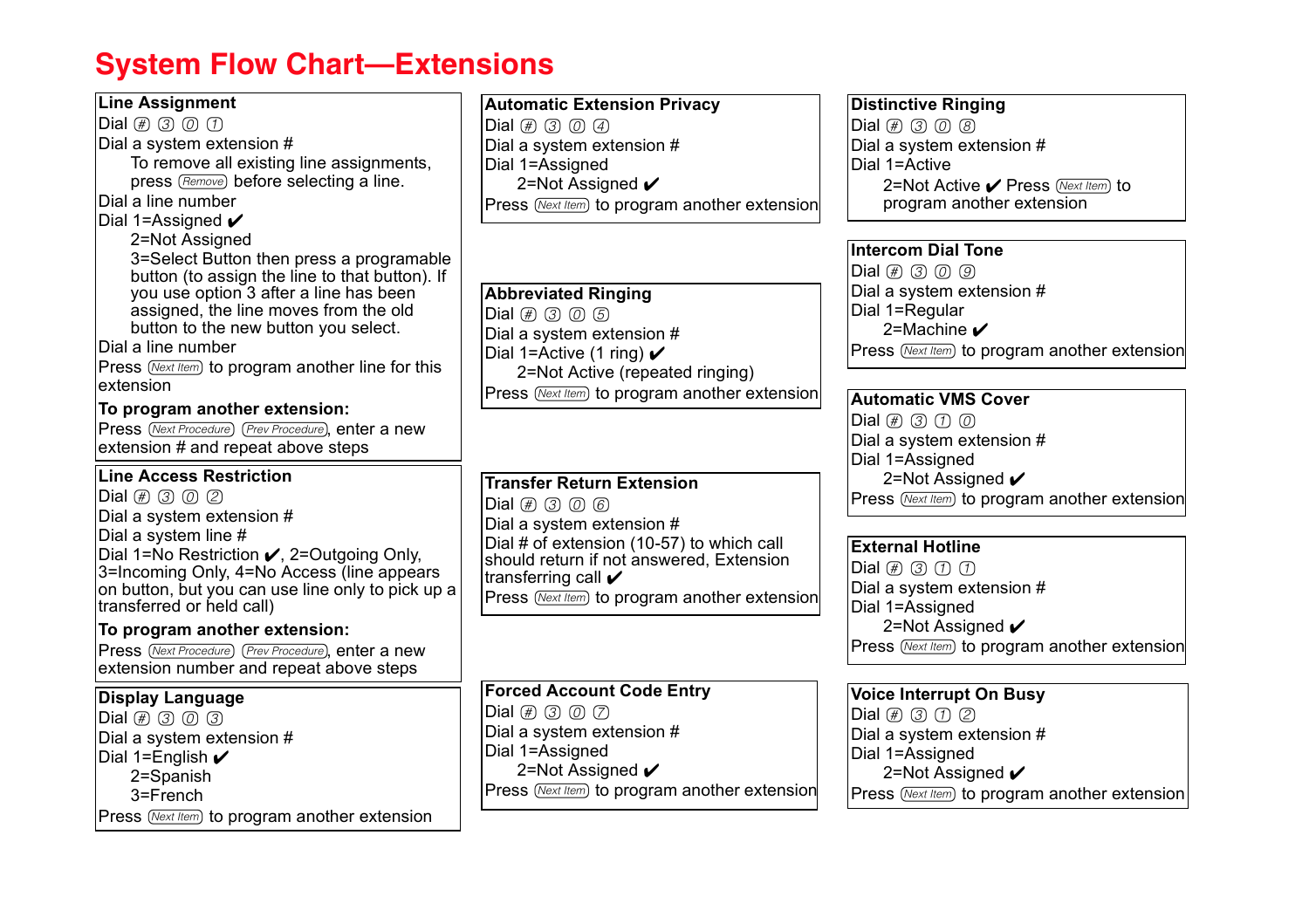# **System Flow Chart–Extensions (Continued)**

| <b>Line Access Mode</b><br>2.0<br>$\blacksquare$ Dial $\lbrack \# \rbrack$ 3 $\lbrack \fbrack$ 3<br>Dial a system extension #<br>Dial 1=Pooled $\checkmark$ all extensions except 10<br>2=Key $\checkmark$ extension 10 only.<br>Press (Next Item) to program another extension.                                                                                                                                                                                                                                                                                                                                   | <b>Call Waiting</b><br>$Data \times 300$<br>Dial a system extension #<br>Dial 1=Assigned<br>2=Not Assigned ✔<br>Press (Next Item) to program another extension.                                                                                                                                                                                                                              | For Centralized Telephone Programming, see<br>previous pages.                                                                                                                                                                                                                                                                                  |
|--------------------------------------------------------------------------------------------------------------------------------------------------------------------------------------------------------------------------------------------------------------------------------------------------------------------------------------------------------------------------------------------------------------------------------------------------------------------------------------------------------------------------------------------------------------------------------------------------------------------|----------------------------------------------------------------------------------------------------------------------------------------------------------------------------------------------------------------------------------------------------------------------------------------------------------------------------------------------------------------------------------------------|------------------------------------------------------------------------------------------------------------------------------------------------------------------------------------------------------------------------------------------------------------------------------------------------------------------------------------------------|
| <b>Pool Extension Assignment</b><br>2.0<br>$\blacksquare$ Dial $\lbrack \# \rbrack$ $\lbrack \mathfrak{D} \rbrack$ $\lbrack \mathfrak{D} \rbrack$ $\lbrack \mathfrak{D} \rbrack$<br>Dial a system extension # to remove<br>existing pool assignments, press $(\textit{Remove})$ before<br>selecting a line<br>Dial a pool access code $(880, 881, 882, or 883)$<br>■ Dial 1=Assigned $\swarrow$ 880,<br>2=Not Assigned ✔ 881,882,883,<br>3=Select Button then press a<br>programmable button (auxiliary pools only)<br>Press (Next Procedure) (Prev Procedure) to enter a new<br>extension # & repeat above steps. | <b>Caller ID Log Answered Calls</b><br>2.0<br>$Data \n$ 3 $\n$ $\n$<br>Dial a system extension #<br>Dial 1=Active<br>2=Not Active $\boldsymbol{\nu}$<br>Press (Next Item) to program another extension<br><b>Caller ID Log Line Association</b><br>2.0<br>$Dial (\#)$ (3) (7) (8)<br>Dial a system extension #<br>Dial a system line #<br>Press (Next Item) to program another extension     | <b>VMS Cover Rings</b><br>3.0<br>$Dial \nsubseteq \nsubseteq \nsubseteq \nsubseteq \nsubseteq$<br>Dial one digit (1-9) for the # of rings<br>before the call is sent to the voice messaging<br>3 rings $\boldsymbol{\nu}$ .<br><b>Copy Settings</b><br>$Data \noplus \n 3 \n 0 \n 0$<br>Dial a source extension #<br>Dial target extension #s. |
| <b>Pool Access Restriction</b><br>$\overline{2.0}$<br>Dial a system extension #<br>Dial a pool number (880, 881, 882, or 883)<br>Dial 1=No Restriction ✔ 880<br>2=Outgoing Only<br>3=Incoming Only<br>4=No Access<br>Press (Next Item) to program another pool.<br>To program another extension:<br>Press (Next Procedure) (Prev Procedure) to enter a new<br>extension # & repeat above steps.                                                                                                                                                                                                                    | To associate another extension:<br>Press (Next Procedure) (Prev Procedure), enter a new<br>extension # and repeat above steps<br>Caller ID Log All Calls<br>2.0<br>$Dial$ $(H)$ $(3)$ $(7)$ $(9)$<br>Dial a system extension #.<br><b>Call Coverage Rings</b><br>3.0<br>Dial one digit (1-9) for the # of rings before the<br>call is sent to the covering extension 2 rings $\mathcal{V}$ . |                                                                                                                                                                                                                                                                                                                                                |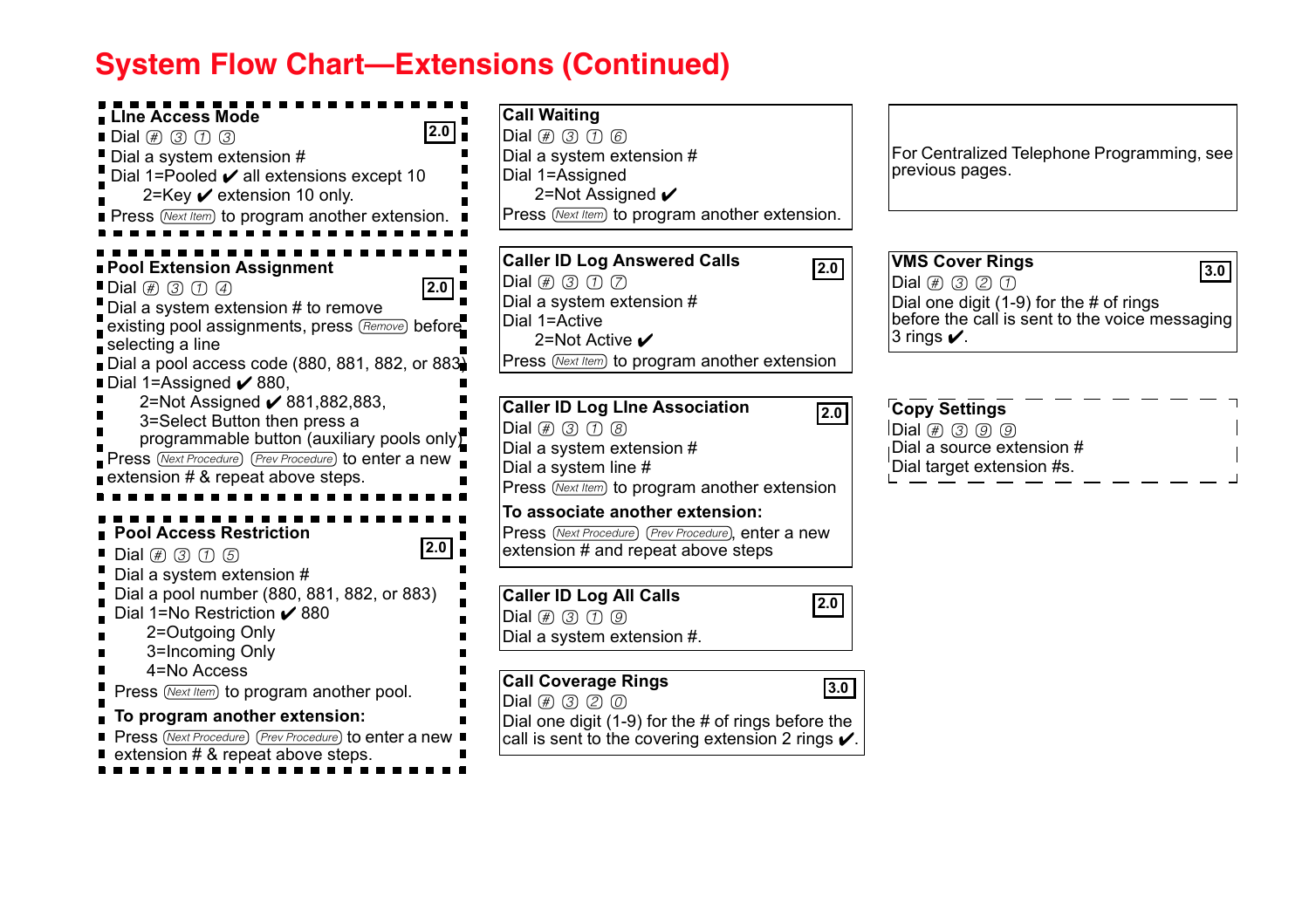## **System Flow Chart–Dialing Restrictions and Permissions**

**Outgoing Call Restriction**  $Dial$   $\oplus$   $\oplus$   $\oplus$   $\oplus$ Dial a system extension # Dial 1=No Restriction  $\boldsymbol{\checkmark}$ 2=Inside Only (intercom) 3=Local Only (intercom and local) Press (Next Item) to program another extension.

#### **Toll Call Prefix**

 $Dial \nsubseteq A \nsubseteq \nsubseteq A$ Dial 1=0/1 plus Area Code and #  $\checkmark$ 2=Area Code and # only.

#### **System Password**

 $Dial \nsubseteq (4)$   $(4)$   $(6)$   $(3)$ Dial four digits to set the password.



**Disallowed LIst Assignments**  $Dial$   $\oplus$   $\oplus$   $\oplus$   $\oplus$ Dial a system extension # Dial a list  $# (1-8)$ Dial 1=Assigned 2=Not Assigned **✔** Press (Next Item) to program another list

**To program another extension:**  Press (Next Procedure) (Prev Procedure) to enter a new extension # & repeat above steps.

**Emergency Phone Number Lists**  $Dial \nsubseteq (4)$   $(4)$   $(6)$   $(6)$ Dial a list # (01-10)

**To add entry:** Dial the telephone # (up to 12 digits) Press (Enter) Press (Remove) to remove a list entry Press (Next Item) to program another list entry.

**Allowed Phone Number Lists** Dial  $\#$   $\emptyset$   $\emptyset$   $\emptyset$ Dial a list # (1-8) Dial a list entry (01-10) **To add entry:** Dial the telephone # (up to 12 digits) Press (Enter) Press (Remove) to remove a list entry Press (Next Item) to program another list entry **To program another extension:**  Press (Next Procedure) (Prev Procedure) to enter a new extension # & repeat above steps.

#### **Allowed LIst Assignments**

Dial # 4 0 8 Dial a system extension # Dial a list # (1-8) Dial 1=Assigned 2=Not Assigned **✔** Press <u>(Next Item</u>) to program another list **To program another extension:**  Press (Next Procedure) (Prev Procedure) to enter a

new extension # & repeat above steps.

**Forced Account Code List**  $Dial \nsubseteq (4)$   $(0)$   $(9)$ Dial a list # (01-99) **To add entry:** Dial the account code (up to 6 digits) Press (Enter) Press (Remove) to remove a list entry Press <u>(Next Item</u>) to program another list

**Star Code Dial Delay** Dial  $\pi$   $\pi$   $\pi$   $\pi$ Dial 0=0 Seconds Delay  $\checkmark$ 1=1 Seconds Delay 2=2 Seconds Delay 3=3 Seconds Delay 4=4 Seconds Delay 5=5 Seconds Delay 6=6 Not Active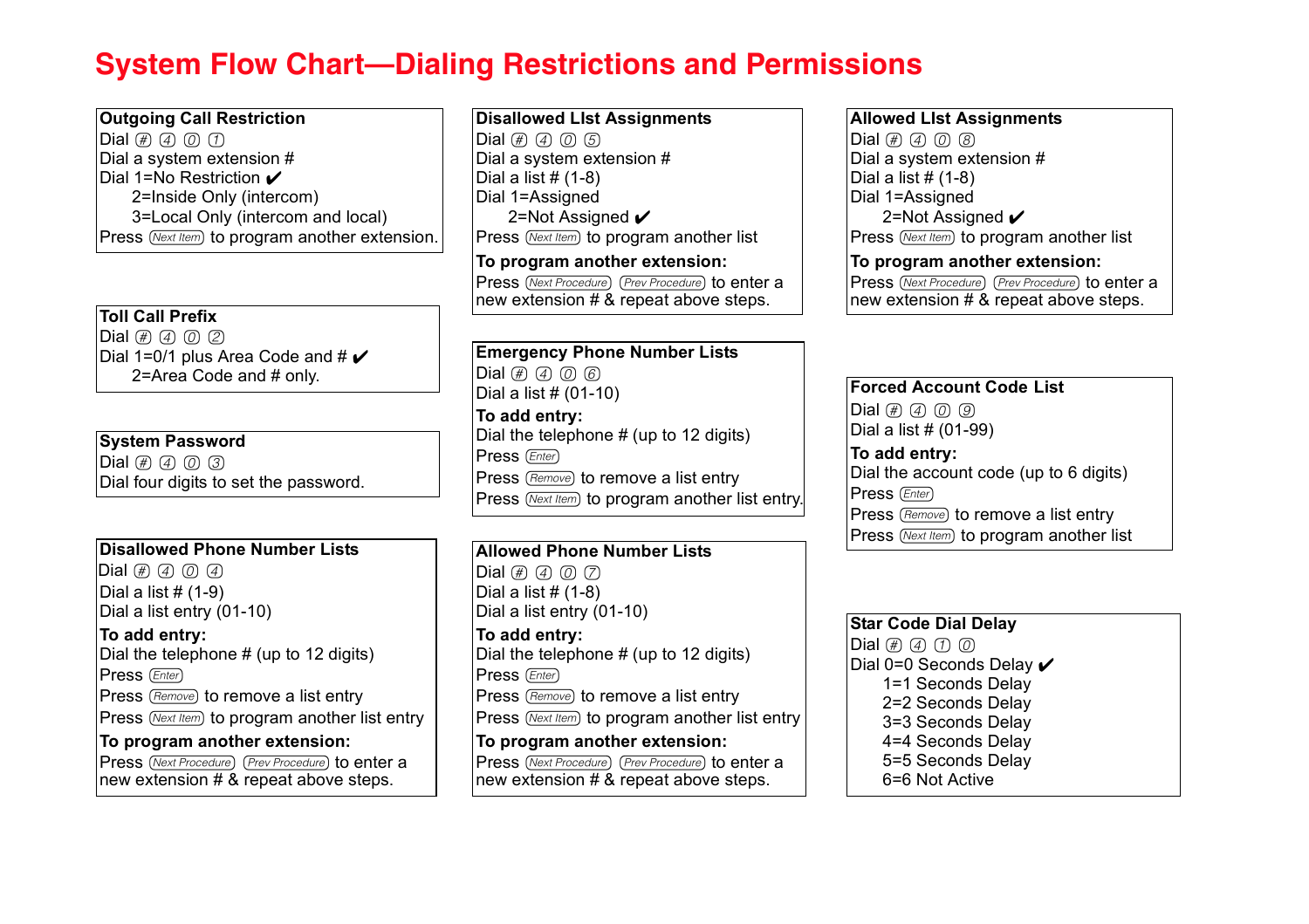## **System Flow Chart–Groups**

**Pickup Group Extension** Dial # 5 0 1 Dial a group  $# (1-4)$ Dial an extension # (10-49) Dial 1=Assigned to group 2=Not Assigned to group  $\checkmark$ 

Press (<del>Next Item</del>) to program another extension.

#### **Calling Group Extensions**

 $Dial$   $(H)$   $(5)$   $(0)$   $(2)$ Dial a group  $# (1-4)$ Dial an extension # (10-49) Dial 1=Assigned to group 2=Not Assigned to group  $\checkmark$ Press (Next Item) to program another extension.

#### **Night Service Button**

 $Dial$   $(H)$   $(5)$   $(0)$   $(3)$ 谱 Dial 1=Assigned 2=Not Assigned **✔** 3=Select button then press a programmable button (to assign Night Service to that button). If you use option 3 after a Night Service button has been assigned, the Night Service button moves from the old button to the new button you select.

**Night Service Group Extensions**  $Dial \nsubseteq (5)$   $(0)$   $(4)$ Dial a system extension # Dial 1=Assigned to group 2=Not Assigned to group  $\boldsymbol{\checkmark}$ Press (Next Item) to program another extension.

### **Hunt Group Extensions**

 $Data \oplus \odot \odot \odot$ Dial a group # 1-6, 7 for VMS, 8 for fax detection (Rel. 3.0) Dial a system extension # (10-49) Dial 1=Assigned to group 2=Not Assigned to group  $\checkmark$ Press (Next Item) to program another extension.

| <b>VMS Hunt Delay</b>                                                                                   |  |
|---------------------------------------------------------------------------------------------------------|--|
| Release 2.0 and earlier:<br>Dial 1=Immediate $\boldsymbol{\checkmark}$<br>2=Delayed                     |  |
| Release 3.0 and later:<br>Dial 1=Day<br>2=Night<br>Dial line number<br>Dial 0-6<br>2 $\boldsymbol{\nu}$ |  |

#### **VMS Hunt Schedule**  $Dial$   $\oplus$   $\odot$   $\odot$   $\odot$ **Release 2.0 and earlier:** Dial 1=Always **✔** 2=Day Only 3=Night Only **Release 3.0 and later:** Dial line number Dial 1=Always **✔** 2=Day Only 3=Night Only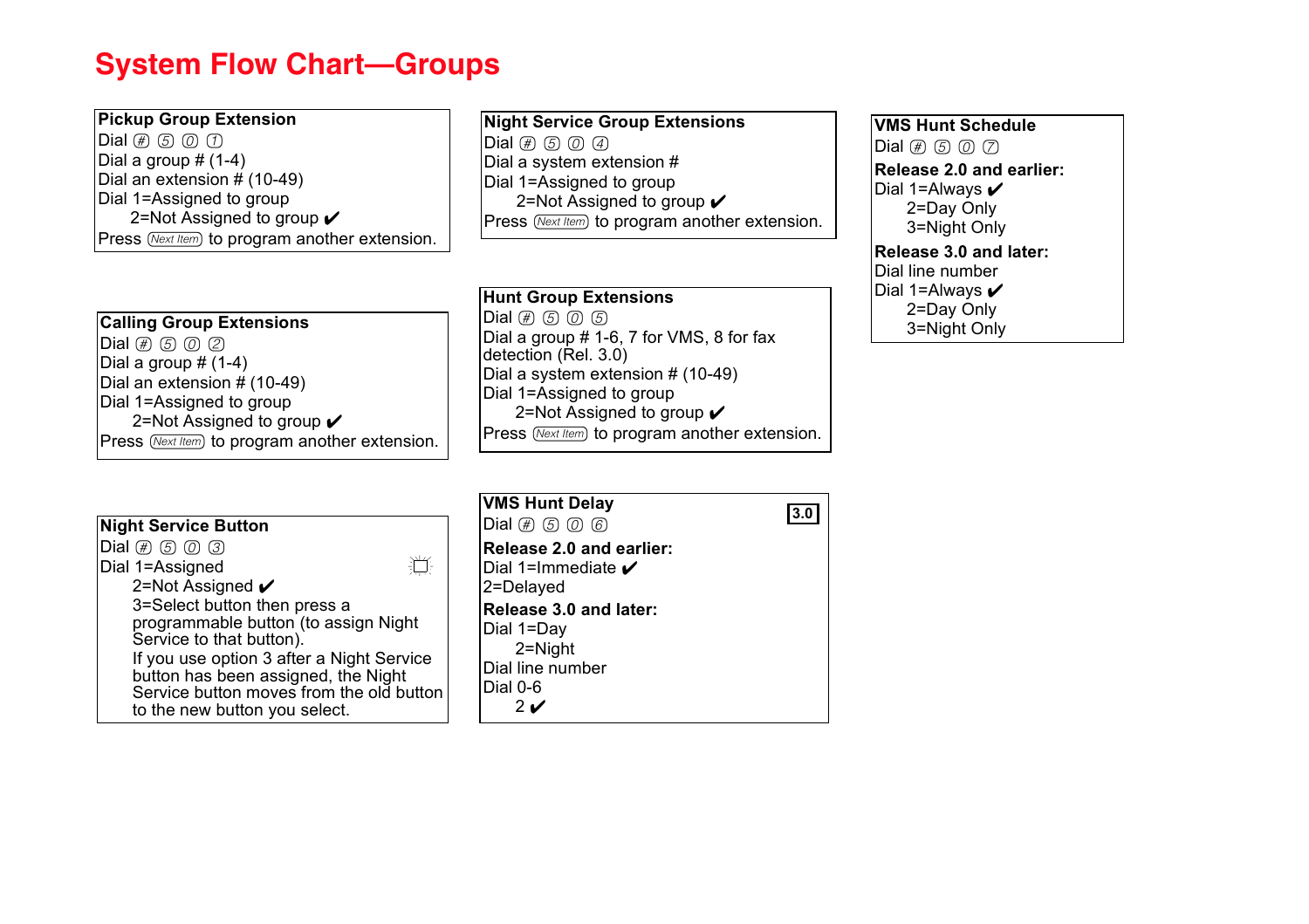## **System Flow Chart–Auxiliary Equipment**

| <b>Fax Machine Extensions</b><br>$Dial \nsubseteq \nsubseteq \nsubseteq \nsubseteq$<br>Dial a system extension #<br>Dial 1=Assigned<br>2=Not Assigned $\checkmark$<br>Press (Next Item) to program another extension.<br>Music-On-Hold<br>$Dial \nsubseteq \nsubseteq \nsubseteq \nsubseteq \nsubseteq \nsubseteq$<br>Dial 1=Active $\boldsymbol{\nu}$ | <b>Doorphone Alert Extension</b><br>$Dial$ $\oplus$ $\odot$ $\odot$ $\odot$<br>Dial any extension # (except a doorphone<br>extension)<br>Dial 1=Not an alert $\checkmark$<br>2=Doorphone 1 alert<br>3=Doorphone 2 alert<br>4=Doorphones 1 & 2<br>Press (Next Item) to identify another extension<br>(up to 48 alert extensions per doorphone)                                         | <b>SMDR Talk Time</b><br>2.0<br>Dial 1=Active<br>2=Not Active $\mathcal V$<br><b>Contact Closure Group</b><br>Dial a group $# (1 \text{ or } 2)$<br>Dial an extension # (10-49)<br>Dial 1=Assigned to group                                            |
|--------------------------------------------------------------------------------------------------------------------------------------------------------------------------------------------------------------------------------------------------------------------------------------------------------------------------------------------------------|---------------------------------------------------------------------------------------------------------------------------------------------------------------------------------------------------------------------------------------------------------------------------------------------------------------------------------------------------------------------------------------|--------------------------------------------------------------------------------------------------------------------------------------------------------------------------------------------------------------------------------------------------------|
| 2=Not Active<br><b>Hotline</b><br>$Dial \nsubseteq R \nsubseteq \nsubseteq R$<br>Dial the hotline extension # (not ext. 10 or the<br>first two extensions of any 206 or 308<br>modules)<br>Dial the alerted extension number (not the<br>hotline) or $\oslash$ $\oslash$ to paging system<br>To remove the hotline and alert:<br>Press (Remove).       | <b>Automated Attendant Extensions</b><br>$Dial \nsubseteq \nsubseteq \nsubseteq \nsubseteq$<br>Dial a system extension #<br>Dial 1=Assigned<br>2=Not Assigned $\checkmark$<br>Press (Next Item) to program another extension.<br><b>SMDR Record Type</b><br>$Dial \nsubseteq \nsubseteq \nsubseteq \nsubseteq$<br>Dial 1=All calls $\boldsymbol{\checkmark}$<br>2=Outgoing calls only | 2=Not Assigned to group $\checkmark$<br><b>Contact Closure Operation Type</b><br>Dial a Contact Closure (1 or 2)<br>Dial 1=1-Second On<br>2=3-Seconds On ✔<br>3=5-Seconds On<br>$4 = Toggle$<br>Music-On-Hold Volume<br>$Data \noplus \n  @ \n  \n  0$ |
| Doorphone 1 Extension<br>$Dial \nsubseteq \nsubseteq \nsubseteq \nsubseteq \nsubseteq \nsubseteq$<br>Dial any extension # (except 10, 11, or the<br>first two extensions of any 206 or 308<br>modules)<br>To remove the doorphone extension:<br>Press (Remove).                                                                                        | <b>SMDR Top Of Page</b><br>$Dial \nsubseteq \nsubseteq \nsubseteq \nsubseteq$<br><b>SMDR Output Format</b><br>$Dial \nsubseteq \nsubseteq \nsubseteq \nsubseteq \nsubseteq$<br>Dial 1=15 digits $\checkmark$<br>$2=24$ digits                                                                                                                                                         | Dial $1=$<br>$2=$<br>+<br>$\ddot{}$<br>$3=$<br>$\boldsymbol{\nu}$<br>$4=$<br>$+$<br>$5=$<br>+<br>$6=$<br>7=                                                                                                                                            |
| Doorphone 2 Extension<br>$Dial \nsubseteq \nsubseteq \nsubseteq \nsubseteq \nsubseteq$<br>Dial any extension (except 10, 11, or the first two extensions of any 206 or 308 modules)<br>To remove the doorphone extension:                                                                                                                              |                                                                                                                                                                                                                                                                                                                                                                                       | <b>Remote Administration Password</b><br>3.<br>No Password (8 dashes display)<br>Active password (up to 8 alphanumeric characters)                                                                                                                     |

Password can only be changed at Extension 10 or 11.

**3.0**

Press (Remove)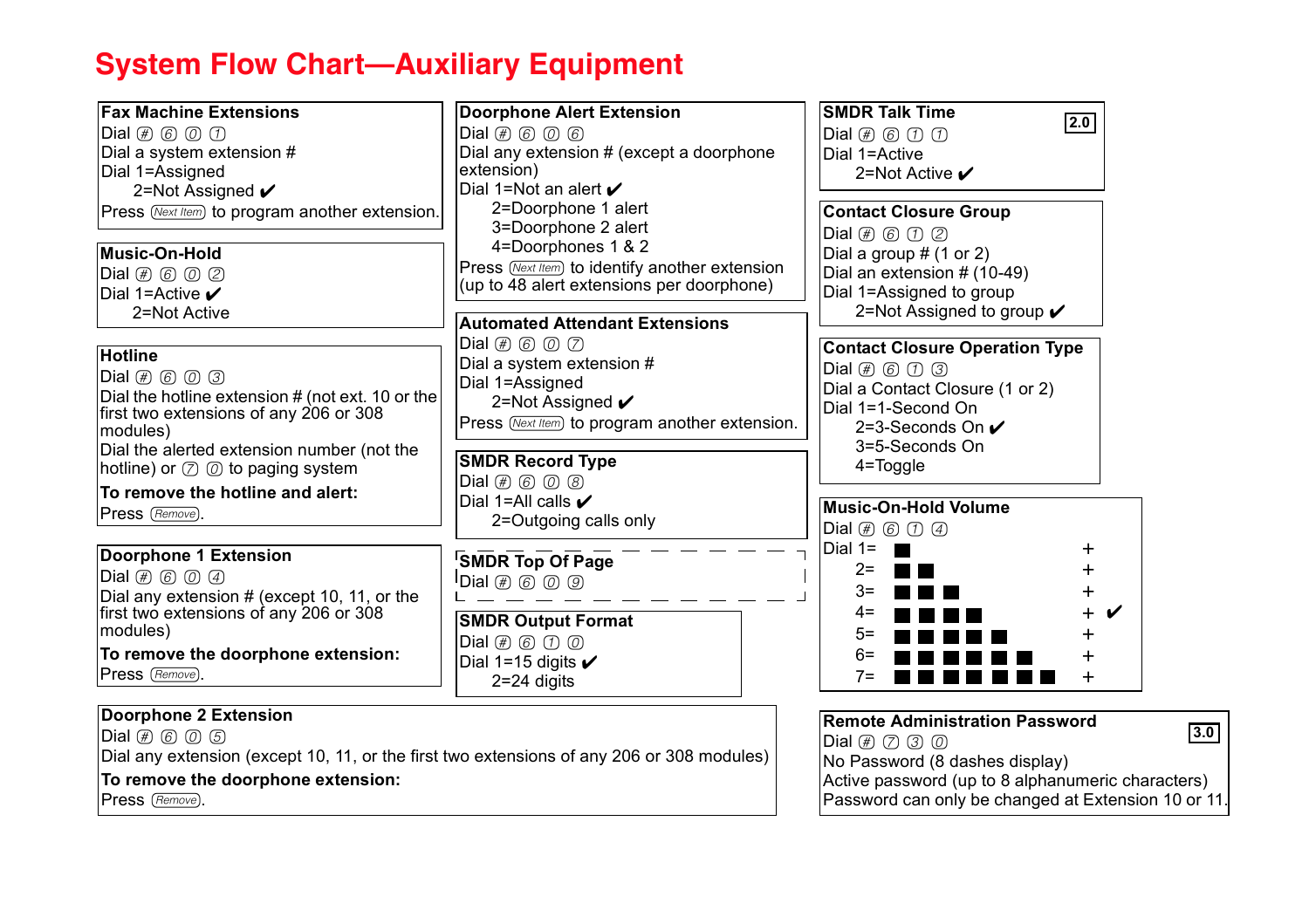## **Centralized Telephone Programming Flow Chart–How to Use**

**To use the Centralized Telephone Programming Flow Chart, follow these instructions first:**

**Place the Programming Overlay on the dial pad of the system display phone at extension 10 or 11.**

• **To Enter Programming Mode:**



- **Press** (System Program) (System Program) (Central Tel Program)
- Dial the extension number to be programmed. Buttons on to which lines or pools are assigned light up to show the current Line Ringing setting: remaining buttons can be programmed with Auto Dial number or features
- **To Program Another Feature At the Same Extension:**

– After you program one feature, continue with the instructions in the box for the next feature

**• To Change Setting For Another Extension**

- Press (Central Tel Program)

- Dial the new extension's number
- **To Erase A Feature or Auto Dial Button:**
	- Press the programmed button
	- Press (Mic/HFAI)
- **• To End Programming Mode:**
	- Press Feature **1 2.0 2.0 2.0 2.0 2.0 2.0 2.0 2.0 2.0 2.0 2.0 2.0 2.0 2.0 2.0 2.0 2.0 2.0 2.0 2.0 2.0 2.0 2.0 2.0 2.0 2.0 2.0 2.0 2.0 2.0 2.0 2.0 2.0 2.0**

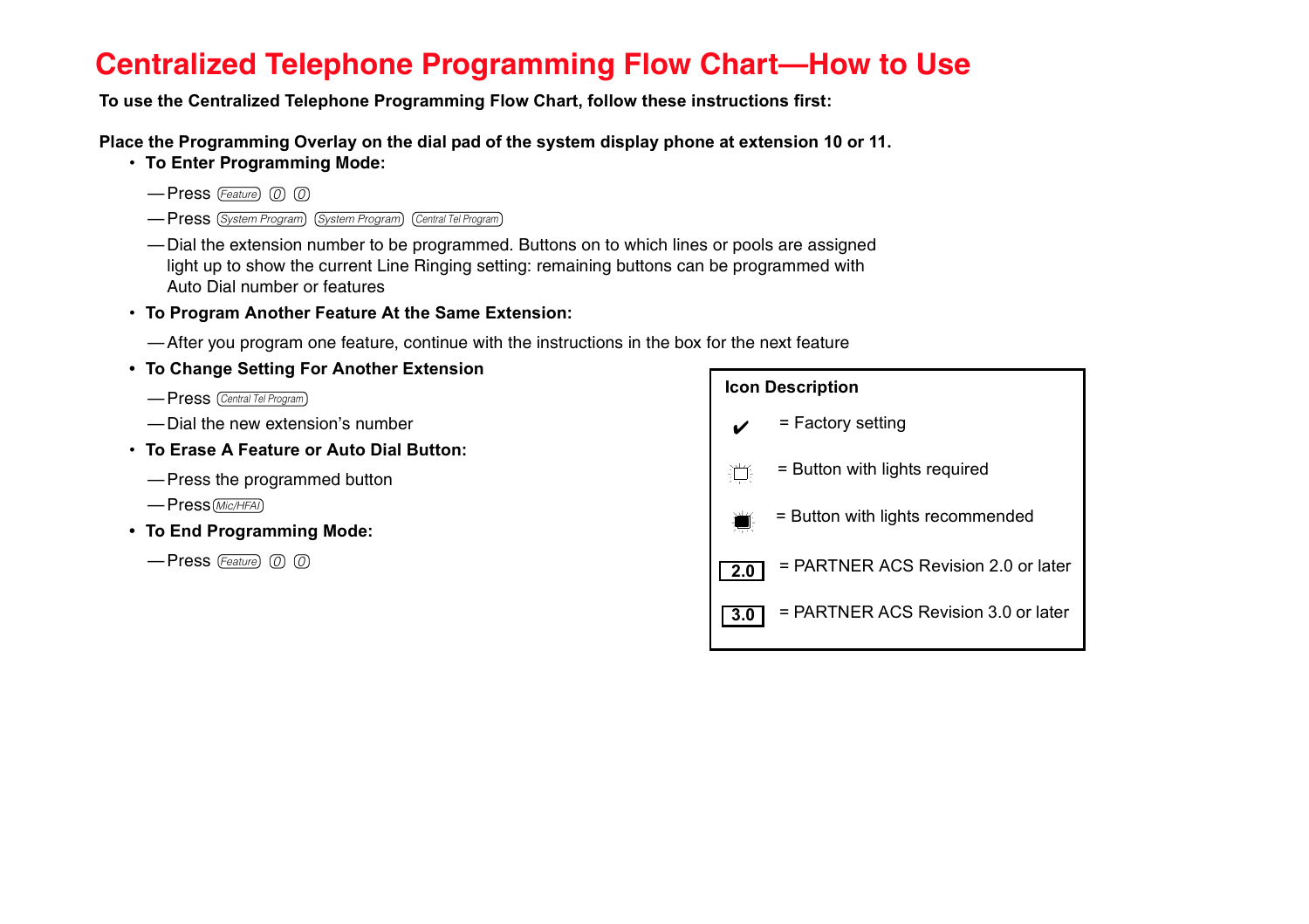# **Centralized Telephone Programming Flow Chart**

#### **NOTE:**

Program **Automatic Line Selection** or **Extension Name Display**...*then* **Line Ringing** first

| <b>Automatic Line Selection</b><br>Press $\mathbb R$ $\mathbb R$<br>Press the line/pool/intercom buttons in the<br>desired<br>Press $\mathbb R$ $\mathbb R$<br>Key Extension: Outside lines left (Intercom) ✔       | <b>Personal Speed Dial Numbers</b><br>Press (Feature)<br>Dial a two-digit code (80-99)<br>Dial the phone number-up to 28 digits including<br>special functions (see "Special Dialing Functions")               | <b>Call Forwarding/Call Follow-Me</b><br>Press a programmable button<br>Press (Feature) (7) (7)<br>Dial (optional) two-digit originating<br>extension number<br>Dial (optional) two-digit destination<br>extension number |
|---------------------------------------------------------------------------------------------------------------------------------------------------------------------------------------------------------------------|----------------------------------------------------------------------------------------------------------------------------------------------------------------------------------------------------------------|---------------------------------------------------------------------------------------------------------------------------------------------------------------------------------------------------------------------------|
| Pooled Extension: Pool 880 button 1,<br>button 2, left (Intercom), right (Intercom) v<br>Pools 881-883, individual lines                                                                                            | Auto Dial Numbers-Outside and Inside<br>Press a programmable button<br>To program an outside number:<br>Dial the phone number-up to 28 digits including<br>special functions (see "Special Dialing Functions") | <b>Call Pickup</b><br>Press a programmable button<br>Press left (Intercom) (6)<br>Dial the two-digit extension number<br><b>Call Screening</b>                                                                            |
| <b>OR</b>                                                                                                                                                                                                           | To program an extension number:<br>Press left (Intercom)<br>Dial the extension number (to ring the extension) or<br>$(F)$ plus the extension number (to voice-signal the                                       | Press a programmable button with<br> 3.0 <br>lights<br>道<br>Press (Feature) (2) (5)                                                                                                                                       |
| <b>Extension Name Display</b><br>Press left (Intercom)<br>Enter the character codes for the name<br>(See table "Character Codes")                                                                                   | extension)<br><b>Account Code Entry</b><br>Press a programmable button<br>Press (Feature) (7) (2)                                                                                                              | <b>Caller ID Call Logging &amp; Dialing</b><br>2.0<br>Press a programmable button with<br>lights<br>溑<br>Press (Feature) (2) (3)                                                                                          |
| <b>Then</b>                                                                                                                                                                                                         | <b>Background Music</b><br>Press a programmable button<br>Press (Feature) (7) (9)                                                                                                                              | <b>Caller ID Inspect</b><br>2.0<br>Press a programmable button with<br>lights<br>導<br>Press (Feature) (1) (7)                                                                                                             |
| <b>Line Ringing</b><br>Press each line or pool button until the<br>desired ringing option appears in the display<br>• Immediate ring (green steady) $\angle$ Lines<br>• No ring (green fast flutter) $\angle$ Pools | <b>Call Coverage</b><br>$\overline{2.0}$<br>Press a programmable button<br>Press (Feature) (2) (0)<br>Dial (optional) two-digit originating extension<br>number                                                | <b>Caller ID Name Display</b><br>2.0<br>Press a programmable button with<br>lights<br>導<br>Press (Feature) (1) (6)<br><b>Conference Drop</b>                                                                              |
| • Delayed ring-starts ringing after 20<br>seconds (green slow flashing)                                                                                                                                             | Dial (optional) two-digit destination extension<br>number                                                                                                                                                      | Press a programmable button<br>Press (Feature) (0) (6)                                                                                                                                                                    |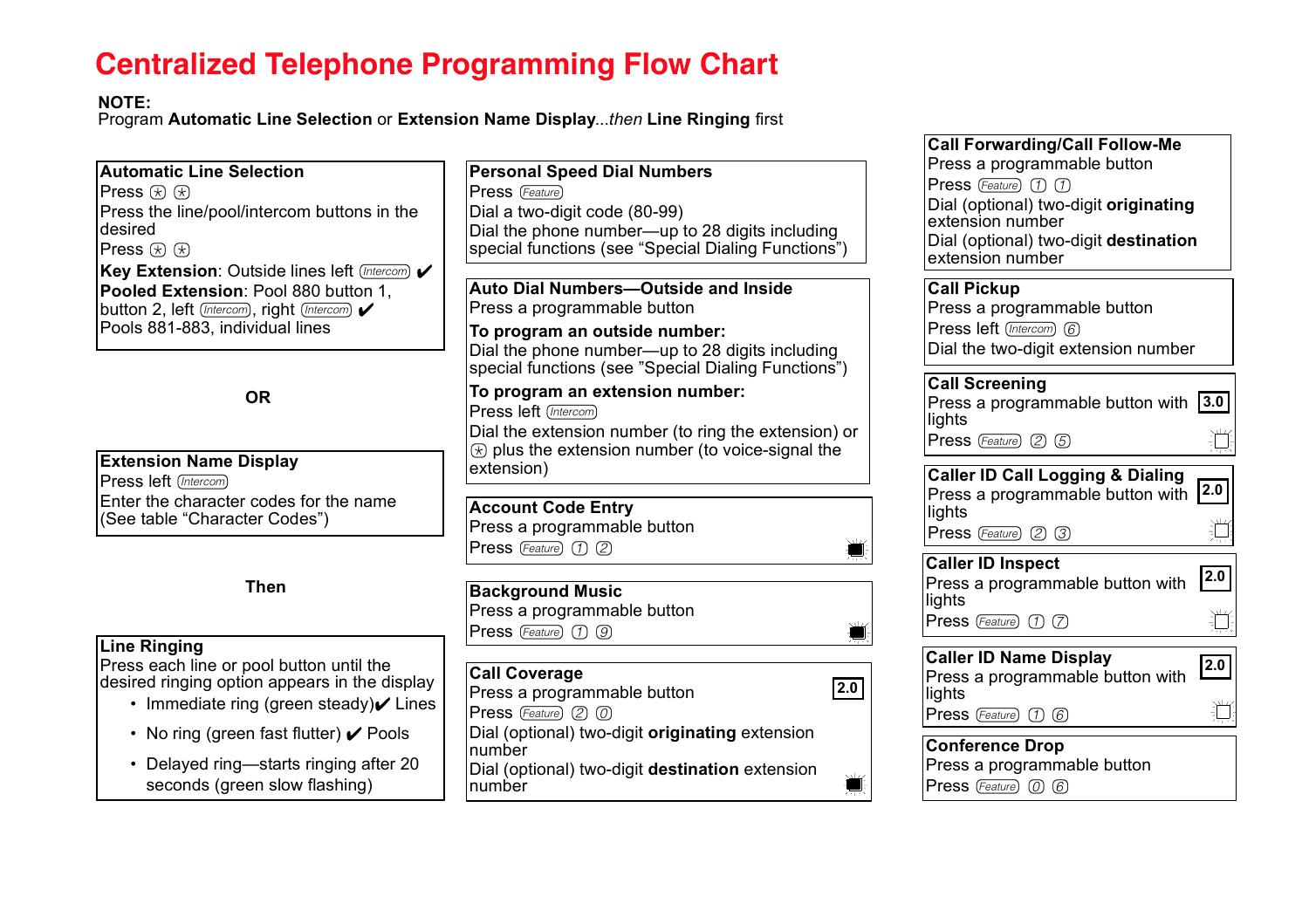## **Centralized Telephone Programming Flow Chart–Continued**

| <b>Contact Closure 1</b><br>Press (Feature) | <b>Group Calling-Ring/Page</b><br>For ringing group: | <b>Manual Signaling</b><br>Press a programmable button | <b>Simultaneous Paging</b><br>Press a programmable button |
|---------------------------------------------|------------------------------------------------------|--------------------------------------------------------|-----------------------------------------------------------|
| Press a programmable button                 | Press a programmable button                          | Press (Feature) (7) (3)                                | <b>Press left</b> ( <i>Intercom</i> ) $(R)$ $(7)$ $(0)$   |
| <b>Press</b> $(Feature)$ $(4)$ $(7)$        | Press left ( <i>Intercom</i> ) (7)                   | Dial a two-digit extension number                      |                                                           |
|                                             | Dial a Calling Group number (1-4)                    | to ring extension) or Dial $\circledast$ plus          |                                                           |
|                                             | For paging group:                                    | the two-digit extension number                         | <b>Station Lock</b>                                       |
|                                             | Press a programmable button                          | (to voice-signal the extension)                        | Press a programmable button                               |
| <b>Contact Closure 2</b>                    | Press left ( <i>Intercom</i> ) $(F)$ $(7)$           |                                                        | Press (Feature) 2 1                                       |
| Press a programmable button                 | Dial a Calling Group number (1-4)                    | <b>Message Light Off</b>                               |                                                           |
| Press (Feature) (4) (2)                     |                                                      | Press a programmable button                            |                                                           |
|                                             | <b>Group Hunting-Ring/Voice Signal</b>               | Press (Feature) (7) (0)                                | <b>Station Unlock</b>                                     |
|                                             |                                                      | Dial (optional) two-digit extension                    | Press a programmable button                               |
| <b>Direct Line Pickup-</b>                  | For ringing the first available extension:           | number                                                 | Press (Feature) (2) (2)                                   |
| <b>Active Line</b>                          | Press a programmable button                          |                                                        |                                                           |
| Press a programmable button                 | Press left (Intercom) (7) (7)                        | <b>Message Light On</b>                                |                                                           |
| Press left ( <i>Intercom</i> ) (6) (8)      | Dial a Hunt Group number (1-7)                       | Press a programmable button                            |                                                           |
|                                             | For voice signaling the first available              | Press (Feature) (0) (9)                                | <b>Touch-Tone Enable</b>                                  |
|                                             | extension:                                           | Dial (optional) two-digit extension                    | Press a programmable button                               |
|                                             | Press a programmable button                          | number                                                 | Press (Feature) (0) (8)                                   |
| <b>Direct Line Pickup-</b>                  | Press left (Intercom) ® 2 2                          | Privacy                                                |                                                           |
| <b>Idle Line</b>                            | Dial a Hunt Group number (1-6)                       | Press a programmable button                            |                                                           |
| Press a programmable button                 |                                                      | with lights                                            | <b>VMS Cover</b>                                          |
| with lights                                 | <b>Group Pickup</b>                                  | 導<br>Press (Feature) (0) (7)                           | Press a programmable button                               |
| Press left (Intercom) (8)                   | Press a programmable button                          |                                                        | 導<br>Press (Feature) (7) (5)                              |
|                                             | Press left ( <i>Intercom</i> ) (6) (6)               | Recall                                                 |                                                           |
|                                             |                                                      | Press a programmable button                            |                                                           |
| Do Not Disturb                              | Dial a Pickup Group number (1-4)                     | with lights                                            | Voice Interrupt On Busy                                   |
| Press a programmable button                 |                                                      | Press (Feature) (0) (3)<br>導                           | <b>Talk-Back</b>                                          |
| with lights                                 | <b>Last Number Redial</b>                            |                                                        | Press a programmable button<br>with lights                |
| 導<br>Press left (Feature) (0) (1)           | Press a programmable button                          | Record-A-Call<br>3.0                                   |                                                           |
|                                             | Press (Feature) (0) (5)                              | Press a programmable button                            | Press Feature) (1) 3<br>逍                                 |
|                                             |                                                      | with lights                                            |                                                           |
|                                             |                                                      | Press (Feature) (2) (4)<br>導                           | Voice Mailbox Transfer                                    |
| <b>Exclusive Hold</b>                       | <b>Loudspeaker Paging</b>                            | Save Number Redial                                     | Press a programmable button                               |
| Press a programmable button                 | Press a programmable button                          | Press a programmable button                            | <b>Press</b> $(Feature)$ $(7)$ $(4)$                      |
| Press left (Feature) (0) (2)                | Press left (Intercom) (2) (0)                        | <b>Press</b> (Feature) $(0)(4)$                        |                                                           |
|                                             |                                                      |                                                        |                                                           |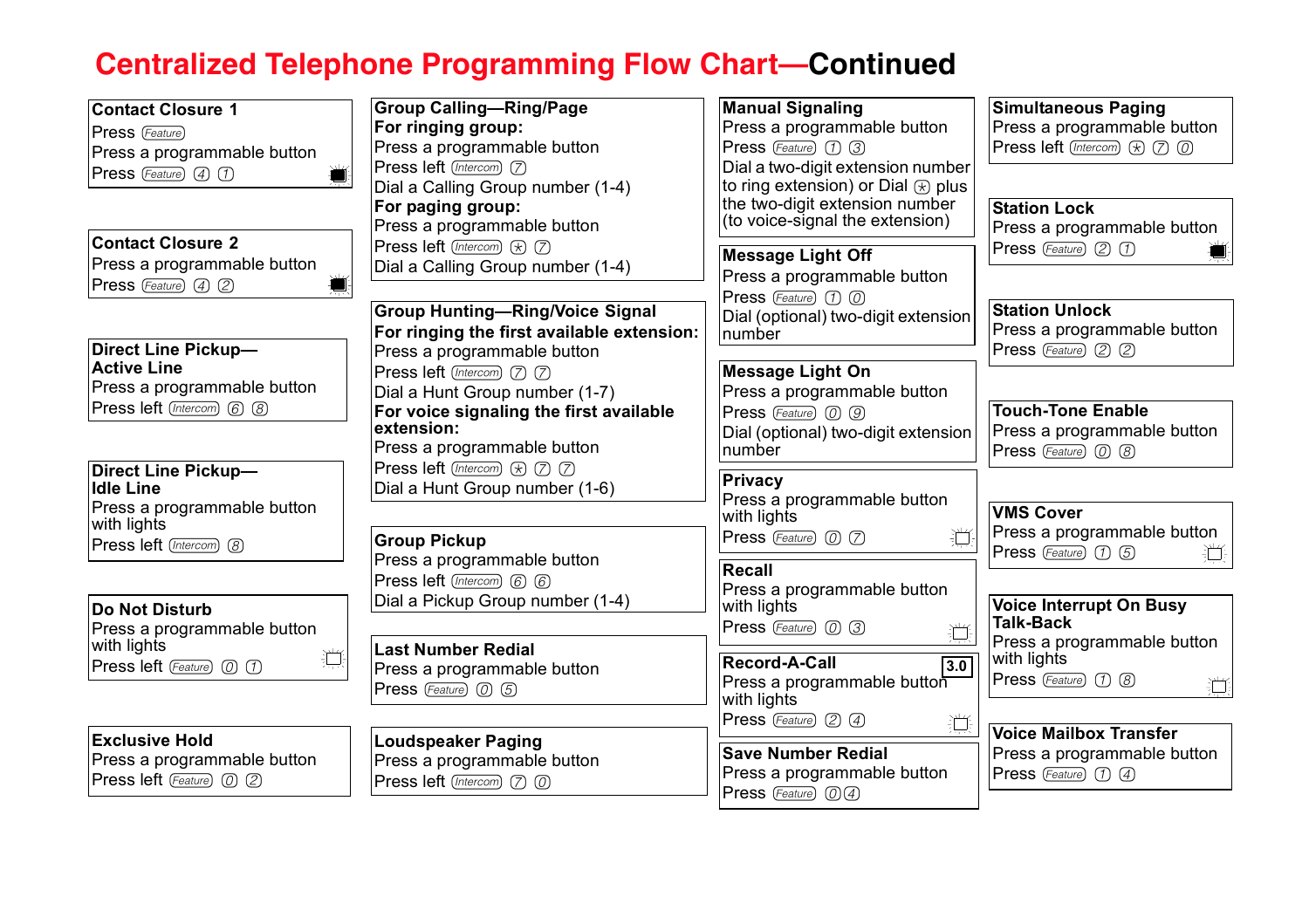## **Extension Telephone Programming Flow Chart–How to Use**

**To use the Extension Telephone Programming Flow Chart, follow these instructions first:**

**To Program at an extension, use the following procedure:**

• **To Start programming:**



- The green light next to buttons on which lines or poools are assigned for the extension show the current Line Ringing settings. You can program the remaining buttons with telephone number, extensions numbers, or system features.
- **To assign a name to the extension, press left** i**, and then enter the character codes.**
- **To Erase the current programming from a button, press the button, then press**  !**:**
	- Press the programmed button
	- Press (Mic/HFAI)
- **To End Programming Mode:**

 $-$ Press (Feature)  $(0, 0)$ 

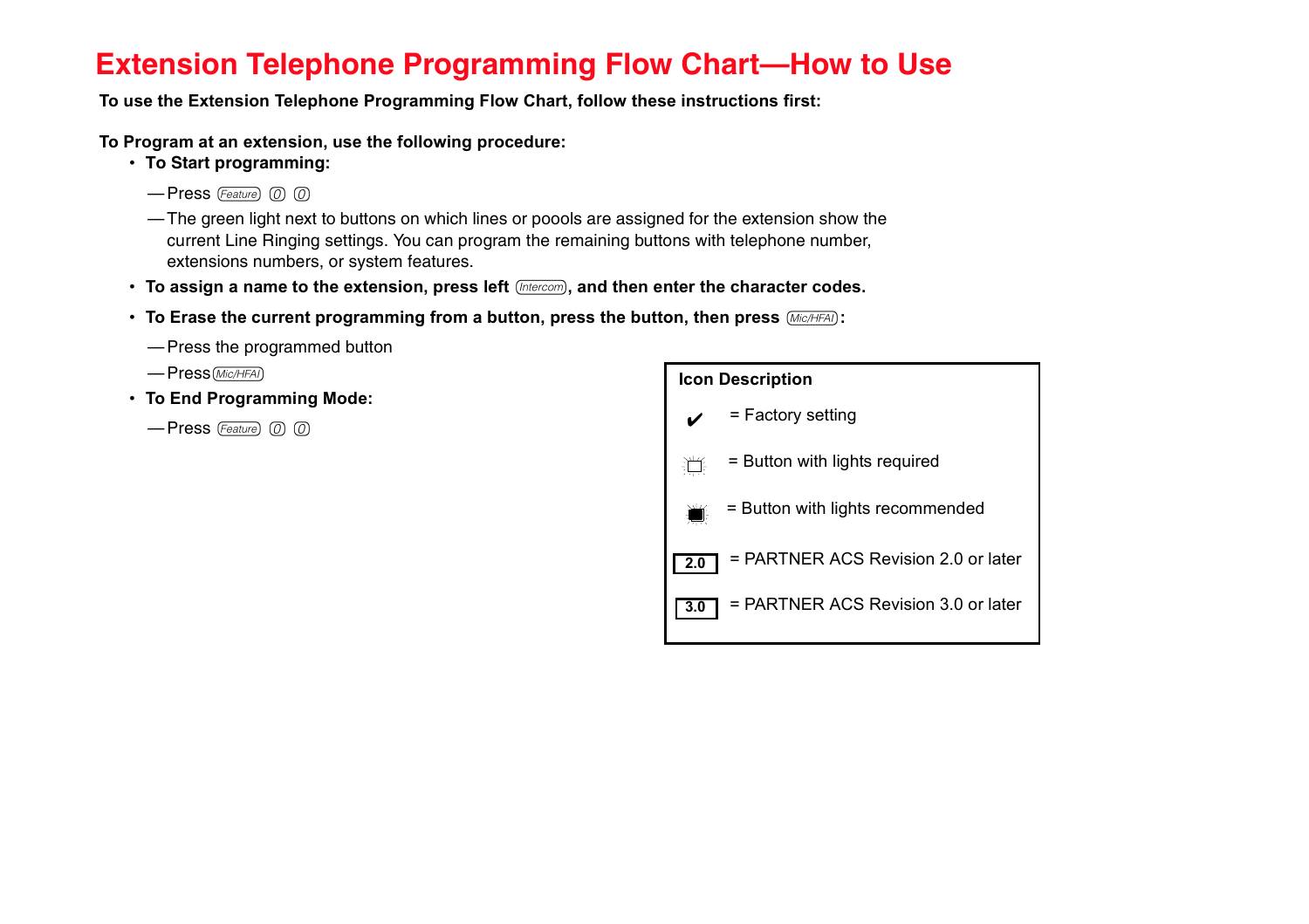## **Extension Telephone Programming Flow Chart**